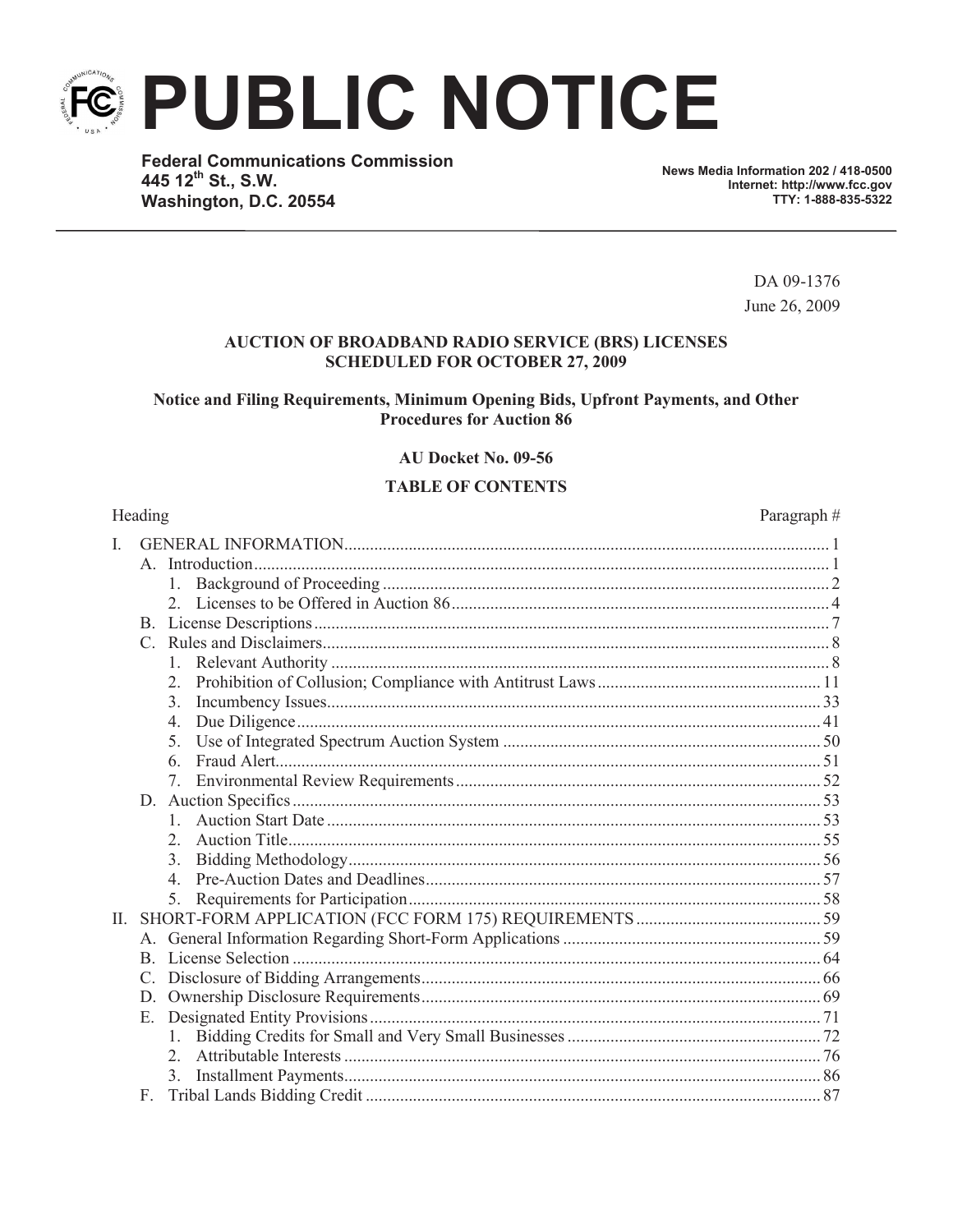|                                                                                       | Н.                                                                                   |                                                                                          |  |  |  |  |
|---------------------------------------------------------------------------------------|--------------------------------------------------------------------------------------|------------------------------------------------------------------------------------------|--|--|--|--|
|                                                                                       | L                                                                                    |                                                                                          |  |  |  |  |
|                                                                                       | J.                                                                                   |                                                                                          |  |  |  |  |
|                                                                                       |                                                                                      |                                                                                          |  |  |  |  |
|                                                                                       |                                                                                      |                                                                                          |  |  |  |  |
|                                                                                       | B.                                                                                   |                                                                                          |  |  |  |  |
|                                                                                       | C.                                                                                   |                                                                                          |  |  |  |  |
|                                                                                       |                                                                                      |                                                                                          |  |  |  |  |
|                                                                                       |                                                                                      |                                                                                          |  |  |  |  |
|                                                                                       |                                                                                      | 2.                                                                                       |  |  |  |  |
|                                                                                       |                                                                                      |                                                                                          |  |  |  |  |
|                                                                                       |                                                                                      | 4. Applicant's Wire Transfer Information for Purposes of Refunds of Upfront Payments 129 |  |  |  |  |
|                                                                                       | Е.                                                                                   |                                                                                          |  |  |  |  |
|                                                                                       | F.                                                                                   |                                                                                          |  |  |  |  |
|                                                                                       |                                                                                      |                                                                                          |  |  |  |  |
|                                                                                       |                                                                                      |                                                                                          |  |  |  |  |
|                                                                                       |                                                                                      |                                                                                          |  |  |  |  |
|                                                                                       |                                                                                      |                                                                                          |  |  |  |  |
|                                                                                       |                                                                                      | 2.                                                                                       |  |  |  |  |
|                                                                                       |                                                                                      | 3.                                                                                       |  |  |  |  |
|                                                                                       |                                                                                      | 4.                                                                                       |  |  |  |  |
|                                                                                       |                                                                                      | 5.                                                                                       |  |  |  |  |
|                                                                                       |                                                                                      | 6.                                                                                       |  |  |  |  |
|                                                                                       |                                                                                      | 7.                                                                                       |  |  |  |  |
|                                                                                       |                                                                                      |                                                                                          |  |  |  |  |
|                                                                                       |                                                                                      |                                                                                          |  |  |  |  |
|                                                                                       |                                                                                      | 1.                                                                                       |  |  |  |  |
|                                                                                       |                                                                                      | 2.<br>3.                                                                                 |  |  |  |  |
|                                                                                       |                                                                                      |                                                                                          |  |  |  |  |
|                                                                                       |                                                                                      | 4.<br>5.                                                                                 |  |  |  |  |
|                                                                                       |                                                                                      | 6.                                                                                       |  |  |  |  |
|                                                                                       |                                                                                      | $7_{\scriptscriptstyle{\ddots}}$                                                         |  |  |  |  |
|                                                                                       |                                                                                      |                                                                                          |  |  |  |  |
|                                                                                       |                                                                                      |                                                                                          |  |  |  |  |
|                                                                                       |                                                                                      |                                                                                          |  |  |  |  |
|                                                                                       |                                                                                      |                                                                                          |  |  |  |  |
|                                                                                       |                                                                                      |                                                                                          |  |  |  |  |
|                                                                                       |                                                                                      |                                                                                          |  |  |  |  |
|                                                                                       | Е.                                                                                   |                                                                                          |  |  |  |  |
|                                                                                       | F.                                                                                   |                                                                                          |  |  |  |  |
|                                                                                       |                                                                                      |                                                                                          |  |  |  |  |
|                                                                                       |                                                                                      |                                                                                          |  |  |  |  |
|                                                                                       |                                                                                      | <b>ATTACHMENT A: Licenses to Be Auctioned</b>                                            |  |  |  |  |
|                                                                                       |                                                                                      | ATTACHMENT B: Broadband and Radio Service Channels per License                           |  |  |  |  |
|                                                                                       |                                                                                      | <b>ATTACHMENT C: Short-Form Application Filing Instructions</b>                          |  |  |  |  |
|                                                                                       | ATTACHMENT D: Auction-Specific Instructions for FCC Remittance Advice (FCC Form 159) |                                                                                          |  |  |  |  |
| ATTACHMENT E: Minimum Acceptable Bid Formula                                          |                                                                                      |                                                                                          |  |  |  |  |
| ATTACHMENT F: Summary Listing of Judicial, Commission and Bureau Documents Addressing |                                                                                      |                                                                                          |  |  |  |  |
|                                                                                       |                                                                                      | Application of the Anti-Collusion Rule                                                   |  |  |  |  |
|                                                                                       |                                                                                      | ATTACHMENT G: Auction 86 Seminar Registration Form                                       |  |  |  |  |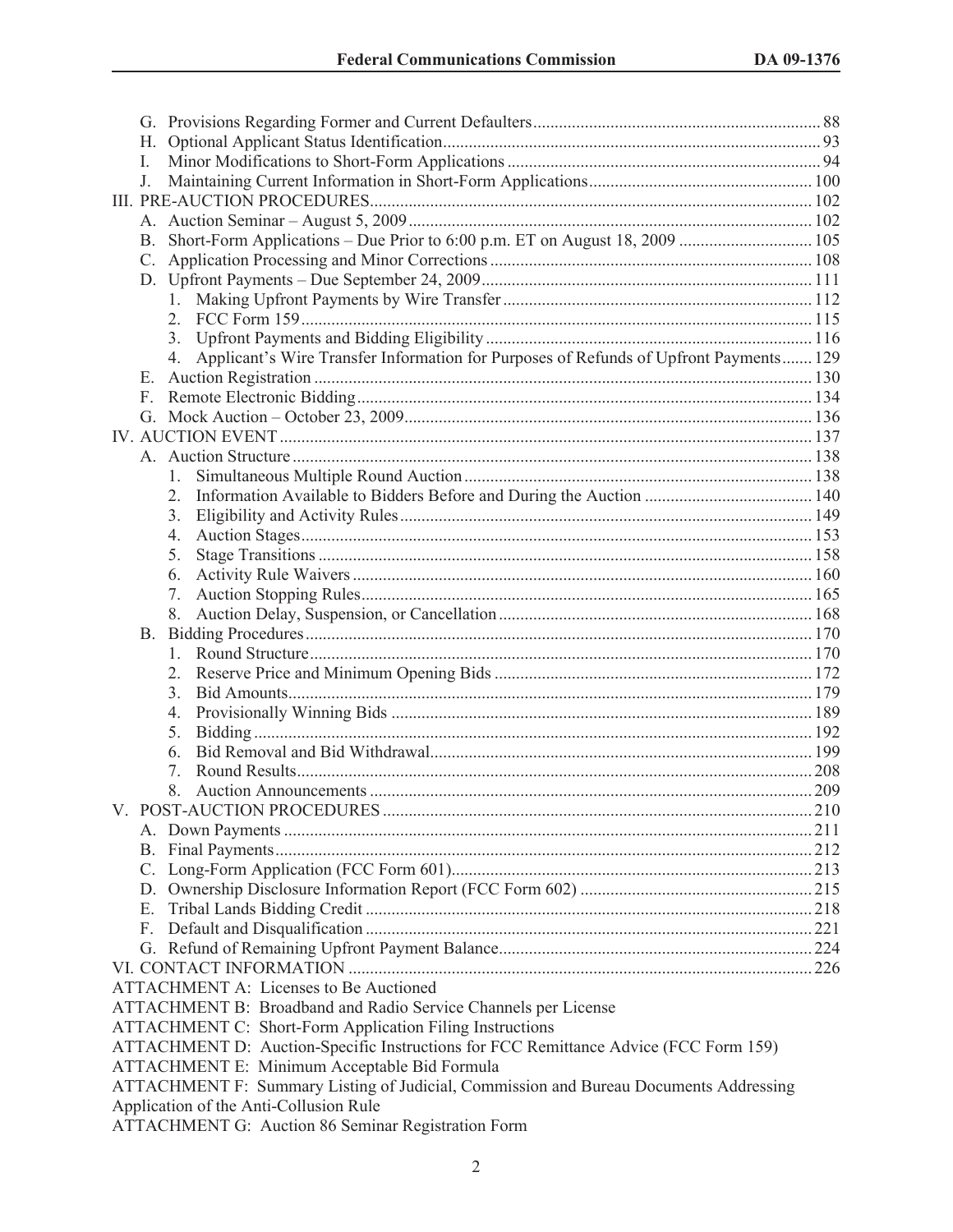# **I. GENERAL INFORMATION**

#### **A. Introduction**

1. By this Public Notice, we announce the procedures and minimum opening bid amounts for the upcoming auction of licenses for unassigned Broadband Radio Service ("BRS") spectrum. This auction, which is designated as Auction 86, is scheduled to commence on October 27, 2009. Auction 86 will offer 78 licenses.

# **1. Background of Proceeding**

2. The spectrum associated with licenses to be auctioned in Auction 86 was previously allocated and made available under the Multipoint Distribution Services ("MDS") and Multichannel Multipoint Distribution Service ("MMDS"), the predecessor services to BRS. In Auction 6, which was completed in 1996, the Commission conducted competitive bidding for 493 Basic Trading Area ("BTA")<sup>1</sup> licenses to provide access to all BRS spectrum nationwide that was not covered by pre-existing MDS or MMDS site-based licenses.<sup>2</sup> Overlay licenses for 75 of the BTAs originally offered in Auction 6 are available now as a result of default, cancellation, or termination. In one case, BTA 396, the available license does not cover the entire BTA due to a previous partitioning. Underlying, pre-existing incumbent BRS licenses within these geographic areas remain intact. This auction will also include three additional licenses for BRS service areas in the Gulf of Mexico.

3. On April 24, 2009, in accordance with Section 309(j)(3) of the Communications Act of 1934, as amended,<sup>3</sup> the Wireless Telecommunications Bureau ("Bureau") released a public notice seeking comment on competitive bidding procedures to be used in Auction 86.<sup>4</sup> Interested parties submitted 7 comments and 4 reply comments in response to the *Auction 86 Comment Public Notice*. 5

3 47 U.S.C. § 309(j)(3)(E)(i) (requirement to seek comment on proposed auction procedures); *see also* 47 U.S.C. § 309(j)(4)(F) (authorization to prescribe reserve price or minimum bid); 47 C.F.R. §§ 1.2104(c) and (d).

<sup>4</sup> "Auction of Broadband Radio Service (BRS) Licenses Scheduled for October 27, 2009; Comment Sought on Competitive Bidding Procedures For Auction 86," *Public Notice*, DA 09-843, 24 FCC Rcd 4605 (2009) ("*Auction 86 Comment Public Notice*").

<sup>&</sup>lt;sup>1</sup> BTAs are material copyright  $^{\circ}$  1992 Rand McNally & Company. Rights granted pursuant to a license from Rand McNally & Company ("Rand McNally") through an agreement with the Federal Communications Commission. Rand McNally's BTA specification contains 487 geographic areas covering the 50 states and the District of Columbia. *See* Rand McNally, *1992 Commercial Atlas and Marketing Guide*, 123rd Edition, at 38-39 (1992). *See also* 47 C.F.R. § 27.1208.

<sup>2</sup> Such licenses are commonly referred to as geographic "overlay" licenses. *See* Amendment of Parts 1, 21, 73, 74 and 101 of the Commission's Rules to Facilitate the Provision of Fixed and Mobile Broadband Access, Educational and Other Advanced Services in the 2150-2162 and 2500-2690 MHz Bands, *Fourth Memorandum Opinion and Order and Second Further Notice of Proposed Rulemaking,* WT Docket No. 03-66, FCC 08-83, 23 FCC Rcd 5992, 6002 n. 38 (2008) ("*BRS/EBS 4th MO&O & 2nd FNPRM*").

<sup>5</sup> *See* Comments filed by Ad Hoc BRS Applicants Association, dated May 15, 2009 ("Ad Hoc Applicants Comments"); Inforum Communications, Inc., dated May 15, 2009 ("Inforum Comments"); The Public Interest Spectrum Coalition, dated May 15, 2009 ("PISC Comments"); SAL Spectrum, LLC, dated May 15, 2009 ("SAL Comments"); Satellite Signals of New England, Inc., dated May 15, 2009 ("SSNE Comments"); Utopian Wireless Corporation, dated May 15, 2009 ("Utopian Comments"); Wireless Communications Association International, Inc., dated May 15, 2009 ("WCAI Comments"). *See* Reply Comments filed by Ad Hoc BRS Applicants Association, dated May 29, 2009 ("Ad Hoc Applicants Reply Comments"); Clearwire Corporation, dated May 29, 2009 ("Clearwire Reply Comments"); Utopian Wireless Corporation, dated May 29, 2009 ("Utopian Reply Comments"); Wireless Communications Association International, Inc., dated May 29, 2009 ("WCAI Reply Comments"). Cathleen A. Massey, Vice President, Regulatory Affairs and Public Policy of Clearwire Corporation, submitted an *ex parte* filing on June 11, 2009, on behalf of Clearwire, Xanadoo, and Digital Bridge Corporation ("WCAI members *ex parte* filing").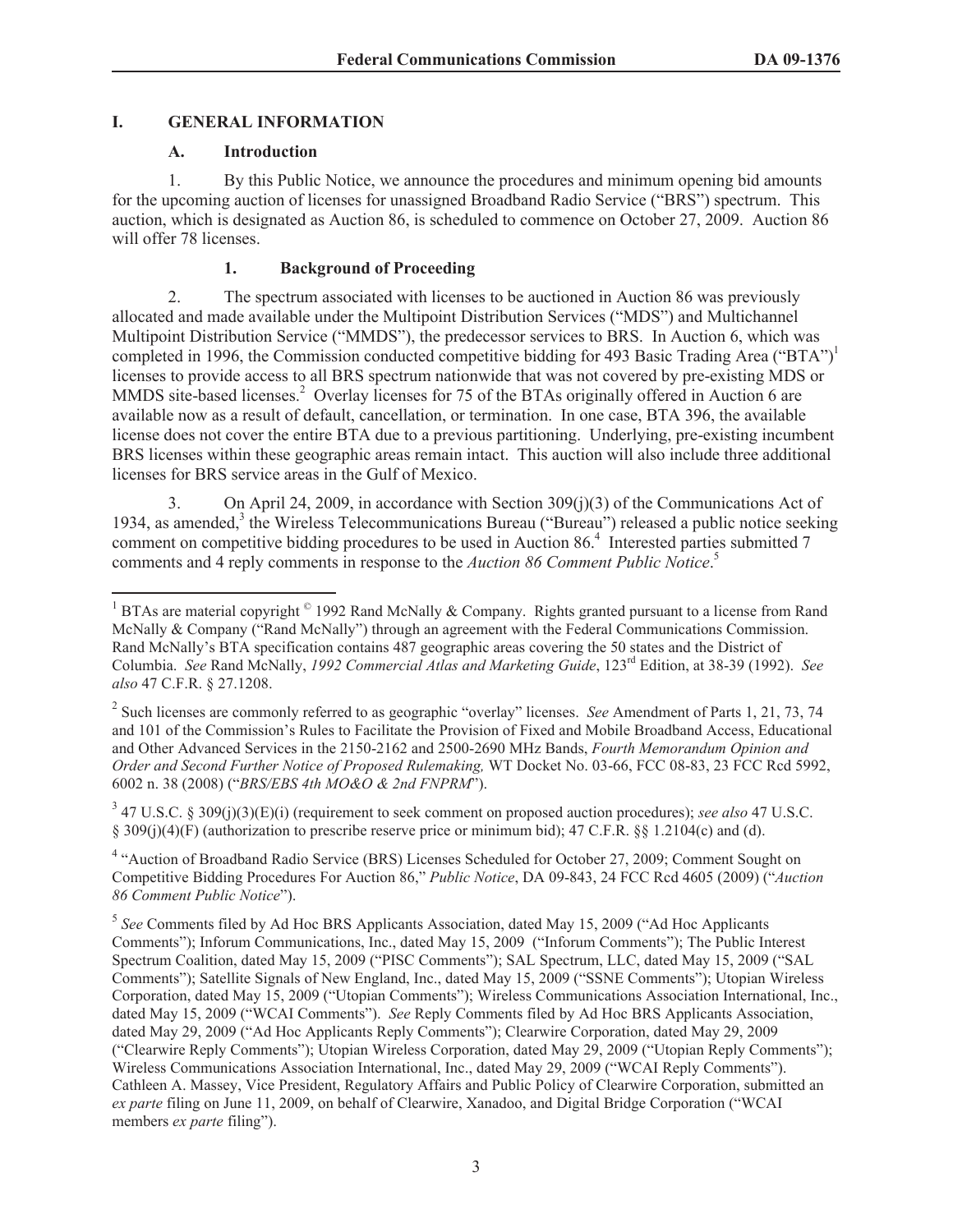# **2. Licenses to be Offered in Auction 86**

4. The licenses to be offered in Auction 86 consist of the available spectrum in 78 BRS service areas. BRS service areas are BTAs or additional service areas similar to BTAs adopted by the Commission.<sup>6</sup> In the *BRS/EBS 4<sup>th</sup> MO&O*, the Commission amended its rules to establish Gulf of Mexico service areas for BRS, and Auction 86 therefore includes licenses for three BRS service areas in the Gulf of Mexico.<sup>7</sup> A complete list of licenses available for Auction 86 is included as Attachment A of this Public Notice.

5. Two commenters seek the removal of certain licenses from the Auction 86 inventory. Inforum Communications, Inc. ("Inforum") asks the Bureau to remove the license for the Sarasota-Bradenton, Florida, BTA 408 that was formerly held by Inforum.<sup>8</sup> Similarly, Satellite Signals of New England, Inc. ("SSNE") seeks the removal of the licenses for the Burlington, Vermont, BTA 063 and Rutland-Bennington, Vermont, BTA 388 that were formerly held by SSNE.<sup>9</sup> Each license automatically cancelled when the former licensee failed to make timely payments of its installment debts.<sup>10</sup> Inforum and SSNE argue that these licenses should not be included in the inventory because the Commission has not yet acted on their petitions for reconsideration of decisions denying earlier requests for waiver of the installment payment rules and reinstatement of the licenses.

6. We do not believe that the public interest would be served by the removal of the licenses from the auction. Pending administrative and judicial appeals may often be associated with licenses offered at auction.<sup>11</sup> We note that the Bureau has already denied the former licensees' requests for waiver and reinstatement of the licenses.<sup>12</sup> Offering the licenses in Auction 86 will have no effect on the power of the Commission to decide Inforum's and SSNE's petitions for reconsideration or to grant appropriate

 $<sup>7</sup>$  The boundaries of Gulf of Mexico Zone A are from an area twelve nautical miles from the shoreline at mean high</sup> tide on the north and east, to the limit of the Outer Continental Shelf to the south, and to longitude 91º00' to the west. The boundaries of Gulf of Mexico Zone B are from an area twelve nautical miles from the shoreline at mean high tide on the north, to the limit of the Outer Continental Shelf to the south, to longitude 91°00' to the east, and to longitude 94º00' to the west. The boundaries of Gulf of Mexico Zone C are from an area twelve nautical miles from the shoreline at mean high tide on the north and west, to longitude 94º00' to the east, and to a line 281 kilometers from the reference point at Linares, N.L., Mexico on the southwest. *See* 47 C.F.R. § 27.1208. *See also*, *BRS/EBS 4th MO&O & 2nd FNPRM*, 23 FCC Rcd 5992, 6040 ¶ 127.

8 Inforum Comments at 1-3.

<sup>9</sup> SSNE Comments at 1-2.

<sup>&</sup>lt;sup>6</sup> The Commission established additional BRS service areas in places where Rand McNally has not defined BTAs: American Samoa; Guam; Gulf of Mexico Zone A; Gulf of Mexico Zone B; Gulf of Mexico Zone C; Northern Mariana Islands; Mayaguez/Aguadilla-Ponce, Puerto Rico; San Juan, Puerto Rico; and the United States Virgin Islands. The Mayaguez/Aguadilla-Ponce, PR, service area consists of the following municipios: Adjuntas, Aguada, Aguadilla, Anasco, Arroyo, Cabo Rojo, Coamo, Guanica, Guayama, Guayanilla, Hormigueros, Isabela, Jayuya, Juana Diaz, Lajas, Las Marias, Maricao, Maunabo, Mayaguez, Moca, Patillas, Penuelas, Ponce, Quebradillas, Rincón, Sabana Grande, Salinas, San German, Santa Isabel, Villalba and Yauco. The San Juan service area consists of all other municipios in Puerto Rico. 47 C.F.R. § 27.1208.

<sup>&</sup>lt;sup>10</sup> See Request of Inforum Communications, Inc. for Petition for Reconsideration and Waiver Request for Late Acceptance of BTA Installment Payment, *Order,* DA 04-20, 19 FCC Rcd 83 (2004) ("Inforum Petition for Reconsideration"); Satellite Signals of New England, Inc., Request for Waiver of Installment Payment Rules for Auction No. 6 and Reinstatement of Licenses, *Order,* DA 07-482, 22 FCC Rcd 1937 (2007) ("SSNE Request for Waiver").

<sup>&</sup>lt;sup>11</sup> Alpine PCS, Inc., Request for Stay of Auction 78 for the Broadband PCS C Block Licenses in the San Luis Obispo, CA and the Santa Barbara-Santa Maria, CA Basic Trading Areas, *Order,* DA 08-1602, 23 FCC Rcd 10485, 10491-2 ¶ 22 and n. 50 (2008) ("Alpine").

<sup>12</sup> Inforum Petition for Reconsideration, *supra* n.13; SSNE Request for Waiver, *supra* n.13.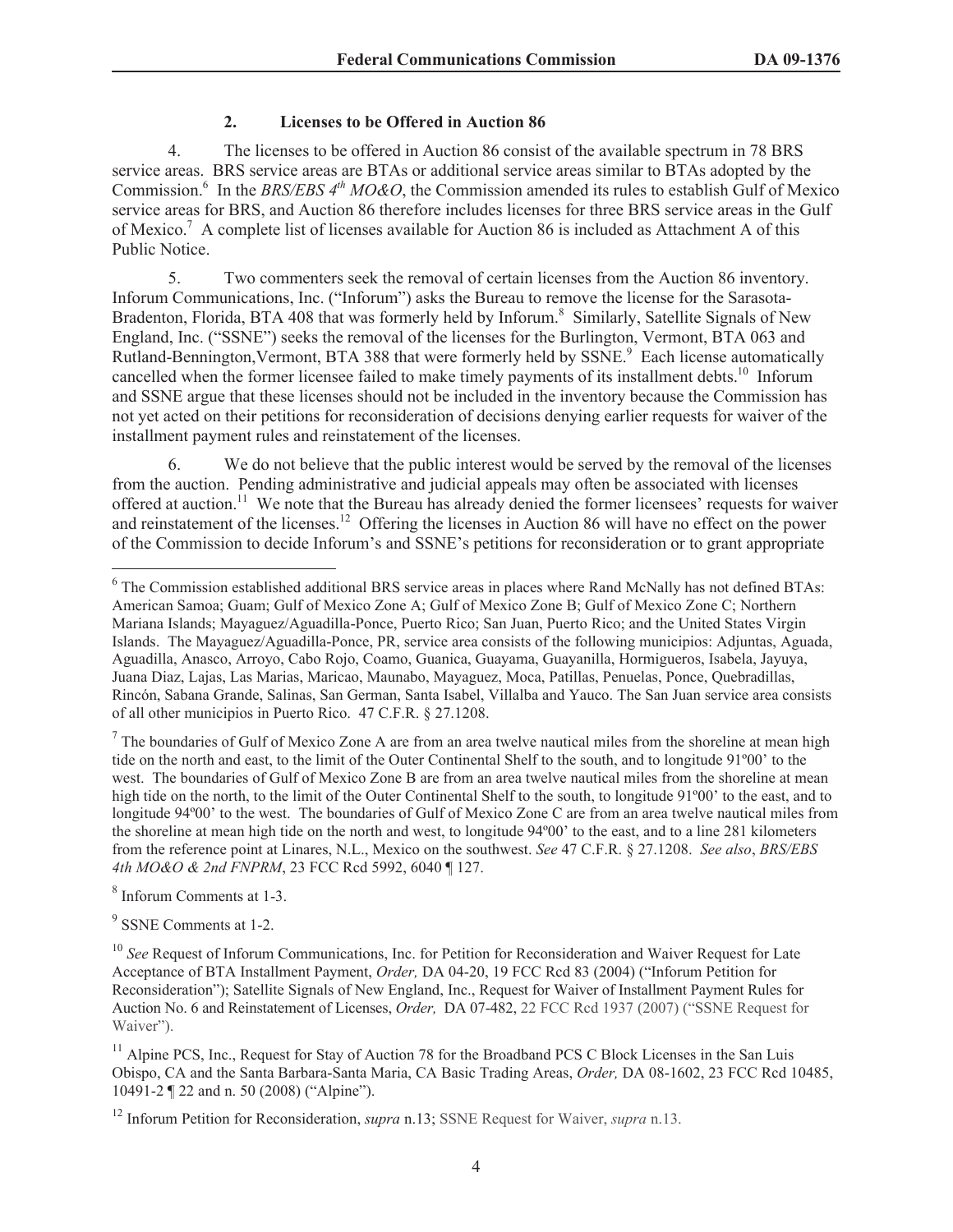relief if the parties were to ultimately prevail on the merits of the petitions. As a matter of policy, if the Bureau were to refrain from offering at auction licenses associated with spectrum that remains subject to a petition for reconsideration or judicial appeal, the Bureau would risk delay of future auctions for review by the Commission and courts of the myriad issues parties could raise in attempts to circumvent auctions for their individual purposes.<sup>13</sup> Such delaying action could frustrate the business plans of entities intending to acquire licenses at auction and provide service to the public. For these reasons, we decline to remove these three licenses from the Auction 86 inventory.

### **B. License Descriptions**

7. Where unencumbered, the licenses to be auctioned consist of 76.5 megahertz of spectrum at 2496-2502, 2602-2615, and 2616-2673.5 MHz. We note that the licenses issued pursuant to this auction will be issued pursuant to the post-transition band plan contained in Section  $27.5(i)(2)$  of the Commission's rules.<sup>14</sup> A table showing the channelization of this spectrum is included as Attachment B of this Public Notice.

### **C. Rules and Disclaimers**

### **1. Relevant Authority**

8. Prospective applicants must familiarize themselves thoroughly with the Commission's general competitive bidding rules set forth in Title 47, Part 1, Subpart Q of the Code of Federal Regulations, including all amendments and clarifications; rules relating to the Broadband Radio Service and emerging technologies contained in Title 47, Part 27 of the Code of Federal Regulations; and rules relating to applications, environment, practice and procedure contained in Title 47, Part 1, Subpart I of the Code of Federal Regulations.<sup>15</sup> Prospective applicants must also be thoroughly familiar with the procedures, terms and conditions (collectively, "terms") contained in this Public Notice and the Commission's decisions in proceedings regarding competitive bidding procedures, application requirements, and obligations of Commission licensees.<sup>16</sup>

9. SAL Spectrum, LLC ("SAL") and the Ad Hoc BRS Applicants Association ("the Ad Hoc Applicants") seek a revision of the performance requirement set forth in the BRS service rules.<sup>17</sup> Section 27.14(o) of the Commission's rules provides that a BRS licensee must demonstrate "substantial service" in its service area no later than May  $1, 2011$ .<sup>18</sup> Clearwire and the Wireless Communications Association International, Inc. ("WCAI") oppose SAL's proposal, contending that it would not be in the public

<sup>15</sup> 47 C.F.R. Parts 1 and 27.

<sup>16</sup> *See*, *e.g.*, Amendment of Part 1 of the Commission's Rules — Competitive Bidding Procedures, PP Docket No. 93-253, *Second Report and Order*, FCC 94-61, 9 FCC Rcd 2348 (1994) ("*Competitive Bidding Second Report and Order*"); Amendment of Part 1 of the Commission's Rules — Competitive Bidding Procedures, WT Docket No. 97-82, *Order on Reconsideration of the Third Report and Order*, *Fifth Report and Order*, *and Fourth Further Notice of Proposed Rule Making*, FCC 00-274, 15 FCC Rcd 15,293 (2000) (modified by Erratum, DA 00-2475, 15 FCC Rcd 24,501) ("*Part 1 Fifth Report and Order*"); Amendment of Part 1 of the Commission's Rules — Competitive Bidding Procedures, WT Docket No. 97-82, *Seventh Report and Order*, FCC 01-270, 16 FCC Rcd 17,546 (2001) ("*Part 1 Seventh Report and Order*") (amending the anti-collusion rule, which is codified at 47 C.F.R. § 1.2105(c)).

<sup>17</sup> Specifically, SAL requests a change to the rule, or in the alternative, that the Commission adopt the procedures for the auction and thus amend the rule to allow Auction 86 licensees a full ten years from license grant to demonstrate substantial service. SAL Comments at 2-3. The Ad Hoc Applicants assert that they had assumed that any new licenses issued pursuant to Auction 86 would be subject to extended ten-year substantial service deadlines. Ad Hoc Reply Comments at 2.

 $18$  47 C.F.R. § 27.14(o).

<sup>13</sup> *Compare* Alpine at ¶ 22.

<sup>14</sup> *See* 47 C.F.R. § 27.5(i)(2).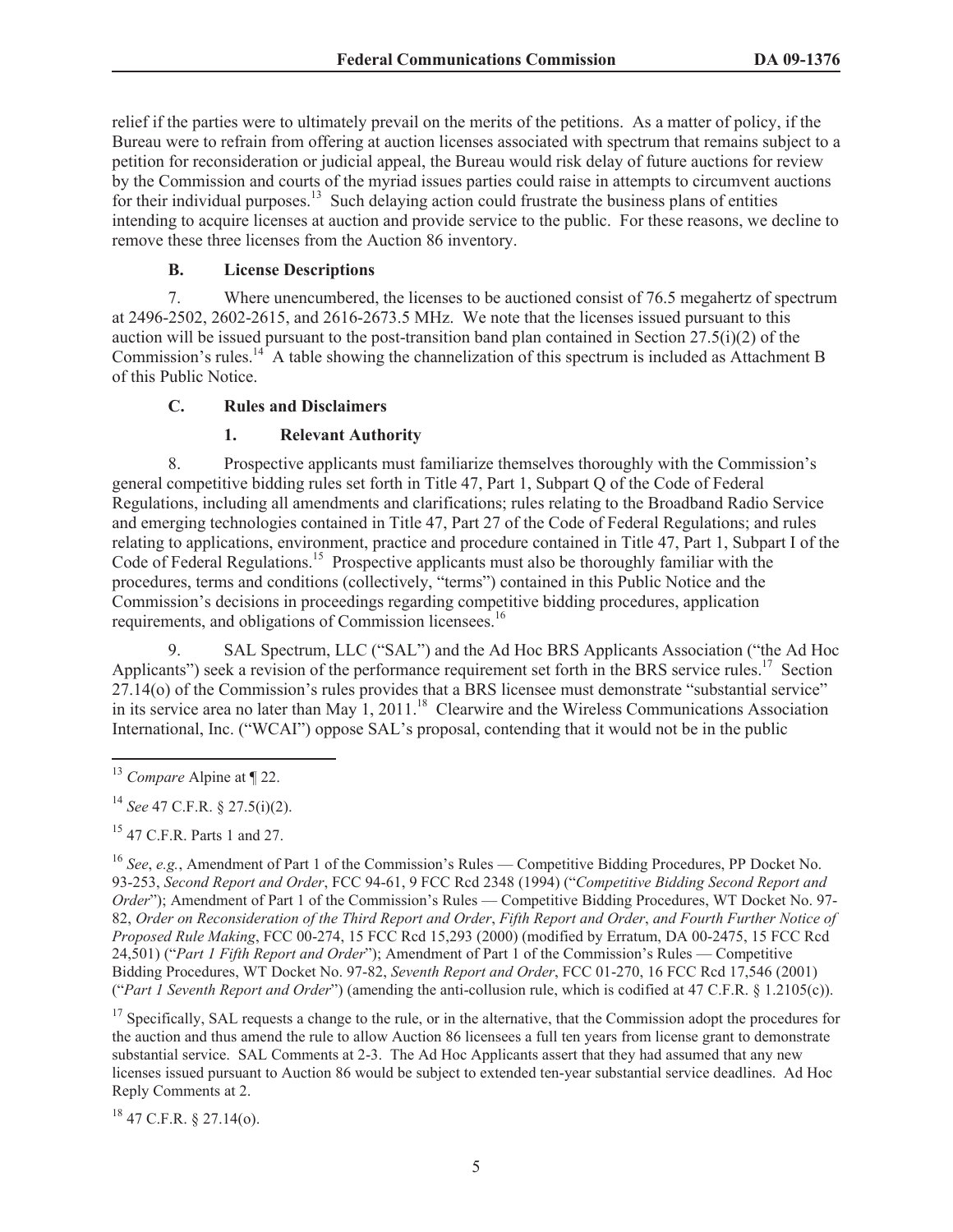interest to give new licensees ten years to demonstrate substantial service because the spectrum could lie fallow during that period.<sup>19</sup> The requests made in comments filed to the *Auction 86 Comment Public Notice* to change the BRS service rules are beyond the scope of this public notice regarding the procedures for Auction 86. Any such rule change would require action by the full Commission, which could address this issue in a rule making proceeding. Absent such action, new licensees will be subject to the requirements set forth in the current rules. We also note that the Bureau, under its delegated authority, has discretion to entertain requests for extension of the substantial service deadline pursuant to section 1.946 of the Commission's rules.<sup>20</sup>

10. The terms contained in the Commission's rules, relevant orders, and public notices are not negotiable. The Commission may amend or supplement the information contained in our public notices at any time, and will issue public notices to convey any new or supplemental information to applicants. It is the responsibility of all applicants to remain current with all Commission rules and with all public notices pertaining to this auction. Copies of most auctions-related Commission documents, including public notices, can be retrieved from the FCC Auctions Internet site at http://wireless.fcc.gov/auctions. Additionally, documents are available for public inspection and copying between 8:00 a.m. and 4:30 p.m. Eastern Time (ET) Monday through Thursday or 8:00 a.m. to 11:30 a.m. ET Fridays at the FCC Reference Information Center, 445 12th Street, SW, Room CY-A257, Washington, DC 20554. Documents may also be purchased from the Commission's duplicating contractor, Best Copy and Printing, Inc. ("BCPI"), 445 12th Street, SW, Room CY-B402, Washington, DC 20554, 800-378-3160 or at http://www.bcpiweb.com.<sup>21</sup>

### **2. Prohibition of Collusion; Compliance with Antitrust Laws**

11. To ensure the competitiveness of the auction process, Section 1.2105(c) of the Commission's rules prohibits auction applicants for licenses in any of the same geographic license areas from communicating with each other about bids, bidding strategies, or settlements unless such applicants have identified each other on their short-form applications (FCC Form 175) as parties with whom they have entered into agreements pursuant to Section 1.2105(a)(2)(viii).<sup>22</sup>

# **a. Entities Subject to Section 1.2105**

12. The anti-collusion rule will apply to any applicants that submit short-form applications seeking to participate in a Commission auction and select licenses in the same markets. In Auction 86, the rule would prohibit any applicants that have selected any of the same licenses in their short form applications from communicating absent an agreement.<sup>23</sup>

<sup>&</sup>lt;sup>19</sup> WCAI Reply Comments at 4; Clearwire Reply Comments at 3. WCAI recommends that any additional time "be an appropriate balance between the goal of ensuring that the spectrum is put to good use and permitting winners a reasonable opportunity to construct." WCAI Reply Comments at 4. Clearwire argues that the existing May 1, 2011 substantial service deadline should apply, while noting that licensees could request an extension of the deadline "if they make a particularized showing justifying an extension under the Commission's rules." Clearwire Reply Comments at 3 and n.5. Clearwire asks that any additional time to demonstrate substantial service be limited to two years from the date of license grant. *Id.*

<sup>20</sup> 47 C.F.R. § 1.946.

<sup>&</sup>lt;sup>21</sup> When ordering documents from BCPI, please provide the appropriate FCC document number (for example, DA 09-843 for the *Auction 86 Comment Public Notice*, or DA 09-1376 for this Public Notice).

<sup>22</sup> 47 C.F.R. §§ 1.2105(a)(2)(viii), 1.2105(c)(1). *See also Part 1 Seventh Report and Order*, 16 FCC Rcd 17,546; *Part 1 Fifth Report and Order*, 15 FCC Rcd at 15,297-98 ¶¶ 7-8.

<sup>23</sup> *See* "Wireless Telecommunications Bureau Clarifies Spectrum Auction Anti-Collusion Rules," *Public Notice*, DA 95-2244, 11 FCC Rcd 9645 (1995).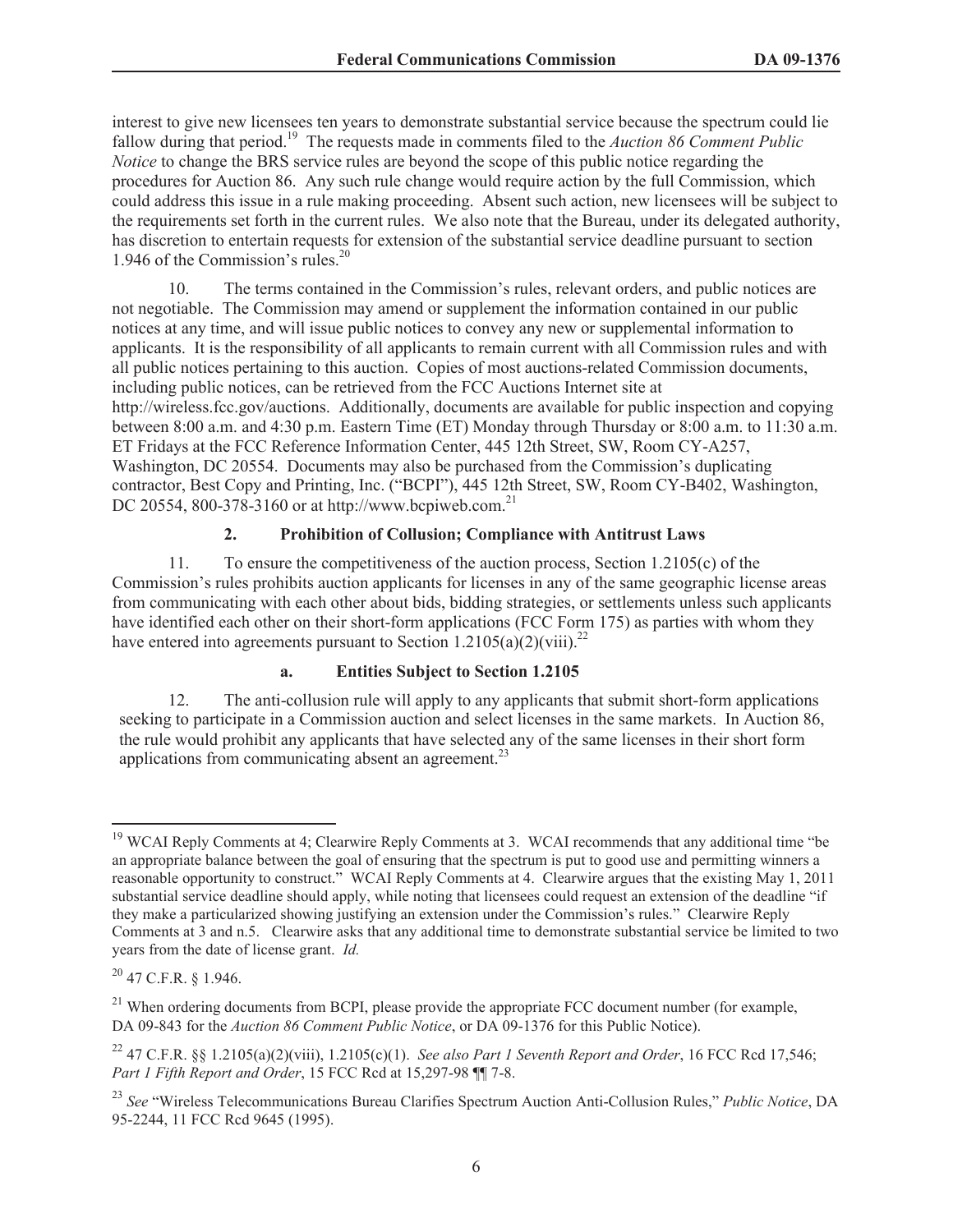13. Under the terms of the rule, applicants that have applied for licenses covering the same markets – unless they have identified each other on their short form applications as parties with whom they have entered into agreements under Section  $1.2105(a)(2)(viii)$  – must affirmatively avoid all communications with or disclosures to each other that affect or have the potential to affect bids or bidding strategy, which may include communications regarding the post-auction market structure.<sup>24</sup> **This prohibition applies to all applicants regardless of whether such applicants become qualified bidders or actually bid.**<sup>25</sup>

14. For purposes of this prohibition, Section 1.2105(c)(7)(i) defines "applicant" as including all officers and directors of the entity submitting a short-form application to participate in the auction, all controlling interests of that entity, as well as all holders of partnership and other ownership interests and any stock interest amounting to 10 percent or more of the entity, or outstanding stock, or outstanding voting stock of the entity submitting a short-form application.<sup>26</sup>

15. As described in Section IV.A.2., below, information concerning applicants' license selections will not be available to the public. Therefore, the Commission will inform each applicant by letter of the identity of each of the other applicants that has applied for licenses covering any of the same geographic areas as the licenses that it has selected in its short-form application.<sup>27</sup>

16. Entities and parties subject to the anti-collusion rule should take special care in circumstances where their employees may receive information directly or indirectly from a competing applicant relating to any competing applicant's bids or bidding strategies. In situations where the anticollusion rule views the same person as the applicant with respect to two different entities filing competing applications, under Bureau precedent the bids and bidding strategies of one applicant are necessarily conveyed to the other and, absent a disclosed bidding agreement, an apparent violation of the anti-collusion rule occurs.<sup>28</sup> The Bureau has not addressed situations where employees who do not qualify as the applicant (e.g., are not officers or directors) receive information regarding a competing applicant's bids or bidding strategies and whether that information might be deemed to be necessarily conveyed to the applicant. We note that the exception to the anti-collusion rule providing that noncontrolling interest holders may have interests in more than one competing bidder without violating the

<sup>26</sup> 47 C.F.R. § 1.2105(c)(7)(i).

<sup>27</sup> Section IV.A.2. "Information Available to Bidders Before and During the Auction," below, especially  $\P$  163.

<sup>24</sup> *See*, *e.g.*, "Wireless Telecommunications Bureau Provides Guidance on the Anti-Collusion Rule for D, E, and F Block Bidders," *Public Notice*, DA 96-1460, 11 FCC Rcd 10,134.

<sup>25</sup> *See*, *e.g.*, Star Wireless, LLC, *Forfeiture Order*, DA 04-3026, 19 FCC Rcd 18,626, 18,628 ¶ 4, n.19 (2004) ("*Star Wireless Order*") (collusion rule applies to applicants regardless of whether they are qualified to bid), upheld on review, Star Wireless, LLC and Northeast Communications of Wisconsin, Inc., *Order on Review*, FCC 07-80, 22 FCC Rcd 8943 (2007), affirmed *Star Wireless, LLC v. FCC*, D.C. Cir. No. 07-1190 (decided April 22, 2008); Letter to Robert Pettit, Esquire, from Margaret W. Wiener, Chief, Auctions and Industry Analysis Division, Wireless Telecommunications Bureau, DA 00-2905, 16 FCC Rcd 10,080 (2000) (declining to exempt an applicant's controlling interest from coverage by the anti-collusion rule, even though the applicant never made an upfront payment for the auction and was not listed as a qualified bidder).

<sup>&</sup>lt;sup>28</sup> Letter to John Cooper, Aurora Communications, Inc., from Margaret W. Wiener, Chief, Auctions and Spectrum Access Division, Wireless Telecommunications Bureau, DA 06-157, 21 FCC Rcd 523 (2006); Letter to Howard A. Kalmenson, Lotus Communications Corp., from Margaret W. Wiener, Chief, Auctions and Spectrum Access Division, Wireless Telecommunications Bureau, DA 06-156, 21 FCC Rcd 520 (2006); Letter to Colby M. May from Barbara A. Kreisman, Chief, Video Division, Media Bureau, and Margaret W. Wiener, Chief, Auctions and Spectrum Access Division, Wireless Telecommunications Bureau, DA 05-2445, 20 FCC Rcd 14,648 (2005) ("*May Letter*").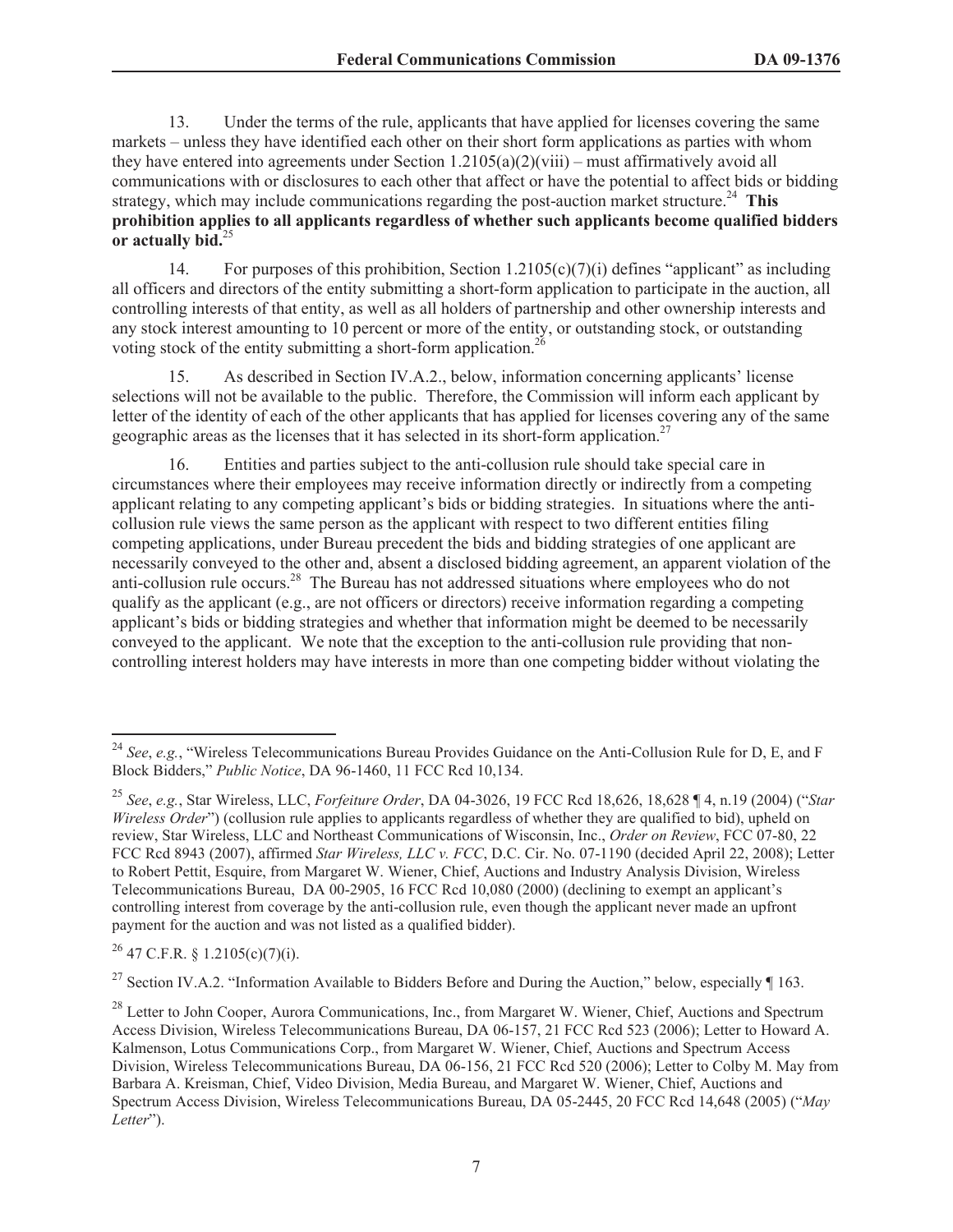anti-collusion rule, provided specified conditions are met (including a certification that no prohibited communications have occurred or will occur), does not extend to controlling interest holders.<sup>29</sup>

# **b. Prohibition Applies Until Down Payment Deadline**

17. Section 1.2105(c)'s anti-collusion prohibition begins at the short-form application filing deadline and ends at the down payment deadline after the auction.<sup>30</sup>

# **c. Prohibited Communications**

18. Applicants for the upcoming Auction 86 and other parties that may be engaged in discussion with such applicants are cautioned on the need to comply with the Commission's anticollusion rule, Section 1.2105(c).<sup>31</sup> The anti-collusion rule prohibits not only a communication about an applicant's own bids or bidding strategy, but also a communication of another applicant's bids or bidding strategy.<sup>32</sup> While the anti-collusion rule provisions do not prohibit business negotiations among auction applicants, applicants must remain vigilant so as not to communicate directly or indirectly information that affects, or could affect, bids or bidding strategy, or the negotiation of settlement agreements.

19. The Commission remains vigilant about prohibited communications taking place in other situations. For example, the Commission has warned that prohibited "communications concerning bids and bidding strategies may include communications regarding capital calls or requests for additional funds in support of bids or bidding strategies to the extent such communications convey information concerning the bids and bidding strategies directly or indirectly."<sup>33</sup>

20. Applicants are hereby placed on notice that public disclosure of information relating to bidder interests and bidder identities that is confidential at the time of disclosure may violate the anticollusion rule.<sup>34</sup> This is so even though similar types of information were revealed prior to and during other Commission auctions subject to different information procedures. Bidders should use caution in their dealings with other parties, such as members of the press, financial analysts, or others who might become a conduit for the communication of prohibited bidding information. For example, where limited information disclosure procedures are in place, as for Auction 86, a qualified bidder's statement to the press that it has lost bidding eligibility and stopped bidding in the auction could give rise to a finding of an anti-collusion rule violation.<sup>35</sup> Similarly, an applicant's public statement of intent not to participate in Auction 86 bidding could also violate the rule.

21. Applicants selecting licenses for any of the same geographic license areas must not communicate directly or indirectly about bids or bidding strategy.<sup>36</sup> Accordingly, such applicants are

 $30\,47$  C.F.R. § 1.2105(c)(1).

 $31$  47 C.F.R. § 1.2105(c).

<sup>32</sup> *See* Western PCS BTA 1 Corp., *Memorandum Opinion and Order*, FCC 99-383, 14 FCC Rcd 21,571 (1999).

 $33$  Implementation of Section 309(j) of the Communications Act – Competitive Bidding, PP Docket No. 93-253, *Memorandum Opinion and Order*, FCC 94-295, 9 FCC Rcd 7684, 7689 ¶ 12 (1994) ("*Memorandum Opinion and Order*").

<sup>34</sup> Thus, communication by an applicant of its license selections to another applicant for one or more of the same licenses, or communication of the fact that an applicant does or does not hold provisionally winning bids on particular licenses, may well violate the anti-collusion rule.

<sup>35</sup> *Compare* "Wireless Telecommunications Bureau Responds to Questions about the Local Multipoint Distribution Service Auction," *Public Notice*, DA 98-37, 13 FCC Rcd 341, 347-48 (1998) ("Public statements can give rise to collusion concerns. This has occurred in the antitrust context, where certain public statements can support other evidence which tends to indicate the existence of a conspiracy.").

<sup>36</sup> *Part 1 Seventh Report and Order*, 16 FCC Rcd at 17,549-50 ¶ 6.

 $^{29}$  47 C.F.R. § 1.2105(c)(4).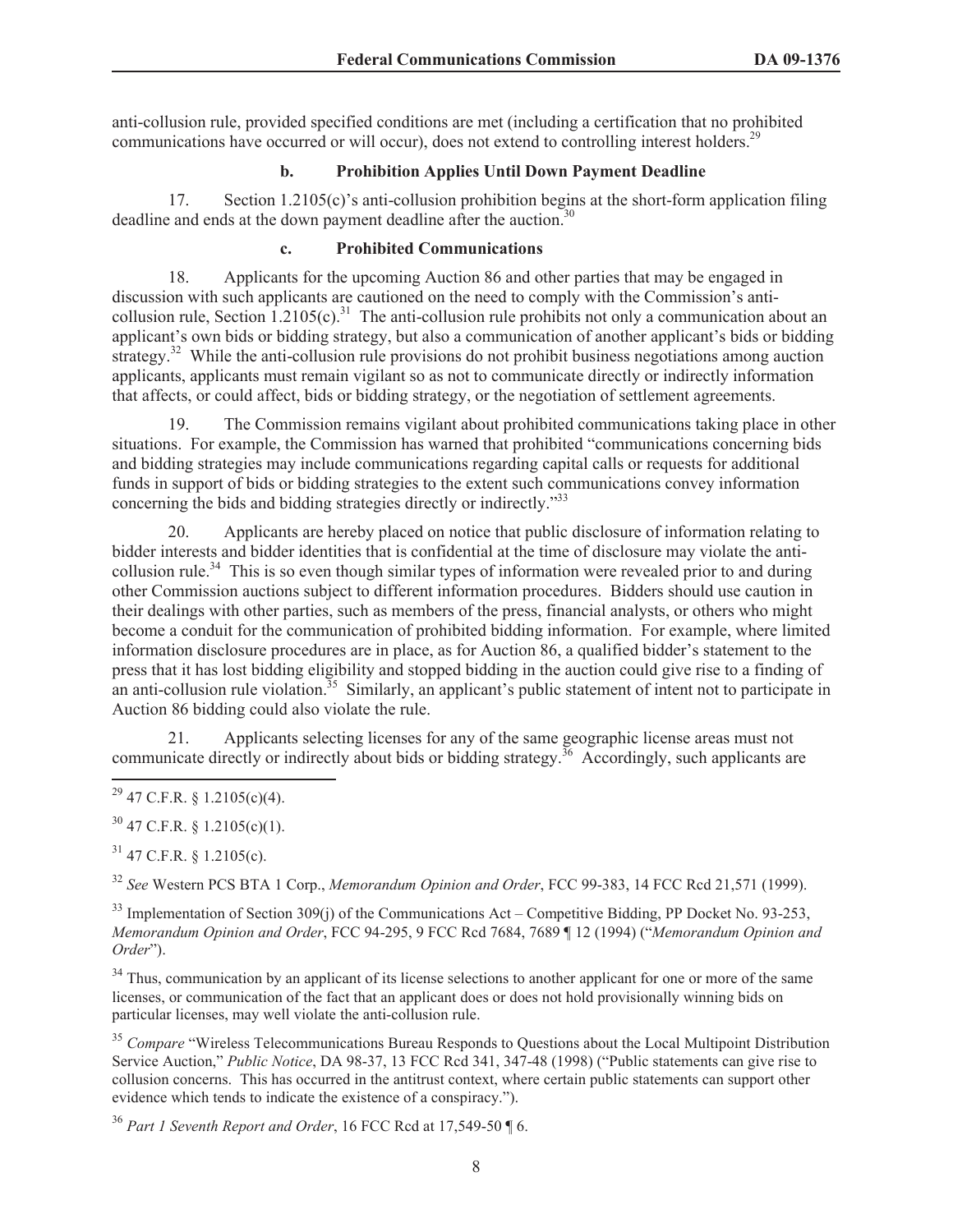encouraged not to use the same individual as an authorized bidder. A violation of the anti-collusion rule could occur if an individual acts as the authorized bidder for two or more competing applicants, and conveys information concerning the substance of bids or bidding strategies between such applicants. Also, if the authorized bidders are different individuals employed by the same organization (e.g., law firm or engineering firm or consulting firm), a violation similarly could occur.<sup>37</sup> In such a case, at a minimum, applicants should certify on their applications that precautionary steps have been taken to prevent communication between authorized bidders and that applicants and their bidding agents will comply with the anti-collusion rule.<sup>38</sup>

22. A violation of the anti-collusion rule could occur in other contexts, such as an individual serving as an officer for two or more applicants.<sup>39</sup> Moreover, the Commission has found a violation of the anti-collusion rule where a bidder used the Commission's bidding system to disclose "its bidding strategy in a manner that explicitly invited other auction participants to cooperate and collaborate in specific markets,<sup>340</sup> and has placed auction participants on notice that the use of its bidding system "to disclose market information to competitors will not be tolerated and will subject bidders to sanctions."<sup>41</sup>

23. In addition, when completing short-form applications, applicants should avoid any statements or disclosures that may violate the Commission's anti-collusion rule, particularly in light of the limited information procedures in effect for Auction  $86<sup>42</sup>$  Specifically, applicants should avoid including any information in their short-form applications that might convey information regarding their license selection, such as using applicant names that refer to licenses being offered, referring to certain licenses or markets in describing bidding agreements, or including any information in attachments that may otherwise disclose applicants' license selections.

#### **d. Disclosure of Bidding Agreements and Arrangements**

24. The Commission's rules do not prohibit applicants from entering into otherwise lawful bidding agreements before filing their short-form applications, as long as they disclose the existence of the agreement(s) in their short-form application.<sup>43</sup> If parties agree in principle on all material terms prior to the short-form filing deadline, each party to the agreement must identify the other party or parties to the agreement on its short-form application under Section 1.2105(c), even if the agreement has not been reduced to writing. If the parties have not agreed in principle by the short-form filing deadline, they should not include the names of parties to discussions on their applications, and they may not continue negotiations, discussions or communications with any other applicants for licenses covering any of the same geographic areas after the short-form filing deadline.<sup>44</sup>

<sup>&</sup>lt;sup>37</sup> Application of Nevada Wireless for a License to Provide 800 MHz Specialized Mobile Radio Service in the Farmington, NM-CO Economic Area (EA-155) Frequency Band A, *Memorandum Opinion and Order*, DA 98-1137, 13 FCC Rcd 11,973, 11,977 ¶ 11 (1998) ("*Nevada Wireless Order*").

<sup>38</sup> *Id*.

<sup>39</sup> *See*, *e.g.*, *May Letter* (finding apparent violation of anti-collusion rule where applicants with mutually exclusive applications reported sharing same individual as an officer and director and reported having no bidding agreement).

<sup>40</sup> Mercury PCS II, LLC, *Notice of Apparent Liability for Forfeiture*, FCC 97-388, 12 FCC Rcd 17,970, 17,976 ¶ 12 (1997).

<sup>41</sup> Mercury PCS II, LLC, *Memorandum Opinion and Order*, FCC 98-203, 13 FCC Rcd 23,755, 23,760 ¶ 11 (1998).

<sup>42</sup> *See* Section IV.A.2. "Information Available to Bidders Before and During the Auction," below.

 $43$  47 C.F.R. § 1.2105(c)(7)(i).

<sup>44</sup> "Wireless Telecommunications Bureau Clarifies Spectrum Auction Anti-Collusion Rules," *Public Notice*, DA 95- 2244, 11 FCC Rcd 9645 (1995) ("*Anti-Collusion Public Notice*").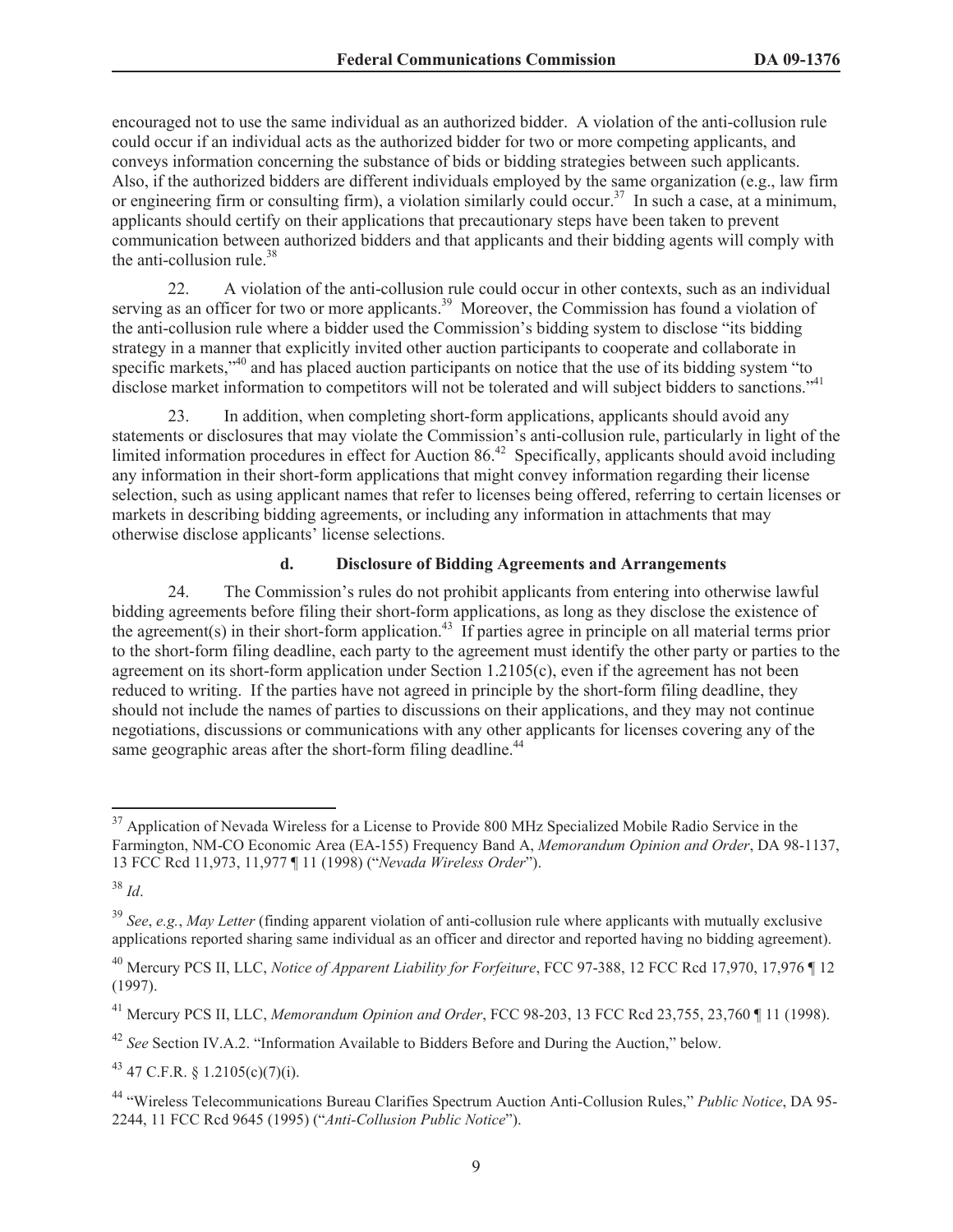#### **e. Anti-Collusion Certification**

25. By electronically submitting a short-form application following the electronic filing procedures set forth in Attachment C to this Public Notice, each applicant certifies its compliance with Section 1.2105(c). However, the Bureau cautions that merely filing a certifying statement as part of an application will not outweigh specific evidence that collusive behavior has occurred, nor will it preclude the initiation of an investigation when warranted.<sup>45</sup> The Commission has stated that it "intend[s] to scrutinize carefully any instances in which bidding patterns suggest that collusion may be occurring."<sup>46</sup> Any applicant found to have violated the anti-collusion rule may be subject to sanctions.<sup>47</sup>

#### **f. Antitrust Laws**

26. Applicants are also reminded that, regardless of compliance with the Commission's rules, they remain subject to the antitrust laws, which are designed to prevent anticompetitive behavior in the marketplace.<sup>48</sup> Compliance with the disclosure requirements of the Commission's anti-collusion rule will not insulate a party from enforcement of the antitrust laws.<sup>49</sup> For instance, a violation of the antitrust laws could arise out of actions taking place well before any party submits a short-form application.<sup>50</sup> The Commission has cited a number of examples of potentially anticompetitive actions that would be prohibited under antitrust laws: for example, actual or potential competitors may not agree to divide territories in order to minimize competition, regardless of whether they split a market in which they both do business, or whether they merely reserve one market for one and another for the other.<sup>51</sup> Similarly, the Bureau has long reminded potential applicants and others that "[e]ven where the applicant discloses parties with whom it has reached an agreement on the short-form application, thereby permitting discussions with those parties, the applicant is nevertheless subject to existing antitrust laws.<sup>552</sup> To the extent the Commission becomes aware of specific allegations that suggest that violations of the federal antitrust laws may have occurred, the Commission may refer such allegations to the United States Department of Justice for investigation.<sup>53</sup> If an applicant is found to have violated the antitrust laws or the Commission's rules in connection with its participation in the competitive bidding process, it may be

<sup>51</sup> *Id*.; *see also Anti-Collusion Public Notice.*

<sup>52</sup> *Anti-Collusion Public Notice*.

<sup>45</sup> *Nevada Wireless Order*, 13 FCC Rcd at 11,978 ¶ 13.

<sup>46</sup> *Memorandum Opinion and Order*, 9 FCC Rcd at 7689 ¶ 12.

 $^{47}$  47 C.F.R. §§ 1.2105(c), 1.2107(d), and 1.2109(d).

<sup>48</sup> Amendment of Part 1 of the Commission's Rules – Competitive Bidding Procedures, WT Docket No. 97-82, *Third Further Notice of Proposed Rule Making*, FCC 99-384, 14 FCC Rcd 21,558, 21,560 ¶ 4 and n.4 (1999) *citing*  Implementation of Section 309(j) of the Communications Act – Competitive Bidding, PP Docket No. 93-253, *Memorandum Opinion and Order*, 9 FCC Rcd at 7689 ¶ 12 (1994) ("[W]e wish to emphasize that all applicants and their owners continue to be subject to existing antitrust laws. Applicants should note that conduct that is permissible under the Commission's Rules may be prohibited by the antitrust laws."); Implementation of Section 309(j) of the Communications Act-Competitive Bidding, PP Docket No. 93-253, *Fourth Memorandum Opinion & Order*, FCC 94-624, 9 FCC Rcd 6858, 6869 n.134 (1994)("[A]pplicants will also be subject to existing antitrust laws."). ("*Fourth Memorandum Opinion and Order*").

<sup>49</sup> *Competitive Bidding Second Report and Order*, 9 FCC Rcd at 2388 ¶ 226. *See also* "Justice Department Sues Three Firms Over FCC Auction Practices," *Press Release* 98-536 (DOJ Nov. 10, 1998).

<sup>50</sup> The Commission has cited a number of examples of such anticompetitive behavior. *See*, *e.g*., *Fourth Memorandum Opinion & Order*, 9 FCC Rcd at 6869 n.134.

<sup>53</sup> *Competitive Bidding Second Report and Order*, 9 FCC Rcd at 2388 ¶ 226.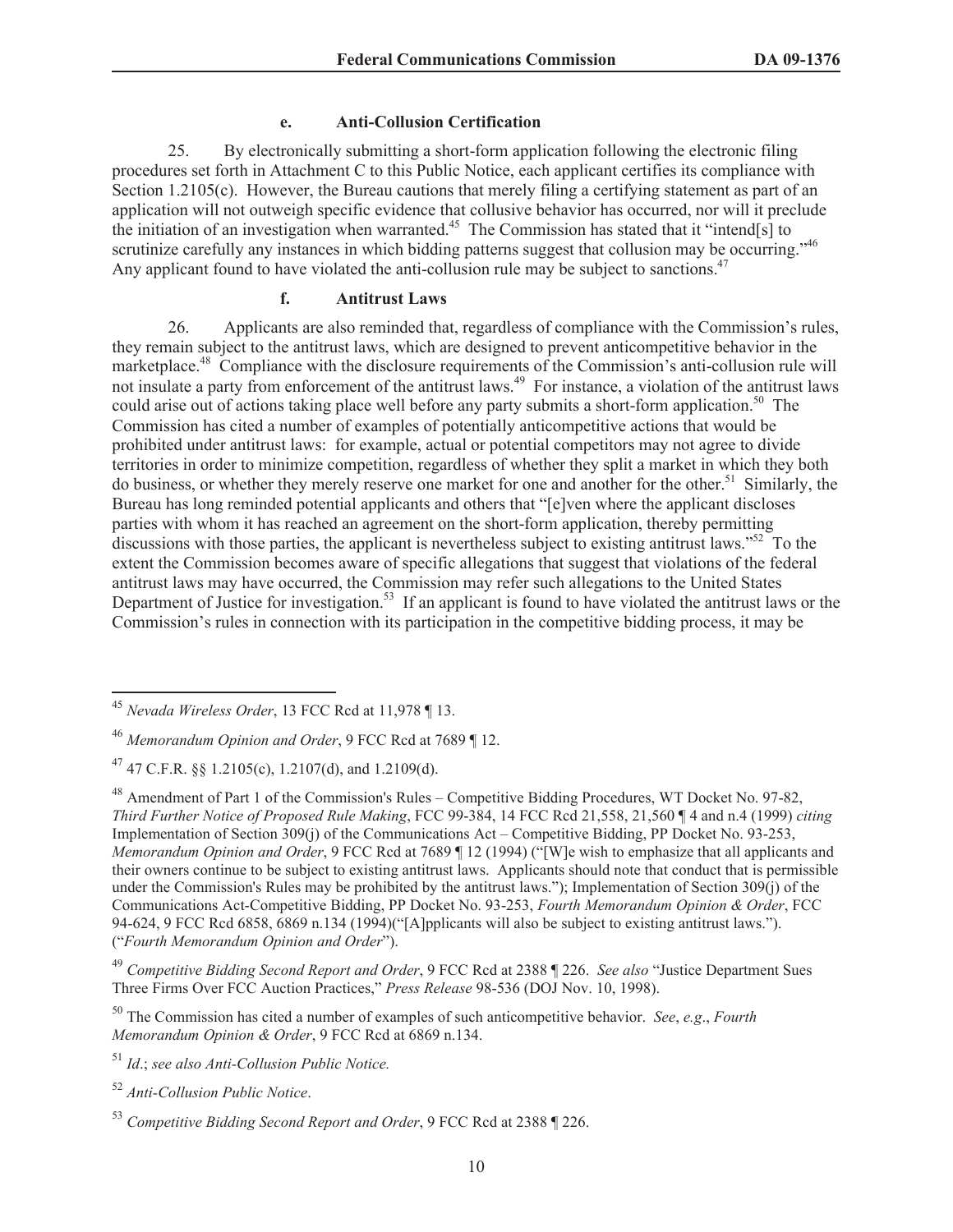subject to forfeiture of its upfront payment, down payment, or full bid amount and may be prohibited from participating in future auctions, among other sanctions.<sup>54</sup>

# **g. Duty to Report Prohibited Communications; Reporting Procedure**

27. If an applicant makes or receives a communication that appears to violate the anticollusion rule, it must report such communication in writing to the Commission immediately, and in no case later than five business days after the communication occurs.<sup>55</sup> Section 1.2105(c)(6) provides that any applicant that makes or receives a communication prohibited by Section 1.2105(c) must report such communication to the Commission in writing immediately, and in no case later than five business days after the communication occurs.<sup>56</sup> The Commission has clarified that each applicant's obligation to report any such communication continues beyond the five-day period after the communication is made, even if the report is not made within the five day period.<sup>57</sup>

28. In addition, Section 1.65 of the Commission's rules requires an applicant to maintain the accuracy and completeness of information furnished in its pending application and to notify the Commission within 30 days of any substantial change that may be of decisional significance to that application.<sup>58</sup> Thus, Section 1.65 requires an auction applicant to notify the Commission of any substantial change to the information or certifications included in its pending short-form application. Applicants are therefore required by Section 1.65 to report to the Commission any communications of bids or bidding strategies that result in a bidding arrangement, agreement, or understanding after the short-form filing application deadline.<sup>59</sup>

29. Parties reporting communications pursuant to Sections 1.65 or 1.2105(c)(6) must take care to ensure that any such reports of prohibited communications do not themselves give rise to a violation of the anti-collusion rule. For example, a party's report of a prohibited communication could violate the rule by communicating prohibited information to other applicants through the use of Commission filing procedures that would allow such materials to be made available for public inspection. A party seeking to report such prohibited communications should consider submitting its report with a request that the report or portions of the submission be withheld from public inspection.<sup>60</sup> Such parties

<sup>56</sup> 47 C.F.R. § 1.2105(c)(6); *see also Part 1 Seventh Report and Order*, 16 FCC Rcd at 17555 ¶ 17.

<sup>57</sup> *See* Service Rules for the 698-746, 747-762 and 777-792 MHz Bands, WT Docket No. 06-150, Revision of the Commission's Rules to Ensure Compatibility with Enhanced 911 Emergency Calling Systems, CC Docket No. 94- 102, Section 68.4(a) of the Commission's Rules Governing Hearing Aid-Compatible Telephones, WT Docket No. 01-309, Biennial Regulatory Review – Amendment of Parts 1, 22, 24, 27, and 90 to Streamline and Harmonize Various Rules Affecting Wireless Radio Services, WT Docket 03-264, Former Nextel Communications, Inc. Upper 700 MHz Guard Band Licenses and Revisions to Part 27 of the Commission's Rules, WT Docket No. 06-169, Implementing a Nationwide, Broadband, Interoperable Public Safety Network in the 700 MHz Band, PS Docket No. 06-229, Development of Operational, Technical and Spectrum Requirements for Meeting Federal, State and Local Public Safety Communications Requirements Through the Year 2010, WT Docket No. 96-86, Declaratory Ruling on Reporting Requirement under Commission's Part 1 Anti-Collusion Rule, WT Docket No. 07-166, *Second Report and Order*, FCC 07-132, 22 FCC Rcd 15,289, 15,403-04 ¶¶ 285-86 (2007) ("*700 MHz Second Report and Order*") *recon. pending*.

<sup>58</sup> 47 C.F.R. § 1.65.

<sup>59</sup> *See Part 1 Seventh Report and Order*, 16 FCC Rcd at 17552 ¶ 12.

<sup>60</sup> *See* 47 C.F.R. § 0.459 (procedures for requesting that materials or information submitted to the Commission be withheld from public inspection). If an applicant requests confidential treatment of a document, the cover page of the filing must prominently display that the applicant is seeking confidential treatment for that document. For example, a filing might include a cover page stamped with "Request for Confidential Treatment Attached" or "Not

<sup>54</sup> 47 C.F.R. § 1.2109(d); *see also Competitive Bidding Second Report and Order*, 9 FCC Rcd at 2388 ¶ 226.

 $55$  47 C.F.R. § 1.2105(c)(6).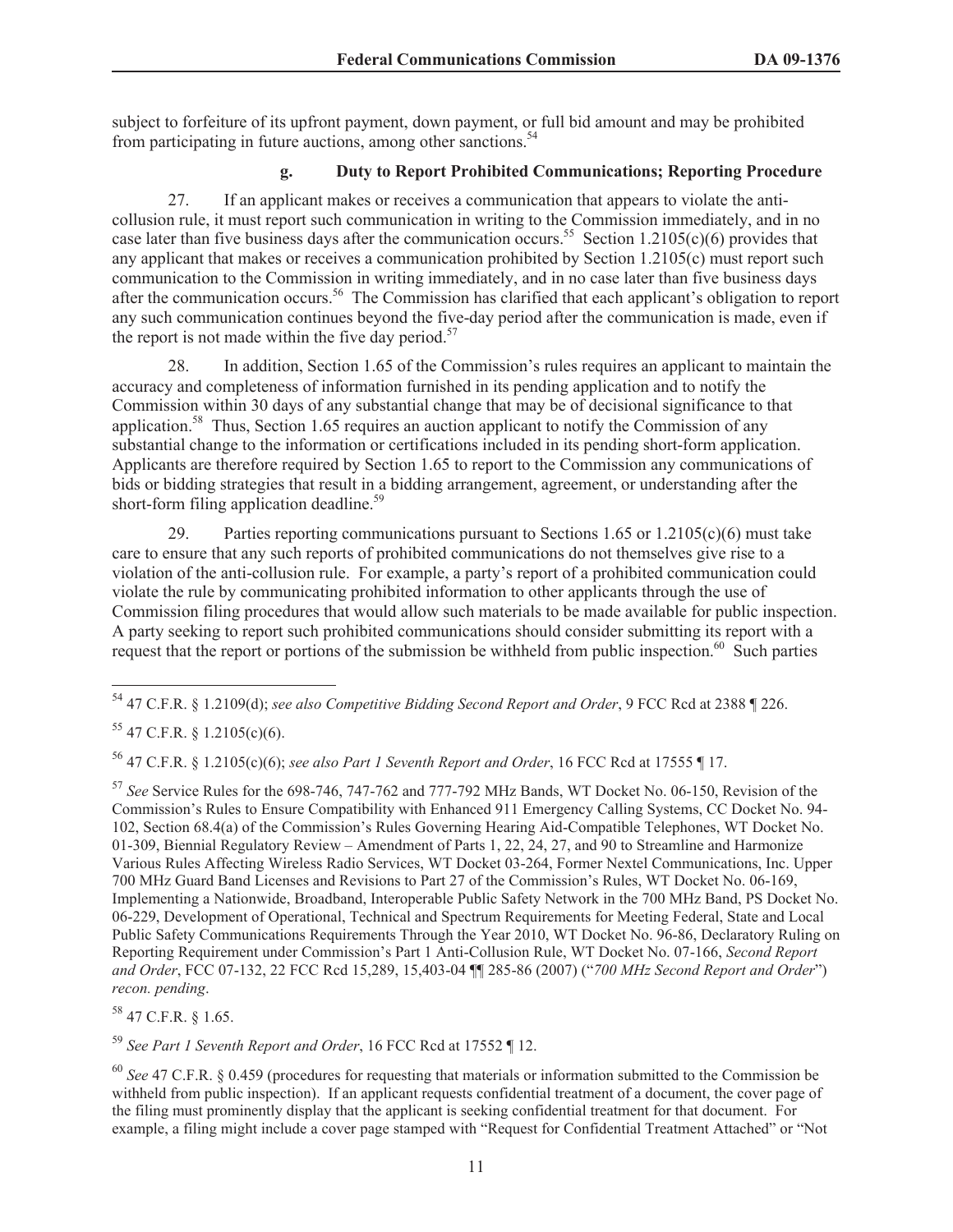are also encouraged to consult with the Auctions and Spectrum Access Division staff if they have any questions about the procedures for submitting such reports.<sup>61</sup> This Public Notice provides additional guidance on procedures for submitting application-related information below.<sup>62</sup>

30. Applicants must be aware that failure to comply with the Commission's rules can result in enforcement action.

# **h. Winning Bidders Must Disclose Terms of Agreements**

31. Applicants that are winning bidders will be required to disclose in their long-form applications the specific terms, conditions, and parties involved in any bidding consortia, joint ventures, partnerships, and other arrangements entered into relating to the competitive bidding process.<sup>63</sup>

### **i. Additional Information Concerning Anti-Collusion Rule**

32. A summary listing of documents issued by the Commission and the Bureau addressing the application of the anti-collusion rule may be found in Attachment F. These documents are available on the Commission's auction anti-collusion web page.<sup>64</sup>

### **3. Incumbency Issues**

33. There are pre-existing BRS site-based incumbent licenses. The service area for each of those incumbent licenses is a 35-mile circle centered at the station's reference coordinates, and is bounded by the chord(s) drawn between the intersection points of the licensee's previous protected service area and those of respective adjacent market, co-channel licensees.<sup>65</sup> Any licenses granted pursuant to this auction will not include the geographic service areas of any co-channel incumbent site-based licenses.<sup>66</sup> If a site-based incumbent license cancels or is forfeited, however, the right to operate within that area shall revert to the overlay licensee that holds the license for the BRS service area that encompasses that BTA.<sup>67</sup> BRS incumbent licenses are entitled to interference protection in accordance with the applicable technical rules.<sup>68</sup> BRS licenses have previously been awarded through auction (Auction 6) for BTAs other than those in this auction, and the previously-awarded licenses may have since been assigned or partitioned. Such BRS geographic area licenses authorize operation within a BTA and provide the licensee with rights similar to those being offered in Auction 86.

34. In addition, on the E and F channel groups, grandfathered Educational Broadband Service ("EBS") licenses originally issued on those channels prior to 1983 may continue to operate indefinitely.<sup>6</sup> Such grandfathered EBS licenses must be protected in accordance with the applicable technical rules.<sup>70</sup>

<sup>61</sup> *See* Section VI. "Contact Information," below.

<sup>62</sup> *See* Section II.J. "Maintaining Current Information in Short-Form Applications," below.

 $63$  47 C.F.R. § 1.2107(d).

<sup>64</sup> *See* http://wireless.fcc.gov/auctions/anticollusion

<sup>65</sup> *See* 47 C.F.R. § 27.1206(a)(1).

<sup>66</sup> *See* 47 C.F.R. § 27.1206(a)(2).

<sup>67</sup> *See* 47 C.F.R. § 27.1206(b).

<sup>68</sup> *See* 47 C.F.R. §§ 27.50(h), 27.53(m), 27.55(a)(4), 27.1221.

for Public Inspection." Any such request must cover all of the material to which the request applies. *See* 47 C.F.R. § 0.459(a).

<sup>69</sup> *See* Amendment of Parts 1, 21, 73, 74 and 101 of the Commission's Rules to Facilitate the Provision of Fixed and Mobile Broadband Access, Educational and Other Advanced Services in the 2150-2162 and 2500-2690 MHz Bands; Part 1 of the Commission's Rules - Further Competitive Bidding Procedures; Amendment of Parts 21 and 74 to Enable Multipoint Distribution Service and the Instructional Television Fixed Service Amendment of Parts 21 and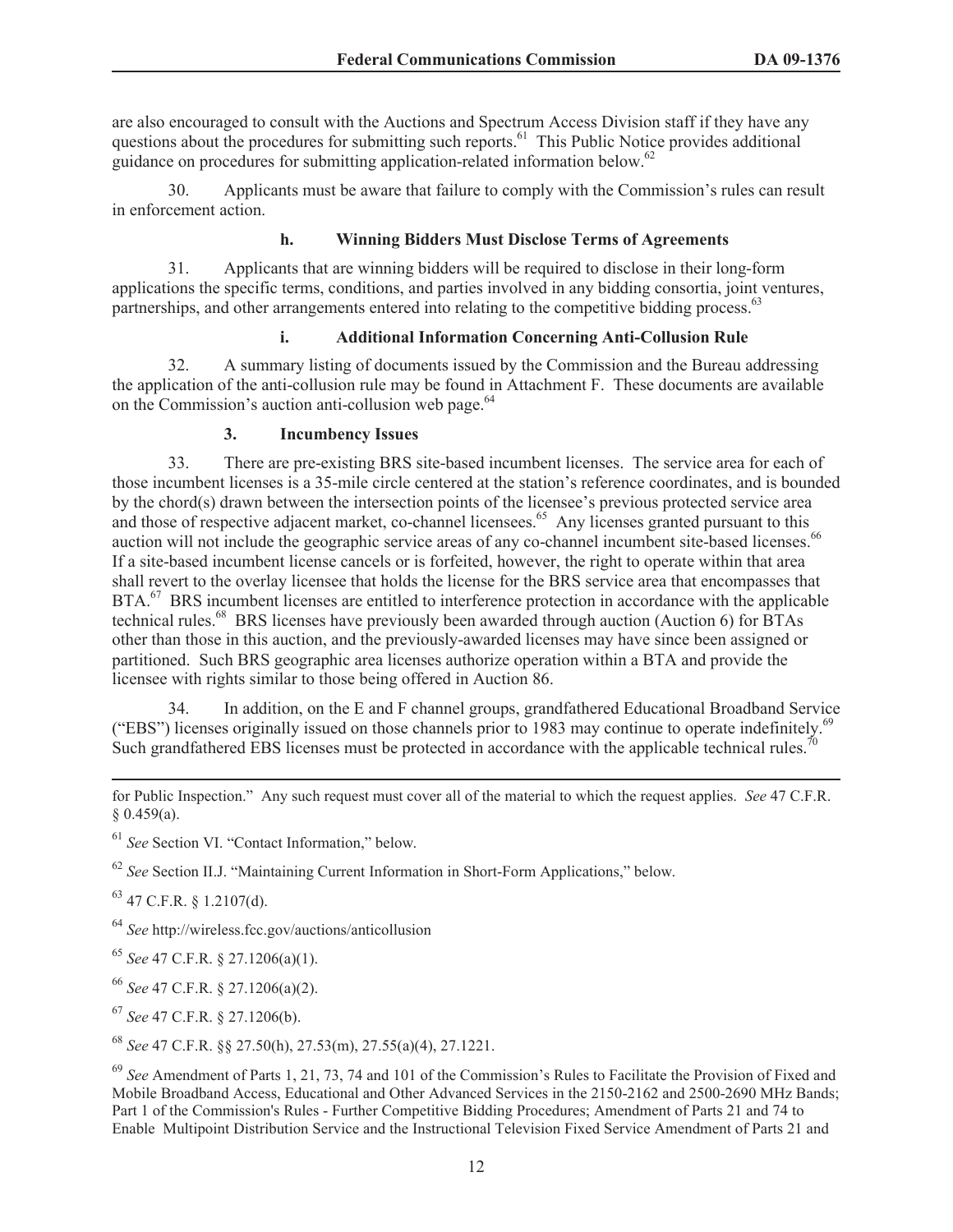35. Operations within the 2614-2618 MHz band are secondary to adjacent channel operations.<sup>71</sup>

36. Finally, in the 2496-2500 MHz band, BRS licensees must share the band on a co-primary basis with the Code Division Multiple Access ("CDMA") Mobile Satellite Service ("MSS"),<sup>72</sup> grandfathered Broadcast Auxiliary Service ("BAS") stations,<sup>73</sup> and grandfathered land mobile and microwave licenses licensed under Parts 90 and 101 of the Commission's rules, respectively.<sup>74</sup> In addition, the 2400-2500 MHz band is allocated for use by Industrial, Scientific, and Medical equipment under Part 18 of the Commission's rules.<sup>75</sup>

37. The WCAI filed comments noting that in certain markets, the transition to the new band plan is not yet complete, and in those markets, new licensees may not be able to operate on some or all of their spectrum until the transition process is completed.<sup>76</sup> Under our rules, until a transition has been completed in a BTA, existing licensees operating under the pre-transition band plan are entitled to interference protection in accordance with the applicable technical rules.<sup>77</sup> Potential bidders can check on the status of transition in a market by checking the Commission's Electronic Comment Filing System and reviewing WT Docket No. 06-136. If a post-transition notification has been filed for a BTA, the transition has been completed in that BTA.<sup>78</sup> In a BTA where no transition initiation plan had been filed by January 21, 2009, for a BTA, existing licensees in the BTA could file notifications with the Commission by April 21, 2009, of an intent to self-transition.<sup>79</sup> Once a licensee completes a selftransition, it is required to modify its license to reflect its operation pursuant to the new band plan.<sup>80</sup> Potential bidders can review the Universal Licensing System to see if a license has been modified to operate pursuant to the new band plan.

38. WCAI also asks that potential bidders be reminded of obligations to reimburse certain licensees of their costs in transitioning to the new BRS/EBS band plan.<sup>81</sup> Under the Commission's rules, BRS licensees are responsible for reimbursing transition proponents or self-transitioning EBS licensees in

<sup>70</sup> *See* 47 C.F.R. §§ 27.50(h), 27.53(m), 27.55(a)(4), 27.1221.

<sup>71</sup> *See* 47 C.F.R. § 27.1222.

<sup>72</sup> *See Big LEO Spectrum Sharing Reconsideration Order*, 21 FCC Rcd at 5623-5627 ¶¶ 29-34. CDMA MSS licensees are not entitled to interference protection from fixed and mobile services operating in the 2495-2500 MHz band. *Id.* at 5623 ¶ 29.

<sup>73</sup> *See id.* at 5628-5630 ¶¶ 38-42.

<sup>74</sup> *See id.* at 5631-4632 ¶¶ 44-47.

<sup>75</sup> *See* 47 C.F.R. § 18.301.

<sup>76</sup> *See* WCAI Comments at 8-9.

<sup>77</sup> *See* 47 C.F.R. §§ 27.50(h), 27.53(m), 27.55(a)(4), 27.1221.

<sup>78</sup> *See* 47 C.F.R. § 27.1235.

<sup>79</sup> *See* 47 C.F.R. § 27.1236.

<sup>80</sup> *See BRS/EBS 3rd MO&O*, 21 FCC Rcd at 5674 ¶ 143.

<sup>81</sup> WCAI Comments at 8.

<sup>74</sup> to Engage in Fixed Two-Way Transmissions; Amendment of Parts 21 and 74 of the Commission's Rules With Regard to Licensing in the Multipoint Distribution Service and in the Instructional Television Fixed Service for the Gulf of Mexico; WT Docket Nos. 03-66, 03-67, 02-68, MM Docket No. 97-217, *Order on Reconsideration and Fifth Memorandum Opinion and Order and Third Memorandum Opinion and Order and Second Report and Order*, FCC 06- 46, 21 FCC Rcd 5606, 5749-5751 ¶¶ 347-354 (2006) (*BRS/EBS 3rd MO&O* or *Big LEO Spectrum Sharing Reconsideration Order*, as appropriate); 47 C.F.R. § 27.1216.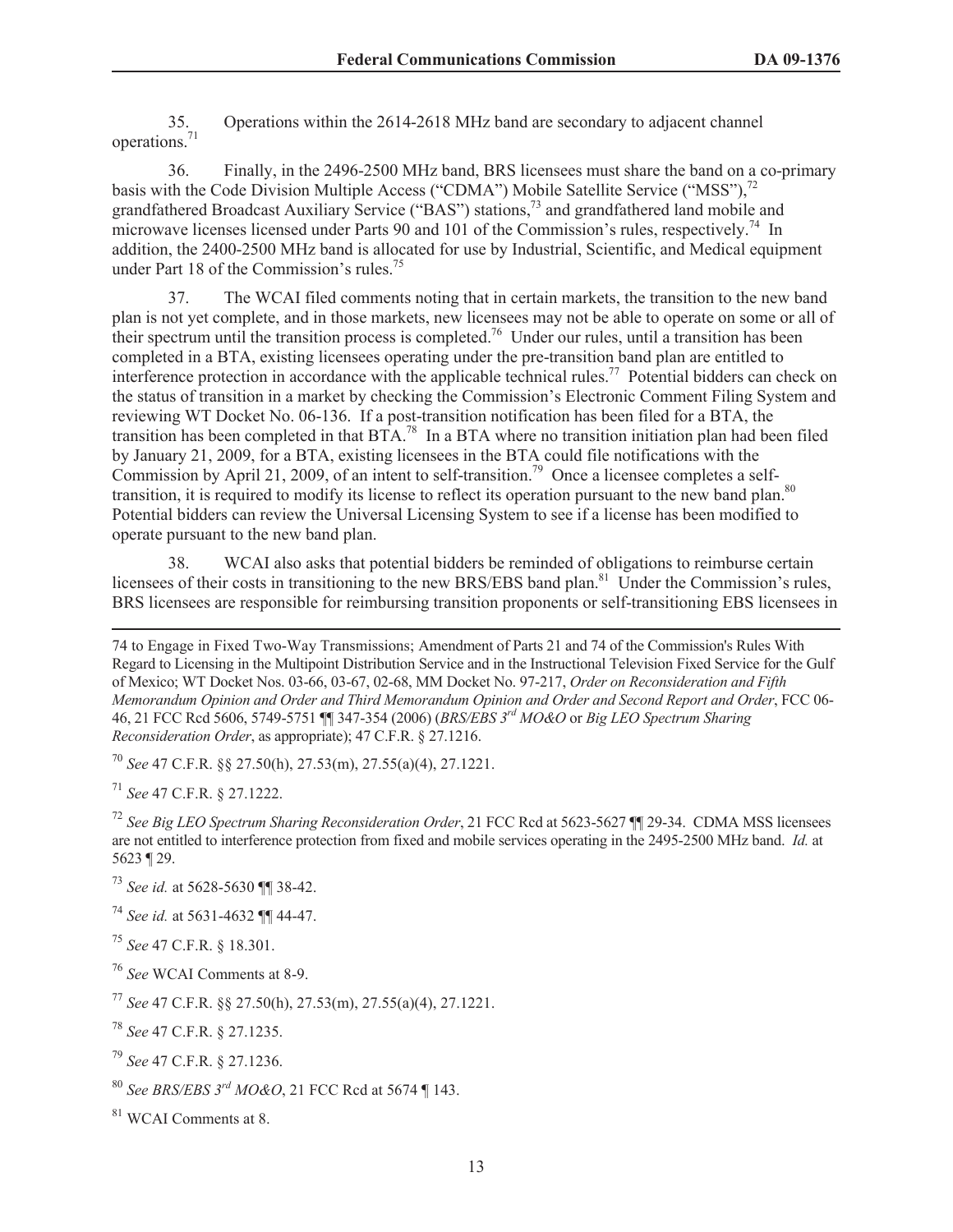accordance with the Commission's rules. $82$  Potential bidders should be aware that in BTAs where the transition to the new band plan has not yet been completed as of the date licenses are issued pursuant to this auction, they may be required to reimburse eligible licensees for a *pro rata* share of transition costs.<sup>83</sup>

# **a. International Coordination**

39. BRS licensees must individually apply for and receive a separate license for each transmitter if the proposed operation requires coordination with either Mexico or Canada.<sup>84</sup> Potential bidders seeking licenses in Auction 86 for geographic areas that are near the Canadian or Mexican borders are encouraged to consult all international agreements with Canada and Mexico.<sup>85</sup> We also note that the current agreement with Mexico does not provide for two-way operation in the border area. If the agreements with Mexico or Canada are modified in the future, licensees must likewise comply with these modifications.

# **b. Quiet Zones**

40. BRS licensees must individually apply for and receive a separate license for each transmitter if the proposed operation would affect the radio quiet zones set forth in the Commission's rules.<sup>86</sup>

### **4. Due Diligence**

41. We caution potential applicants formulating their bidding strategies to investigate and consider the extent to which these frequencies are occupied. For example, as stated above, there are incumbent operations already licensed and operating in the band that must be protected. These limitations may restrict the ability of BRS licensees to use certain portions of the electromagnetic spectrum or provide service to certain areas in their geographic license areas. Bidders should become familiar with the status of these operations and applicable Commission rules, orders and any pending proceedings related to the service, in order to make reasoned, appropriate decisions about their participation in this auction and their bidding strategy.

42. Potential bidders are reminded that they are solely responsible for investigating and evaluating all technical and marketplace factors that may have a bearing on the value of the licenses being offered in this auction. The Commission makes no representations or warranties about the use of this spectrum for particular services. Applicants should be aware that a Commission auction represents an opportunity to become a licensee subject to certain conditions and regulations. The auction does not constitute an endorsement by the Commission of any particular service, technology, or product, nor does a Commission license constitute a guarantee of business success. Applicants should perform their individual due diligence before proceeding as they would with any new business venture.

43. Potential bidders are strongly encouraged to conduct their own research prior to the beginning of bidding in Auction 86 in order to determine the existence of any pending legislative, administrative or judicial proceedings that might affect their decision regarding participation in the auction. Participants in Auction 86 are strongly encouraged to continue such research throughout the auction. In addition, potential bidders should perform technical analyses sufficient to assure themselves that, should they prevail in competitive bidding for a specific license, they will be able to build and

 $^{86}$  47 C.F.R. §§ 1.924, 27.1207(b)(1)(ii).

<sup>82</sup> *See* 47 C.F.R. §§ 27.1237-27.1239.

<sup>83</sup> *See id.*

<sup>84</sup> *See* 47 C.F.R. § 27.1207(b)(1)(i).

<sup>&</sup>lt;sup>85</sup> For information on the agreements with Canada and Mexico, prospective bidders should go to http://www.fcc.gov/ib/sand/agree/welcome.html.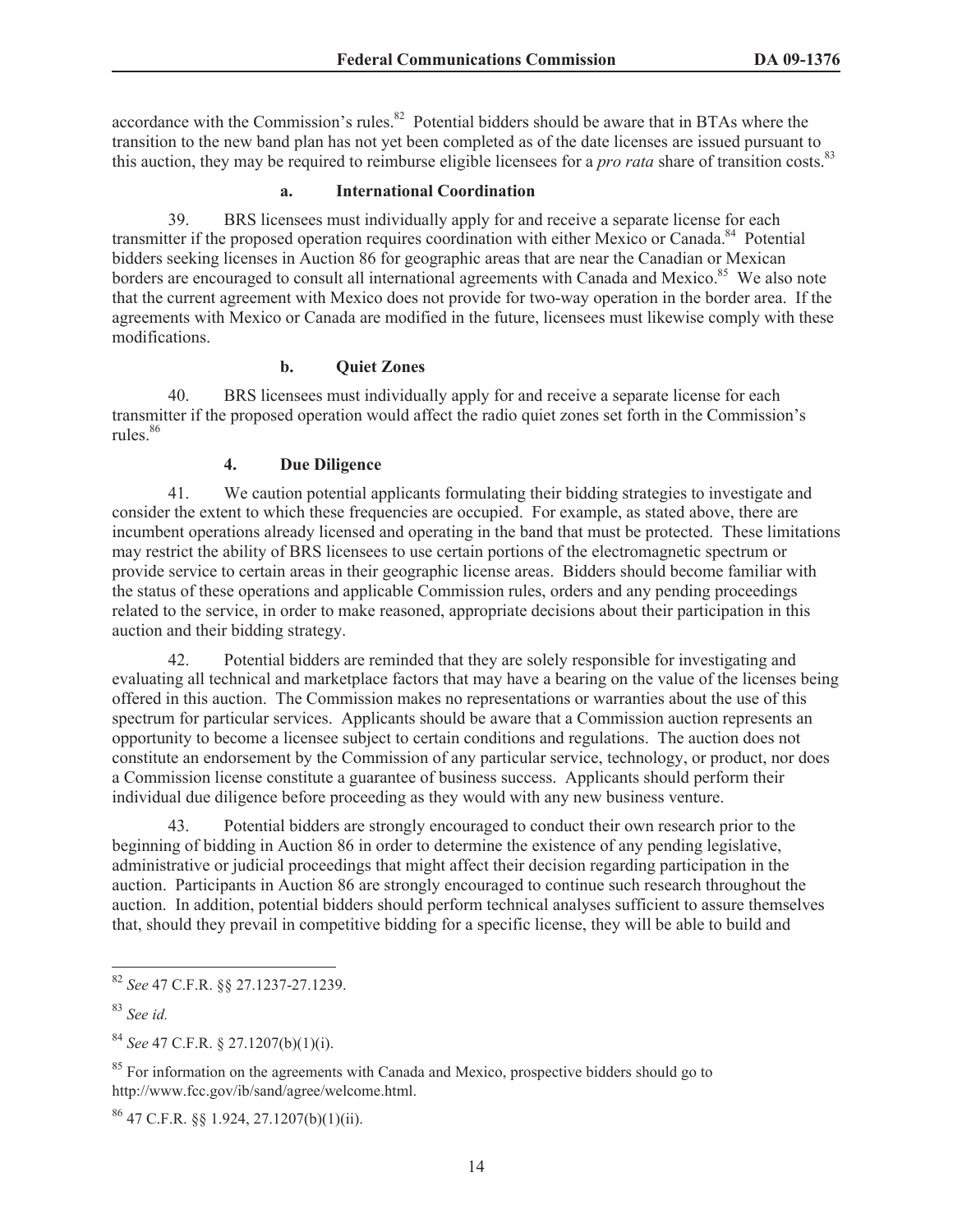operate facilities that will fully comply with the Commission's technical and legal requirements as well as other applicable Federal, state, and local laws.

44. Applicants should also be aware that certain pending and future proceedings, including rulemaking proceedings or petitions for rulemaking, applications (including those for modification), requests for special temporary authority, waiver requests, petitions to deny, petitions for reconsideration, informal oppositions, and applications for review, before the Commission may relate to particular applicants or incumbent licensees or the licenses available in Auction 86. Pending and future judicial proceedings may also relate to particular applicants or incumbent licensees, or the licenses available in Auction 86. Prospective bidders are responsible for assessing the likelihood of the various possible outcomes, and considering their potential impact on spectrum licenses available in this auction.

45. Applicants should perform due diligence to identify and consider all proceedings that may affect the spectrum licenses being auctioned and that could have an impact on the availability of spectrum for Auction 86. In addition, although the Commission may continue to act on various pending applications, informal objections, petitions, and other requests for Commission relief, some of these matters may not be resolved by the beginning of bidding in the auction.

46. Applicants are solely responsible for identifying associated risks and for investigating and evaluating the degree to which such matters may affect their ability to bid on, otherwise acquire, or make use of licenses being offered.

47. Applicants may obtain information about licenses available in Auction 86 through the Bureau's online licensing databases at http://wireless.fcc.gov/uls. Applicants may query the database online and download a copy of their search results if desired. Detailed instructions on using License Search (including frequency searches and the GeoSearch capability) and downloading query results are available online by selecting the "?" button at the upper right-hand corner of the "License Search" screen or by going to the Universal Licensing System ("ULS") support site at http://esupport.fcc.gov/licensing.htm. Applicants should direct questions regarding the ULS search capabilities to the FCC ULS Technical Support hotline at (877) 480-3201, option two. The hotline is available to assist with questions Monday through Friday, from 8:00 a.m. to 6:00 p.m. ET. In order to provide better service to the public, all calls to the hotline are recorded.

48. The Commission makes no representations or guarantees regarding the accuracy or completeness of information in its databases or any third party databases, including, for example, court docketing systems. To the extent the Commission's databases may not include all information deemed necessary or desirable by an applicant, applicants may obtain or verify such information from independent sources or assume the risk of any incompleteness or inaccuracy in said databases. Furthermore, the Commission makes no representations or guarantees regarding the accuracy or completeness of information that has been provided by incumbent licensees and incorporated into its databases.

49. Potential applicants are strongly encouraged to physically inspect any prospective sites located in, or near, the geographic area for which they plan to bid, and also to familiarize themselves with the environmental review obligations described below in Section I.C.7.

# **5. Use of Integrated Spectrum Auction System**

50. The Commission will make available a browser-based bidding system to allow bidders to participate in Auction 86 over the Internet using the Commission's Integrated Spectrum Auction System ("ISAS" or "FCC Auction System"). The Commission makes no warranty whatsoever with respect to the FCC Auction System. In no event shall the Commission, or any of its officers, employees or agents, be liable for any damages whatsoever (including, but not limited to, loss of business profits, business interruption, loss of business information, or any other loss) arising out of or relating to the existence, furnishing, functioning or use of the FCC Auction System that is accessible to qualified bidders in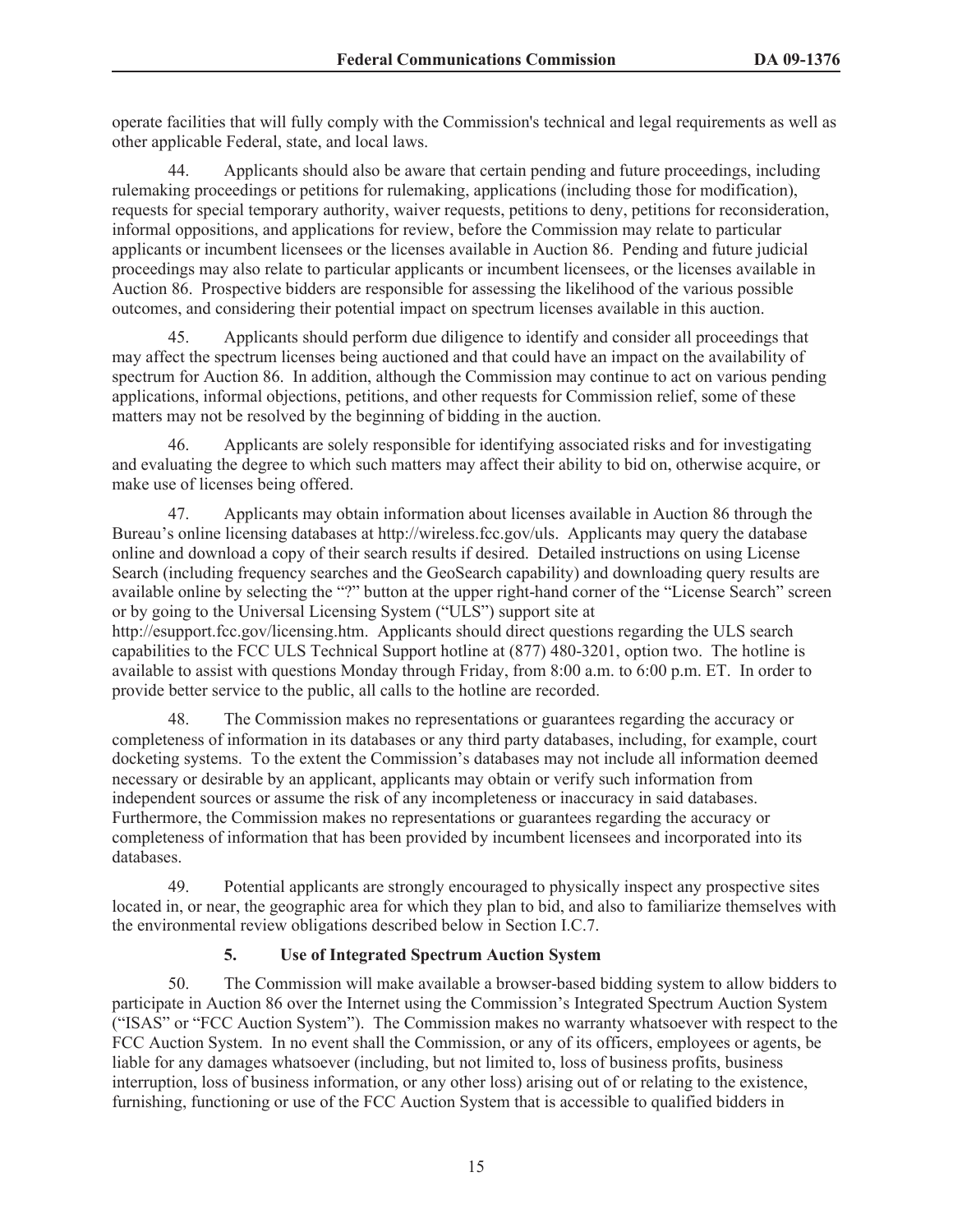connection with this auction. Moreover, no obligation or liability will arise out of the Commission's technical, programming or other advice or service provided in connection with the FCC Auction System.

# **6. Fraud Alert**

51. As is the case with many business investment opportunities, some unscrupulous entrepreneurs may attempt to use Auction 86 to deceive and defraud unsuspecting investors. Common warning signals of fraud include the following:

- The first contact is a "cold call" from a telemarketer, or is made in response to an inquiry prompted by a radio or television infomercial.
- · The offering materials used to invest in the venture appear to be targeted at IRA funds, for example, by including all documents and papers needed for the transfer of funds maintained in IRA accounts.
- The amount of investment is less than \$25,000.
- The sales representative makes verbal representations that: (a) the Internal Revenue Service, Federal Trade Commission ("FTC"), Securities and Exchange Commission ("SEC"), FCC, or other government agency has approved the investment; (b) the investment is not subject to state or federal securities laws; or (c) the investment will yield unrealistically high short-term profits. In addition, the offering materials often include copies of actual FCC releases, or quotes from FCC personnel, giving the appearance of FCC knowledge or approval of the solicitation.
- · Information about deceptive telemarketing investment schemes is available from the Commission as well as the FTC and SEC. Additional sources of information for potential bidders and investors may be obtained from: (i) the FCC by going to http://wireless.fcc.gov/csinfo#fraud or by telephone at (888) 225-5322 (FCC's Consumer Call Center); (ii) the FTC by telephone at (877) FTC-HELP ((877) 382-4357) or by going to

http://ftc.gov/bcp/edu/pubs/consumer/invest/inv03.shtm; and (iii) the SEC by telephone at (202) 942-7040 or by going to

http://sec.gov/cgi-bin/txt-srch-sec?text=fraud&section=Investor+Information&x=8&y=5. Complaints about specific deceptive telemarketing investment schemes should be directed to the FTC, the SEC, or the National Fraud Information Center at (800) 876-7060.

# **7. Environmental Review Requirements**

52. Licensees must comply with the Commission's rules regarding implementation of the National Environmental Policy Act and other federal environmental statutes.<sup>87</sup> The construction of a wireless antenna facility is a federal action and the licensee must comply with the Commission's environmental rules for each such facility.<sup>88</sup> The Commission's environmental rules require, among other things, that the licensee consult with expert agencies having environmental responsibilities, including the U.S. Fish and Wildlife Service, the State Historic Preservation Office, the Army Corps of Engineers and the Federal Emergency Management Agency (through the local authority with jurisdiction over floodplains). In assessing the effect of facilities construction on historic properties, the licensee must follow the provisions of the Nationwide Programmatic Agreement Regarding the Section 106 National Historic Preservation Act Review Process.<sup>89</sup> The licensee must prepare environmental assessments for facilities that may have a significant impact in or on wilderness areas, wildlife preserves, threatened or endangered species or designated critical habitats, historical or archaeological sites, Indian religious sites, floodplains, and surface features. The licensee also must prepare environmental assessments for facilities

<sup>87</sup> 47 C.F.R. Ch. 1, Subpart I.

<sup>88</sup> 47 C.F.R. §§ 1.1301-1.1319.

 $89$  47 C.F.R. Part 1, Appendix C.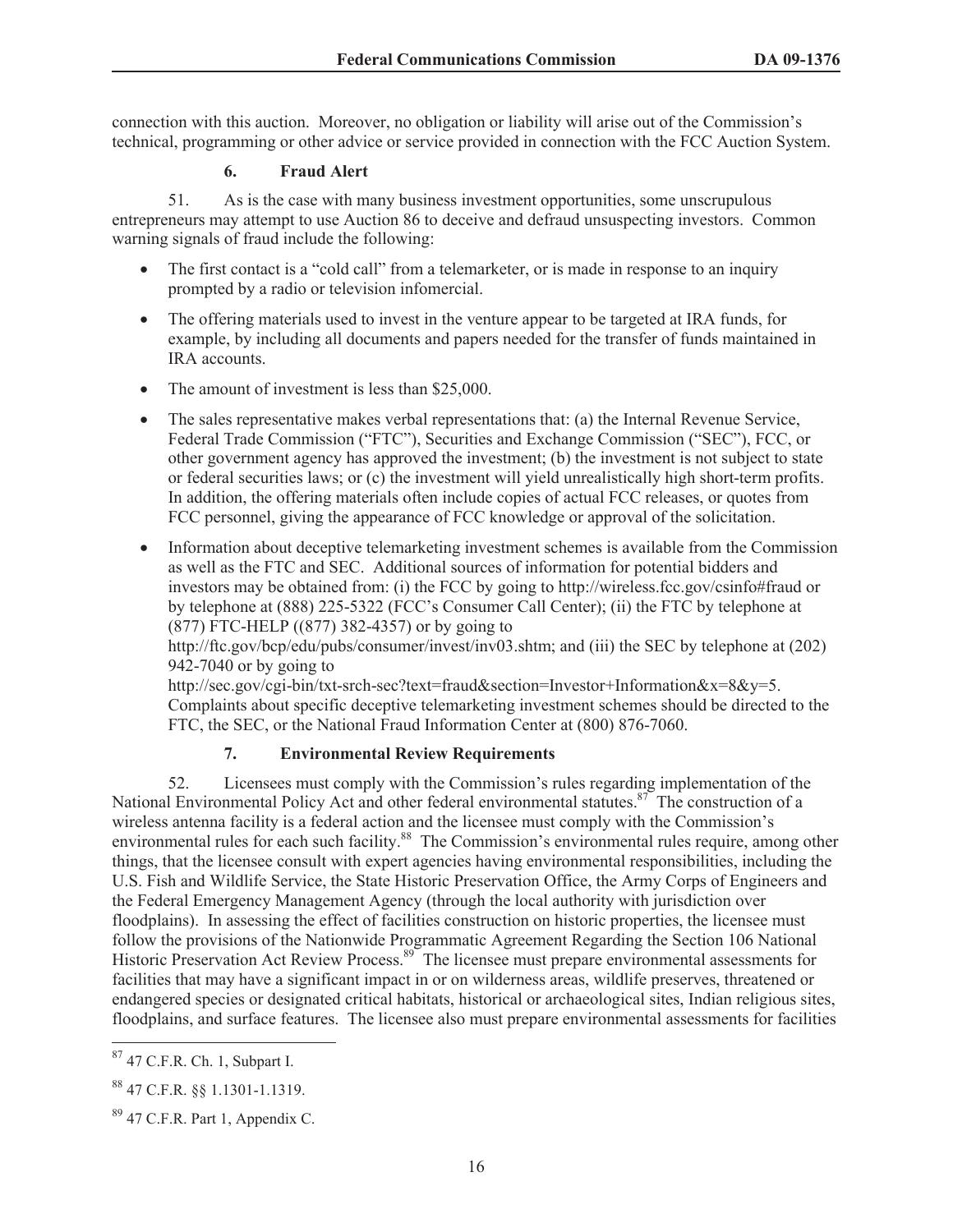that include high intensity white lights in residential neighborhoods or excessive radio frequency emission.

# **D. Auction Specifics**

# **1. Auction Start Date**

53. Bidding in Auction 86 will begin on Tuesday, October 27, 2009, as announced in the *Auction 86 Comment Public Notice*. <sup>90</sup> The initial schedule for bidding will be announced by public notice at least one week before the start of the auction.

54. Unless otherwise announced, bidding on all licenses will be conducted on each business day until bidding has stopped on all licenses.

### **2. Auction Title**

55. Auction 86 – Broadband Radio Service

### **3. Bidding Methodology**

56. As discussed in more detail below, the bidding methodology for Auction 86 will be simultaneous multiple round ("SMR") bidding.<sup>91</sup> The Commission will conduct this auction over the Internet using the FCC Auction System, and telephonic bidding will be available as well. Qualified bidders are permitted to bid electronically via the Internet or by telephone. All telephone calls are recorded.

### **4. Pre-Auction Dates and Deadlines**

| The following dates and deadlines apply:<br>57. |  |
|-------------------------------------------------|--|
|                                                 |  |
| Short-Form Application (FCC Form 175)           |  |
| Short-Form Application (FCC Form 175)           |  |
|                                                 |  |
|                                                 |  |
|                                                 |  |

# **5. Requirements for Participation**

58. Those wishing to participate in this auction must:

- Submit a short-form application (FCC Form 175) electronically prior to 6:00 p.m. ET, August 18, 2009, following the electronic filing procedures set forth in Attachment C to this Public Notice.
- · Submit a sufficient upfront payment and an FCC Remittance Advice Form (FCC Form 159) by 6:00 p.m. ET, September 24, 2009, following the procedures and instructions set forth in Attachment D to this Public Notice.
- · Comply with all provisions outlined in this Public Notice and applicable Commission rules.

<sup>90</sup> *Auction 86 Comment Public Notice* at ¶ 1.

<sup>91</sup> *See* Section IV.A.1. "Simultaneous Multiple Round Auction," below*.*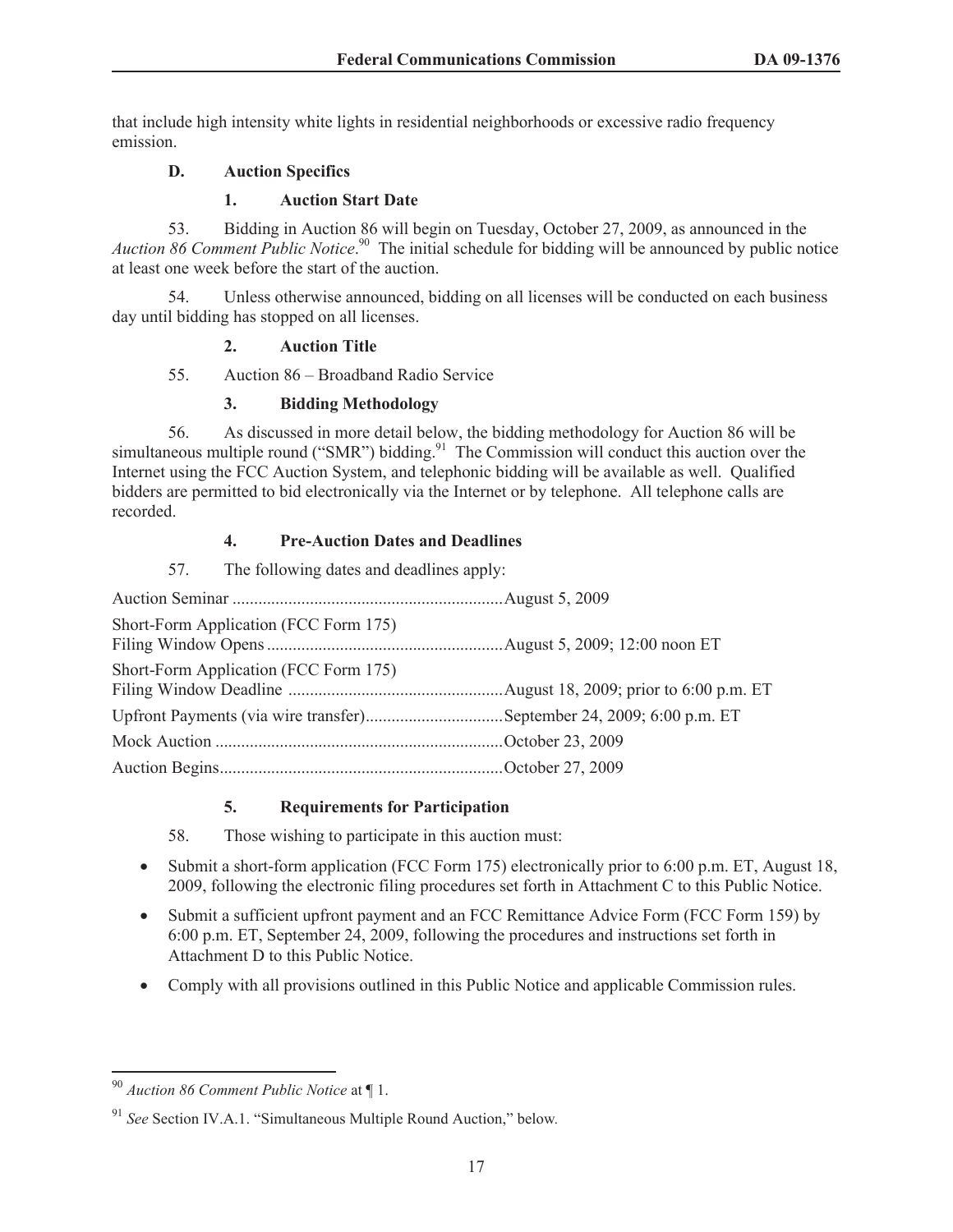## **II. SHORT-FORM APPLICATION (FCC FORM 175) REQUIREMENTS**

### **A. General Information Regarding Short-Form Applications**

59. An application to participate in an FCC auction, referred to as a short-form application or FCC Form 175, provides information used in determining whether the applicant is legally, technically, and financially qualified to participate in Commission auctions for licenses or permits.<sup>92</sup> The short-form application is the first part of the Commission's two-phased auction application process. In the first phase of this process, parties desiring to participate in the auction must file streamlined, short-form applications in which they certify under penalty of perjury as to their qualifications.<sup>93</sup> Eligibility to participate in bidding is based on the applicants' short-form applications and certifications as well as their upfront payments, as explained below.<sup>94</sup> In the second phase of the process, winning bidders must file a more comprehensive long-form application (FCC Form 601) and have a complete and accurate ownership disclosure information report (FCC Form 602) on file with the Commission.<sup>95</sup>

Entities seeking licenses available in Auction 86 must file a short-form application electronically via the FCC Auction System prior to 6:00 p.m. ET on August 18, 2009, following the procedures prescribed in Attachment C to this Public Notice. Applicants filing a short-form application are subject to the Commission's anti-collusion rules beginning on the deadline for filing, as described above. The information provided in its short-form application will be used in determining, among other things, if the applicant is eligible for a bidding credit.

61. Applicants bear full responsibility for submitting accurate, complete and timely shortform applications. All applicants must certify on their short-form applications under penalty of perjury that they are legally, technically, financially and otherwise qualified to hold a license.<sup>96</sup> Applicants should read the instructions set forth in Attachment C to this Public Notice carefully and should consult the Commission's rules to ensure that, in addition to the materials described below, all the information that is required under the Commission's rules is included with their short-form applications.

62. An entity may not submit more than one short-form application for a single auction. If a party submits multiple short-form applications, only one application may become qualified to bid.

63. Applicants also should note that submission of a short-form application (and any amendments thereto) constitutes a representation by the certifying official that he or she is an authorized representative of the applicant, that he or she has read the form's instructions and certifications, and that the contents of the application, its certifications, and any attachments are true and correct. An applicant cannot change the certifying official to its application.<sup>97</sup> Submission of a false certification to the Commission may result in penalties, including monetary forfeitures, license forfeitures, ineligibility to participate in future auctions, and/or criminal prosecution.

#### **B. License Selection**

64. An applicant must select the licenses on which it wants to bid from the "Eligible Licenses" list on its short-form application. To assist applicants in identifying licenses of interest that will be available in Auction 86, the FCC Auction System includes a filtering mechanism that allows an applicant to filter the "Eligible Licenses" list. The applicant will make selections for one or more of the

<sup>92</sup> 47 C.F.R. § 1.2105.

<sup>93</sup> *Id*.; *Competitive Bidding Second Report and Order*, 9 FCC Rcd at 2376 ¶ 163.

<sup>94</sup> Section III.D. "Upfront Payments – Due September 24, 2009," below*.* 

<sup>95</sup> 47 C.F.R. § 1.2107.

 $^{96}$  47 C.F.R. § 1.2105(a)(2)(v).

 $97$  47 C.F.R. § 1.2105(b).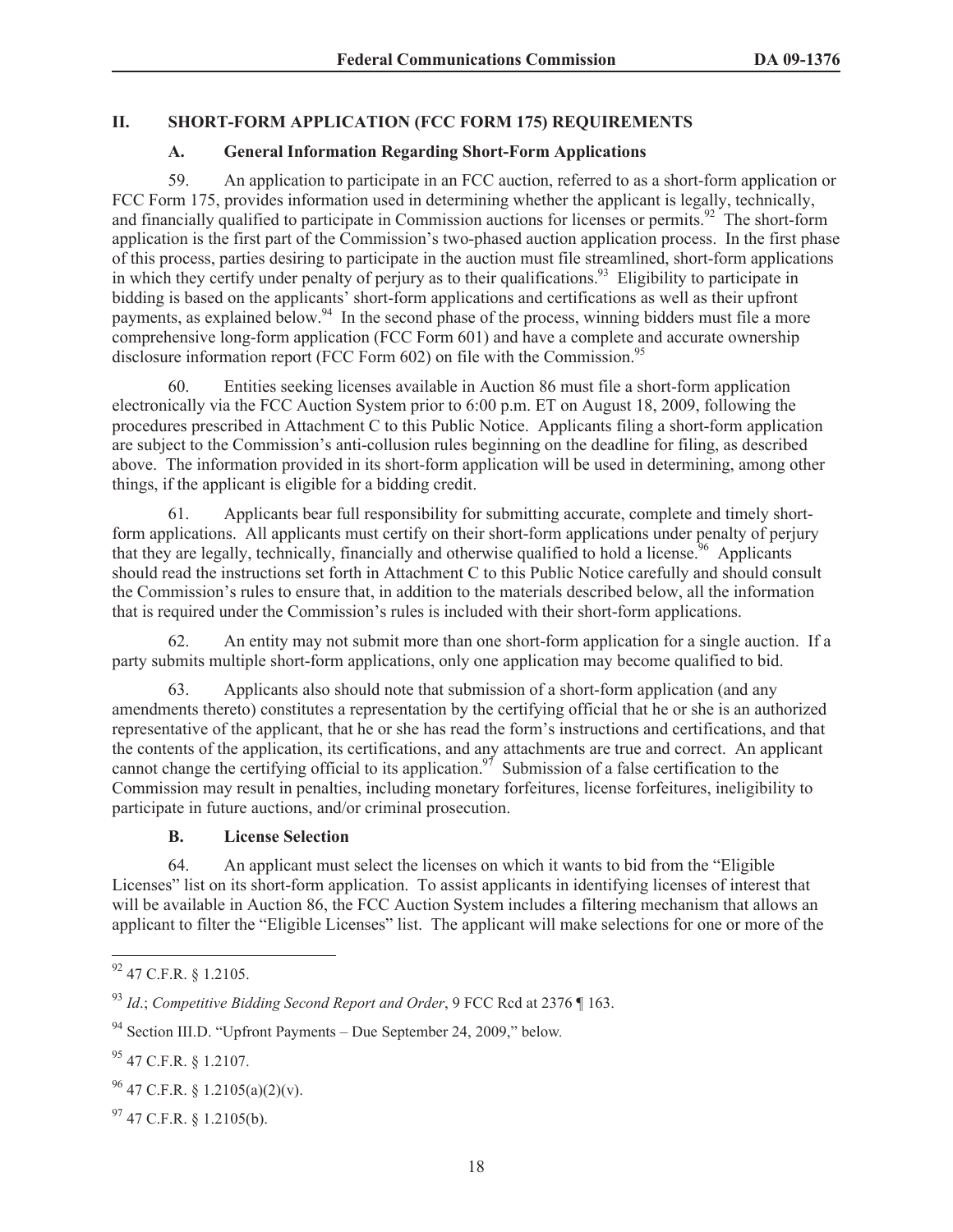filter criteria and the system will produce a list of licenses satisfying the specified criteria. The applicant may select all the licenses in the customized list or select individual licenses from the list. Applicants also will be able to select licenses from one customized list and then create additional customized lists to select additional licenses.

65. Applicants will not be able to change their license selections after the short-form application filing deadline.<sup>98</sup> Applicants interested in participating in Auction 86 must have selected license(s) available in the respective auction by the short-form application deadline. Applicants must confirm their license selections before the deadline for submitting short-form applications. The FCC Auction System will not accept bids from an applicant on licenses that the applicant has not selected on its short-form application.

# **C. Disclosure of Bidding Arrangements**

66. Applicants will be required to identify in their short-form application all parties with whom they have entered into any agreements, arrangements, or understandings of any kind relating to the licenses being auctioned, including any agreements relating to post-auction market structure.<sup>99</sup>

67. Applicants also will be required to certify under penalty of perjury in their short-form applications that they have not entered and will not enter into any explicit or implicit agreements, arrangements or understandings of any kind with any parties, other than those identified in the application, regarding the amount of their bids, bidding strategies, or the particular licenses on which they will or will not bid.<sup>100</sup> If an applicant has had discussions, but has not reached an agreement by the shortform application filing deadline, it would not include the names of parties to the discussions on its application and may not continue such discussions with any applicants after the deadline.<sup>101</sup>

68. After the filing of short-form applications, the Commission's rules do not prohibit a party holding a non-controlling, attributable interest in one applicant from acquiring an ownership interest in or entering into a joint bidding arrangement with other applicants, provided that: (i) the attributable interest holder certifies that it has not and will not communicate with any party concerning the bids or bidding strategies of more than one of the applicants in which it holds an attributable interest, or with which it has entered into a joint bidding arrangement; and (ii) the arrangements do not result in a change in control of any of the applicants.<sup>102</sup> While the anti-collusion rules do not prohibit non-auction-related business negotiations among auction applicants, applicants are reminded that certain discussions or exchanges could touch upon impermissible subject matters because they may convey pricing information and bidding strategies.<sup>103</sup> Further, as discussed above, compliance with the disclosure requirements of the Commission's anti-collusion rule will not insulate a party from enforcement of the antitrust laws.<sup>104</sup>

# **D. Ownership Disclosure Requirements**

69. All applicants must comply with the uniform Part 1 ownership disclosure standards and provide information required by Sections 1.2105 and 1.2112 of the Commission's rules.<sup>105</sup> Specifically,

 $^{99}$  47 C.F.R. §§ 1.2105(a)(2)(viii), (c)(1).

<sup>100</sup> 47 C.F.R*.* § 1.2105(a)(2)(ix).

<sup>101</sup> Section I.C.2. "Prohibition of Collusion; Compliance with Antitrust Laws," above*.*

 $102$  47 C.F.R. §§ 1.2105(c)(4)(i), (ii).

<sup>103</sup> Section I.C.2. "Prohibition of Collusion; Compliance with Antitrust Laws," above*.*

 $104$  *Id.* 

 $105$  Section 1.2105 requires the disclosure on the short-form application of the applicant's ownership information set forth in both Sections 1.2105 and 1.2112. 47 C.F.R. §§ 1.2105, 1.2112.

 $98$  47 C.F.R. § 1.2105(b)(2).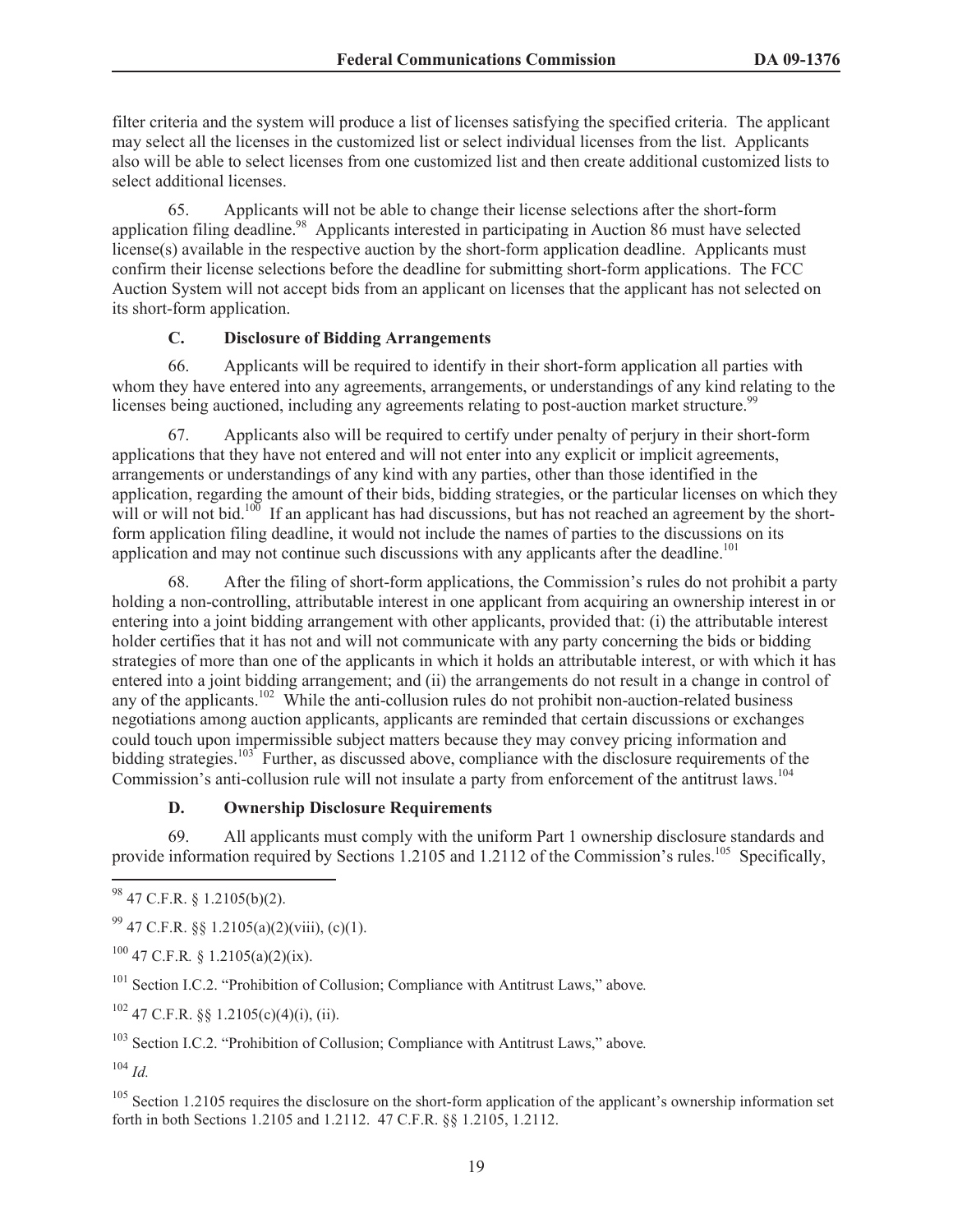in completing the short-form application, applicants will be required to fully disclose information on the real party or parties-in-interest and ownership structure of the applicant. The ownership disclosure standards for the short-form application are prescribed in Sections 1.2105 and 1.2112 of the Commission's rules.<sup>106</sup> Each applicant is responsible for information submitted in its short-form application being complete and accurate.

70. An applicant's most current ownership information on file with the Commission, if in an electronic format compatible with the short-form application (FCC Form 175) (such as information submitted with an ownership disclosure information report (FCC Form 602) or in a short-form application (FCC Form 175) filed for a previous auction using ISAS) will automatically be entered into the applicant's short-form application. An applicant is responsible for ensuring that the information submitted in its short-form application for Auction 86 is complete and accurate. Accordingly, applicants should carefully review any information automatically entered to confirm that it is complete and accurate as of the Auction 86 deadline for filing the short-form application. If any information that was entered automatically needs to be changed, applicants must do so directly in the short-form application.

# **E. Designated Entity Provisions**

71. Eligible applicants in Auction 86 may claim designated entity status, as an entrepreneur, a small business, or very small business eligible for bidding credits. In addition to the information provided below, applicants should review carefully the Commission's recent decisions regarding the designated entity provisions.<sup>107</sup>

### **1. Bidding Credits for Small and Very Small Businesses**

72. A bidding credit represents the amount by which a bidder's winning bid will be discounted. For Auction 86, bidding credits will be available to entrepreneurs, small businesses and very small businesses, and consortia thereof.

#### **a. Bidding Credit Eligibility Criteria**

73. The level of bidding credit is determined as follows:

- A bidder with attributed average annual gross revenues that exceed \$15 million and do not exceed \$40 million for the preceding three years ("small business") will receive a 15 percent discount on its winning bid. $108$
- A bidder with attributed average annual gross revenues that exceed \$3 million and do not exceed \$15 million for the preceding three years ("very small business") will receive a 25 percent discount on its winning bid.<sup>109</sup>
- · A bidder with attributed average annual gross revenues that do not exceed \$3 million for the preceding three years ("entrepreneur") will receive a 35 percent discount on its winning bid.<sup>110</sup>

<sup>106</sup> 47 C.F.R. §§ 1.2105, 1.2112.

<sup>107</sup> *See*, *e*.*g*., Implementation of the Commercial Spectrum Enhancement Act and Modernization of the Commission's Competitive Bidding Rules and Procedures, WT Docket No. 05-211, *Report and Order*, FCC 06-4, 21 FCC Rcd 891 (2006) ("*CSEA/Part 1 Report and Order*"); Implementation of the Commercial Spectrum Enhancement Act and Modernization of the Commission's Competitive Bidding Rules and Procedures, WT Docket No. 05-211, *Second Report and Order and Second Further Notice of Proposed Rulemaking*, FCC 06-52, 21 FCC Rcd 4753 (2006) ("*Designated Entity Second Report and Order*"), *recon. pending*; Implementation of the Commercial Spectrum Enhancement Act and Modernization of the Commission's Competitive Bidding Rules and Procedures, WT Docket No. 05-211, *Order on Reconsideration of the Second Report and Order*, FCC 07-68, 21 FCC Rcd 6703 (2006) ("*Order on Reconsideration of the Designated Entity Second Report and Order*").

<sup>108</sup> *See* 47 C.F.R. §§ 1.2110(f)(2)(ii), 27.1218.

<sup>109</sup> *See* 47 C.F.R. §§ 1.2110(f)(2)(ii), 27.1218.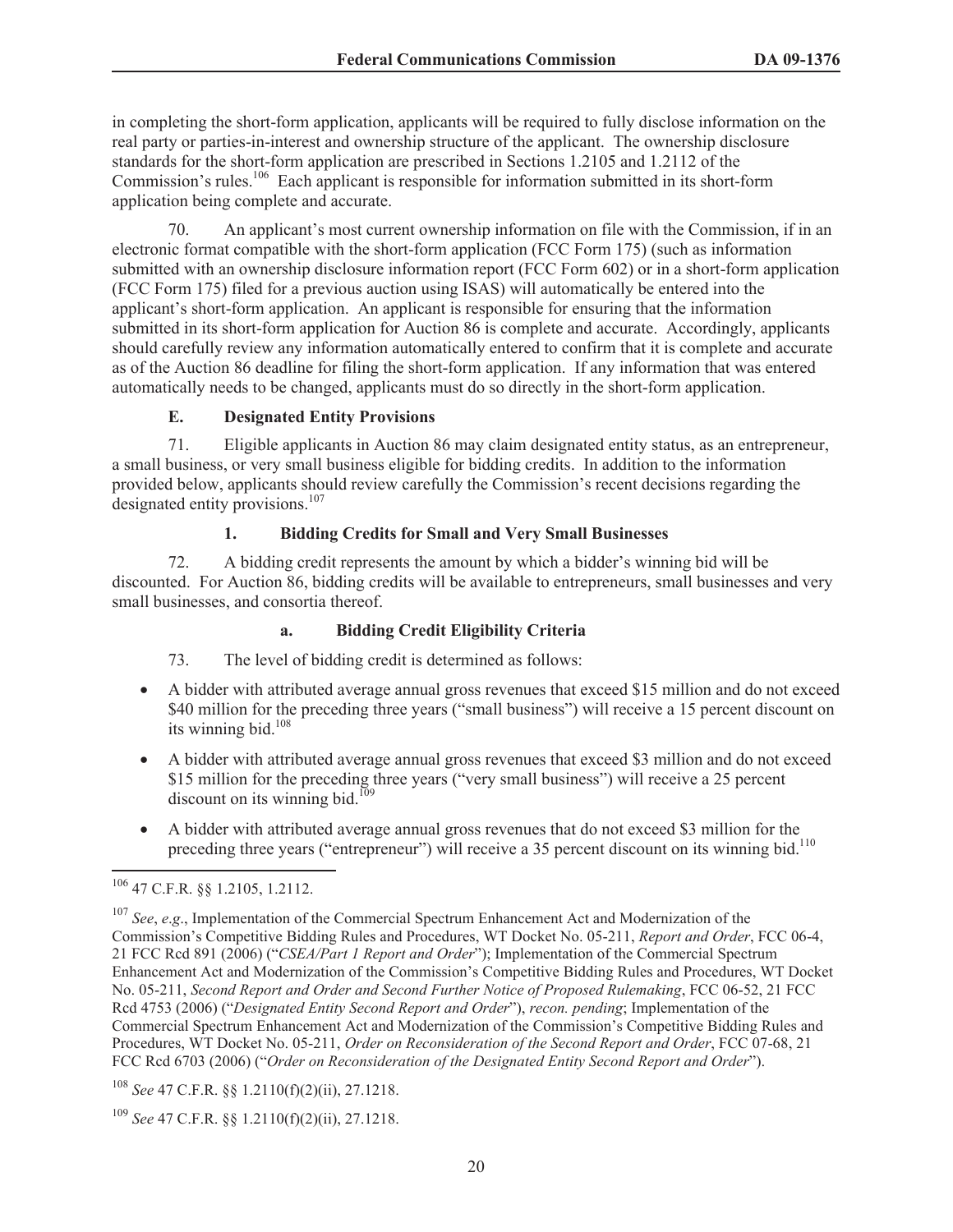74. Bidding credits are not cumulative. A qualifying applicant may claim either a 15 percent, 25 percent, or 35 percent bidding credit on its winning bid.

# **b. Revenue Disclosure on Short-Form Application**

75. An entity applying as an entrepreneur, small business, or very small business must provide gross revenues for the preceding three years of each of the following: (1) the applicant, (2) its affiliates, (3) its controlling interests, (4) the affiliates of its controlling interests, and (5) the entities with which it has an attributable material relationship.<sup>111</sup> Certification that the average annual gross revenues of such entities and individuals for the preceding three years do not exceed the applicable limit is not sufficient. Additionally, if an applicant is applying as a consortium of entrepreneurs, small businesses, or very small businesses, this information must be provided for each consortium member.<sup>112</sup>

### **2. Attributable Interests**

### **a. Controlling Interests**

76. Controlling interests of an applicant include individuals and entities with either *de facto* or *de jure* control of the applicant. Typically, ownership of greater than 50 percent of an entity's voting stock evidences *de jure* control. *De facto* control is determined on a case-by-case basis.<sup>113</sup> The following are some common indicia of *de facto* control:

- the entity constitutes or appoints more than 50 percent of the board of directors or management committee;
- the entity has authority to appoint, promote, demote, and fire senior executives that control the day-to-day activities of the licensee;
- $\bullet$  the entity plays an integral role in management decisions.<sup>114</sup>

77. Applicants should refer to Section 1.2110(c)(2) of the Commission's rules and Attachment C of this Public Notice to understand how certain interests are calculated in determining control. For example, pursuant to Section  $1.2110(c)(2)(ii)(F)$ , officers and directors of an applicant are considered to have controlling interest in the applicant.<sup>115</sup>

# **b. Affiliates**

78. Affiliates of an applicant or controlling interest include an individual or entity that: (1) directly or indirectly controls or has the power to control the applicant; (2) is directly or indirectly controlled by the applicant; (3) is directly or indirectly controlled by a third party that also controls or has the power to control the applicant; or  $(4)$  has an "identity of interest" with the applicant.<sup>116</sup> The Commission's definition of an affiliate of the applicant encompasses both controlling interests of the

 $112$  47 C.F.R. §§ 1.2110(b)(3)(i), 1.2110(b)(6), 1.2110(k).

<sup>113</sup> For further guidance on the issue of *de facto* control, see the Commission's affiliation rule at 47 C.F.R. §1.2110(b)(5); *see also Intermountain Microwave*, *Public Notice*, 12 FCC 2d. 559, 560 (1963), and Application of Baker Creek Communications, L.P., for Authority to Construct and Operate Local Multipoint Distribution Services in Multiple Basic Trading Areas, *Memorandum Opinion and Order*, DA 98-1921, 13 FCC Rcd 18,709 (1998).

<sup>114</sup> 47 C.F.R. § 1.2110(c)(2)(i)(A)-(C).

 $115$  47 C.F.R. § 1.2110(c)(2)(ii)(F).

<sup>116</sup> 47 C.F.R. § 1.2110(c)(5).

<sup>110</sup> *See* 47 C.F.R. §§ 1.2110(f)(2)(i), 27.1218.

<sup>111</sup> 47 C.F.R. §§ 1.2110(b)(1)(i), 1.2110(b)(3)(iv)(B). *See also Part 1 Fifth Report and Order*, 15 FCC Rcd at 15,323-27 ¶¶ 59-67.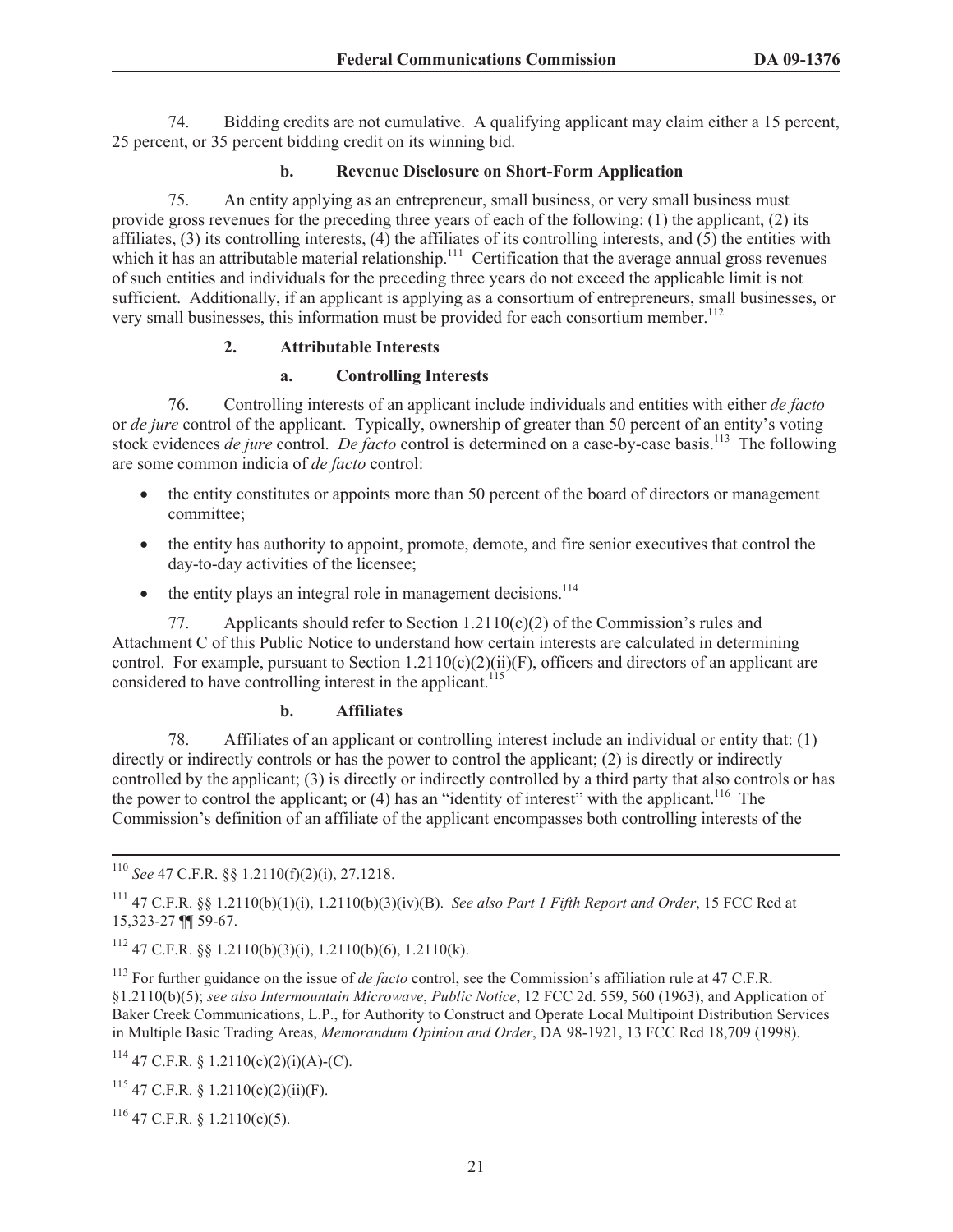applicant and affiliates of controlling interests of the applicant.<sup>117</sup> For more information regarding affiliates, applicants should refer to Section 1.2110(c)(5) and Attachment C to this Public Notice.

# **c. Material Relationships**

79. The Commission requires the consideration of certain leasing and resale (including wholesale) relationships – referred to as "material relationships" – in determining designated entity eligibility, i.e., for bidding credits. Material relationships fall into two categories: impermissible and attributable.

80. An applicant or licensee has an "impermissible material relationship" when it has agreements with one or more other entities for the lease or resale (including under a wholesale agreement) of, on a cumulative basis, more than 50 percent of the spectrum capacity of any of its licenses. If an applicant or a licensee has an impermissible material relationship, it is, as a result, (i) ineligible for the award of designated entity benefits, and (ii) subject to unjust enrichment on a license-by-license basis.<sup>118</sup>

81. An applicant or licensee has an "attributable material relationship" when it has one or more agreements with any individual entity for the lease or resale (including under a wholesale agreement) of, on a cumulative basis, more than 25 percent of the spectrum capacity of any individual license held by the applicant or licensee. The attributable material relationship will cause the gross revenues of that entity and its attributable interest holders to be attributed to the applicant or licensee for the purposes of determining the applicant's or licensee's (i) eligibility for designated entity benefits and (ii) liability for unjust enrichment on a license-by-license basis.<sup>119</sup>

82. The Commission grandfathered material relationships in existence before the release of the *Designated Entity Second Report and Order*, meaning that those preexisting relationships alone would not cause the Commission to examine a designated entity's ongoing eligibility for benefits or its liability for unjust enrichment. The Commission did not, however, grandfather preexisting material relationships for determinations of an applicant's or licensee's designated entity eligibility for future auctions or in the context of future assignments, transfers of control, spectrum leases, or other reportable eligibility events. Rather, the occurrence of any of those eligibility events after the release date of the *Designated Entity Second Report and Order* triggers a reexamination of the applicant's or licensee's designated entity eligibility, taking into account all existing material relationships, including those previously grandfathered. $120$ 

# **d. Gross Revenue Exceptions**

83. In recent years the Commission has also made other modifications to its rules governing the attribution of gross revenues for purposes of determining designated entity eligibility. For example, the Commission has clarified that, in calculating an applicant's gross revenues under the controlling

 $\frac{117}{117}$  *Id.* 

<sup>118</sup> *Designated Entity Second Report and Order*, 21 FCC Rcd at 4759-60 ¶ 15, 4763-65 ¶¶ 25-30, 4765-68 ¶¶ 31-41; *see also Order on Reconsideration of the Designated Entity Second Report and Order*, 21 FCC Rcd at 6712-13 ¶¶ 24-26; and 47 C.F.R. §§ 1.2110(b)(3)(iv)(A), 1.2111(d).

<sup>119</sup> *Designated Entity Second Report and Order*, 21 FCC Rcd at 4759-60 ¶ 15, 4763-65 ¶¶ 25-30, 4765-68 ¶¶ 31-41; *see also Order on Reconsideration of the Designated Entity Second Report and Order*, 21 FCC Rcd at 6712-13 ¶¶ 24-26; and 47 C.F.R. §§ 1.2110(b)(3)(iv)(B), 1.2111(d).

<sup>120</sup> 47 C.F.R. § 1.2110(b)(3)(iv)(C); *Designated Entity Second Report and Order*, 21 FCC Rcd at 4764 ¶¶ 28-29; *see also Order on Reconsideration of the Designated Entity Second Report and Order*, 21 FCC Rcd at 6713-14 ¶¶ 27- 29; *but see* the additional grandfathering provision in Section 1.2110(b)(3)(iv)(C)(2) for the material relationships of those entities that are an applicant's affiliates based solely on Section 1.2110(c)(5)(i)(C) of the Commission's rules. 47 C.F.R. § 1.2110(b)(3)(iv)(C)(2); *see also Designated Entity Second Report and Order*, 21 FCC Rcd at 4764-65 ¶ 30.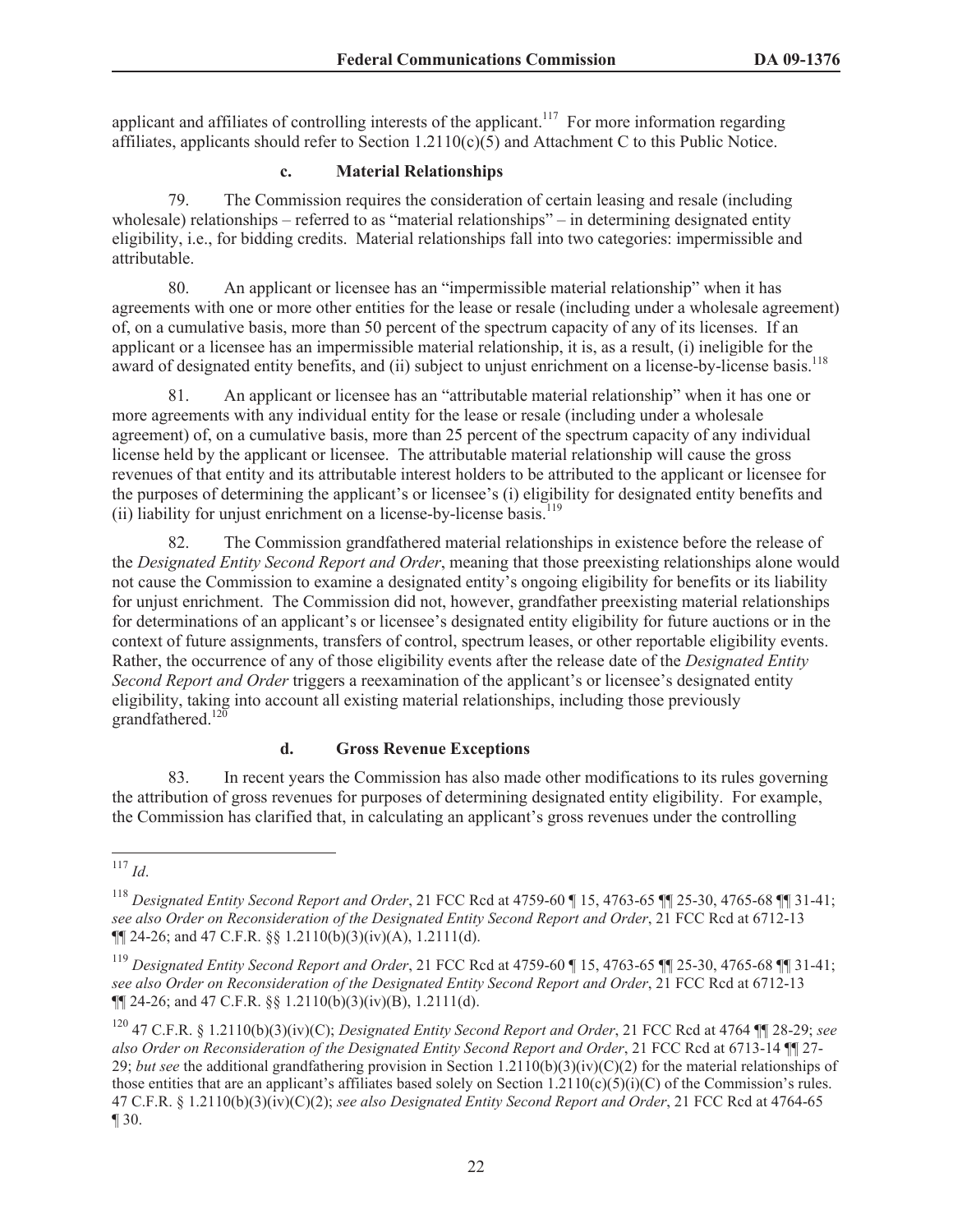interest standard, it will not attribute the personal net worth, including personal income, of its officers and directors to the applicant.<sup>121</sup>

84. The Commission has also exempted from attribution to the applicant the gross revenues of the affiliates of a rural telephone cooperative's officers and directors, if certain conditions specified in Section 1.2110(b)(3)(iii) of the Commission's rules are met.<sup>122</sup> An applicant claiming this exemption must provide in an attachment an affirmative statement that the applicant, affiliate and/or controlling interest is an eligible rural telephone cooperative within the meaning of Section 1.2110(b)(3)(iii), and must supply any additional information as may be required to demonstrate eligibility for the exemption from the attribution rule.<sup>123</sup> Applicants seeking to claim this exemption must meet all of the conditions.<sup>124</sup> Additional guidance on claiming this exemption may be found in Attachment C to this Public Notice.

# **e. Bidding Consortia**

85. A consortium of small businesses, very small businesses, or entrepreneurs is a conglomerate organization composed of two or more entities, each of which individually satisfies the definition of a small business, very small business, or entrepreneur.<sup>125</sup> Thus, each member of a consortium of small businesses, very small businesses, or entrepreneurs that applies to participate in Auction 86 must individually meet the criteria for small businesses, very small businesses, or entrepreneurs, as set forth above.<sup>126</sup> Each consortium member must disclose its gross revenues along with those of its affiliates, its controlling interests, the affiliates of its controlling interests, and any entities having an attributable material relationship with the member. Although the gross revenues of the consortium members will not be aggregated for purposes of determining the consortium's eligibility as a small business, very small business, or entrepreneur<sup>127</sup> this information must be provided to ensure that each individual consortium member qualifies for any bidding credit awarded to the consortium.<sup>128</sup>

### **3. Installment Payments**

86. Installment payment plans will not be available for licenses offered in Auction 86.

<sup>123</sup> 47 C.F.R. § 1.2110(b)(3)(iii). *See also* Amendment of Part 1 of the Commission's Rules – Competitive Bidding Procedures, *Second Order on Reconsideration of the Third Report and Order and Order on Reconsideration of the Fifth Report and Order*, FCC 03-98, 18 FCC Rcd 10,180 (2003); *Second Order on Reconsideration of the Fifth Report and Order*, 20 FCC Rcd at 1949 ¶ 18.

<sup>124</sup> *See Order on Reconsideration of the Part 1 Fifth Report and Order*, 18 FCC Rcd at 10,186-94 ¶¶ 10-18; *see also Second Order on Reconsideration of the Fifth Report and Order*, 20 FCC Rcd at 1945-46 ¶ 9.

 $125$  47 C.F.R. § 1.2110(c)(6).

<sup>126</sup> *Id*.

 $127$  47 C.F.R. § 1.2110(b)(3)(i).

<sup>121</sup> *See* 47 C.F.R. § 1.2110(c)(2)(ii)(F). *See also Order on Reconsideration of the Part 1 Fifth Report and Order*, 18 FCC Rcd at 10,185-86  $\blacksquare$  8-9. However, to the extent that the officers and directors of the applicant are controlling interest holders of other entities, the gross revenues of those entities will be attributed to the applicant.

<sup>&</sup>lt;sup>122</sup> *Order on Reconsideration of the Part 1 Fifth Report and Order*, 18 FCC Rcd at 10,186-94 ¶¶ 10-18; Amendment of Part 1 of the Commission's Rules – Competitive Bidding Procedures, WT Docket No. 97-82, *Second Order on Reconsideration of the Fifth Report and Order*, FCC 04-295, 20 FCC Rcd 1942, 1945-46 ¶ 9 (2004) ("*Second Order on Reconsideration of the Fifth Report and Order*").

<sup>128</sup> The *CSEA/Part 1 Report and Order* modified the procedure by which a consortium that is a winning bidder will apply for a license. *See CSEA/Part 1 Report and Order*, 21 FCC Rcd at 911-12 ¶¶ 51-52. Applicants applying as consortia should review the *CSEA/Part 1 Report and Order* and Sections 1.2107(g) and 1.2110(b)(3) of the Commission's rules to understand how the members of the consortia will apply for a license in the event they are winning bidders.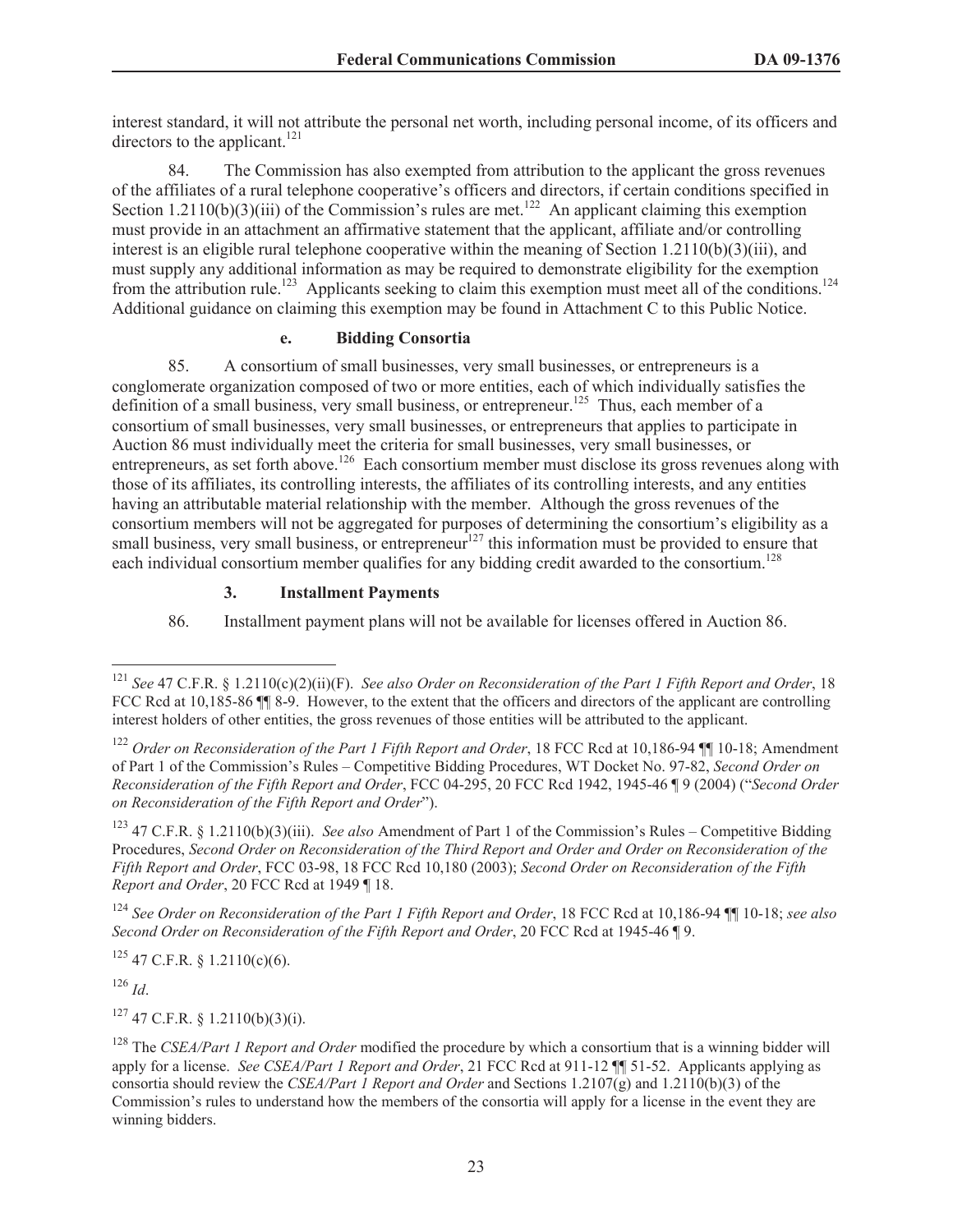## **F. Tribal Lands Bidding Credit**

87. To encourage the growth of wireless services in federally recognized tribal lands, the Commission has implemented a tribal lands bidding credit. Applicants do not provide information regarding tribal lands bidding credits on their short-form applications. Instead, winning bidders may apply for the tribal lands bidding credit after the auction when they file their more detailed, long-form applications. This process is described in Section V.E. "Tribal Lands Bidding Credit," below.

### **G. Provisions Regarding Former and Current Defaulters**

88. Current defaulters are not eligible to participate in Auction 86, but former defaulters can participate so long as they are otherwise qualified and, as discussed in Section III.D.3. below, make upfront payments that are fifty percent more than the normal upfront payment amounts.<sup>129</sup> An applicant is considered a "current defaulter" when it, its affiliates, its controlling interests, or the affiliates of its controlling interests, are in default on any payment for any Commission license (including down payments) or are delinquent on any non-tax debt owed to any Federal agency as of the filing deadline for short-form applications. An applicant is considered a "former defaulter" when it, its affiliates, its controlling interests, or the affiliates of its controlling interests, have defaulted on any Commission license or been delinquent on any non-tax debt owed to any Federal agency, but have since remedied all such defaults and cured all of the outstanding non-tax delinquencies.

89. On the short-form application, an applicant must certify under penalty of perjury that it, its affiliates, its controlling interests, and the affiliates of its controlling interests, as defined by Section 1.2110 of the Commission's rules,<sup>130</sup> are not in default on any payments for Commission licenses (including down payments) and that they are not delinquent on any non-tax debt owed to any Federal agency.<sup>131</sup> Each applicant must also state under penalty of perjury whether or not it, its affiliates, its controlling interests, and the affiliates of its controlling interests, have ever been in default on any Commission licenses or have ever been delinquent on any non-tax debt owed to any Federal agency.<sup>132</sup> Prospective applicants are reminded that submission of a false certification to the Commission is a serious matter that may result in severe penalties, including monetary forfeitures, license revocations, exclusion from participation in future auctions, and/or criminal prosecution. These statements and certifications are prerequisites to submitting an application to participate in an FCC auction.

90. Applicants are encouraged to review the Bureau's previous guidance on default and delinguency disclosure requirements in the context of the short-form application process.<sup>133</sup> For example, it has been determined that to the extent that Commission rules permit late payment of regulatory or application fees accompanied by late fees, such debts will become delinquent for purposes of Sections 1.2105(a) and 1.2106(a) only after the expiration of a final payment deadline.<sup>134</sup> Therefore, with respect

<sup>130</sup> 47 C.F.R. § 1.2110.

<sup>131</sup> 47 C.F.R. § 1.2105(a)(2)(x); *see also Part 1 Fifth Report and Order*, 15 FCC Rcd at 15,317 ¶ 42.

<sup>132</sup> 47 C.F.R. § 1.2105(a)(2)(xi); *see also Part 1 Fifth Report and Order*, 15 FCC Rcd at 15,317 ¶ 42 and n.149.

<sup>133</sup> "WTB Reminds Prospective Broadband PCS Spectrum Auction Applicants of Default and Delinquency Disclosure Requirements," *Public Notice*, DA 04-3491, 19 FCC Rcd 21,920 (2004) ("*Auction Default Disclosure Public Notice*").

<sup>129</sup> 47 C.F.R. §§ 1.2105(a)(2)(x), 1.2105(b)(1), and 1.2106(a); *see Part 1 Fifth Report and Order*, 15 FCC Rcd at 15,317 ¶ 42 and n.142 ("If any one of an applicant's controlling interests or their affiliates…is in default on any Commission licenses or is delinquent on any non-tax debt owed to any Federal agency at the time the applicant files it[s] FCC Form 175, the applicant will not be able to make the certification required by Section 1.2105(a)(2)(x)…and will not be eligible to participate in Commission auctions.").

<sup>&</sup>lt;sup>134</sup> Letter to Cheryl A. Tritt, Esq., Morrison and Foerster, LLP, from Margaret Wiener, Chief, Auctions and Spectrum Access Division, Wireless Telecommunications Bureau, DA 04-3685, 19 FCC Rcd 22,907 (2004) (clarifying the term "debt" or "non-tax debt" as referenced in 47 C.F.R. §§ 1.2105(a) and 1.2106(a)).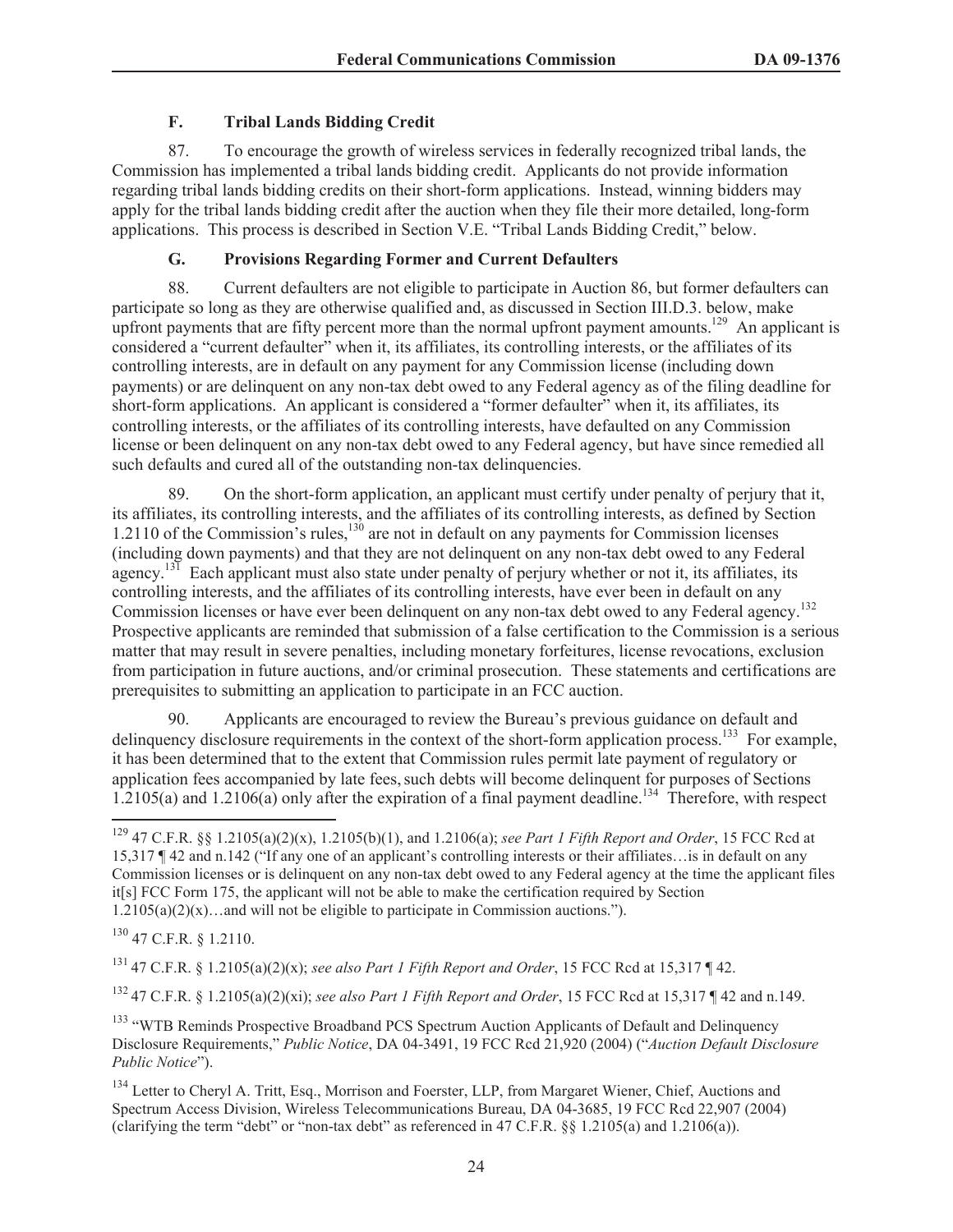to regulatory or application fees, the provisions of Sections 1.2105(a) and 1.2106(a) regarding default and delinquency in connection with competitive bidding are limited to circumstances in which the relevant party has not complied with a final Commission payment deadline.<sup>135</sup> Parties are also encouraged to coordinate with the Commission's Office of Managing Director or the Bureau's Auctions and Spectrum Access Division staff if they have any questions about default and delinquency disclosure requirements.

91. The Commission considers outstanding debts owed to the United States Government, in any amount, to be a serious matter. The Commission adopted rules, including a provision referred to as the "red light rule," that implement the Commission's obligations under the Debt Collection Improvement Act of 1996, which governs the collection of claims owed to the United States.<sup>136</sup> Under the red light rule, the Commission will not process applications and other requests for benefits filed by parties that have outstanding debts owed to the Commission. In the same rulemaking order, the Commission explicitly declared, however, that the Commission's competitive bidding rules "are not affected" by the red light rule.<sup>137</sup> As a consequence, the Commission's adoption of the red light rule does not alter the applicability of any of the Commission's competitive bidding rules, including the provisions and certifications of Sections 1.2105 and 1.2106, with regard to current and former defaults or delinquencies.

92. Applicants are reminded, however, that the Commission's Red Light Display System, which provides information regarding debts owed to the Commission, may not be determinative of an auction applicant's ability to comply with the default and delinquency disclosure requirements of Section 1.2105.<sup>138</sup> Thus, while the red light rule ultimately may prevent the processing of long-form applications by auction winners, an auction applicant's "red light" status is not necessarily determinative of its eligibility to participate in an auction or of its upfront payment obligation.

# **H. Optional Applicant Status Identification**

93. Applicants owned by members of minority groups and/or women, as defined in Section 1.2110(c)(3),  $^{139}$  and rural telephone companies, as defined in Section 1.2110(c)(4),  $^{140}$  may identify themselves in filling out their short-form applications regarding this status. This applicant status information is collected for statistical purposes only and assists the Commission in monitoring the participation of "designated entities" in its auctions.<sup>141</sup>

 $139$  47 C.F.R. § 1.2110(c)(3).

 $140$  47 C.F.R. § 1.2110(c)(4).

 $135$  Even where Commission rules expressly permit late payment, subject to payment of an additional late fee, and do not impose a final payment deadline, the Commission may in some cases issue a demand for payment by a date certain. *See* 47 C.F.R. § 1.1164(a). Failure to comply with the terms of a particular demand letter in the time period provided may render the subject debt delinquent, notwithstanding rules generally permitting late payment.

<sup>&</sup>lt;sup>136</sup> Amendment of Parts 0 and 1 of the Commission's Rules; Implementation of the Debt Collection Improvement Act of 1996 and Adoption of Rules Governing Applications or Requests for Benefits by Delinquent Debtors, MD Docket No. 02-339, *Report and Order*, FCC 04-72, 19 FCC Rcd 6540 (2004) (implementing Pub. L. No. 104-134, 110 Stat. 1321, 1358 (1996)) ("*Debt Collection Report and Order*").

<sup>137</sup> *Debt Collection Report and Order*, 19 FCC Rcd at 6541 n.11 (specifically mentions 47 C.F.R. §§ 1.2105(a)(2)(x) and (xi)).

<sup>138</sup> *Auction Default Disclosure Public Notice*, 19 FCC Rcd at 21,920 (addressing relationship between Commission's Red Light Display System and short-form application default and delinquency disclosure requirements for auction applicants).

<sup>&</sup>lt;sup>141</sup> Designated entities are defined as small businesses, businesses owned by members of minority groups and/or women, and rural telephone companies. *See* 47 C.F.R. § 1.2110(a).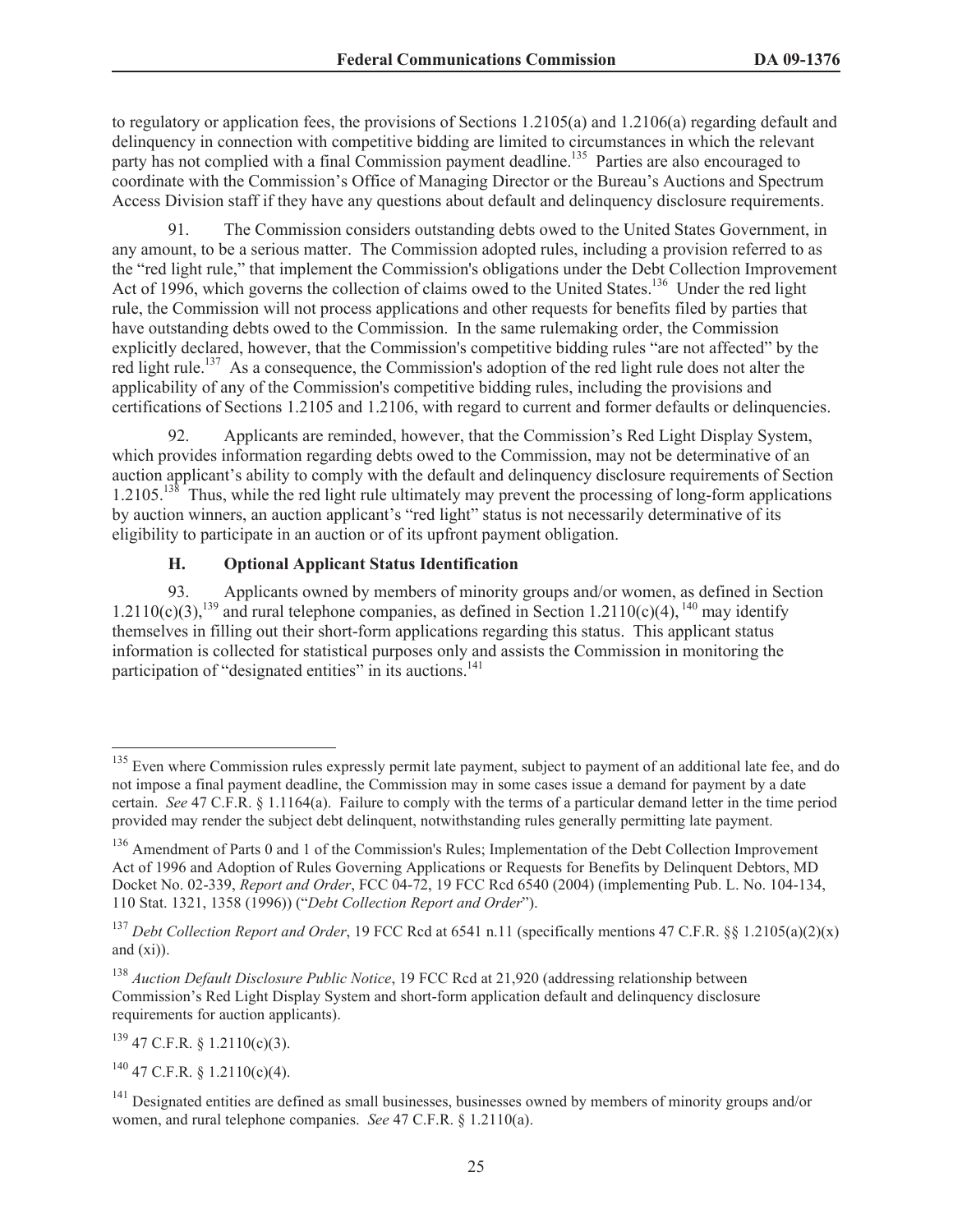### **I. Minor Modifications to Short-Form Applications**

94. Applicants are not permitted to make major modifications to their short-form applications (e.g., change their license selections, change control of the applicant, change the certifying official, or change their size to claim eligibility for a higher bidding credit) after the short-form application deadline.<sup>142</sup> Thus, any change in control of an applicant, resulting from a merger for example, will be considered a major modification to the applicant's short-form application, which will consequently be dismissed.<sup>143</sup>

95. Applicants are, however, permitted to make minor changes to their short-form applications after the filing deadline. Permissible minor changes include, for example, deletion and addition of authorized bidders (to a maximum of three) and revision of addresses and telephone numbers of the applicants and their contact persons.

96. If an applicant wishes to make permissible minor changes to its short-form application, such changes should be made electronically to its short-form application using the FCC Auction System whenever possible. Applicants are reminded to click on the SUBMIT button in the FCC Auction System for the changes to be submitted and considered by the Commission. After the revised application has been submitted, a confirmation page will be displayed that states the submission time and date, along with a unique file number.

97. An applicant cannot update its short-form application using the FCC Auction System outside of the initial and resubmission filing windows. In that case, the applicant must submit a letter briefly summarizing the changes and subsequently update its short-form applications in ISAS as soon as possible. Moreover, after the filing window has closed, ISAS will not permit applicants to make certain changes, such as legal classification and bidding credit.

98. Any letter describing changes to an applicant's short-form application should be submitted by e-mail to the following address: auction86@fcc.gov. The e-mail summarizing the changes must include a subject or caption referring to Auction 86 and the name of the applicant – for example, "RE: Changes to Auction 86 Short-Form Application of ABC Corp." The Bureau requests that parties format any attachments to e-mail as Adobe® Acrobat<sup>®</sup> (pdf) or Microsoft<sup>®</sup> Word documents. Questions about short-form application amendments should be directed to the Auctions and Spectrum Access Division at (202) 418-0660.

99. Applicants must not submit application-specific material through the Commission's Electronic Comment Filing System ("ECFS"). Further, as discussed above, parties submitting information related to their applications should use caution to ensure that information contained in their submissions do not contain confidential information or communicate information that would violate the Commission's anti-collusion rule or limited information procedures adopted for Auction 86.<sup>144</sup> A party seeking to submit information that might reflect non-public information, such as an applicant's license selections, upfront payment amount or bidding eligibility, should consider submitting any such information along with a request that the filing or portions of the filing be withheld from public inspection until the end of the anti-collusion period.

# **J. Maintaining Current Information in Short-Form Applications**

100. Section 1.65 of the Commission's rules requires an applicant to maintain the accuracy and completeness of information furnished in its pending application and to notify the Commission within 30

<sup>142</sup> 47 C.F.R. § 1.2105(b).

<sup>&</sup>lt;sup>143</sup> We reiterate that, even if an applicant's short-form application is dismissed, the applicant would remain subject to the anti-collusion rule until the down-payment deadline, which will be established after the auction closes.

<sup>&</sup>lt;sup>144</sup> See Section I.C.2.g. "Duty to Report Prohibited Communications; Reporting Procedure," above.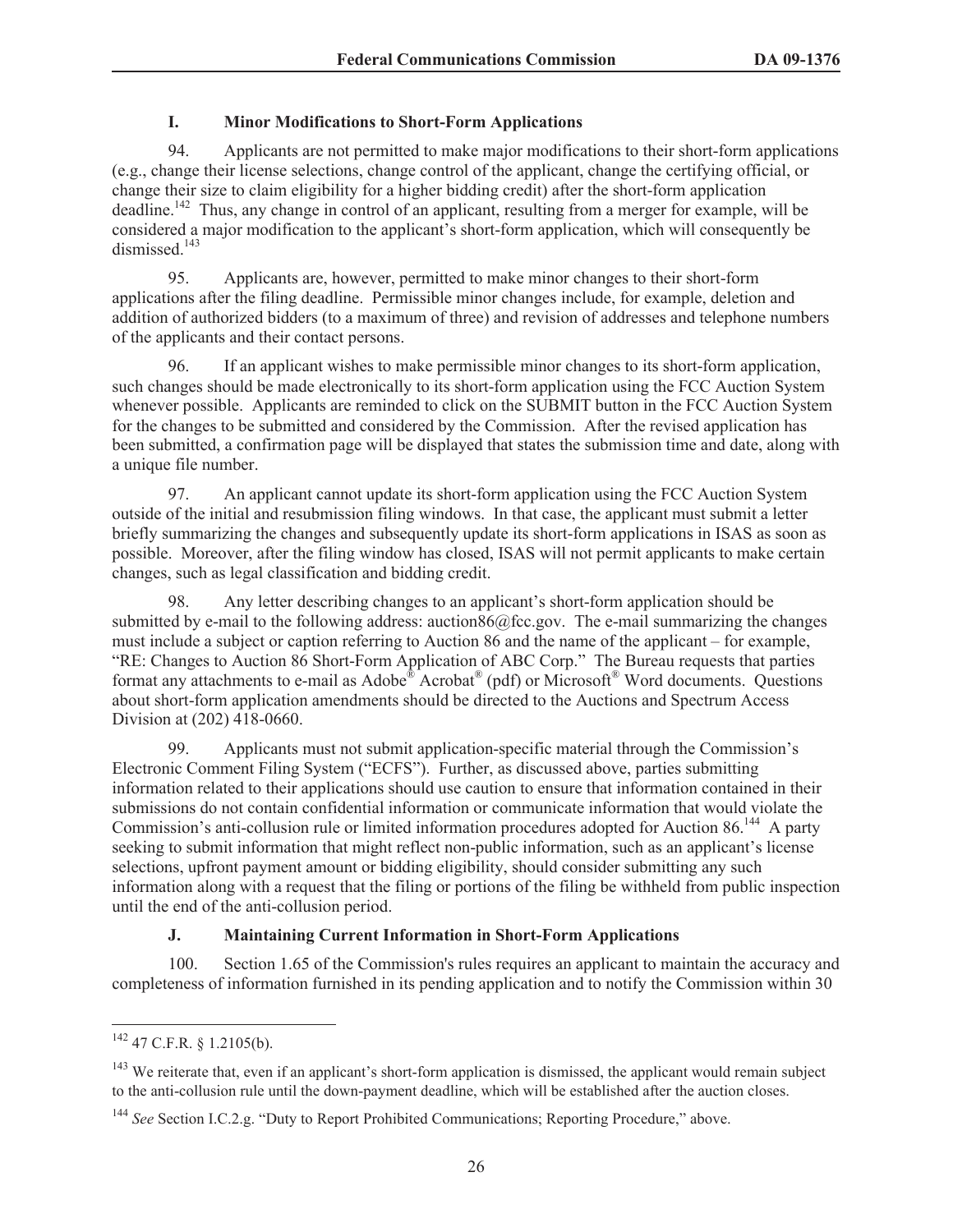days of any substantial change that may be of decisional significance to that application.<sup>145</sup> Changes that cause a loss of or reduction in eligibility for a bidding credit must be reported immediately. If an amendment reporting substantial changes is a "major amendment," as defined by Section 1.2105, the major amendment will not be accepted and may result in the dismissal of the short-form application.<sup>146</sup>

101. As noted above, after the short-form filing deadline, applicants may make only minor changes to their short-form applications. Applicants must click on the SUBMIT button in the FCC Auction System for the changes to be submitted and considered by the Commission. In addition, applicants must submit a letter, briefly summarizing the changes, by e-mail at the following address: auction86@fcc.gov. The e-mail summarizing the changes must include a subject or caption referring to Auction 86 and the name of the applicant. The Bureau requests that parties format any attachments to e-mail as Adobe<sup>®</sup> Acrobat<sup>®</sup> (pdf) or Microsoft<sup>®</sup> Word documents. Applicants must not submit application-specific material through ECFS. A party seeking to submit information that might reflect non-public information, such as an applicant's license selections, upfront payment amount or bidding eligibility, should consider submitting any such information along with a request that the filing or portions of the filing be withheld from public inspection until the end of the anti-collusion period.

### **III. PRE-AUCTION PROCEDURES**

### **A. Auction Seminar – August 5, 2009**

102. On Wednesday, August 5, 2009, the Commission will conduct a seminar for parties interested in participating in Auction 86 at FCC headquarters, located at  $445 \, 12^{th}$  Street, SW, Washington, DC. The seminar will provide attendees with information about pre-auction procedures, completing short-form applications, auction conduct, the FCC Auction System, auction rules, and Broadband Radio Service rules. The seminar will also provide an opportunity for prospective bidders to ask questions of FCC staff concerning the auction, auction procedures, filing requirements, and other matters related to this auction.

103. To register, please provide the information listed on Attachment G by fax, e-mail or telephone to the FCC by Monday, August 3, 2009. The seminar is free of charge.

104. For individuals who are unable to attend, a webcast of this seminar will be available from the FCC's Auction 86 web page at http://wireless.fcc.gov/auctions/86/. Select the "Auction Seminar" link. The seminar webcast will be archived for future viewing.

#### **B. Short-Form Applications – Due Prior to 6:00 p.m. ET on August 18, 2009**

105. In order to be eligible to bid in this auction, applicants must first follow the procedures set forth in Attachment C to this Public Notice to submit a short-form application (FCC Form 175) electronically via the FCC Auction System.<sup>147</sup> This application must be received at the Commission prior to 6:00 p.m. ET on August 18, 2009. **Late applications will not be accepted.** There is no application fee required when filing a FCC Form 175, but an applicant must submit an upfront payment to be eligible to bid.<sup>148</sup>

106. Applications may generally be filed at any time beginning at noon ET on August 5, 2009, until the filing window closes at 6:00 p.m. ET on August 18, 2009. Applicants are strongly encouraged to file early and are responsible for allowing adequate time for filing their applications. Applicants may update or amend their applications multiple times until the filing deadline on August 18, 2009.

<sup>145</sup> 47 C.F.R. § 1.65.

 $146$  47 C.F.R. § 1.2105(b)(2).

 $^{147}$  47 C.F.R. § 1.2105(a).

<sup>148</sup> *See* Section III.D. "Upfront Payments – Due September 24, 2009," below*.*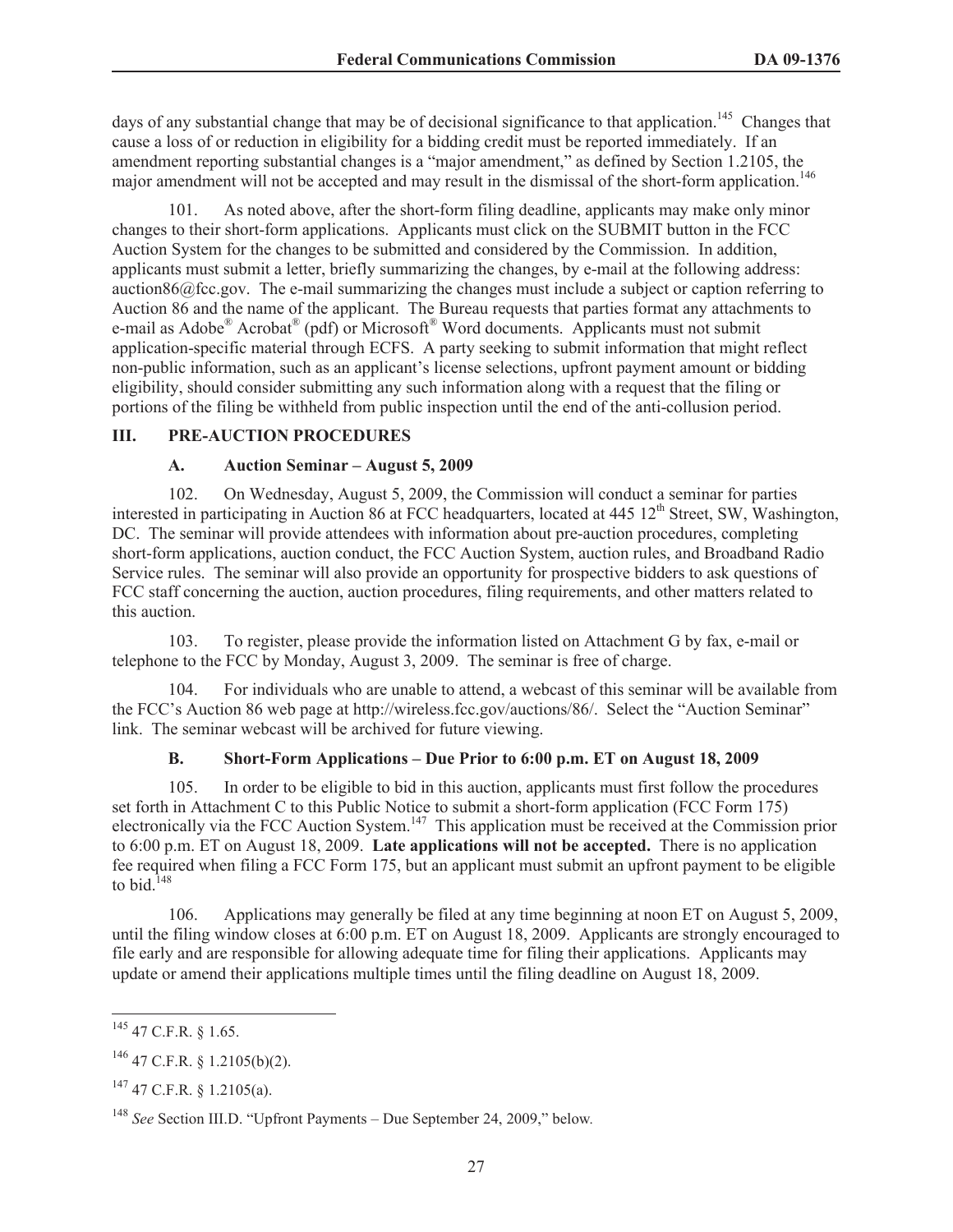107. An applicant must always click on the SUBMIT button on the "Certify & Submit" screen to successfully submit its short-form application and any modifications; otherwise, the application or changes to the application will not be reviewed. Additional information about accessing, completing, and viewing the FCC Form 175 is included in Attachment C. FCC Auctions Technical Support is available at (877) 480-3201, option nine; (202) 414-1250; or (202) 414-1255 (text telephone (TTY)); hours of service are Monday through Friday, from 8:00 a.m. to 6:00 p.m. ET. In order to provide better service to the public, all calls to Technical Support are recorded.

# **C. Application Processing and Minor Corrections**

108. After the deadline for filing short-form applications, the Commission will process all timely submitted applications to determine which are complete, and subsequently will issue a public notice identifying (1) those applications that are complete, (2) those applications that are rejected, and (3) those applications that are incomplete because of minor defects that may be corrected. The public notice will include the deadline for resubmitting corrected applications.

109. As described above, after the August 18, 2009, short-form filing deadline, applicants may make only minor corrections to their applications.<sup>149</sup> Applicants will not be permitted to make major modifications to their applications (e.g*.*, change their license selections, change control of the applicant, change certifying official, or change their size to claim eligibility for a higher bidding credit).<sup>150</sup>

110. Applicants should be aware the Commission staff will communicate only with an applicant's contact person or certifying official, as designated on the applicant's short-form application, unless the applicant's certifying official or contact person notifies the Commission in writing that applicant's counsel or other representative is authorized to speak on its behalf.<sup>151</sup> Authorizations may be submitted by e-mail at the following address: auction86@fcc.gov.

#### **D. Upfront Payments – Due September 24, 2009**

111. In order to be eligible to bid in this auction, applicants must submit an upfront payment accompanied by an FCC Remittance Advice Form (FCC Form 159). After completing its short-form application, an applicant will have access to an electronic version of the FCC Form 159 that can be printed and sent by fax to U.S. Bank in St. Louis, Missouri. **All upfront payments must be made as instructed in this Public Notice and must be received in the proper account at U.S. Bank before 6:00 p.m. ET on September 24, 2009.**

# **1. Making Upfront Payments by Wire Transfer**

112. Wire transfer payments must be received by 6:00 p.m. ET on September 24, 2009.<sup>152</sup> No other payment method is acceptable.<sup>153</sup> To avoid untimely payments, applicants should discuss arrangements (including bank closing schedules) with their banker several days before they plan to make

<sup>149</sup> *See* Section II.I. "Minor Modifications to Short-Form Applications," above.

<sup>150</sup> 47 C.F.R. § 1.2105(b); *see also* Two Way Radio of Carolina, Inc., *Memorandum Opinion and Order*, FCC 99- 189, 14 FCC Rcd 12,035 (1999).

<sup>&</sup>lt;sup>151</sup> In no event, however, will the FCC send registration materials to anyone other than the contact person listed on the applicant's FCC Form 175 or respond to a request for replacement registration materials from anyone other than the authorized bidder, contact person, or certifying official listed on the applicant's FCC Form 175. *See* Section III.E. "Auction Registration," below.

<sup>&</sup>lt;sup>152</sup> An applicant must initiate the wire transfer through its bank, authorizing the bank to wire funds from the applicant's account to the Commission's auction payment lockbox bank, the U.S. Bank in St. Louis, Missouri. Additional information on wire transfers is available on the Commission's web site at http://www.fcc.gov/fees/wiretran.html.

<sup>&</sup>lt;sup>153</sup> The Commission will not accept checks, credit cards, or automated clearing house (ACH) payments.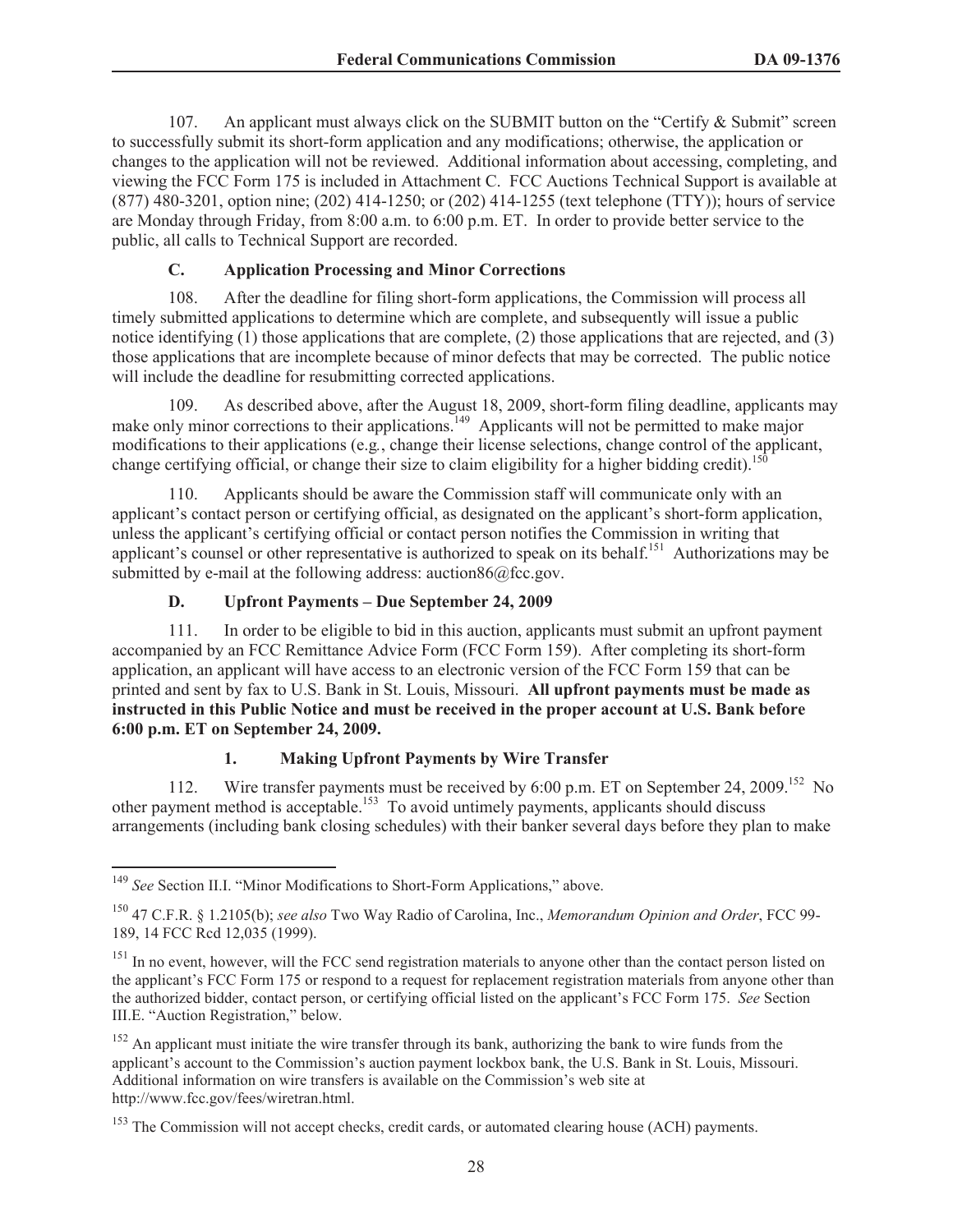the wire transfer, and allow sufficient time for the transfer to be initiated and completed before the deadline. Applicants will need the following information:

ABA Routing Number: 081000210 Receiving Bank: U.S. Bank 1005 Convention Plaza St. Louis, MO 63101 BENEFICIARY: FCC/Account # 152308790392 Originating Bank Information (OBI Field): (Skip one space between each information item) "AUCTIONPAY" APPLICANT FCC REGISTRATION NUMBER (FRN): (same as FCC Form 159, block 21) PAYMENT TYPE CODE: (same as FCC Form 159, block 24A: "A86U") FCC CODE 1: (same as FCC Form 159, block 28A: "86") PAYER NAME: (same as FCC Form 159, block 2) LOCKBOX NO. # 979085

NOTE: The Lockbox number is specific to the upfront payments for this auction. Do not use Lockbox numbers from previous auctions.

113. At least one hour before placing the order for the wire transfer (but on the same business day), applicants must fax a completed FCC Form 159 (Revised 2/03) to U.S. Bank at (314) 418-4232. On the fax cover sheet, applicants should write "Wire Transfer – Auction Payment for Auction 86." In order to meet the Commission's upfront payment deadline, an applicant's payment must be credited to the Commission's account before the deadline.<sup>154</sup> The applicant is responsible for obtaining confirmation **from its financial institution that U.S. Bank has timely received its upfront payment and deposited it in the proper account.**

114. Please note that:

- All payments must be made in U.S. dollars.
- · All payments must be made by wire transfer.
- · Upfront payments for Auction 86 go to a lockbox number different from the lockboxes used in previous FCC auctions, and different from the lockbox number to be used for post-auction payments.
- Failure to deliver a sufficient upfront payment as instructed by the September 24, 2009, deadline will result in dismissal of the application and disqualification from participation in the auction.

# **2. FCC Form 159**

115. A completed FCC Remittance Advice Form (FCC Form 159, Revised 2/03) must be faxed to U.S. Bank to accompany each upfront payment. Proper completion of FCC Form 159 is critical to ensuring correct crediting of upfront payments. Detailed instructions for completion of FCC Form 159 are included in Attachment D to this Public Notice. An electronic pre-filled version of the FCC Form 159 is available after submitting the short-form application. Payors using the pre-filled FCC Form 159 are responsible for ensuring that all of the information on the form, including payment amounts, is accurate. The FCC Form 159 can be completed electronically, but must be filed with U.S. Bank by fax.

<sup>&</sup>lt;sup>154</sup> Letter to Patrick Shannon, Counsel for Lynch 3G Communications Corp., from Margaret W. Wiener, Chief, Auctions and Industry Analysis Division, Wireless Telecommunications Bureau, DA 03-1944, 18 FCC Rcd 11,552 (2003).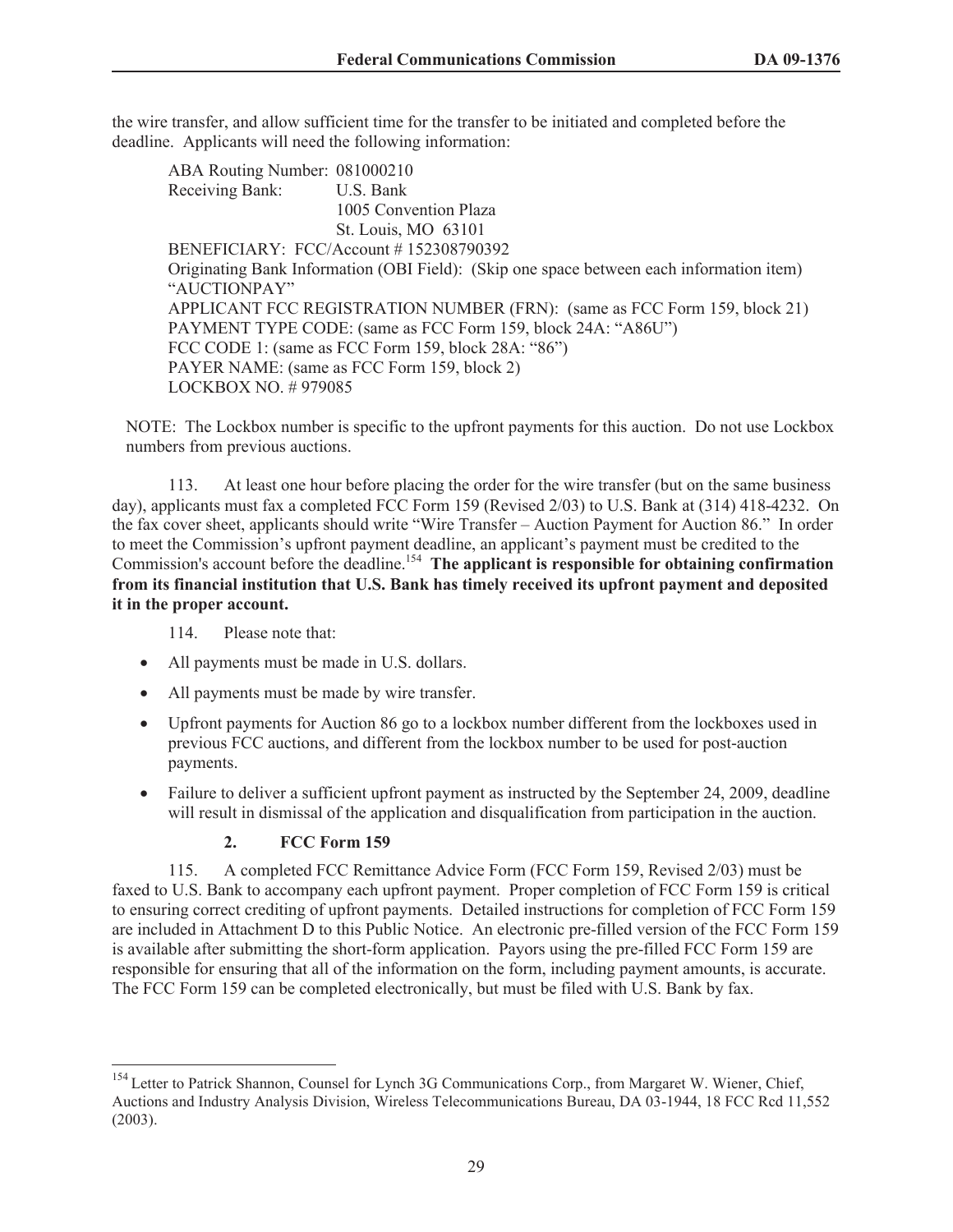# **3. Upfront Payments and Bidding Eligibility**

116. The Commission has delegated to the Bureau the authority and discretion to determine appropriate upfront payments for each auction.<sup>155</sup> Upfront payments help deter frivolous or insincere bidding, and provide the Commission with a source of funds in the event that the bidder incurs liability during the auction.

117. Applicants that are former defaulters, as described above, must pay upfront payments 50 percent greater than non-former defaulters.<sup>156</sup> For purposes of this calculation, the "applicant" includes the applicant itself, its affiliates, its controlling interests, and affiliates of its controlling interests, as defined by Section 1.2110 of the Commission's rules. $157$ 

118. Applicants must make upfront payments sufficient to obtain bidding eligibility on the licenses on which they will bid. The Bureau proposed, in the *Auction 86 Comment Public Notice*, that the amount of the upfront payment would determine a bidder's initial bidding eligibility, the maximum number of bidding units on which a bidder may place bids.<sup>158</sup> Under the Bureau's proposal, in order to bid on a particular license, a qualified bidder must have selected the license on its short-form application and must have a current eligibility level that meets or exceeds the number of bidding units assigned to that license. **At a minimum, therefore, an applicant's total upfront payment must be enough to establish eligibility to bid on at least one of the licenses selected on its short-form application, or else the applicant will not be eligible to participate in the auction.** An applicant does not have to make an upfront payment to cover all licenses the applicant selected on its short-form application, but only enough to cover the maximum number of bidding units that are associated with licenses on which the bidder wishes to place bids and hold provisionally winning bids at any given time.<sup>159</sup>

119. In the *Auction 86 Comment Public Notice*, the Bureau proposed to calculate upfront payments for Auction 86 on a license-by-license basis using the following formula based on bandwidth and license area population:

 $$0.01 * MHz * BTA$  population with a minimum of \$20,000 per license.<sup>160</sup>

120. The Bureau set forth the specific proposed upfront payments and bidding units for each license in Attachment A of the *Auction 86 Comment Public Notice* and sought comment on this proposal.

Several commenters addressed the proposed upfront payment amounts as well as minimum opening bids for this auction. These commenters seek a downward adjustment of the formulas used to calculate upfront payments and minimum opening bids. Commenters offer two alternatives to the upfront payment amounts and minimum opening bids proposed in the *Auction 86 Comment Public Notice*. The Ad Hoc Applicants suggest that the "fairest and most accurate way" to set the minimums would be to begin with the Commission's calculation and then subtract the MHz/pops which are currently licensed to incumbents.<sup>161</sup> The Ad Hoc Applicants propose that the minimum be set at the

 $157$  47 C.F.R. § 1.2110(c).

<sup>158</sup> *Auction 86 Comment Public Notice* at ¶ 25.

<sup>155</sup> Amendment of Part 1 of the Commission's Rules – Competitive Bidding Proceeding, *Order, Memorandum Opinion and Order and Notice of Proposed Rule Making*, 12 FCC Rcd 5686, 5697-98 ¶ 16 (1997) ("*Part 1 Order*").

<sup>156</sup> *Part 1 Fifth Report and Order*, 15 FCC Rcd at 15,316-17 ¶¶ 40-42; *see also* 47 C.F.R. § 1.2106(a); Section II.G. "Provisions Regarding Former and Current Defaulters," above*.* 

<sup>&</sup>lt;sup>159</sup> Provisionally winning bids are bids that would become final winning bids if the auction were to close after the given round. *See* Section IV.B.4. "Provisionally Winning Bids," below*.* 

<sup>&</sup>lt;sup>160</sup> Results above \$10,000 are rounded to the nearest \$1,000; results below \$10,000 but above \$1,000 are rounded to the nearest \$100; and results below \$1,000 are rounded to the nearest \$10.

<sup>&</sup>lt;sup>161</sup> Ad Hoc Applicants Comments at 2-3. Ad Hoc Applicants Reply Comments at 1-2.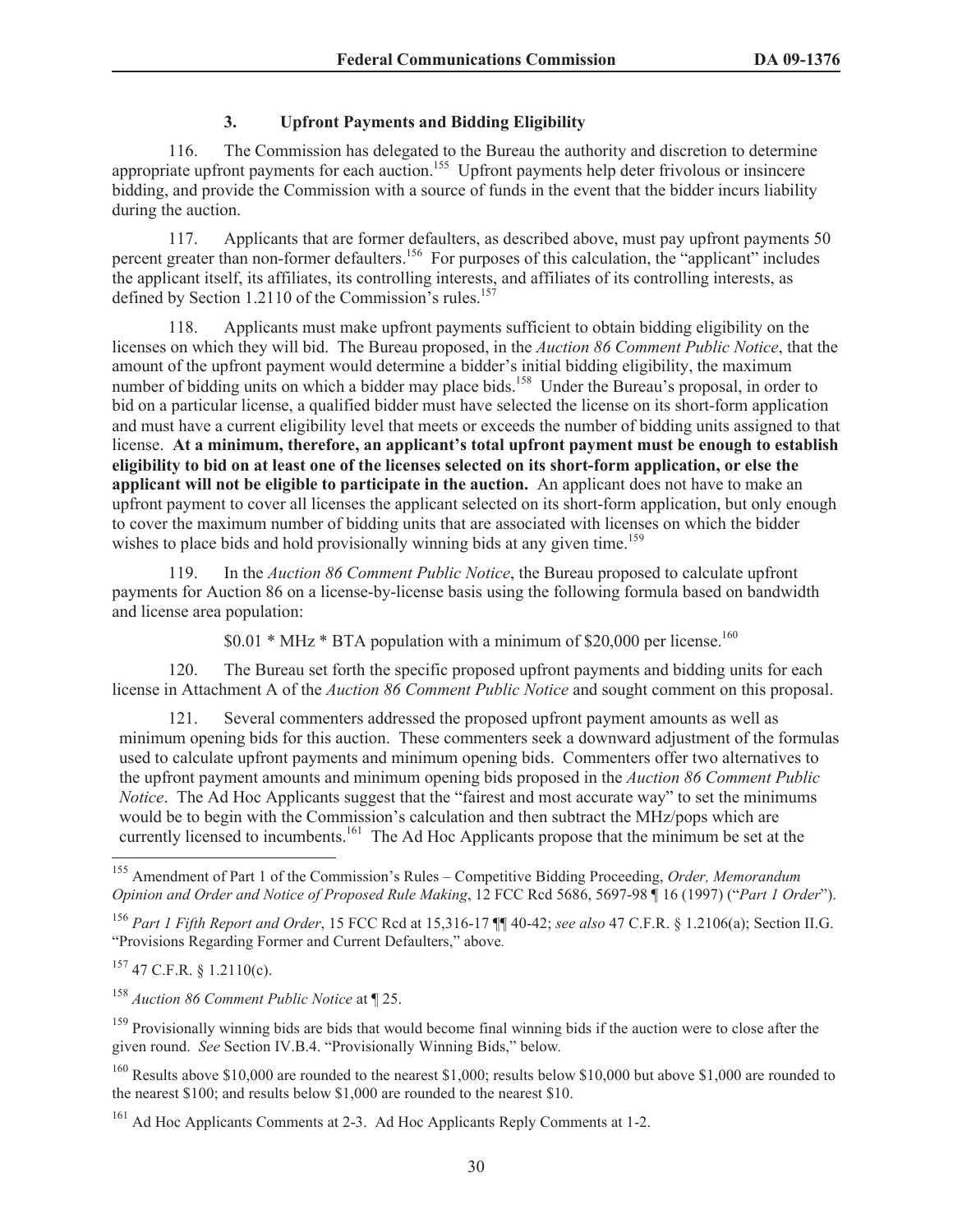higher of \$5,000 or the figure derived using its encumbrance-adjusted calculation. The Ad Hoc Applicants do not provide any data on the levels of encumbrance in the BRS service areas being offered in Auction 86.

122. The WCAI urges the Commission to modify its formula for calculating upfront payments based on the levels of encumbrance in the BTA.<sup>162</sup> Specifically, WCAI proposes using a formula of \$0.005 \* MHz \* population when the BTA's total encumbered population is greater than 50% but less than 80%, and a lower figure of \$0.001 \* MHz \* BTA population when the BTA's total encumbered pops is greater than 80%.<sup>163</sup> Noting that 75 of the licenses to be offered are "overlay" licenses originally offered in Auction 6, WCAI provides several examples of instances where the Commission's proposed upfront payment/minimum opening bid both "exceeds its \$0.01 MHz\*Pop target and exceeds or nearly matches" the Auction 6 winning bid for a license in the same BTA.<sup>164</sup> In reply comments, Clearwire supports an adjustment of the upfront payments and minimum opening bids that reflects encumbrances.<sup>165</sup> In an *ex parte* submission, members of WCAI submit information on the levels of encumbrance in each of the 78 BRS license areas being offered in Auction 86.<sup>166</sup> Clearwire asserts that it has no preference for either WCAI's proposal or that of Ad Hoc Applicants.<sup>167</sup>

123. Ad Hoc Applicants criticize the WCAI approach, noting that it would leave many markets "untouched" because they are less than 50% encumbered.<sup>168</sup>

124. In the *Auction 86 Comment Public Notice*, the Bureau noted the presence of pre-existing BRS site-based incumbent licenses within some of the geographic areas available in Auction 86.<sup>169</sup> The Bureau did not specifically address incumbency in its discussion of upfront payments. However, in its discussion of the proposed minimum opening bid amounts, the Bureau noted, "we have not attempted to adjust minimum opening bid amounts for licenses based on precise levels of incumbency within particular geographic areas, and have instead proposed a formula… intended to reflect overall incumbency levels within the BRS service areas being offered."<sup>170</sup> The Bureau proposed to calculate upfront payments using the same formula as proposed for minimum opening bid amounts.<sup>171</sup>

125. Upon careful consideration of the comments, reply comments, and *ex parte* submission, as well as the history of this particular service, the Bureau has decided to exercise its discretion to adjust upfront payments. In making this change, the Bureau recognizes the concerns expressed regarding relative incumbency of the licenses. The revised upfront payments are calculated on a license-by-license

<sup>&</sup>lt;sup>162</sup> WCAI Comments at 2, 7-8. WCAI Reply Comments at 2-3. WCAI's Comments provided data on the levels of encumbrance in some, but not all, of the BRS license areas.

<sup>&</sup>lt;sup>163</sup> WCAI Comments at 2, 7-8. WCAI also asks that these modified upfront payment amounts be accompanied by corresponding adjustments in minimum opening bid amounts.

<sup>&</sup>lt;sup>164</sup> WCAI Comments at 4-6.

<sup>&</sup>lt;sup>165</sup> Clearwire Reply Comments at 1-2.

<sup>166</sup> WCAI members *ex parte* filing.

<sup>&</sup>lt;sup>167</sup>Clearwire Reply Comments at 2.

<sup>168</sup> Ad Hoc Applicants Reply Comments at 1-2.

<sup>169</sup> *Auction 86 Comment Public Notice* at ¶¶ 3-8.

<sup>170</sup> *Id* at ¶ 40.

<sup>171</sup> *Id* at ¶¶ 24, 40.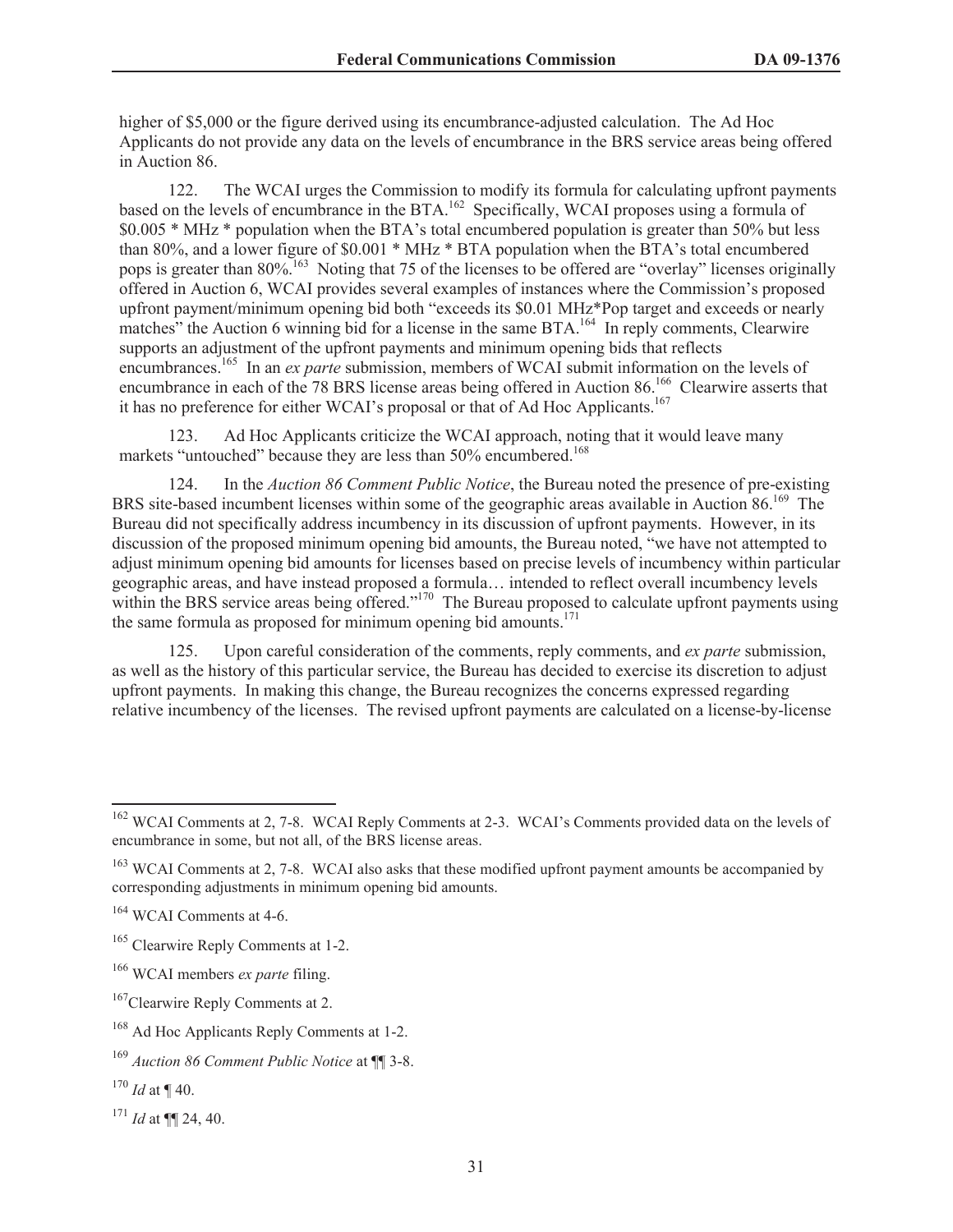basis using formulas based on bandwidth, license area population, and the encumbrance data submitted in the *ex parte* filing as follows: $172$ 

| Encumbrance   | $MHz$ -pop |
|---------------|------------|
| $0\% - 20\%$  | \$0.0125   |
| $21\% - 50\%$ | \$0.0100   |
| $51\% - 80\%$ | \$0.0050   |
| above $80\%$  | \$0.0025   |

126. The results of the formulas are subject to our standard rounding procedures<sup>173</sup> and to a minimum of \$5,000 per license, except for the licenses for BRS service areas in the Gulf of Mexico, for which the upfront payments will be \$20,000 as originally proposed. The upfront payment and bidding units for each license are set forth in Attachment A of this Public Notice.

127. In calculating its upfront payment amount, an applicant should determine the **maximum** number of bidding units on which it may wish to be active (bid on or hold provisionally winning bids on) in any single round, and submit an upfront payment amount covering that number of bidding units.<sup>174</sup> In order to make this calculation, an applicant should add together the upfront payments for all licenses on which it seeks to be active in any given round. **Applicants should check their calculations carefully, as there is no provision for increasing a bidder's eligibility after the upfront payment deadline.** 

| <b>Example: Upfront Payments and Bidding Flexibility</b> |                    |                      |                        |  |  |  |  |  |  |
|----------------------------------------------------------|--------------------|----------------------|------------------------|--|--|--|--|--|--|
| <b>License</b>                                           | <b>Market Name</b> | <b>Bidding Units</b> | <b>Upfront Payment</b> |  |  |  |  |  |  |
| BR-BTA035                                                | Beckley, WV        | 160,000              | \$160,000              |  |  |  |  |  |  |
| BR-BTA048                                                | Bluefield, WV      | 161,000              | \$161,000              |  |  |  |  |  |  |

If a bidder wishes to bid on both licenses in a round, it must have selected both on its FCC Form 175 and purchased at least 321,000 bidding units (160,000 + 161,000). If a bidder only wishes to bid on one, but not both, purchasing 161,000 bidding units would meet the eligibility requirement for either license. The bidder would be able to bid on either license, but not both at the same time. If the bidder purchased only 160,000 bidding units, it would have enough eligibility for the Beckley, WV license but not for the Bluefield, WV license.

128. If an applicant is a former defaulter, it must calculate its upfront payment for all licenses by multiplying the number of bidding units on which it wishes to be active by  $1.5$ .<sup>175</sup> In order to calculate the number of bidding units to assign to former defaulters, the Commission will divide the upfront payment received by 1.5 and round the result up to the nearest bidding unit.

 $175$  47 C.F.R. § 1.2106(a).

<sup>&</sup>lt;sup>172</sup> WCAI members *ex parte* filing. Consistent with potential bidders' due diligence obligations, applicants should make their own assessments of encumbrances relating to licenses in which they are interested.

<sup>&</sup>lt;sup>173</sup> *See* note 160 (concerning rounding), above.

 $174$  A qualified bidder's maximum eligibility will not exceed the sum of the bidding units associated with the total number of licenses selected on its short-form application. In some cases a qualified bidder's maximum eligibility may be less than the amount of its upfront payment because the qualified bidder has either previously been in default on a Commission license or delinquent on non-tax debt owed to a Federal agency (see 47 C.F.R. § 1.2106(a)), or has submitted an upfront payment that exceeds the total amount of bidding units associated with the licenses it selected on its short-form application.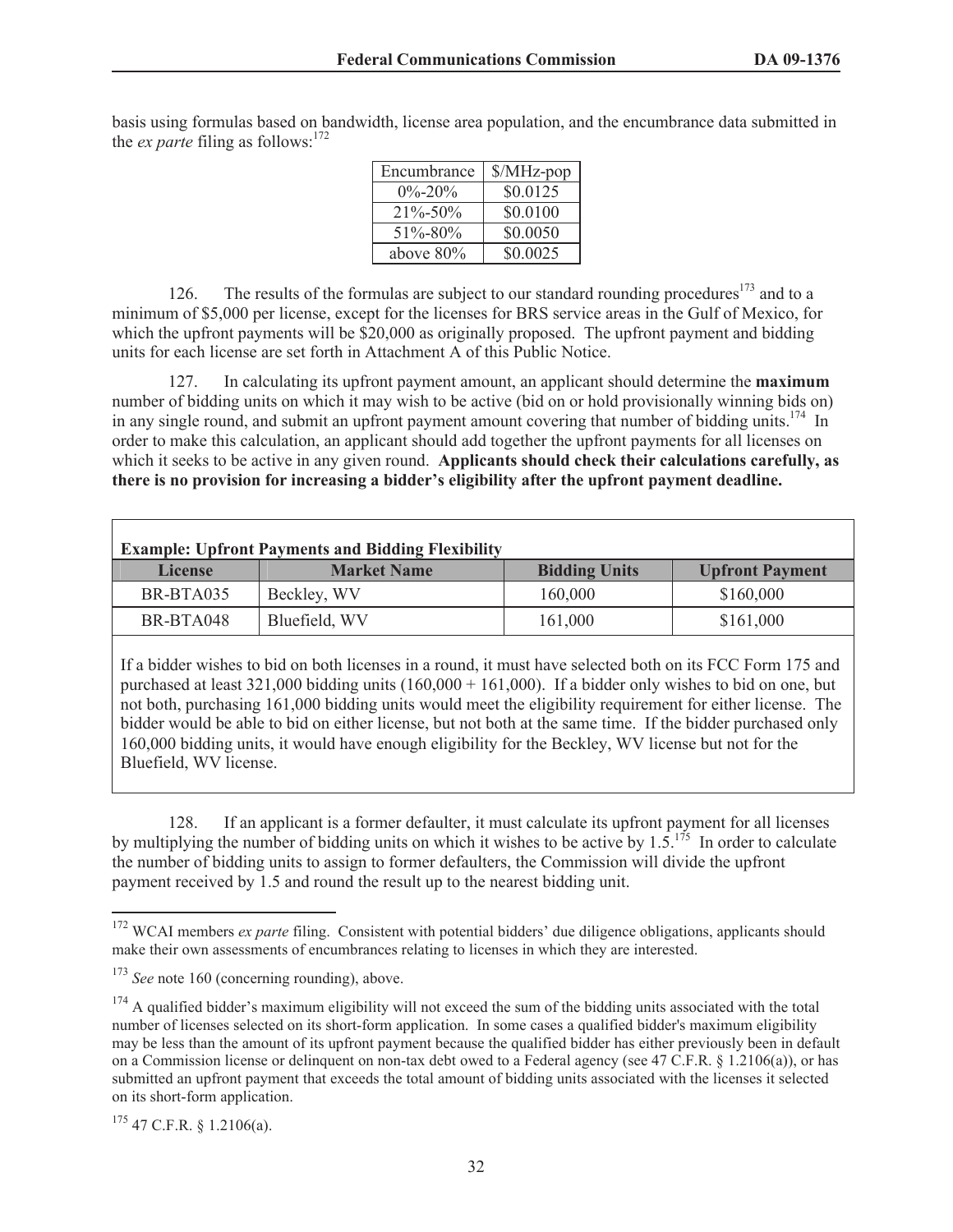# **4. Applicant's Wire Transfer Information for Purposes of Refunds of Upfront Payments**

129. To ensure that refunds of upfront payments are processed in an expeditious manner, the Commission is requesting that all pertinent information listed below be supplied. Applicants can provide the information electronically during the initial short-form application filing window after the form has been submitted. (Applicants are reminded that information submitted as part of an FCC Form 175 will be available to the public; for that reason, wire transfer information should not be included in an FCC Form 175.) Wire Transfer Instructions can also be manually faxed to the FCC, Financial Operations, Auctions Accounting Group, Attn: Gail Glasser, at (202) 418-2843 (fax). Eligibility for refunds is discussed in Section V.G., below. All refunds will be returned to the payer of record as identified on the FCC Form 159 unless the payer submits written authorization instructing otherwise. For additional information, please call Gail Glasser at (202) 418-0578.

Name of Bank ABA Number Address of Bank Contact and Phone Number Account Number to Credit Name of Account Holder FCC Registration Number (FRN) Correspondent Bank (if applicable) ABA Number Account Number

# **E. Auction Registration**

130. Approximately ten days before the auction, the Bureau will issue a public notice announcing all qualified bidders for the auction. Qualified bidders are those applicants with submitted short-form applications that are deemed complete and upfront payments that are sufficient to make them eligible to bid.

131. All qualified bidders are automatically registered for the auction. Registration materials will be distributed prior to the auction by overnight mail. The mailing will be sent only to the contact person at the contact address listed in the short-form application and will include the SecurID<sup>®</sup> tokens that will be required to place bids, the "Integrated Spectrum Auction System (ISAS) Bidder's Guide," and the Auction Bidder Line phone number.

132. Qualified bidders that do not receive this registration mailing will not be able to submit bids. Therefore, any qualified bidder that has not received this mailing by noon on Wednesday, October 21, 2009, should call (717) 338-2868. Receipt of this registration mailing is critical to participating in the auction, and each applicant is responsible for ensuring it has received all of the registration material.

133. In the event that SecurID<sup>®</sup> tokens are lost or damaged, only a person who has been designated as an authorized bidder, the contact person, or the certifying official on the applicant's shortform application may request replacements. Qualified bidders requiring the replacement of these items must call Technical Support at (877) 480-3201, option nine; (202) 414-1250; or (202) 414-1255 (TTY).

# **F. Remote Electronic Bidding**

134. The Commission will conduct this auction over the Internet, and telephonic bidding will be available as well. Only qualified bidders are permitted to bid. Each applicant should indicate its bidding preference – electronic or telephonic – on its short-form application. In either case, each authorized bidder must have its own SecurID<sup>®</sup> token, which the Commission will provide at no charge. Each applicant with one authorized bidder will be issued two SecurID $^{\circ}$  tokens, while applicants with two or three authorized bidders will be issued three tokens. **For security purposes, the SecurID**® **tokens,**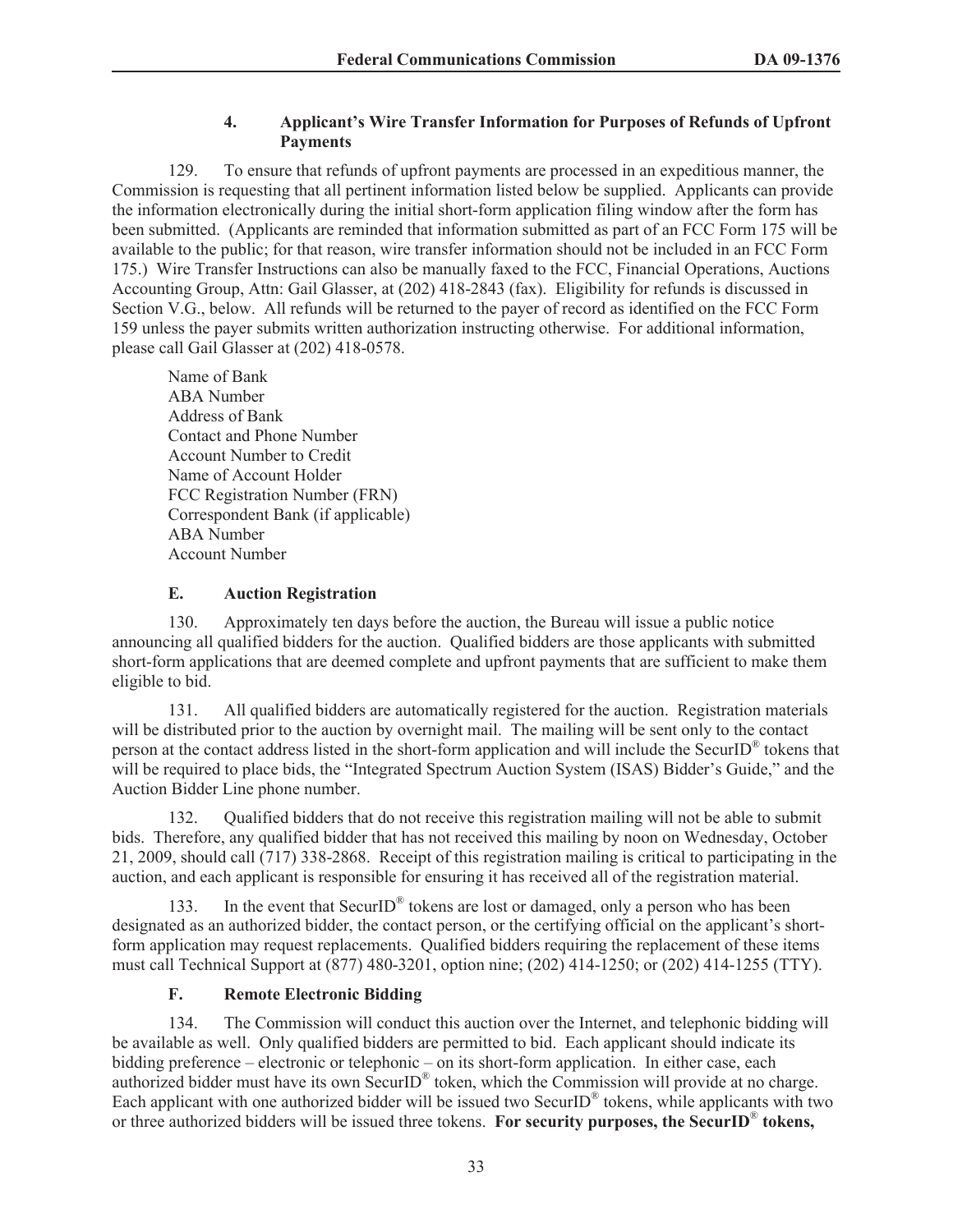**the telephonic bidding telephone number, and the "Integrated Spectrum Auction System (ISAS) Bidder's Guide" are only mailed to the contact person at the contact address listed on the short**form application. Each SecurID<sup>®</sup> token is tailored to a specific auction. SecurID<sup>®</sup> tokens issued for other auctions or obtained from a source other than the FCC will not work for Auction 86.

135. Please note that the SecurID<sup>®</sup> tokens can be recycled, and the Bureau encourages bidders to return the tokens to the FCC. The Bureau will provide pre-addressed envelopes that bidders may use to return the tokens once the auction is closed.

#### **G. Mock Auction – October 23, 2009**

136. All qualified bidders will be eligible to participate in a mock auction on Friday, October 23, 2009. The mock auction will enable applicants to become familiar with the FCC Auction System prior to the auction. Participation by all bidders is strongly recommended. Details will be announced by public notice.

### **IV. AUCTION EVENT**

137. The first round of bidding for Auction 86 will begin on Tuesday, October 27, 2009. In its comments, Utopian Wireless Corporation ("Utopian") urges the Bureau to commence the auction as soon as possible and not to delay the schedule beyond the announced October 27, 2009, start date. Utopian expresses concern that applications windows for funding under National Telecommunications and Information Administration and Rural Utilities Service programs are approaching, and wants to be sure that potential recipients of federal broadband funding will have an opportunity to acquire spectrum rights to demonstrate their intention to deploy broadband services in their proposed project areas. <sup>176</sup> As indicated by this Public Notice the Bureau does not anticipate any delay in the schedule as previously announced in the *Auction 86 Comment Public Notice*. The initial bidding schedule will be announced in a public notice listing the qualified bidders, which is to be released approximately 10 days before the start of the auction.

#### **A. Auction Structure**

#### **1. Simultaneous Multiple Round Auction**

138. In the *Auction 86 Comment Public Notice*, the Bureau proposed to auction all licenses in Auction 86 in a single auction using the Commission's standard simultaneous multiple-round ("SMR") auction format.<sup>177</sup> This type of auction offers every license for bid at the same time and consists of successive bidding rounds in which eligible bidders may place bids on individual licenses. A bidder may bid on, and potentially win, any number of licenses. Typically, bidding remains open on all licenses until bidding stops on every license.

139. No comments were received. Given the nature of the auction inventory, we conclude that the standard SMR auction format will best meet the needs of bidders in Auction 86. Therefore, we adopt our proposal to use a SMR auction format. Unless otherwise announced, bids will be accepted on all licenses in each round of the auction until bidding stops on every license.

# **2. Information Available to Bidders Before and During the Auction**

140. In the *Auction 86 Comment Public Notice*, the Bureau proposed to withhold, until after the close of bidding, public release of (1) bidders' license selections on their short-form applications (FCC Form 175), (2) the amounts of bidders' upfront payments and bidding eligibility, and (3)

<sup>176</sup> Utopian Comments at 1-2.

<sup>177</sup> *Auction 86 Comment Public Notice* at ¶ 10.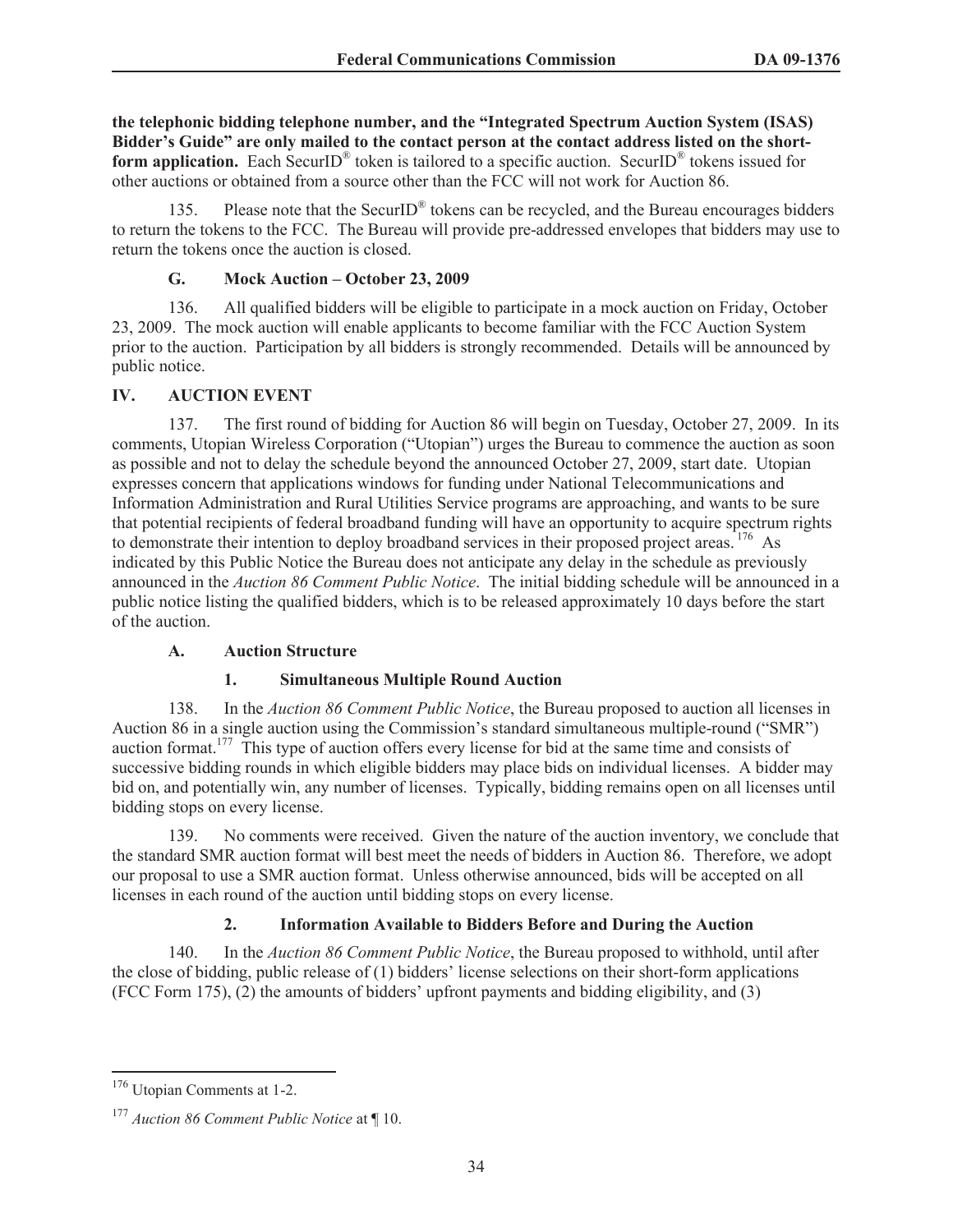information that may reveal the identities of bidders placing bids and taking other bidding-related actions.<sup>178</sup>

141. The Public Interest Spectrum Coalition ("PISC") supports anonymous bidding for Auction 86 claiming that anonymous bidding in Auction 73 increased the competitiveness of the auction.<sup>179</sup> WCAI also supports anonymous bidding for Auction 86.<sup>180</sup>

142. We adopt the limited information procedures proposed in the *Auction 86 Comment Public Notice*. <sup>181</sup> Thus, after the conclusion of each round, we will disclose all relevant information about the bids placed and/or withdrawn except the identities of the bidders performing the actions and the net amounts of the bids placed or withdrawn. As in past auctions conducted with limited information procedures, we will indicate, for each license, the minimum acceptable bid amount for the next round and whether the license has a provisionally winning bid. After each round, we will also release, for each license, the number of bidders that placed a bid on the license. Furthermore, we will indicate whether any proactive waivers were submitted in each round, and we will release the stage transition percentage – the percentages of licenses (as measured in bidding units) on which there were new bids – for the round. In addition, bidders can log in to the FCC Auction System to see, after each round, whether their own bids are provisionally winning. We will provide descriptions and/or samples of publicly-available and bidderspecific (non-public) results files prior to the start of the auction.

143. *Other Issues.* Information disclosure procedures established for this auction will not interfere with the administration of or compliance with the Commission's anti-collusion rule. Section  $1.2105(c)(1)$  of the Commission's rules provides that after the short-form application filing deadline, all applicants for licenses in any of the same geographic license areas are prohibited from disclosing to each other in any manner the substance of bids or bidding strategies until after the down payment deadline, subject to specified exceptions.<sup>182</sup>

144. In Auction 86, the Commission will not disclose information regarding license selection or the amounts of bidders' upfront payments and bidding eligibility. As in the past, the Commission will disclose the other portions of applicants' short-form applications through its online database, and certain application-based information through public notices.

145. To assist applicants in identifying other parties subject to the anti-collusion rule, the Bureau will notify separately each applicant that has filed a short-form application to participate in a pending auction whether applicants in Auction 86 have applied for licenses in any of the same geographic areas as the applicant. Specifically, after the Bureau conducts its initial review of applications to participate in Auction 86, it will send to each applicant in Auction 86 a letter that lists the other applicants that have pending short-form applications for licenses in any of the same geographic areas. The list will identify the other applicants by name but will not list their license selections. As in past auctions, additional information regarding other applicants that is needed to comply with Section  $1.2105(c)$  – such as the identities of other applicants' controlling interests and entities with a greater than ten percent

 $182$  47 C.F.R. § 1.2105(c)(1).

<sup>178</sup> *Id* at ¶ 11.

<sup>&</sup>lt;sup>179</sup> PISC Comments at 1-3. In support of its Comments, PISC provides a study by Dr. Gregory Rose based on his analysis of the results of Auction 73, a recent auction of 700 MHz band licenses which was conducted using an auction design with package (combinatorial) bidding procedures for certain licenses offered. As described below, the Bureau has not proposed, and will not adopt, package bidding procedures for this auction. For this reason, the Bureau makes no conclusions about the applicability of Dr. Rose's analysis of package bidding to Auction 86, which will be conducted using the Commission's standard simultaneous multiple round bidding format.

<sup>&</sup>lt;sup>180</sup> WCAI Reply Comments at 3.

<sup>181</sup> *Auction 86 Comment Public Notice* at ¶ 11-12.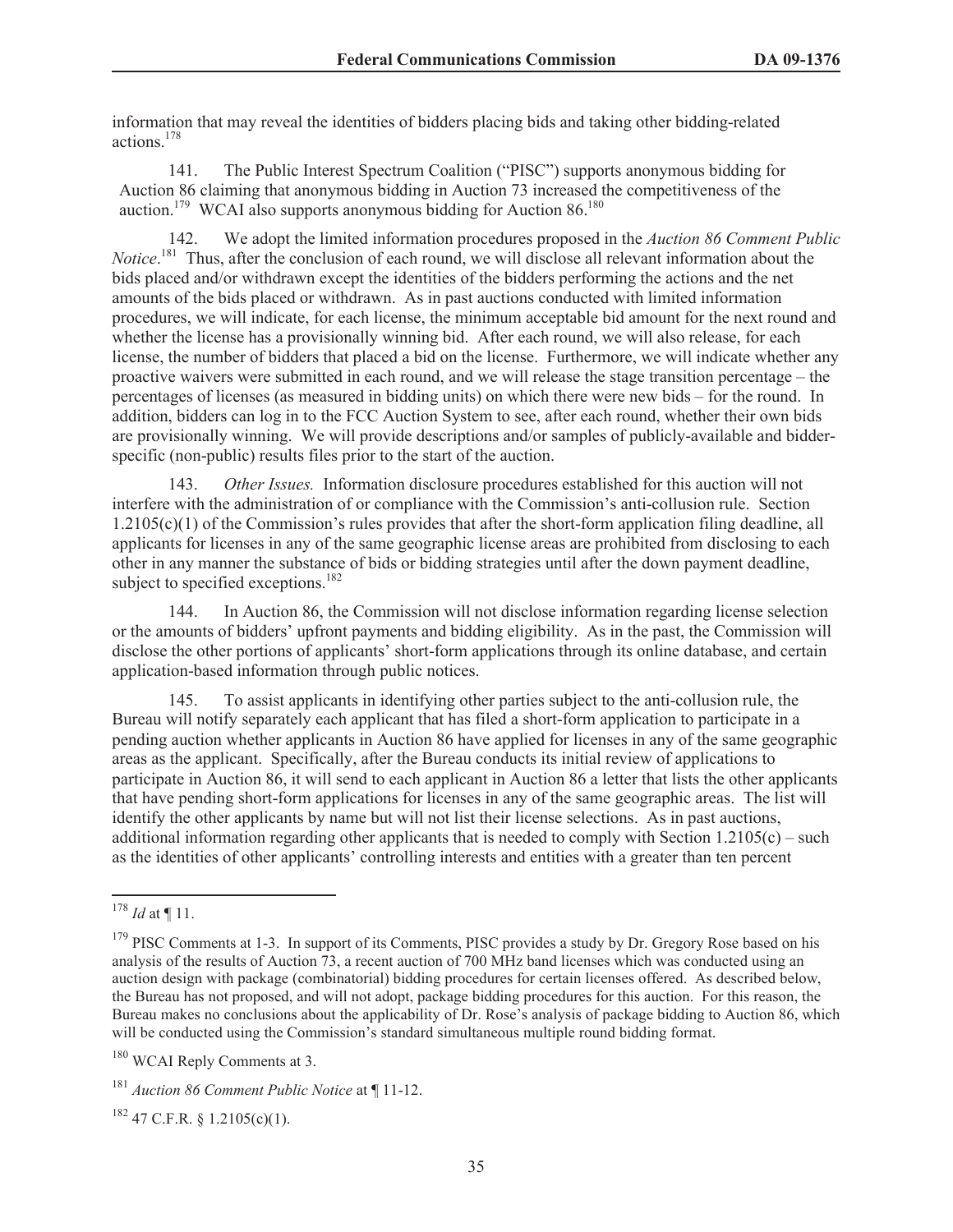ownership interest – will be available through the publicly accessible online short-form application database<sup>183</sup>

146. When completing short-form applications, applicants should avoid any statements or disclosures that may violate the Commission's anti-collusion rule, particularly in light of the Commission's procedures regarding the availability of certain information in Auction 86. While applicants' license selection will not be disclosed until after Auction 86 closes, the Commission will disclose other portions of short-form applications through its online database and public notices. Accordingly, applicants should avoid including any information in their short-form applications that might convey information regarding license selections. For example, applicants should avoid using applicant names that refer to licenses being offered, referring to certain licenses or markets in describing bidding agreements, or including any information in attachments that may otherwise disclose applicants' license selections.

147. If an applicant is found to have violated the Commission's rules or antitrust laws in connection with its participation in the competitive bidding process, the applicant may be subject to various sanctions, including forfeiture of its upfront payment, down payment, or full bid amount and prohibition from participating in future auctions.<sup>184</sup>

148. We hereby warn applicants that the direct or indirect communication to other applicants or the public disclosure of non-public information, (e.g., bid withdrawals, proactive waivers submitted, reductions in eligibility) could violate the Commission's anonymous bidding procedures and the anticollusion rule.<sup>185</sup> **To the extent an applicant believes that such a disclosure is required by law or regulation, including regulations issued by the Securities and Exchange Commission, the Bureau strongly urges that the applicant consult with the Commission before making such disclosure.**

#### **3. Eligibility and Activity Rules**

149. As discussed above, we will use upfront payments to determine initial (maximum) eligibility (as measured in bidding units) for Auction 86.<sup>186</sup> The amount of the upfront payment submitted by a bidder determines initial bidding eligibility, the maximum number of bidding units on which a bidder may be active. As noted earlier, each license is assigned a specific number of bidding units listed in Attachment A. Bidding units for a given license do not change as prices rise during the auction. A bidder's upfront payment is not attributed to specific licenses. Rather, a bidder may place bids on any of the licenses selected on its short-form application as long as the total number of bidding units associated with those licenses does not exceed its current eligibility. Eligibility cannot be increased during the auction; it can only remain the same or decrease. Thus, in calculating its upfront payment amount, an applicant must determine the maximum number of bidding units it may wish to bid on or hold provisionally winning bids on in any single round, and submit an upfront payment amount covering that total number of bidding units. At a minimum, an applicant's upfront payment must cover the bidding units for at least one of the licenses it selected on its short-form application. The total upfront payment does not affect the total dollar amount a bidder may bid on any given license.

<sup>&</sup>lt;sup>183</sup> For purposes of the anti-collusion rule, the term "applicant" includes all controlling interests, all parties with ownership interests greater than ten percent and all officers and directors of the applicant. 47 C.F.R. § 1.2105(c)(7).

<sup>184</sup> 47 C.F.R. § 1.2109(d).

<sup>&</sup>lt;sup>185</sup> We note that we also warned bidders that such disclosures could violate our rules prior to then upcoming auction of 700 MHz Band Licenses. *See* "Wireless Telecommunications Bureau Reminds 700 MHz Auction Applicants of Confidential Nature of Upfront Payment and Other Bidding-Related Information," *Public Notice*, DA 08-13, 23 FCC Rcd 18 (2008).

<sup>&</sup>lt;sup>186</sup> See Section III.D.3. "Upfront Payments and Bidding Eligibility," above.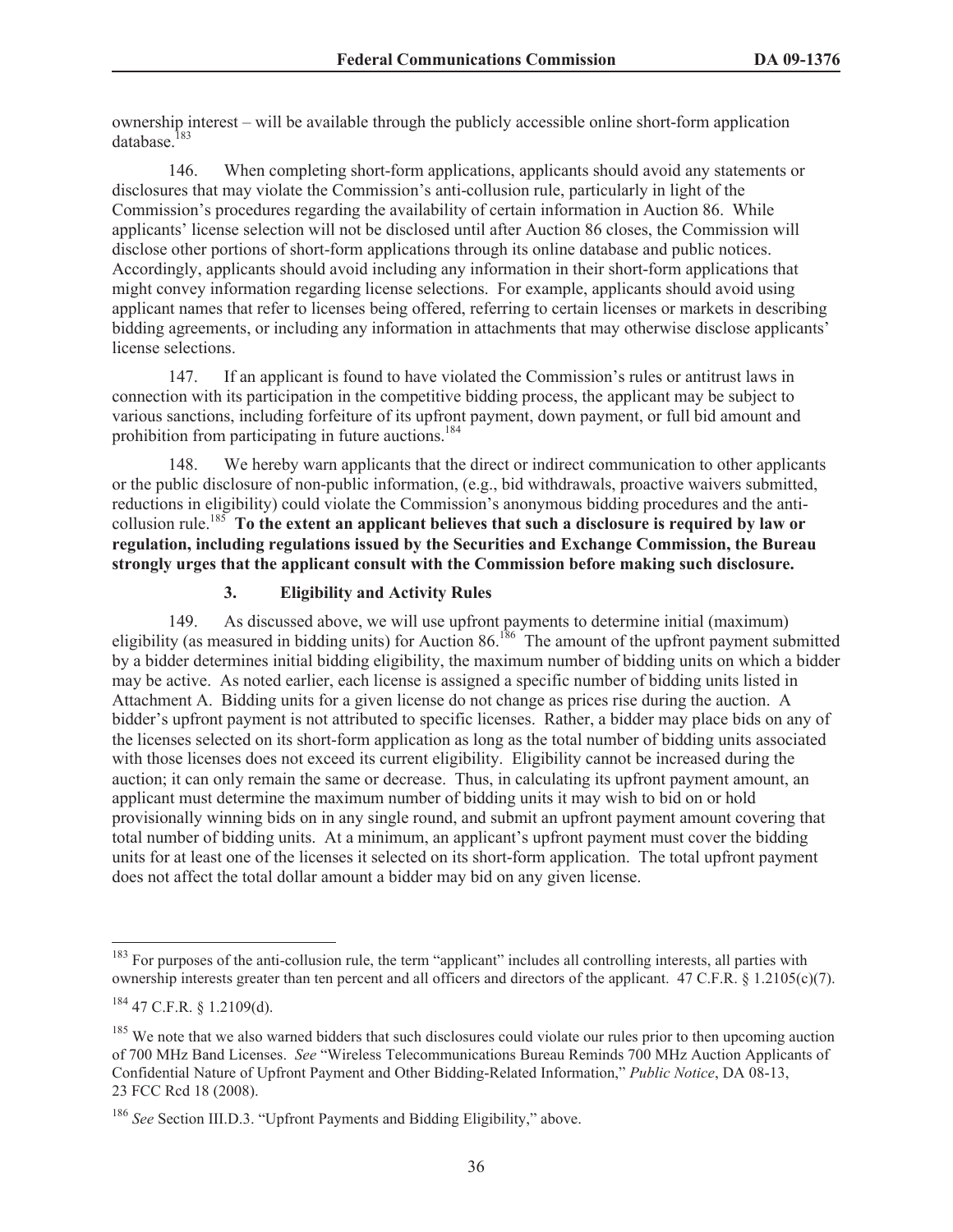150. In order to ensure that an auction closes within a reasonable period of time, an activity rule requires bidders to bid actively throughout the auction, rather than wait until late in the auction before participating. Bidders are required to be active on a specific minimum percentage of their current bidding eligibility during each round of the auction.

151. A bidder's activity level in a round is the sum of the bidding units associated with any licenses covered by new and provisionally winning bids. A bidder is considered active on a license in the current round if it is either the provisionally winning bidder at the end of the previous bidding round and does not withdraw the provisionally winning bid in the current round, or if it submits a bid in the current round (*see* "Bid Amounts" in Section IV.B.3., below).

152. The minimum required activity is expressed as a percentage of the bidder's current eligibility, and increases by stage as the auction progresses. Because these procedures (as set forth under "Auction Stages" in Section IV.A.4. and "Stage Transitions" in Section IV.A.5. below) have proven successful in maintaining the pace of previous auctions, the Commission adopts them for Auction 86. Failure to maintain the requisite activity level will result in the use of an activity rule waiver, if any remain, or a reduction in the bidder's eligibility, possibly curtailing or eliminating the bidder's ability to place additional bids in the auction.<sup>187</sup>

#### **4. Auction Stages**

153. In the *Auction 86 Comment Public Notice*, the Bureau proposed to conduct the auction in two stages and employ an activity rule.<sup>188</sup> Under the Bureau's proposal a bidder desiring to maintain its current bidding eligibility would be required to be active on licenses representing at least 90 percent of its current bidding eligibility, during each round of Stage One, and at least 98 percent of its current bidding eligibility in Stage Two. The Commission received no comments on this proposal.

154. The Bureau has the discretion to further alter the activity requirements before and/or during the auction as circumstances warrant, and also has other mechanisms by which it may influence the speed of an auction. We find, for now, that two stages for an activity requirement adequately balances the desire to conclude the auction quickly with giving sufficient time for bidders to consider the status of the bidding and to place bids. Therefore, we adopt the two stages as described in more detail immediately below.

155. **Stage One:** During the first stage of the auction, a bidder desiring to maintain its current bidding eligibility will be required to be active on licenses representing at least 90 percent of its current bidding eligibility in each bidding round. Failure to maintain the required activity level will result in the use of an activity rule waiver or, if the bidder has no activity rule waivers remaining, a reduction in the bidder's bidding eligibility in the next round. During Stage One, reduced eligibility for the next round will be calculated by multiplying the bidder's current round activity (the sum of bidding units of the bidder's provisionally winning bids and bids during the current round) by ten-ninths (10/9).

156. **Stage Two:** During the second stage of the auction, a bidder desiring to maintain its current bidding eligibility is required to be active on 98 percent of its current bidding eligibility. Failure to maintain the required activity level will result in the use of an activity rule waiver or, if the bidder has no activity rule waivers remaining, a reduction in the bidder's bidding eligibility in the next round. During Stage Two, reduced eligibility for the next round will be calculated by multiplying the bidder's current round activity (the sum of bidding units of the bidder's provisionally winning bids and bids during the current round) by fifty-fortyninths (50/49).

CAUTION: Since activity requirements increase in Stage Two, bidders must carefully check their activity during the first round following a stage transition to ensure that they are meeting the

<sup>187</sup> *See* Section IV.A.6. "Activity Rule Waivers," below.

<sup>188</sup> *Auction 86 Comment Public Notice* at ¶ 28-31.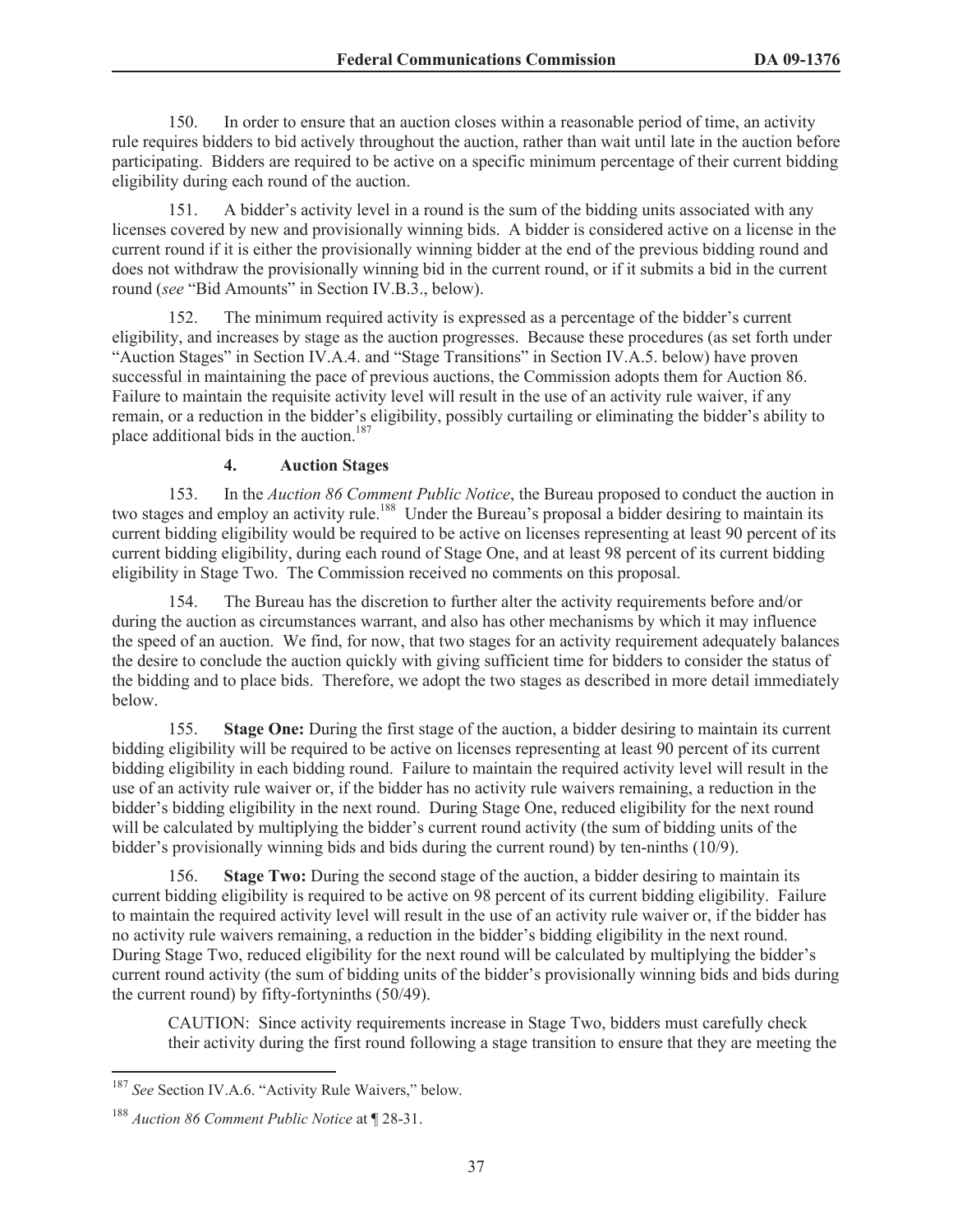increased activity requirement. This is especially critical for bidders that have provisionally winning bids and do not plan to submit new bids. In past auctions, some bidders have inadvertently lost bidding eligibility or used an activity rule waiver because they did not re-verify their activity status at stage transitions. Bidders may check their activity against the required activity level by logging into the FCC Auction System.

157. Because the foregoing procedures have proven successful in maintaining the proper pace in previous auctions, we adopt them for Auction 86.

#### **5. Stage Transitions**

158. In the *Auction 86 Comment Public Notice*, the Bureau proposed that it would advance the auction to the next stage (i.e., from Stage One to Stage Two) after considering a variety of measures of auction activity, including, but not limited to, the percentages of licenses (as measured in bidding units) on which there are new bids, the number of new bids, and the increase in revenue.<sup>189</sup> The Bureau further proposed that it would retain the discretion to change the activity requirements during the auction. For example, the Bureau could decide not to transition to Stage Two if it believes the auction is progressing satisfactorily under the Stage One activity requirement, or to transition to Stage Two with an activity requirement that is higher or lower than the 98 percent. The Bureau proposed to alert bidders of stage advancements by announcement during the auction. The Bureau received no comments on this issue.

159. We adopt our proposal for stage transitions. Thus, the auction will start in Stage One.<sup>190</sup> The Bureau will regulate the pace of the auction by announcement. The Bureau retains the discretion to transition the auction to Stage Two, to add an additional stage with a higher activity requirement, not to transition to Stage Two, and to transition to Stage Two with an activity requirement that is higher or lower than 98 percent. This determination will be based on a variety of measures of auction activity, including, but not limited to, the number of new bids and the percentages of licenses (as measured in bidding units) on which there are new bids. $191$ 

#### **6. Activity Rule Waivers**

160. In the *Auction 86 Comment Public Notice*, the Bureau proposed that each bidder in the auction be provided with three activity rule waivers.<sup>192</sup> We received no comments on this issue.

161. Therefore, we adopt our proposal to provide bidders with three activity rule waivers. Bidders may use an activity rule waiver in any round during the course of the auction. Use of an activity rule waiver preserves the bidder's current bidding eligibility despite the bidder's activity in the current round being below the required minimum activity level. An activity rule waiver applies to an entire round of bidding and not to a particular license. Activity rule waivers can be either applied proactively by the bidder (a "proactive waiver") or applied automatically by the FCC Auction System (an "automatic waiver") and are principally a mechanism for auction participants to avoid the loss of bidding eligibility in the event that exigent circumstances prevent them from placing a bid in a particular round.

162. The FCC Auction System assumes that bidders with insufficient activity would prefer to apply an activity rule waiver (if available) rather than lose bidding eligibility. Therefore, the system will

<sup>189</sup> *Id*. at ¶ 29.

<sup>190</sup> The stage of the auction does not affect the auction stopping rules; the auction may conclude in Stage One. *See*  Section IV.A.7. "Auction Stopping Rules," below.

<sup>&</sup>lt;sup>191</sup> When monitoring activity for determining when to change stages, we may consider the percentage of bidding units of the licenses receiving new provisionally winning bids, excluding any FCC-held licenses. In past auctions, the Bureau has generally changed stages when this measure was approximately twenty percent or below for three consecutive rounds of bidding.

<sup>192</sup> *Auction 86 Comment Public Notice* at ¶ 36.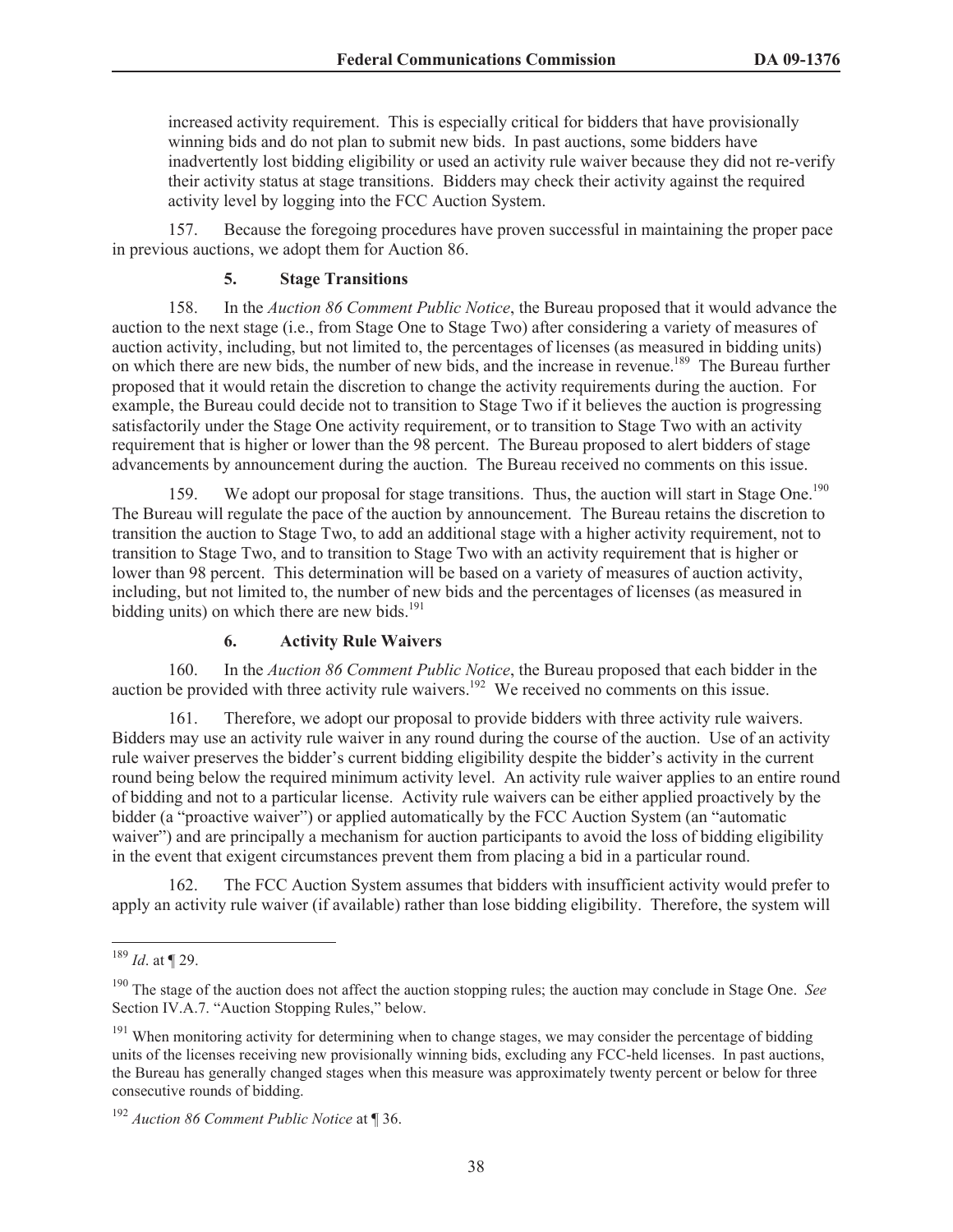automatically apply a waiver at the end of any bidding round where a bidder's activity level is below the minimum required unless (1) there are no activity rule waivers available or (2) the bidder overrides the automatic application of a waiver by reducing eligibility. If a bidder has no waivers remaining and does not satisfy the activity requirement, the FCC Auction System will permanently reduce the bidder's eligibility, possibly curtailing or eliminating the bidder's ability to place additional bids in the auction.

163. A bidder with insufficient activity that wants to reduce its bidding eligibility rather than use an activity rule waiver must affirmatively override the automatic waiver mechanism during the bidding round by using the "reduce eligibility" function in the FCC Auction System. In this case, the bidder's eligibility is permanently reduced to bring the bidder into compliance with the activity rules as described in "Auction Stages" (*see* Section IV.A.4. above). Once eligibility has been reduced, a bidder will not be permitted to regain its lost bidding eligibility even if the round has not yet ended.

164. Finally, a bidder may apply an activity rule waiver proactively as a means to keep the auction open without placing a bid. If a bidder proactively applies an activity waiver (using the "apply waiver" function in the FCC Auction System) during a bidding round in which no bids are placed or withdrawn, the auction will remain open and the bidder's eligibility will be preserved. However, an automatic waiver applied by the FCC Auction System in a round in which there are no new bids, withdrawals, or proactive waivers will not keep the auction open. A bidder cannot submit a proactive waiver after submitting a bid in a round, and submitting a proactive waiver will preclude a bidder from placing any bids in that round. **It is important for bidders to understand that applying a waiver is irreversible. Once a bidder submits a proactive waiver, the bidder cannot unsubmit the waiver even if the round has not yet ended.**

### **7. Auction Stopping Rules**

165. For Auction 86, the Bureau proposed to employ a simultaneous stopping rule approach.<sup>193</sup> A simultaneous stopping rule means that all licenses remain available for bidding until bidding closes simultaneously on all licenses. More specifically, bidding will close simultaneously on all licenses after the first round in which no bidder submits any new bids, applies a proactive waiver, or withdraws any provisionally winning bids.

166. The Bureau also sought comment on alternative versions of the simultaneous stopping rule for Auction 86:

Option 1. The auction would close for all licenses after the first round in which no bidder applies a waiver, withdraws a provisionally winning bid, or places any new bids on any license on which it is not the provisionally winning bidder. Thus, absent any other bidding activity, a bidder placing a new bid on a license for which it is the provisionally winning bidder would not keep the auction open under this modified stopping rule.

Option 2. The auction would end after a specified number of additional rounds. If the Bureau invokes this special stopping rule, it will accept bids in the specified final round(s) and the auction will close.

Option 3. The auction would remain open even if no bidder places any new bids, applies a waiver, or withdraws any provisionally winning bids. In this event, the activity rule will apply as usual, and a bidder with insufficient activity will either lose bidding eligibility or use a waiver.

167. The Bureau proposed to exercise these options only in circumstances such as where the auction is proceeding unusually slowly or quickly, where there is minimal overall bidding activity, or where it appears likely that the auction will not close within a reasonable period of time or will close prematurely.<sup>194</sup> The Bureau noted that before exercising these options, it is likely to attempt to change the

<sup>193</sup> *Auction 86 Comment Public Notice* at ¶ 20.

<sup>194</sup> *Id*. at ¶ 22.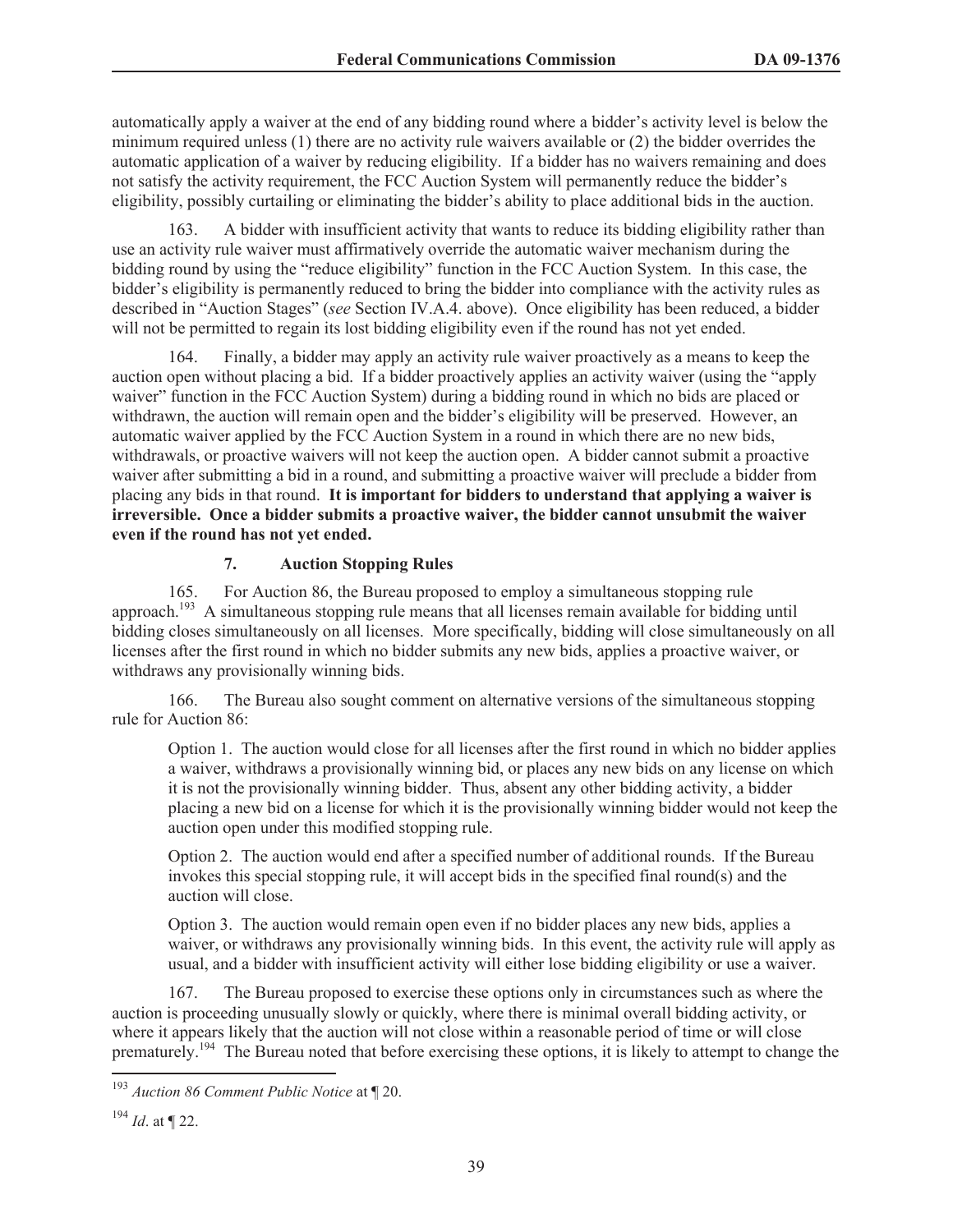pace of the auction by, for example, changing the number of bidding rounds per day and/or changing minimum acceptable bids.<sup>195</sup> The Bureau proposed to retain the discretion to exercise any of these options with or without prior announcement during the auction.<sup>196</sup> The Bureau received no comment on these proposals, and we adopt them for Auction 86.

## **8. Auction Delay, Suspension, or Cancellation**

168. In the *Auction 86 Comment Public Notice*, the Bureau proposed that, by public notice or by announcement during the auction, it may delay, suspend, or cancel the auction in the event of natural disaster, technical obstacle, administrative or weather necessity, evidence of an auction security breach or unlawful bidding activity, or for any other reason that affects the fair and efficient conduct of competitive bidding.<sup>197</sup> The Bureau received no comment on this issue.

169. Because our approach to notification of delay during an auction has proven effective in resolving exigent circumstances in previous auctions, we adopt the Bureau's proposed rules regarding auction delay, suspension, or cancellation. By public notice or by announcement during the auction, the Bureau may delay, suspend, or cancel the auction in the event of natural disaster, technical obstacle, administrative or weather necessity, evidence of an auction security breach or unlawful bidding activity, or for any other reason that affects the fair and efficient conduct of competitive bidding. In such cases, the Bureau, in its sole discretion, may elect to resume the auction starting from the beginning of the current round, resume the auction starting from some previous round, or cancel the auction in its entirety. Network interruption may cause the Bureau to delay or suspend the auction. We emphasize that exercise of this authority is solely within the discretion of the Bureau, and its use is not intended to be a substitute for situations in which bidders may wish to apply their activity rule waivers.

# **B. Bidding Procedures**

### **1. Round Structure**

170. The initial schedule of bidding rounds will be announced in the public notice listing the qualified bidders, which is released approximately 10 days before the start of the auction. Each bidding round is followed by the release of round results. Multiple bidding rounds may be conducted in a given day. Details regarding round results formats and locations will also be included in the qualified bidders public notice.

171. The Bureau has discretion to change the bidding schedule in order to foster an auction pace that reasonably balances speed with the bidders' need to study round results and adjust their bidding strategies. The Bureau may increase or decrease the amount of time for the bidding rounds, the amount of time between rounds, or the number of rounds per day, depending upon bidding activity and other factors.

# **2. Reserve Price and Minimum Opening Bids**

172. Section 309(j) of the Communications Act of 1934, as amended, calls upon the Commission to prescribe methods by which a reasonable reserve price will be required or a minimum opening bid established when applications for FCC licenses are subject to auction (i.e., because they are mutually exclusive), unless the Commission determines that a reserve price or minimum opening bid is not in the public interest.<sup>198</sup> Consistent with this mandate, the Commission directed the Bureau to seek

<sup>196</sup> *Id.*

<sup>195</sup> *Id*.

<sup>197</sup> *Id.* at 23.

<sup>198</sup> 47 U.S.C. § 309(j)(4)(F).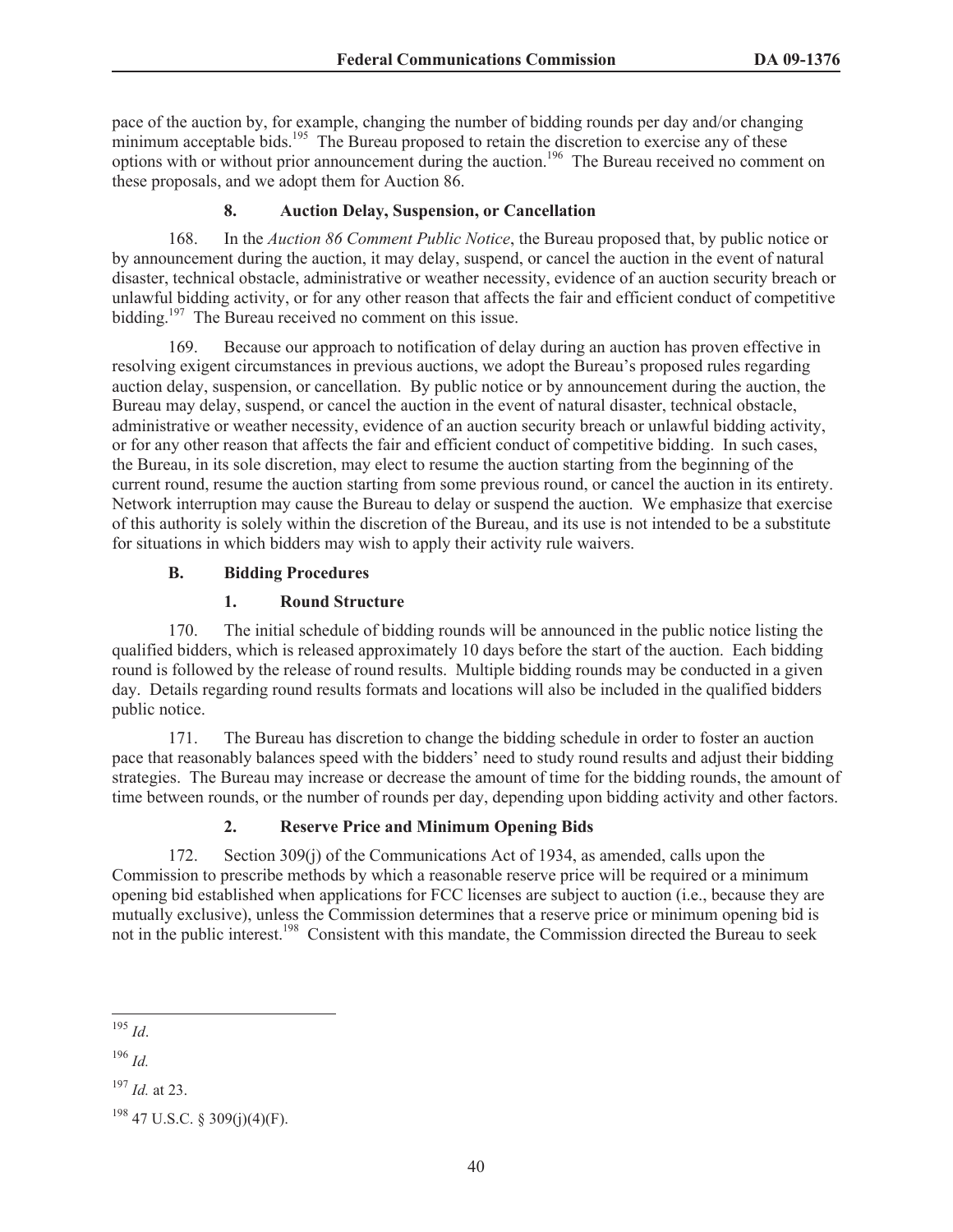comment on the use of a minimum opening bid and/or reserve price prior to the start of each auction.<sup>199</sup> Among other factors, the Bureau must consider the amount of spectrum being auctioned, levels of incumbency, the availability of technology to provide service, the size of the geographic service areas, the extent of interference with other spectrum bands, and any other relevant factors that could have an impact on the spectrum being auctioned.<sup>200</sup> The Commission concluded that the Bureau should have the discretion to employ either or both of these mechanisms for future auctions.<sup>201</sup>

173. In the *Auction 86 Comment Public Notice*, the Bureau did not propose to establish a separate reserve price for the licenses to be offered in Auction 86. The Bureau, however, did propose to establish minimum opening bids for each license, reasoning that a minimum opening bid, which has been used on other auctions, is an effective bidding tool for accelerating the competitive bidding process.<sup>202</sup> Specifically, for Auction 86, the Bureau proposed to calculate minimum opening bid amounts on a license-by-license basis using a formula based on bandwidth and license area population as follows:

 $$0.01 * MHz * BTA$  population with a minimum of \$20.000 per license.<sup>203</sup>

174. The Bureau sought comment on this proposal and, in the alternative, on whether, consistent with Section 309(j), the public interest would be served by having no minimum opening bids.<sup>204</sup>

175. As discussed above, several commenters seek a downward adjustment in the formula for calculating minimum opening bids (as well as the formula for upfront payments).<sup>205</sup> Commenters offer two alternatives to the upfront payment amounts and minimum opening bids proposed in the *Auction 86 Comment Public Notice*.

176. In the *Auction 86 Comment Public Notice*, the Bureau noted the presence of pre-existing BRS site-based incumbent licenses within some of the geographic areas available in Auction 86.<sup>206</sup> In its discussion of the proposed minimum opening bid amounts, the Bureau noted, "we have not attempted to adjust minimum opening bid amounts for licenses based on precise levels of incumbency within particular geographic areas, and have instead proposed a formula… intended to reflect overall incumbency levels within the BRS service areas being offered."<sup>207</sup>

177. Upon careful consideration of the comments, reply comments, and *ex parte* submission, as well as the history of this particular service, the Bureau has decided to exercise its discretion to adjust minimum opening bids. In making this change, the Bureau recognizes the concerns expressed regarding relative incumbency of the licenses. The revised minimum opening bids are calculated on a license-by-

<sup>200</sup> *Id*.

<sup>201</sup> *Id*.

<sup>&</sup>lt;sup>199</sup> Amendment of Part 1 of the Commission's Rules — Competitive Bidding Procedures, WT Docket No. 97-82, *Third Report and Order and Second Further Notice of Proposed Rule Making*, FCC 97-413, 13 FCC Rcd 375, 455-56 ¶ 141 (1997) ("*Part 1 Third Report and Order*").

<sup>202</sup> *Auction 86 Comment Public Notice* at ¶ 39.

<sup>&</sup>lt;sup>203</sup> Results above \$10,000 are rounded to the nearest \$1,000; results below \$10,000 but above \$1,000 are rounded to the nearest \$100; and results below \$1,000 are rounded to the nearest \$10.

<sup>204</sup> *Auction 86 Comment Public Notice* at ¶ 40.

<sup>205</sup> *See* section IV.B.2., above.

<sup>206</sup> *Auction 86 Comment Public Notice* at ¶¶ 3-8.

<sup>207</sup> *Id* at ¶ 40.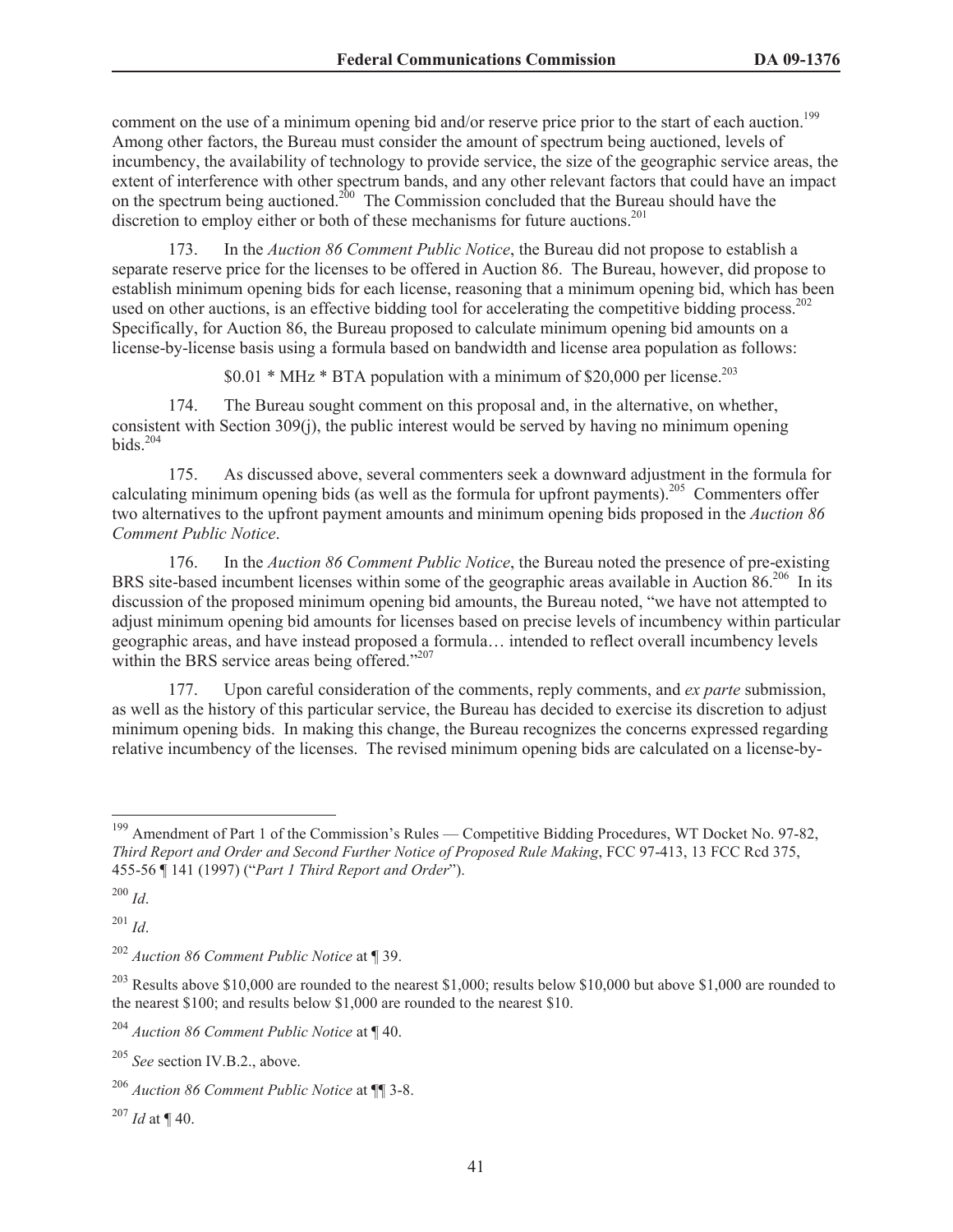license basis using formulas based on bandwidth, license area population, and the encumbrance data submitted in the  $ex$  *parte* filing as follows:  $208$ 

| Encumbrance   | $MHz$ -pop |
|---------------|------------|
| $0\% - 20\%$  | \$0.0125   |
| $21\% - 50\%$ | \$0.0100   |
| $51\% - 80\%$ | \$0.0050   |
| above $80\%$  | \$0.0025   |

178. The results of the formulas are subject to our standard rounding procedures<sup>209</sup> and to a minimum of \$5,000 per license, except for the licenses for BRS service areas in the Gulf of Mexico, for which the minimum opening bids will be \$20,000 as originally proposed. The specific minimum opening bid amounts for each license available in Auction 86 calculated pursuant to the procedure described above are set forth in Attachment A.

#### **3. Bid Amounts**

179. In the *Auction 86 Comment Public Notice*, the Bureau proposed that in each round, eligible bidders be able to place a bid on a given license using one or more pre-defined bid amounts.<sup>210</sup> Under the proposal, the FCC Auction System interface will list the acceptable bid amounts for each license.<sup>211</sup> The Commission received no comment on this issue. Based on the Commission's experience in prior auctions, we adopt the proposals for Auction 86.

#### **a. Minimum Acceptable Bids**

180. Under our proposed procedures, the first of the acceptable bid amounts is called the minimum acceptable bid amount. The minimum acceptable bid amount for a license will be equal to its minimum opening bid amount until there is a provisionally winning bid on the license. After there is a provisionally winning bid for a license, the minimum acceptable bid amount for that license will be equal to the amount of the provisionally winning bid plus a percentage of that bid amount calculated using the formula described below. In general, the percentage will be higher for a license receiving many bids than for a license receiving few bids. In the case of a license for which the provisionally winning bid has been withdrawn, the minimum acceptable bid amount will equal the second highest bid received for the license.<sup>212</sup>

181. The percentage of the provisionally winning bid used to establish the minimum acceptable bid amount (the "additional percentage") is calculated at the end of each round, based on an activity index. The activity index is a weighted average of (a) the number of bidders placing a bid on the license, and (b) the activity index from the prior round. Specifically, the activity index is equal to a weighting factor times the number of bidders placing a bid on the license in the most recent bidding round plus one minus the weighting factor times the activity index from the prior round.<sup>213</sup> The additional

<sup>208</sup> WCAI members *ex parte* filing. Consistent with potential bidders' due diligence obligations, applicants should make their own assessments of encumbrances relating to licenses in which they are interested.

<sup>209</sup> *See* note 203 (concerning rounding), above.

<sup>210</sup> Bidders must have sufficient eligibility to place a bid on the particular license. *See* Section III.D.3 "Upfront Payments and Bidding Eligibility," above*.* 

 $211$  In the event of duplicate bid amounts due to rounding, the FCC Auction System will omit the duplicates and will list fewer acceptable bid amounts for the license.

<sup>212</sup> *See* Section IV.B.6. "Bid Removal and Bid Withdrawal," below.

 $^{213}$  For Round 1 calculations, because there is no prior round (i.e., no round 0), the activity index from the prior round is set at 0.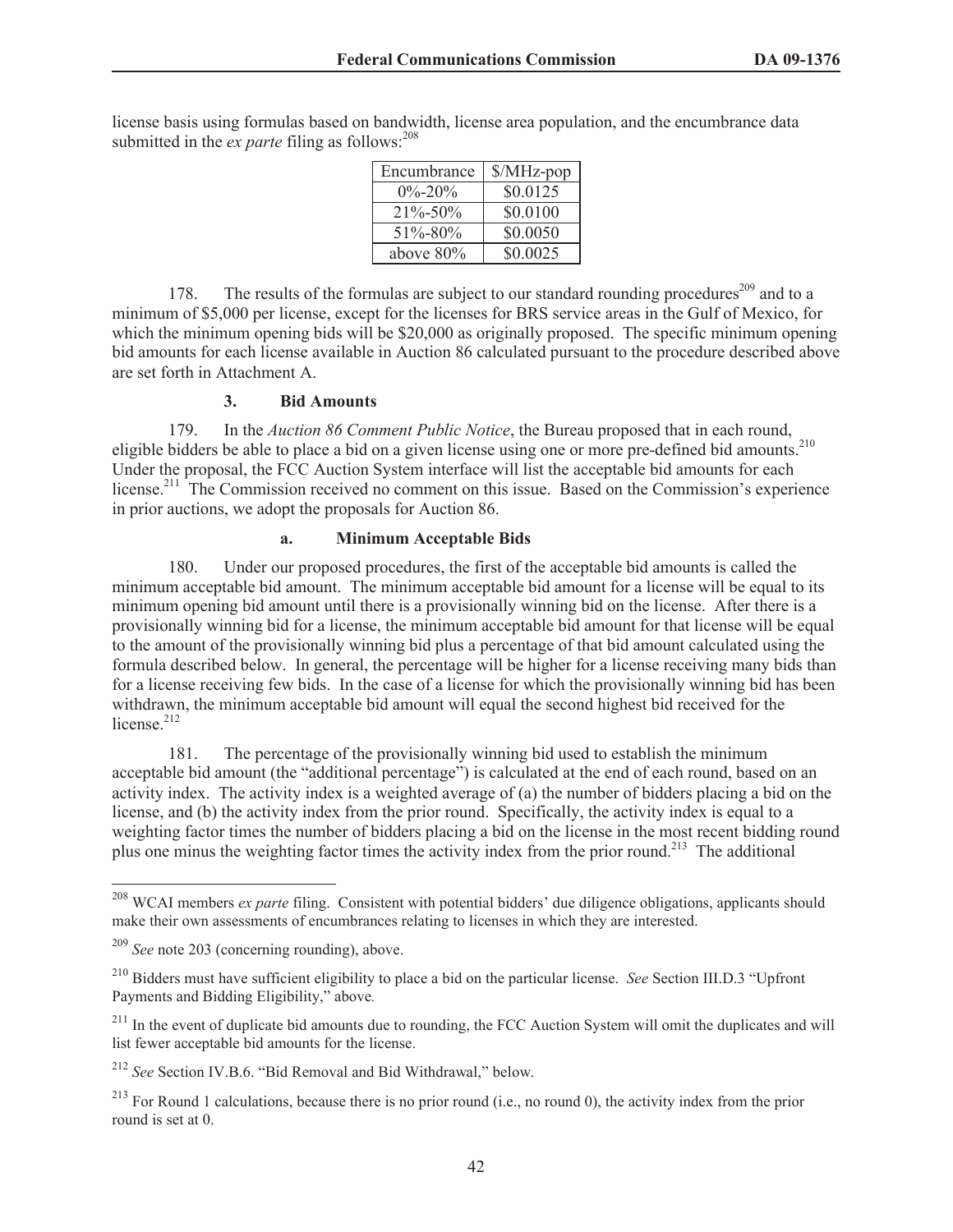percentage is determined as one plus the activity index times a minimum percentage amount, with the result not to exceed a maximum. The additional percentage is then multiplied by the provisionally winning bid amount to obtain the minimum acceptable bid for the next round.

182. The Bureau proposed initially to set the weighting factor at 0.5, the minimum percentage (floor) at 0.1 (10%), and the maximum percentage (ceiling) at 0.3 (30%). At these initial settings, the minimum acceptable bid for a license will generally be between ten percent and thirty percent higher than the provisionally winning bid, depending upon the bidding activity for the license.<sup>214</sup> Equations and examples are shown in Attachment E.

#### **b. Additional Bid Amounts**

183. Any additional bid amounts are calculated using the minimum acceptable bid amount and a bid increment percentage – more specifically, by multiplying the minimum acceptable bid by one plus successively higher multiples of the bid increment percentage. If, for example, the bid increment percentage is five percent, the calculation of the first additional acceptable bid amount is (minimum acceptable bid amount)  $*(1 + 0.05)$ , or (minimum acceptable bid amount)  $* 1.05$ ; the second additional acceptable bid amount equals the minimum acceptable bid amount times one plus two times the bid increment percentage, or (minimum acceptable bid amount) \* 1.1, etc. The Bureau will round the results of these calculations and the minimum acceptable bid calculations using the Bureau's standard rounding procedures.

184. For Auction 86, the Bureau proposed to set the bid increment percentage at 0.05, so that any additional bid amounts would increase by approximately 5 percent of the minimum acceptable bid. We received no comments on this proposal. Therefore, we adopt our proposal to begin the auction with a bid increment percentage of  $0.05^{215}$ 

185. The Bureau also sought comment on whether we should start Auction 86 with eight additional bid amounts (for a total of nine bid amounts) or with fewer or no additional bid amounts per license. We received no comments on this proposal. We adopt our proposal, and Auction 86 will begin with eight additional bid amounts per license. $2^{16}$ 

186. The Bureau also sought comment on circumstances under which the Bureau should cap (a) the amount by which a minimum acceptable bid for a license may increase compared with the corresponding provisionally winning bid, and (b) the amount by which an additional bid amount may increase compared with the immediately preceding acceptable bid amount. No commenters addressed this question.

187. We will start the auction without a cap on the dollar amount by which minimum acceptable bids and additional bid amounts may increase. The Bureau retains the discretion to impose a cap on bid amounts.

188. The Bureau retains the discretion to change the minimum acceptable bid amounts, the additional bid amounts, the cap on bid amounts, the number of acceptable bid amounts, and the parameters of the formulas used to calculate minimum acceptable bid amounts and additional bid amounts

<sup>&</sup>lt;sup>214</sup> Results are rounded using our standard rounding procedure: results above \$10,000 are rounded to the nearest \$1,000; results below \$10,000 but above \$1,000 are rounded to the nearest \$100; and results below \$1,000 are rounded to the nearest \$10. Also, when a cap on increases in bid amounts is in effect, minimum acceptable bid amounts may increase by less than the minimum percentage (floor).

<sup>&</sup>lt;sup>215</sup> When a cap on increases in bid amounts is in effect, additional bid amounts may increase by less than the bid increment percentage.

<sup>&</sup>lt;sup>216</sup> In the event of duplicate bid amounts due to rounding, the FCC Auction System will omit the duplicates and will list fewer acceptable bid amounts for the license.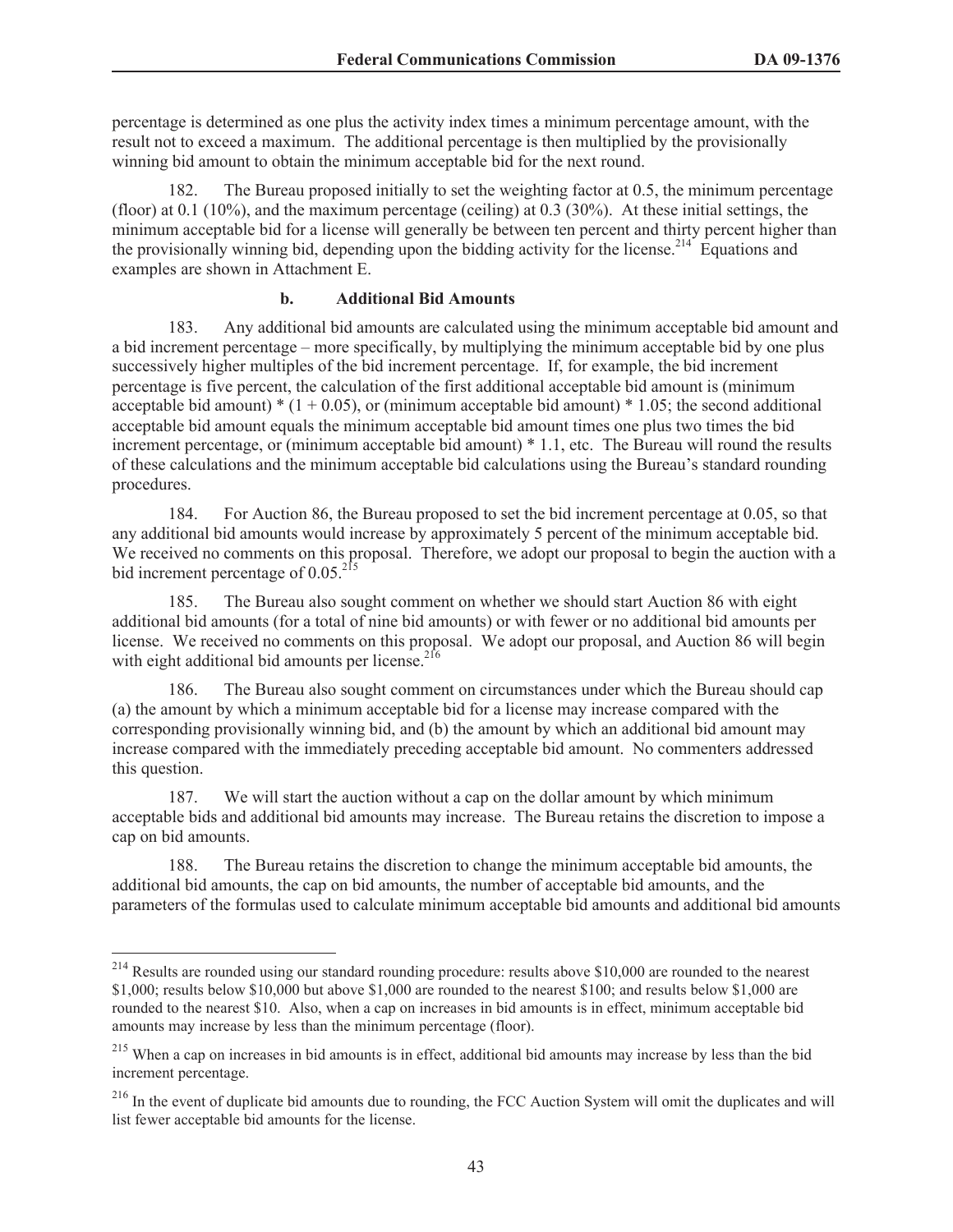if it determines that circumstances so dictate. Further, the Bureau retains the discretion to do so on a license-by-license basis.

#### **4. Provisionally Winning Bids**

189. At the end of each bidding round, a "provisionally winning bid" will be determined based on the highest bid amount received for each license. A provisionally winning bid will remain the provisionally winning bid until there is a higher bid on the same license at the close of a subsequent round. Provisionally winning bids at the end of the auction become the winning bids. Bidders are reminded that provisionally winning bids count toward activity for purposes of the activity rule.<sup>217</sup>

190. In the *Auction 86 Comment Public Notice*, the Bureau proposed to use a random number generator to select a single provisionally winning bid in the event of identical high bid amounts being submitted on a license in a given round (i.e., tied bids).<sup>218</sup> No comments were received on this proposal.

191. Hence, we adopt the proposal described above. The FCC Auction System will assign a random number to each bid upon submission. The tied bid with the highest random number wins the tiebreaker, and becomes the provisionally winning bid. Bidders, regardless of whether they hold a provisionally winning bid, can submit higher bids in subsequent rounds. However, if the auction were to end with no other bids being placed, the winning bidder would be the one that placed the provisionally winning bid.

#### **5. Bidding**

192. All bidding will take place remotely either through the FCC Auction System or by telephonic bidding. There will be no on-site bidding during Auction 86. Please note that telephonic bid assistants are required to use a script when entering bids placed by telephone. Telephonic bidders are therefore reminded to allow sufficient time to bid by placing their calls well in advance of the close of a round. The length of a call to place a telephonic bid may vary; please allow a minimum of ten minutes.

193. A bidder's ability to bid on specific licenses is determined by two factors: (1) the licenses selected on the bidder's FCC Form 175 and (2) the bidder's eligibility. The bid submission screens will allow bidders to submit bids on only those licenses the bidder selected on its FCC Form 175.

194. In order to access the bidding function of the FCC Auction System, bidders must be logged in during the bidding round using the passcode generated by the SecurID<sup>®</sup> token and a personal identification number ("PIN") created by the bidder. Bidders are strongly encouraged to print a "round summary" for each round after they have completed all of their activity for that round.

195. In each round, eligible bidders will be able to place bids on a given license in one or more pre-defined bid amounts.<sup>219</sup> For each license, the FCC Auction System will list the acceptable bid amounts in a drop-down box.<sup>220</sup> Bidders use the drop-down box to select from among the acceptable bid amounts. The FCC Auction System also includes an "upload" function that allows bidders to upload text files containing bid information.

196. Until a bid has been placed on a license, the minimum acceptable bid amount for that license will be equal to its minimum opening bid amount. Once there are bids on a license, minimum acceptable bids for a license will be determined as described in Section IV.B.3, above.

<sup>&</sup>lt;sup>217</sup> Section IV.A.3. "Eligibility and Activity Rules," above.

<sup>218</sup> *Auction 86 Comment Public Notice* at ¶ 48.

<sup>219</sup> Bidders must have sufficient eligibility to place a bid on the particular license. *See* Section III.D.3. "Upfront Payments and Bidding Eligibility," above.

<sup>220</sup> *See* Section IV.B.3. "Bid Amounts," above.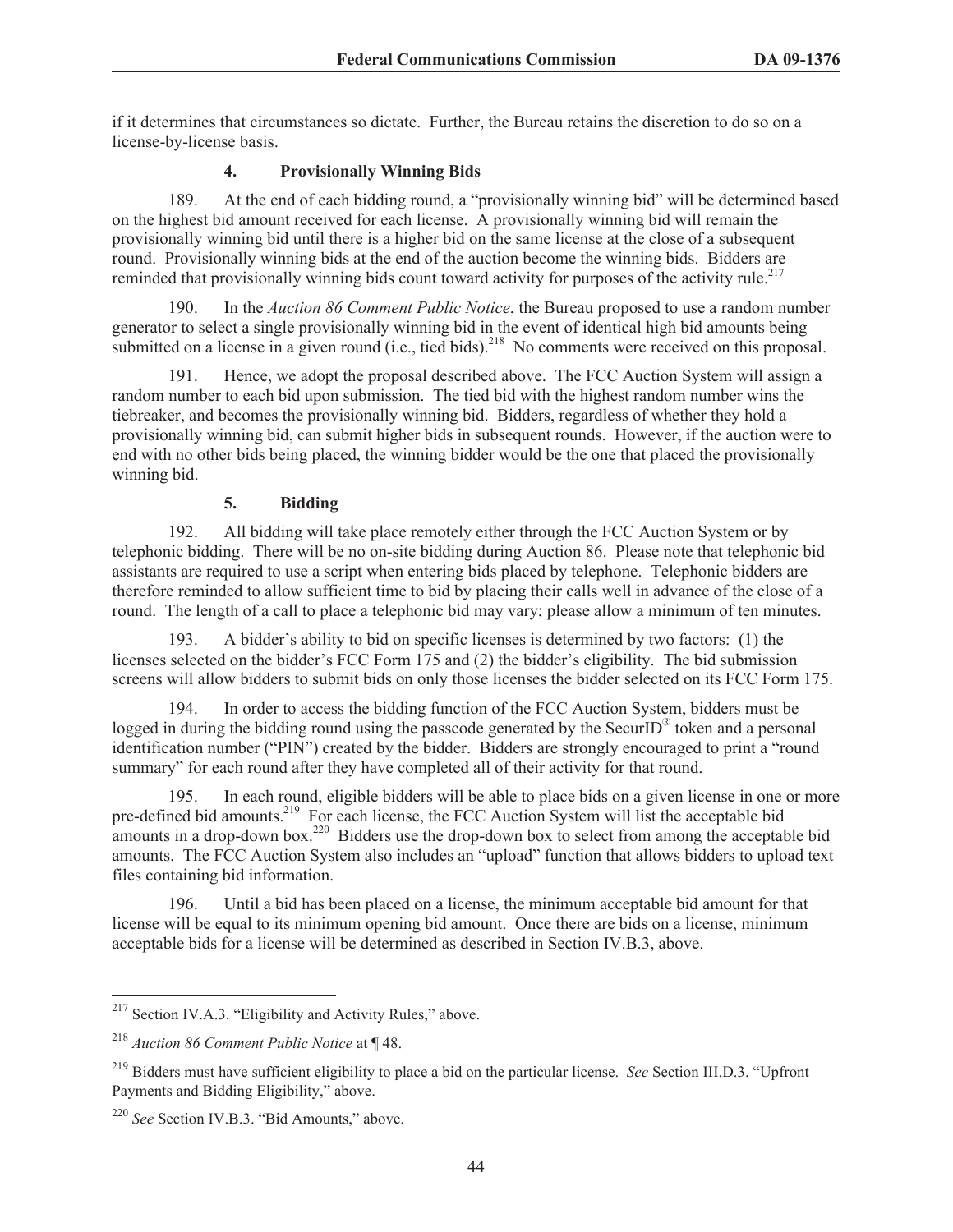197. During a round, an eligible bidder may submit bids for as many licenses as it wishes (providing that it is eligible to bid), remove bids placed in the current bidding round, withdraw provisionally winning bids from previous rounds, or permanently reduce eligibility. If a bidder submits multiple bids for the same license in the same round – multiple bids on the exact same license, the system takes the last bid entered as that bidder's bid for the round. Bidders should note that the bidding units associated with licenses for which the bidder has removed or withdrawn its bid do not count towards the bidder's current activity.

198. Finally, bidders are cautioned to select their bid amounts carefully because, as explained below, bidders that withdraw a provisionally winning bid from a previous round, even if the bid was mistakenly or erroneously made, are subject to bid withdrawal payments.

#### **6. Bid Removal and Bid Withdrawal**

199. In the *Auction 86 Comment Public Notice*, the Commission proposed bid removal and bid withdrawal procedures.<sup>221</sup> The Bureau sought comment on permitting a bidder to remove a bid before the close of the round in which the bid was placed. With respect to bid withdrawals, the Commission proposed limiting each bidder to withdrawals of provisionally winning bids on licenses in no more than one round during the course of the auction. The round in which withdrawals are used would be at each bidder's discretion.

200. The Bureau received no comments on this issue. Therefore, we adopt our proposal.

201. *Bid Removal*. Before the close of a bidding round, a bidder has the option of removing any bids placed in that round. By using the "remove bids" function in the FCC Auction System, a bidder may effectively "unsubmit" any bid placed within that round. A bidder removing a bid placed in the same round is not subject to withdrawal payments. Removing a bid will affect a bidder's activity for the round in which it is removed, i.e., a bid that is removed does not count toward bidding activity.

202. *Bid Withdrawal.* Once a round closes, a bidder may no longer remove a bid. However, in a later round, a bidder may withdraw provisionally winning bids from previous rounds for licenses using the "withdraw bids" function in the FCC Auction System. A provisionally winning bidder that withdraws its provisionally winning bid from a previous round during the auction is subject to the bid withdrawal payments specified in Section 1.2104(g).<sup>222</sup> Once a withdrawal is submitted during a round, that withdrawal cannot be unsubmitted even if the round has not yet ended.

203. If a provisionally winning bid is withdrawn, the minimum acceptable bid amount will equal the amount of the second highest bid received for the license, which may be less than, or in the case of tied bids, equal to, the amount of the withdrawn bid.<sup>223</sup> The Commission will serve as a placeholder provisionally winning bidder on the license until a new bid is submitted on that license.

204. These procedures will permit bidder flexibility during the auction, and therefore the Bureau adopts them for Auction 86.

205. *Calculation of Bid Withdrawal Payment.* Generally, the Commission imposes payments on bidders that withdraw high bids during the course of an auction.<sup>224</sup> If a bidder withdraws its bid and there is no higher bid in the same or subsequent auction(s), the bidder that withdrew its bid is responsible

<sup>221</sup> *Auction 86 Comment Public Notice* at ¶¶ 50-54.

 $222$  47 C.F.R. § 1.2104(g).

<sup>&</sup>lt;sup>223</sup> The Bureau retains the discretion to lower the minimum acceptable bid on such licenses in the next round or in later rounds.

<sup>224</sup> 47 C.F.R. §§ 1.2104(g), 1.2109.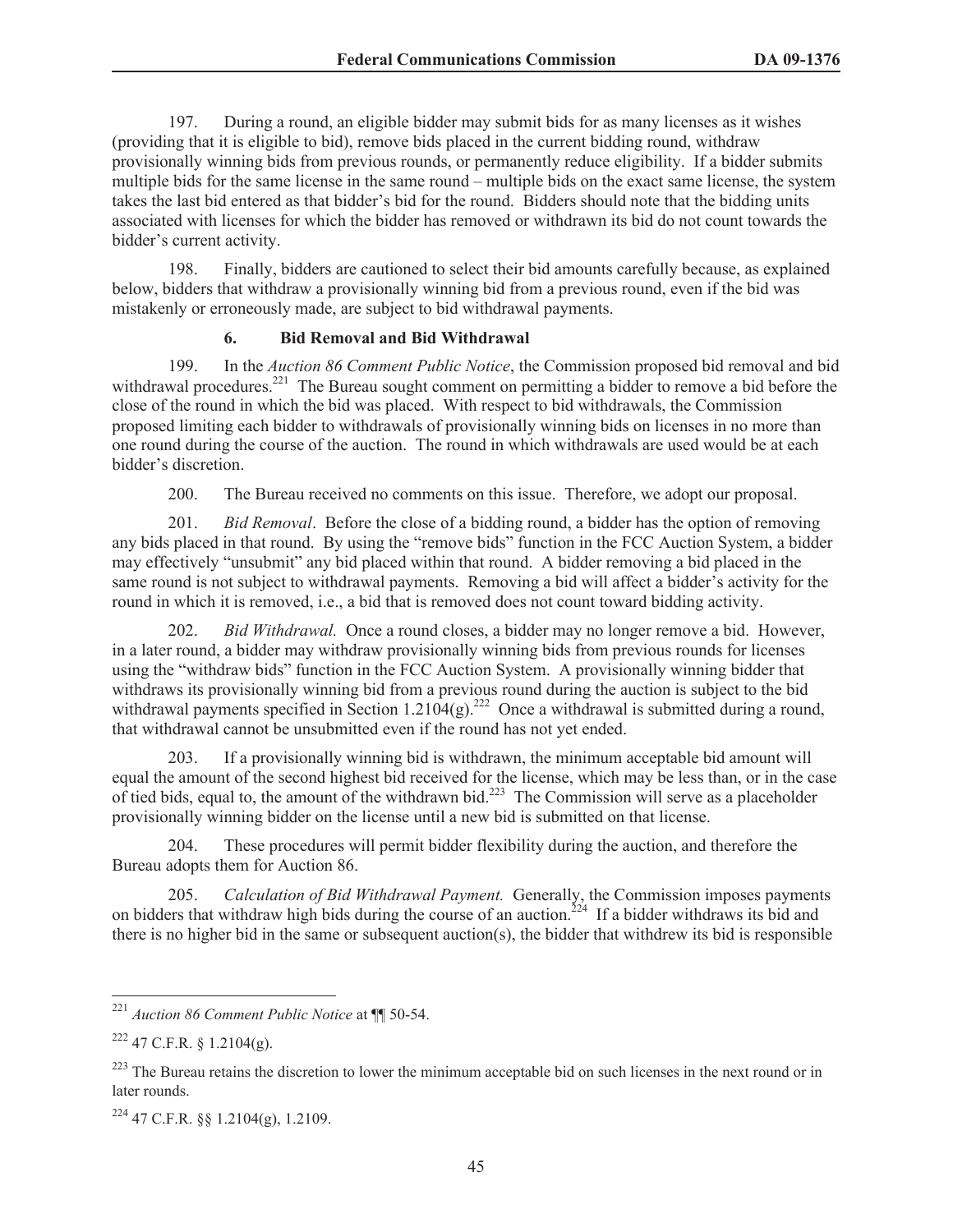for the difference between its withdrawn bid and the winning bid in the same or subsequent auction(s).<sup>225</sup> If there are multiple bid withdrawals on a single license and no subsequent higher bid is placed and/or the license is not won in the same auction, the payment for each bid withdrawal will be calculated based on the sequence of bid withdrawals and the amounts withdrawn. No withdrawal payment will be assessed for a withdrawn bid if either the subsequent winning bid or any subsequent intervening withdrawn bid, in either the same or subsequent auction(s), equals or exceeds that withdrawn bid. Thus, a bidder that withdraws a bid will not be responsible for any final withdrawal payment if there is a subsequent higher bid in the same or subsequent auction(s).<sup>226</sup>

206. Section  $1.2104(g)(1)$  of the rules sets forth the payment obligations of a bidder that withdraws a provisionally winning bid on a license during the course of an auction, and provides for the assessment of interim bid withdrawal payments.<sup>227</sup> In the *Auction 86 Comment Public Notice*, the Bureau proposed to establish the percentage at  $15\%$  for Auction 86 and sought comment on the proposal.<sup>228</sup>

207. The Bureau received no comments on this issue and adopts its proposal. The Commission will assess an interim withdrawal payment equal to 15% of the amount of the withdrawn bids. The 15% interim payment will be applied toward any final bid withdrawal payment that will be assessed after subsequent auction of the license. Assessing an interim bid withdrawal payment ensures that the Commission receives a minimal withdrawal payment pending assessment of any final withdrawal payment. Section  $1.2104(g)$  provides specific examples showing application of the bid withdrawal payment rule. $^{229}$ 

### **7. Round Results**

208. Limited information about the results of a round will be made public after the conclusion of the round.<sup>230</sup> Specifically, after a round closes, the Bureau will make available for each license, its current provisionally winning bid amount, the minimum acceptable bid amount for the following round, the amounts of all bids placed on the license during the round, and whether the license is FCC held. The system will also provide an entire license history detailing all activity that has taken place on a license with the ability to sort by round number. The reports will be publicly accessible. Moreover, after the auction, the Bureau will make available complete reports of all bids placed during each round of the auction, including bidder identities.

#### **8. Auction Announcements**

209. The Commission will use auction announcements to announce items such as schedule changes and stage transitions. All auction announcements will be available by clicking a link in the FCC Auction System.

 $225$  The payment will equal the lower of: (1) the difference between the net withdrawn bid and the subsequent net winning bid; or (2) the difference between the gross withdrawn bid and the subsequent gross winning bid. *See* 47 C.F.R.  $§$  1.2104(g)(1).

 $226$  See following paragraph for discussion of interim bid withdrawal payments.

<sup>227</sup> 47 C.F.R. § 1.2104(g)(1); *see Part 1 Fifth Report and Order*, 15 FCC Rcd at 15,302 ¶ 15.

<sup>228</sup> *Auction 86 Comment Public Notice* at ¶ 54.

 $229$  47 C.F.R. § 1.2104(g).

 $^{230}$  The identities of parties that are qualified to bid in Auction 86 will be available before the auction. Thus, bidders will know in advance of this auction the identities of the other parties against which they may be bidding in the auction.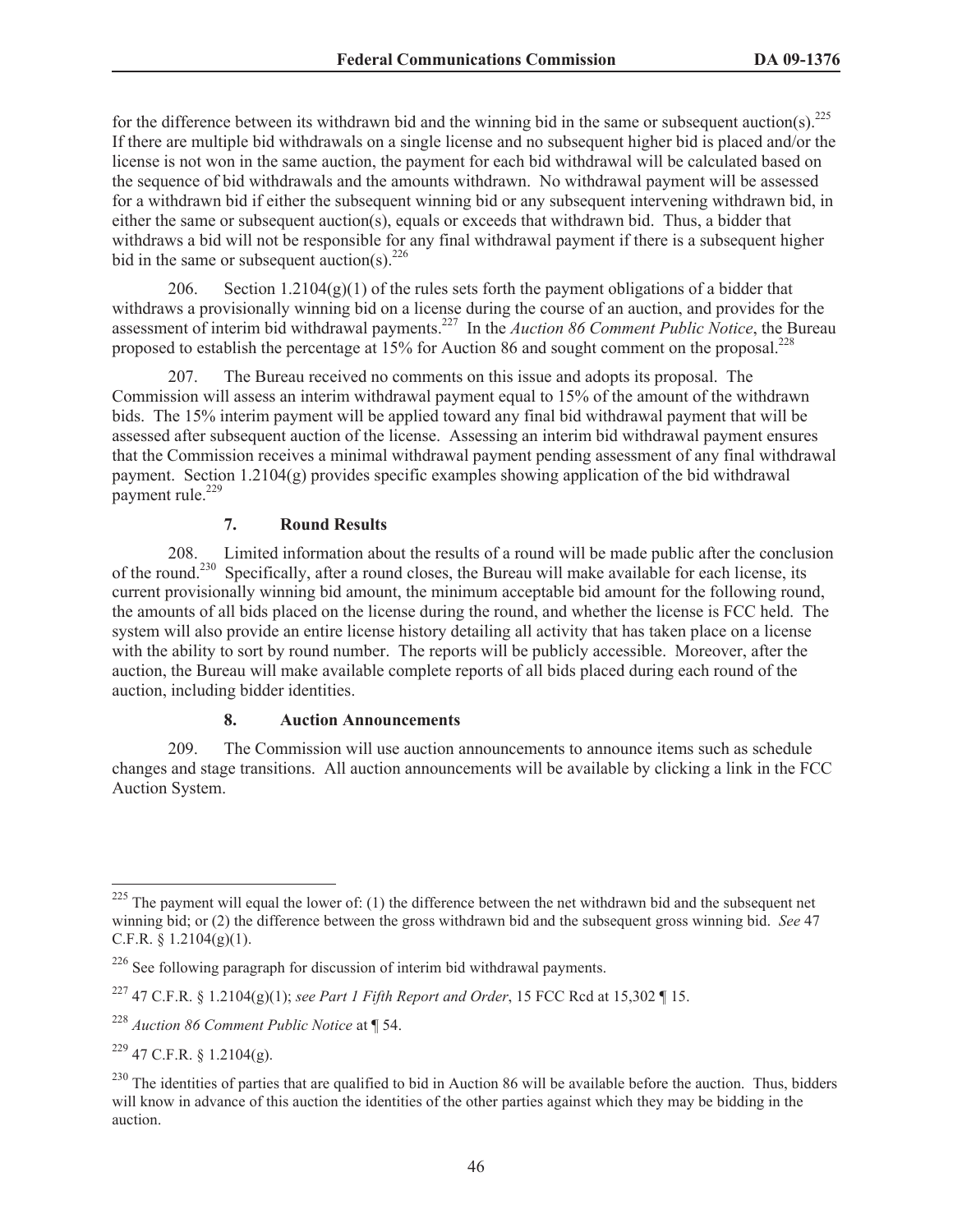#### **V. POST-AUCTION PROCEDURES**

210. Shortly after bidding has ended, the Commission will issue a public notice declaring the auction closed, identifying the winning bidders, and establishing the deadlines for submitting down payments, long-form applications, final payments, and ownership disclosure information reports.

#### **A. Down Payments**

211. Within ten business days after release of the auction closing notice, each winning bidder must submit sufficient funds (in addition to its upfront payment) to bring its total amount of money on deposit with the Commission for Auction 86 to 20 percent of the net amount of its winning bids (gross bids less any applicable entrepreneur, small business or very small business bidding credits).  $231$ 

### **B. Final Payments**

212. Each winning bidder will be required to submit the balance of the net amount of its winning bids within 10 business days after the applicable deadline for submitting down payments.<sup>232</sup>

# **C. Long-Form Application (FCC Form 601)**

213. Within ten business days after release of the auction closing notice, winning bidders must electronically submit a properly completed long-form application (FCC Form 601) for the license(s) they won through Auction 86. Winning bidders claiming eligibility for a small business, very small business, or entrepreneur bidding credit must demonstrate their eligibility for the bidding credit.<sup>233</sup> Further filing instructions will be provided to winning bidders in the auction closing notice.

214. Winning bidders organized as bidding consortia must comply with the long-form application procedures established in the *CSEA/Part 1 Report and Order*. <sup>234</sup> Specifically, each member (or group of members) of a winning consortium seeking separate licenses will be required to file a separate long-form application for its respective license(s). If the license is to be partitioned or disaggregated, the member (or group) filing the long-form application must provide the relevant partitioning or disaggregation agreement in its long-form application. In addition, if two or more consortium members wish to be licensed together, they must first form a legal business entity, and any such entity must meet the applicable designated entity criteria.<sup>235</sup>

# **D. Ownership Disclosure Information Report (FCC Form 602)**

215. Within ten business days after release of the auction closing notice, each winning bidder must also comply with the ownership reporting requirements in Sections 1.913, 1.919, and 1.2112 of the Commission's rules<sup>236</sup> by submitting an ownership disclosure information report (FCC Form 602) with its long-form application.<sup>237</sup>

216. If an applicant already has a complete and accurate FCC Form 602 on file in ULS, it is not necessary to file a new report, but applicants must verify that the information on file with the

<sup>232</sup> 47 C.F.R. § 1.2109(a).

<sup>233</sup> 47 C.F.R. § 1.2112(b).

<sup>234</sup> *CSEA/Part 1 Report and Order*, 21 FCC Rcd at 911-12 ¶¶ 51-52, *recon. pending*. Applicants applying as consortia should review the *CSEA/Part 1 Report and Order* in detail and monitor any relevant future proceedings to understand how the members of the consortia will apply for a license in the event they are winning bidders.

<sup>235</sup> *Id.*

<sup>236</sup> 47 C.F.R. §§ 1.913, 1.919, and 1.2112.

<sup>237</sup> *See* 47 C.F.R. § 1.2107(f).

 $^{231}$  47 C.F.R. § 1.2107(b).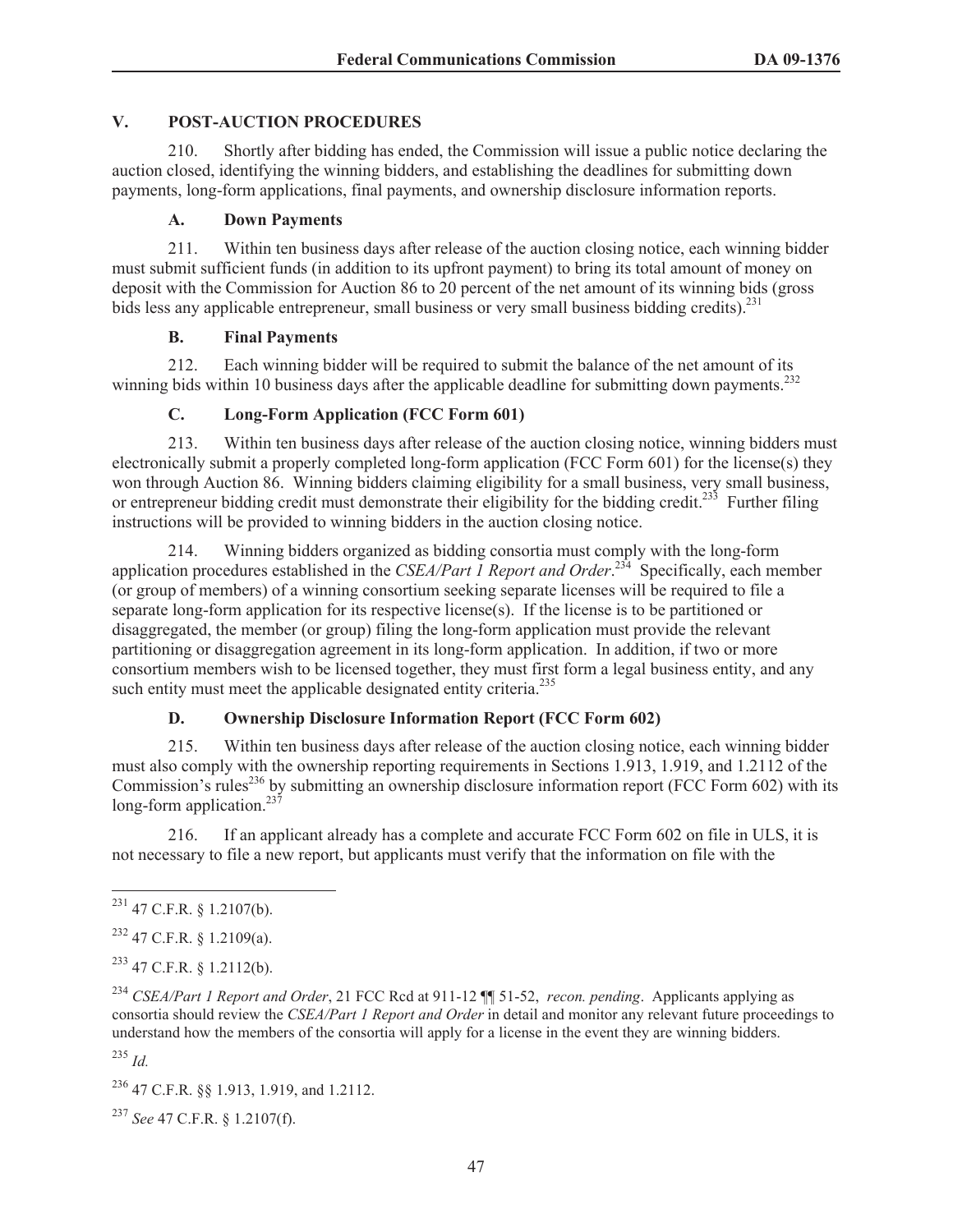Commission is complete and accurate. If the applicant does not have an FCC Form 602 on file, or if it is not complete and accurate, the applicant must submit one.

217. When an applicant submits a short-form application, ULS automatically creates an ownership record. This record is not an FCC Form 602, but may be used to pre-fill the FCC Form 602 with the ownership information submitted on the applicant's short-form application. Applicants must review the pre-filled information and confirm that it is complete and accurate as of the filing date of the long-form application before certifying and submitting the FCC Form 602. Further instructions will be provided to winning bidders in the auction closing notice.

# **E. Tribal Lands Bidding Credit**

218. A winning bidder that intends to use its license(s) to deploy facilities and provide services to federally recognized tribal lands that are unserved by any telecommunications carrier or that have a wireline penetration rate equal to or below 85 percent is eligible to receive a tribal lands bidding credit as set forth in Sections 1.2107 and 1.2110(f).<sup>238</sup> A tribal lands bidding credit is in addition to, and separate from, any other bidding credit for which a winning bidder may qualify.

219. Unlike other bidding credits that are requested prior to the auction, a winning bidder applies for the tribal lands bidding credit after winning the auction when it files its long-form application (FCC Form 601). When initially filing the long-form application, the winning bidder will be required to advise the Commission whether it intends to seek a tribal lands bidding credit, for each license won in the auction, by checking the designated box(es). After stating its intent to seek a tribal lands bidding credit, the applicant will have 180 days from the close of the long-form filing window to amend its application to select the specific tribal lands to be served and provide the required tribal government certifications. Licensees receiving a tribal lands bidding credit are subject to performance criteria as set forth in Section  $1.2110(f)(3)(vii).^{23\overline{9}}$ 

220. For additional information on the tribal lands bidding credit, including how the amount of the credit is calculated, applicants should review the Commission's rule making proceeding regarding tribal lands bidding credits and related public notices.<sup>240</sup> Relevant documents can be viewed on the Commission's web site by going to http://wireless.fcc.gov/auctions/ and clicking on the **Tribal Lands Credits** link.

# **F. Default and Disqualification**

221. Any winning bidder that defaults or is disqualified after the close of the auction (i.e., fails to remit the required down payment within the prescribed period of time, fails to submit a timely longform application, fails to make full payment, or is otherwise disqualified) will be subject to the payments

<sup>238</sup> 47 C.F.R. §§ 1.2107 and 1.2110(f).

<sup>&</sup>lt;sup>239</sup> *See* 47 C.F.R. §§ 1.2110(f)(3)(ii) – (vii).

<sup>240</sup> *See generally*, Extending Wireless Telecommunications Services to Tribal Lands, WT Docket No. 99-266, *Report and Order and Further Notice of Proposed Rule Making*, FCC 00-209, 15 FCC Rcd 11,794 (2000); Extending Wireless Telecommunications Services to Tribal Lands, WT Docket No. 99-266, *Second Report and Order and Second Further Notice of Proposed Rulemaking*, FCC 03-51, 18 FCC Rcd 4775, 4778-79 ¶ 10 (2003); Extending Wireless Telecommunications Services to Tribal Lands, WT Docket No. 99-266, *Third Report and Order*, FCC 04-202, 19 FCC Rcd 17,652 (2004). *See also* "Wireless Telecommunications Bureau Announces Enhancements to the Universal Licensing System to Help Winning Bidders of FCC Auctions File for Tribal Lands Bidding Credits," *Public Notice*, DA 01-613, 16 FCC Rcd 5355 (2001); "Wireless Telecommunications Bureau Releases Additional Information Regarding the Procedures for Obtaining a Tribal Lands Bidding Credit and List of Tribal Lands," *Public Notice*, DA 00-2836, 15 FCC Rcd 24,838 (2000); "Wireless Telecommunications Bureau Announces Availability of Bidding Credits for Providing Wireless Services to Qualifying Tribal Lands: Tribal Lands Bidding Credits to be Available Beginning in Auction No. 36 (800 MHz Specialized Mobile Radio (SMR) Lower 80 Channels) and in Future Auctions," *Public Notice*, DA 00-2219, 15 FCC Rcd 18,351 (2000).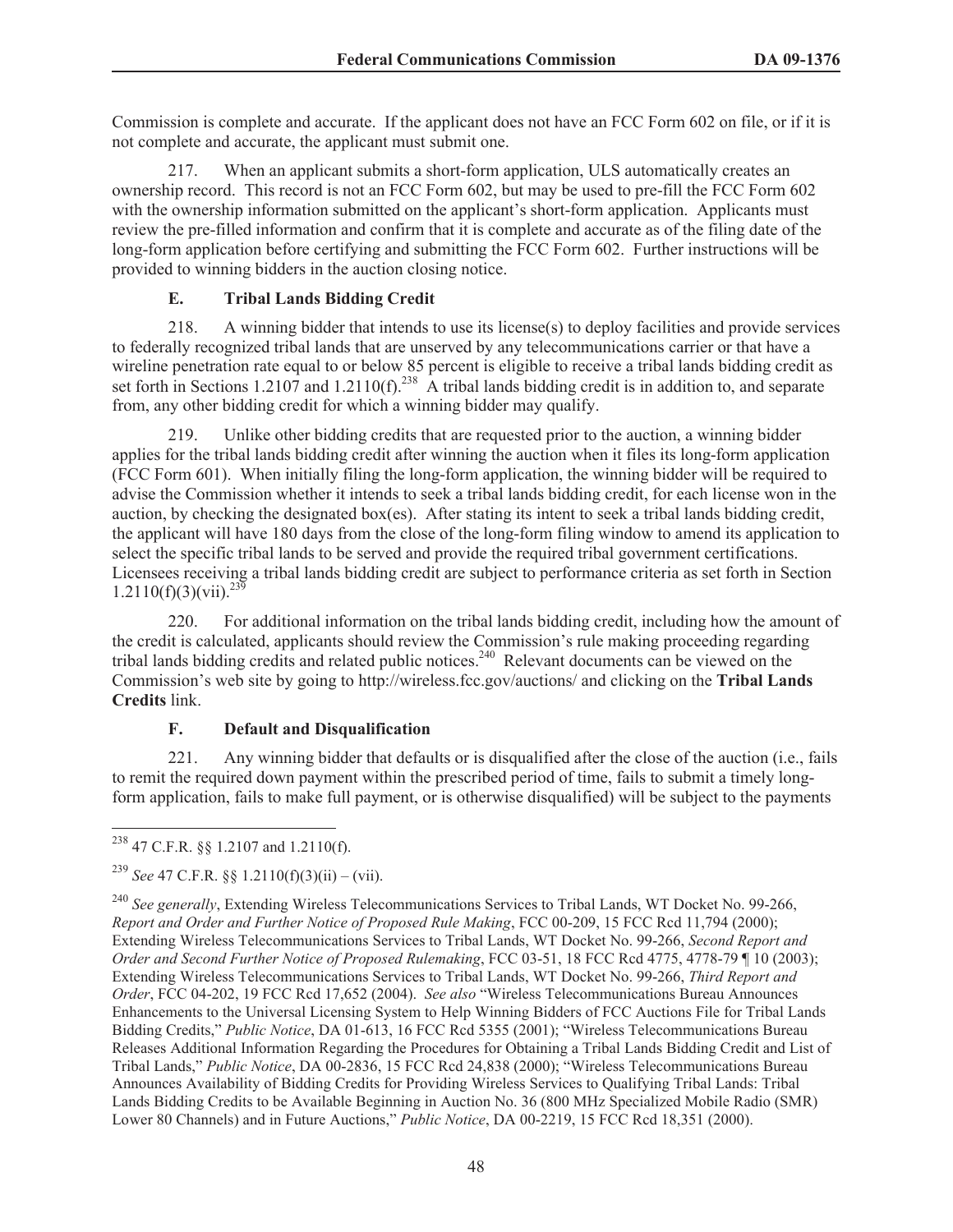described in Section 1.2104(g)(2).<sup>241</sup> The payments include both a deficiency payment, equal to the difference between the amount of the bidder's bid and the amount of the winning bid the next time a license covering the same spectrum is won in an auction, plus an additional payment equal to a percentage of the defaulter's bid or of the subsequent winning bid, whichever is less.

222. The percentage of the applicable bid to be assessed as an additional payment for defaults in a particular auction is established in advance of the auction. Accordingly, in the *Auction 86 Comment Public Notice*, we proposed to set the additional default payment for this auction at fifteen percent of the applicable bid. We received no comments on this proposal and therefore adopt the proposal.

223. Finally, in the event of a default, the Commission may re-auction the license or offer it to the next highest bidder (in descending order) at its final bid amount.<sup>242</sup> In addition, if a default or disqualification involves gross misconduct, misrepresentation, or bad faith by an applicant, the Commission may declare the applicant and its principals ineligible to bid in future auctions, and may take any other action that it deems necessary, including institution of proceedings to revoke any existing licenses held by the applicant. $243$ 

#### **G. Refund of Remaining Upfront Payment Balance**

224. After the auction, applicants that are not winning bidders or are winning bidders whose upfront payment exceeded the total net amount of their winning bids may be entitled to a refund of some or all of their upfront payment. All refunds will be returned to the payer of record, as identified on the FCC Form 159, unless the payor submits written authorization instructing otherwise. Bidders should not request a refund of their upfront payments before the Commission releases a public notice declaring the auction closed, identifying the winning bidders, and establishing the deadlines for submitting down payments, long-form applications, and final payments.

225. Bidders are encouraged to file their refund information electronically using the **Refund Information** icon found on the *Auction Application Manager* page or through the **Wire Transfer for Refund Purposes** link available in various locations throughout the FCC Auction System. If an applicant has completed the refund instructions electronically, the refund will be sent automatically. If an applicant has not completed the refund instructions electronically, the applicant must send a written request to include the following information:

> Name, address, contact and phone number of Bank ABA Number Account Number to Credit Name of Account Holder FCC Registration Number (FRN)

The refund request can be submitted by fax to the Auctions Accounting Group at (202) 418-2843 or by mail to:

> Federal Communications Commission Financial Operations Auctions Accounting Group Gail Glasser 445 12th Street, SW, Room 1-C864 Washington, DC 20554

 $^{241}$  47 C.F.R. § 1.2104(g)(2).

<sup>&</sup>lt;sup>242</sup> 47 C.F.R. §§ 1.2109(b) and (c).

 $^{243}$  47 C.F.R. § 1.2109(d).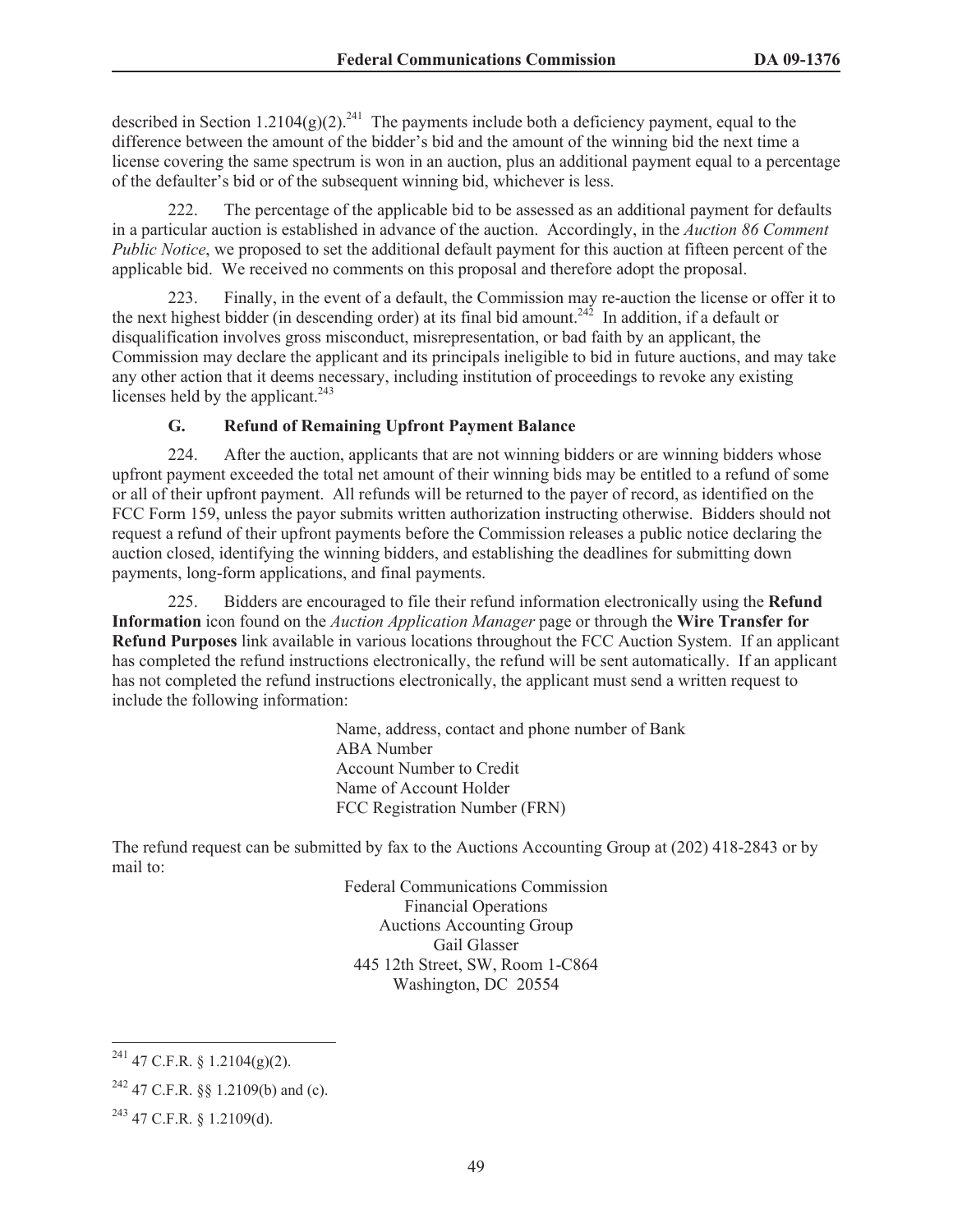NOTE: Refund processing generally takes up to two weeks to complete. Bidders with questions about refunds should contact Gail Glasser at (202) 418-0578.

#### **VI. CONTACT INFORMATION**

226. Contact Information Table:

### **General Auction 86 Information**

General Auction Questions Auction Process and Procedures Seminar Registration

#### **Auction 86 Legal Information**

Auction Rules, Policies, Regulations

### **BRS Licensing Information**

Service Rules, Policies, Regulations Licensing Issues, Engineering Issues Due Diligence, Incumbency Issues

### **Technical Support**

Electronic Filing FCC Auction System (Hardware/Software Issues)

# **Payment Information**

Wire Transfers Refunds

#### **FCC Copy Contractor**

Additional Copies of Commission Documents

### **FCC Auctions Hotline**

(888) 225-5322, option two; or (717) 338-2868 Hours of service: 8:00 a.m. – 5:30 p.m. ET, Monday through Friday

#### **Auctions and Spectrum Access Division (202) 418-0660** Sayuri Rajapakse

# **Broadband Division (202) 418-2487**

Nancy Zaczek (legal) or Stephen Zak (technical)

### **FCC Auctions Technical Support Hotline**

(877) 480-3201, option nine; or (202) 414-1250 (202) 414-1255 (TTY) Hours of service: 8:00 a.m. – 6:00 p.m. ET, Monday through Friday

#### **FCC Auctions Accounting Branch**

Gail Glasser (202) 418-0578 (202) 418-2843 (fax)

**Auction Bidder Line Will be furnished only to qualified bidders** 

#### **Best Copy and Printing, Inc**

445 12th Street, SW, Room CY-B402 Washington, DC 20554 (800) 378-3160 http://www.bcpiweb.com

**Press Information** Matt Nodine (202) 418-1646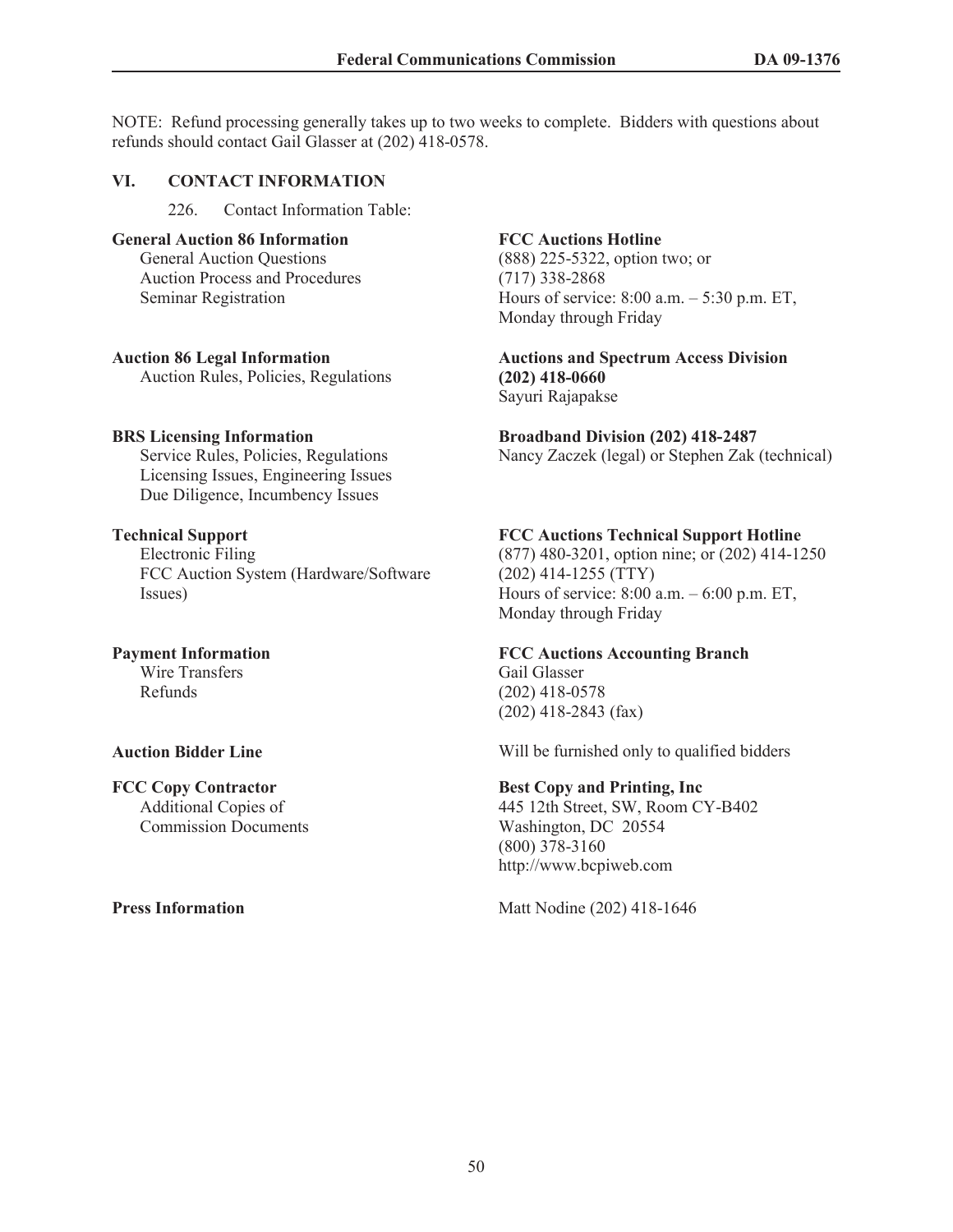#### **Accessible Formats**

Braille, large print, electronic files, or audio format for people with disabilities

**FCC Forms** (800) 418-3676 (outside Washington, DC) (202) 418-3676 (in the Washington area) http://www.fcc.gov/formpage.html

# **Consumer and Governmental Affairs Bureau**

(202) 418-0530 or (202) 418-0432 (TTY) fcc504@fcc.gov

**FCC Internet Sites** http://www.fcc.gov http://wireless.fcc.gov/auctions http://wireless.fcc.gov/uls

-- FCC --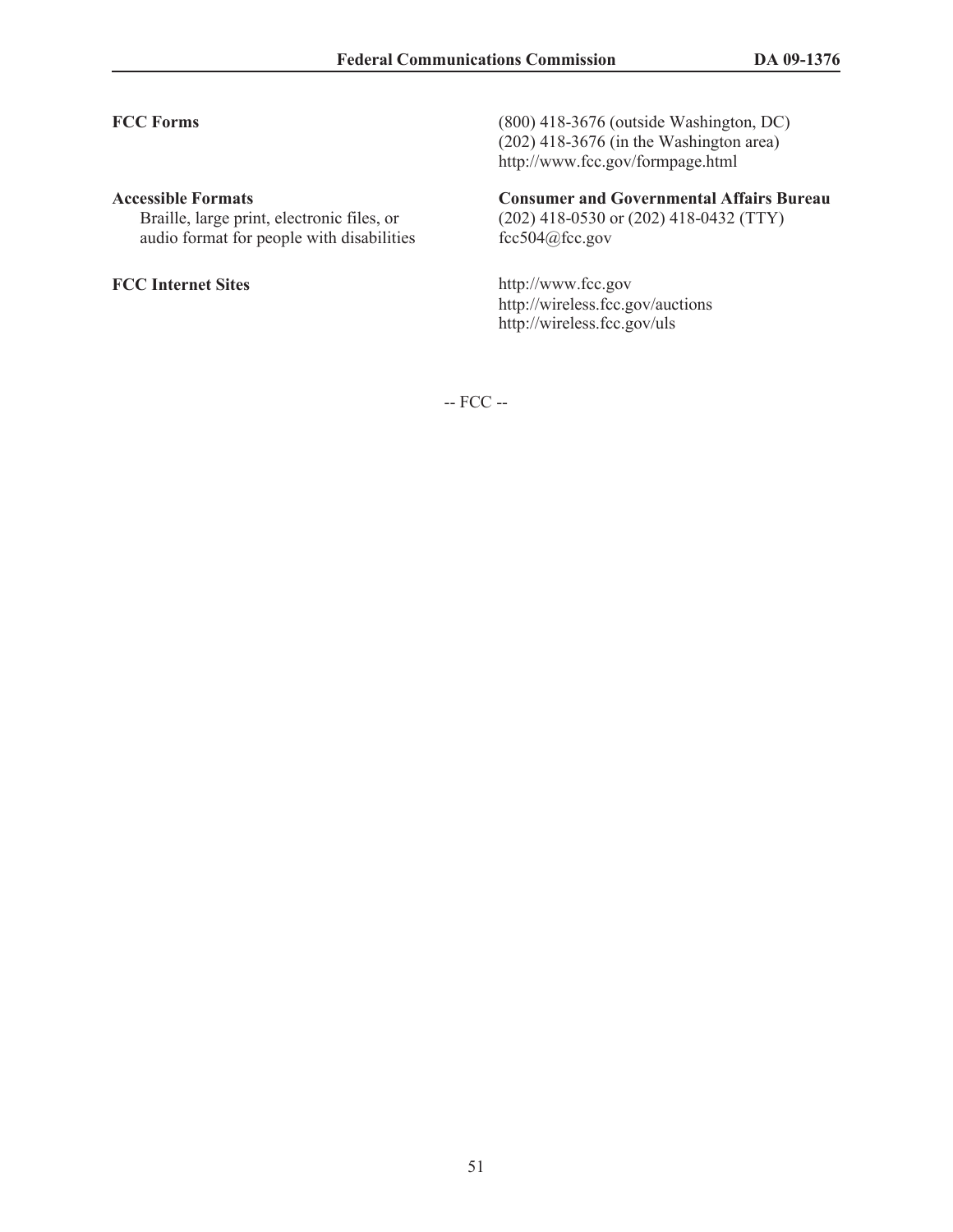# **ATTACHMENT A**

#### **Auction 86 – Auction of Broadband Radio Service Licenses DA 09-1376**

This page was intentionally inserted as a placeholder for Attachment A, which is available as a separate file.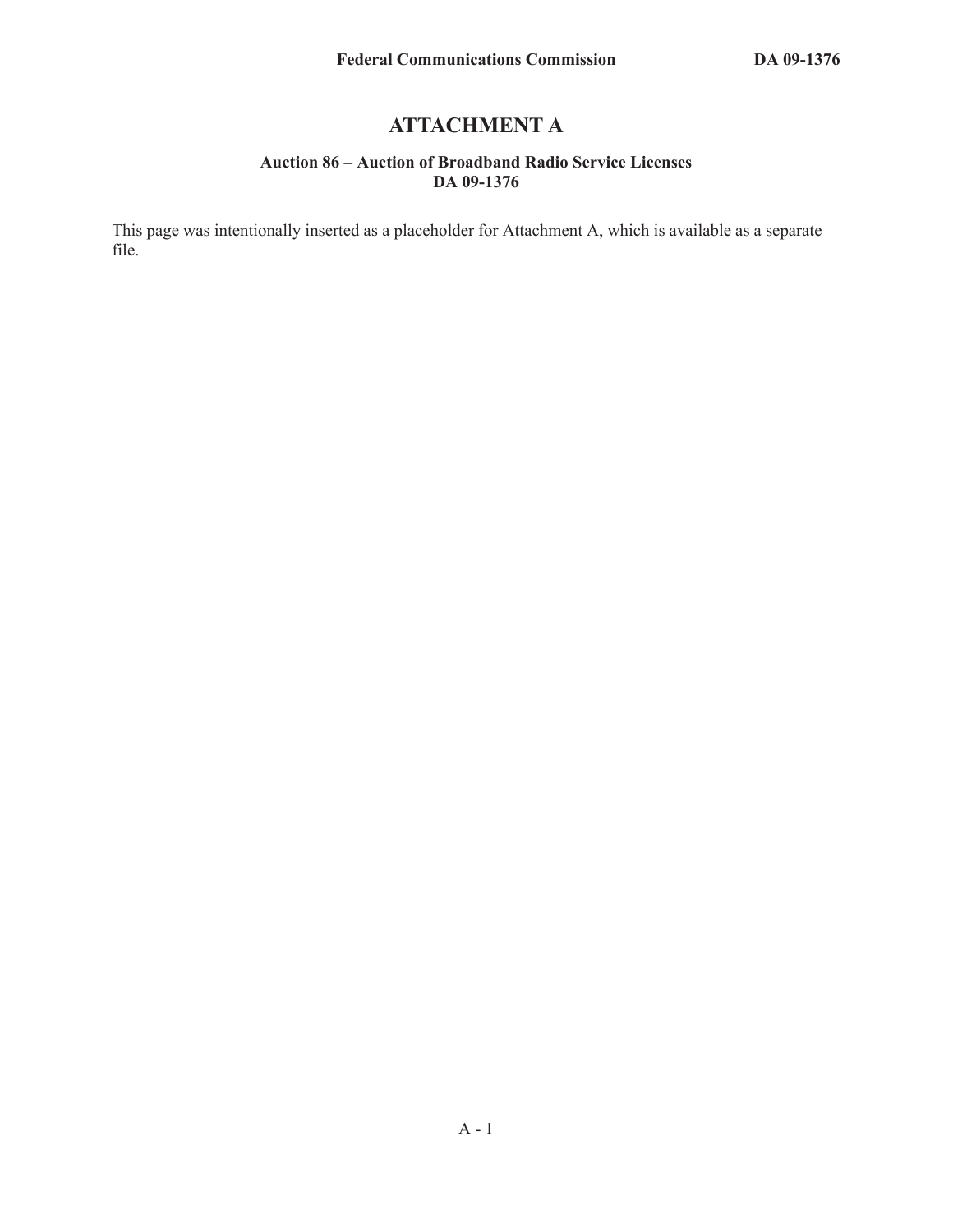# **ATTACHMENT B**

### **Broadband Radio Service Channels per License**

| <b>Channel</b>  | <b>Band Segment</b> | <b>Frequency Bands (MHz)*</b> | Bandwidth (MHz)* |
|-----------------|---------------------|-------------------------------|------------------|
| 1               | Lower               | 2496-2502                     | 6.0              |
| E1              | Upper               | 2624-2629.5                   | 5.5              |
| E2              | Upper               | 2629.5-2635                   | 5.5              |
| E3              | Upper               | 2635-2640.5                   | 5.5              |
| E4              | Middle              | 2608-2614                     | 6.0              |
| F1              | Upper               | 2640.5-2646                   | 5.5              |
| F2              | Upper               | 2646-2651.5                   | 5.5              |
| F3              | Upper               | 2651.5-2657                   | 5.5              |
| F4              | Middle              | 2602-2608                     | 6.0              |
| H1              | Upper               | 2657-2662.5                   | 5.5              |
| H2              | Upper               | 2662.5-2668                   | 5.5              |
| H3              | Upper               | 2668-2673.5                   | 5.5              |
| KH1             | Upper (Guard)       | 2614-2614.33333               | 0.33333          |
| KH <sub>2</sub> | Upper (Guard)       | 2614.33333-2614.66666         | 0.33333          |
| KH <sub>3</sub> | Upper (Guard)       | 2614.66666-2615               | 0.33333          |
| KF1             | Upper (Guard)       | 2616-2616.33333               | 0.33333          |
| KF <sub>2</sub> | Upper (Guard)       | 2616.33333-2616.66666         | 0.33333          |
| KF3             | Upper (Guard)       | 2616.66666-2617               | 0.33333          |
| KE1             | Upper (Guard)       | 2617-2617.33333               | 0.33333          |
| KE <sub>2</sub> | Upper (Guard)       | 2617.33333-2617.66666         | 0.33333          |
| KE3             | Upper (Guard)       | 2617.66666-2618               | 0.33333          |
| $\overline{2}$  | Upper (Guard)       | 2618-2624                     | 6.0              |
| Total           |                     |                               | 76.5             |

**\*** The frequency bands and bandwidth listed in the table represent that maximum amount of spectrum that may be available in a given area. Not all of this spectrum is available in all areas due to incumbent licensees in the 2496-2690 MHz band.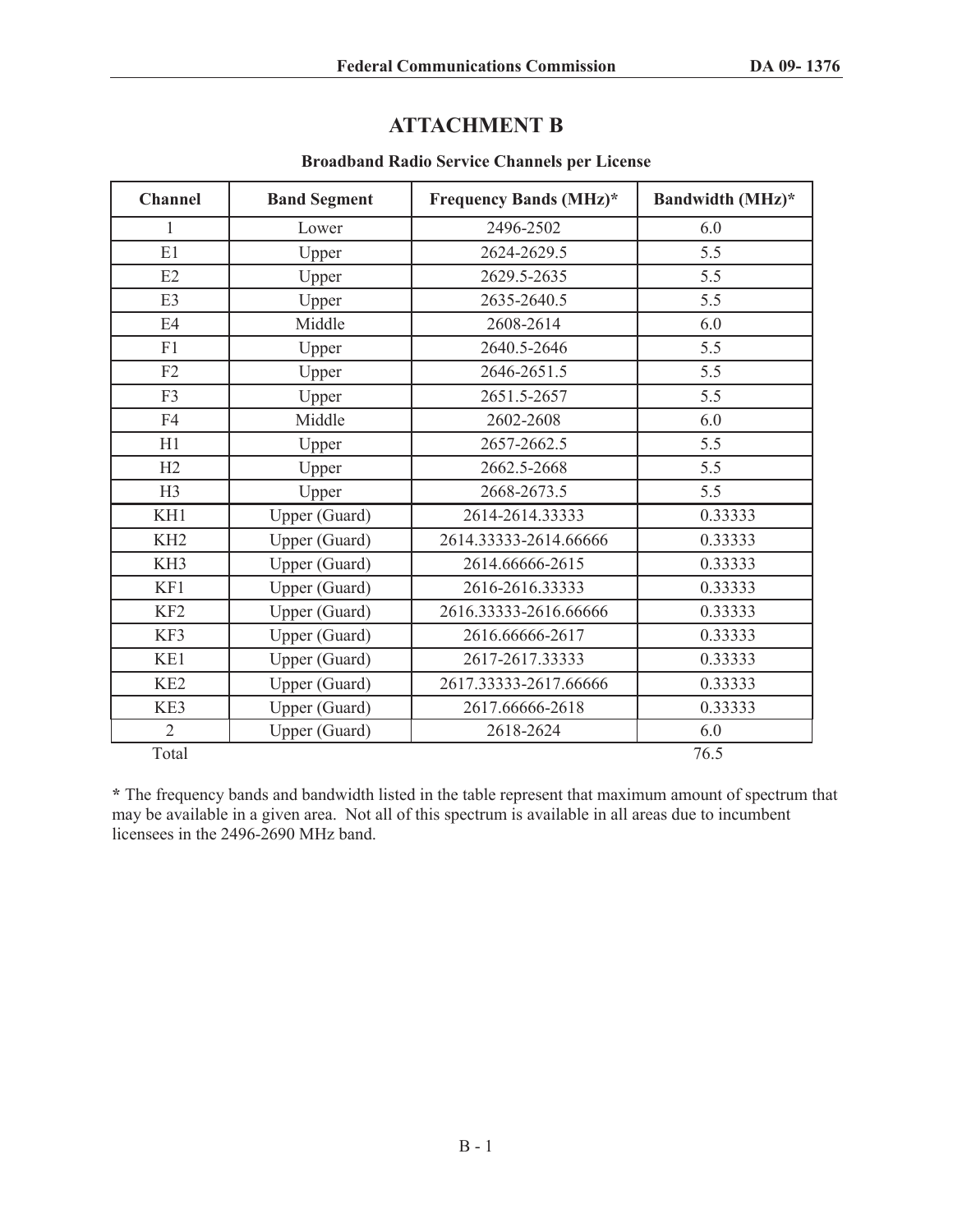# **ATTACHMENT C**

# **Short-Form Application Filing Instructions**

This attachment provides instructions on submitting a short-form application and an upfront payment to participate in Auction 86. It also includes instructions for interested parties wishing to view the shortform applications filed for Auction 86.

## **Application Preparation and Submission**

An applicant must submit its short-form application (FCC Form 175) electronically, via the FCC Auction System. **Short-form applications for Auction 86 must be submitted and confirmed prior to 6:00 p.m. ET on Tuesday, August 18, 2009.** Late applications or unconfirmed submissions of electronic data will not be accepted.

Applicants are reminded that all information required in connection with applications to participate in spectrum license auctions is necessary to determine each applicant's qualifications, and as such will be available for public inspection. Accordingly, an applicant should not include any unnecessary sensitive information, such as Taxpayer Identification Numbers or Social Security Numbers, in its short-form application. Applicants may request that information submitted not be made routinely available for public inspection following the procedures set forth in Section 0.459.<sup>244</sup> Such requests must be included as an attachment to FCC Form 175 and identify the information to which the request applies. Because the required information bears on each applicant's qualifications, confidentiality requests will not be routinely granted.<sup>245</sup>

Applicants may make multiple changes to their short-form applications until the close of the filing window. However, applicants must press the **SUBMIT** button in the FCC Auction System for the changes to be submitted and considered by the Commission.

# **A. Minimum Software Requirements**

The following software, at a minimum, is required to use the FCC Integrated Spectrum Auction System:

- Web Browser, either of the following:
	- Microsoft<sup>®</sup> Internet Explorer 6.0 or higher (recommended), with either Microsoft VM or Java Plug-In Version 1.5.
	- Mozilla<sup>®</sup> Firefox<sup>®</sup> 2.0 or higher, with Java Plug-In Version 1.5.

To obtain Java Plug-In Version 1.5, go to http://java.sun.com/javase/downloads/index\_jdk5.jsp and click the Download button for the Java Runtime Environment (JRE) 5.0 option.

• PDF Viewer: Adobe Acrobat Reader 5.0 or higher (available at http://www.adobe.com)

Currently, the Apple<sup>®</sup> Mac  $OS^{\otimes}$  is not supported.

<sup>244</sup> 47 C.F.R. § 0.459.

 $^{245}$  47 C.F.R. § 0.459(a).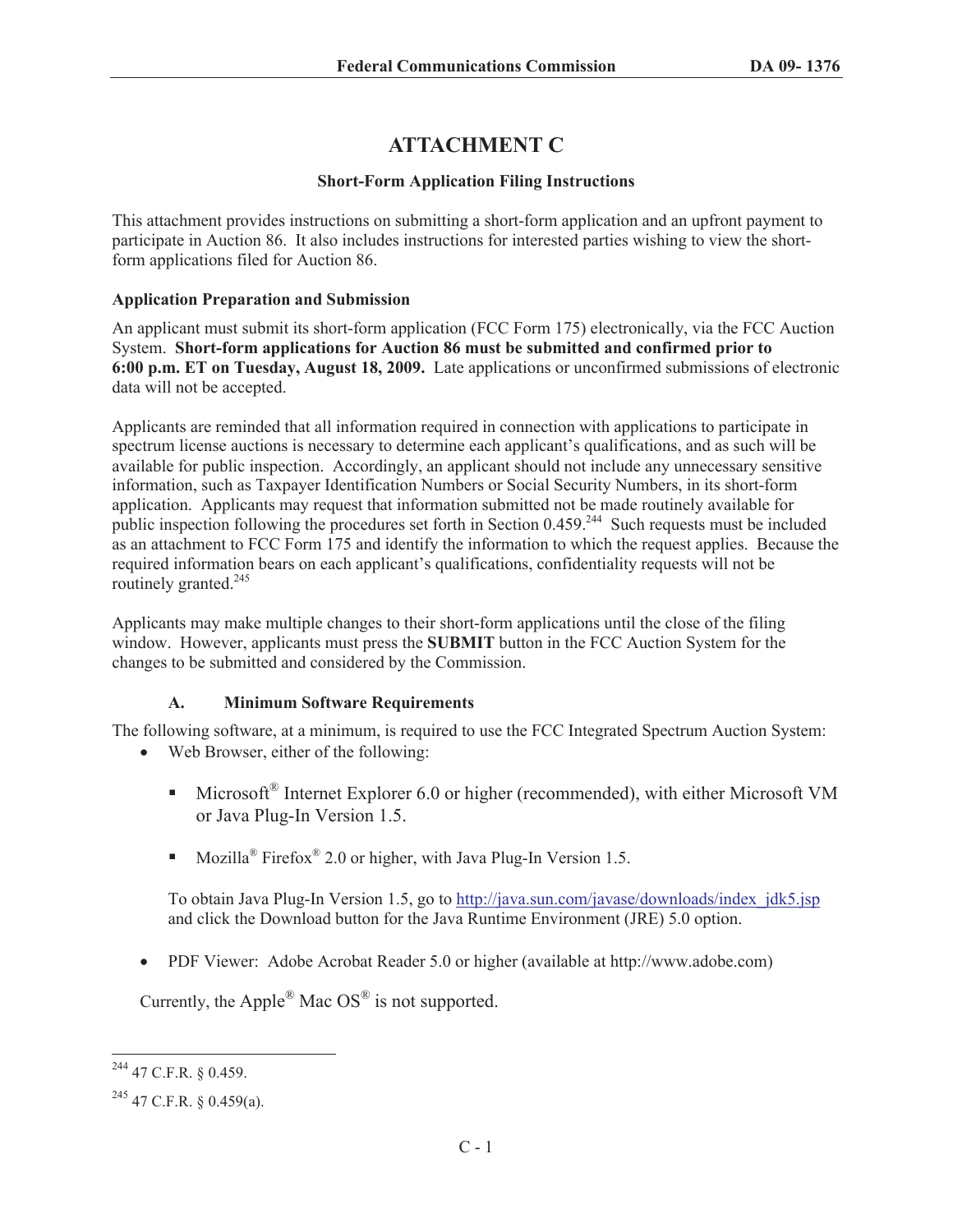# **B. Logging On**

To submit an FCC Form 175 electronically via the Internet, an applicant should start its web browser and point it to either http://auctions.fcc.gov/ (primary location) or http://auctions2.fcc.gov/ (secondary location). Once on the *FCC Integrated Spectrum Auction System* page, the applicant may log in to create a short-form application using its FCC Registration Number ("FRN") and password.

## **C. Application Filing Instructions**

The FCC Form 175 requests information needed to determine whether an applicant qualifies to participate in competitive bidding for Commission licenses or construction permits.<sup>246</sup> Pursuant to Section 1.2105(a), FCC Form 175 must be submitted electronically. Applicants must submit required information as entries in the data fields of the FCC Form 175 whenever a data field is available for that information. Attachments should not be used to provide information that can be supplied within the data fields of the FCC Form 175.

The screens comprising FCC Form 175 consist of five series, each requesting five separate types of information: 1) *Applicant Information*; 2) *License Selection*; 3) *Agreements*; 4) *Ownership*; and 5) *Certify and Submit*. In addition, *Summary* screens, a sixth series, appear prior to the *Certify and Submit* screens. The *Summary* screens provide an overview of an applicant's FCC Form 175 that facilitates reviewing and revising specific information, as well as an automated check for certain inconsistencies and omissions in submitted information.

To simplify filling out FCC Form 175, certain initial information applicants provide is used to determine what additional information is needed, and what subsequent screens will appear to collect that information. For example, a corporate applicant, unlike an individual applicant, must identify a corporate officer or director responsible for the application (sometimes called a responsible party). If an applicant identifies itself as an individual, no additional information is needed regarding an additional responsible party, and screens requesting responsible party information will not appear. However, if the applicant identifies itself as a corporation, subsequent screens in the FCC Form 175 will ask for responsible party information.

Applicants should be able to fill out FCC Form 175 by following the instructions below. Additional help in filling out FCC Form 175 can be accessed in two ways: 1) by clicking on the **Help** link in the upper right of any screen, which will open Auction Application Online Filing Help; or 2) by clicking on the text of any **Common Question** link appearing on the right side of the screen. The common questions displayed relate to the current screen and vary from screen to screen. In the event the assistance provided by these sources is insufficient, filers should use the contact information provided in the *Procedures Public Notice* to obtain additional assistance.

# **1. Applicant Information**

The *Applicant Information* screens are the first series of screens in FCC Form 175. In the *Applicant Information* screens, the applicant will provide basic information including:

- the applicant's legal classification (e.g., individual, corporation, rural telephone cooperative, etc.)
- optional information regarding the applicant's status as a minority- or woman-owned business or a rural telephone company
- the applicant's name, which will be used as the bidder name during the auction
- citizenship for individuals, or jurisdiction of formation for legal entities

<sup>246</sup> *See generally*, 47 C.F.R. § 1.2105.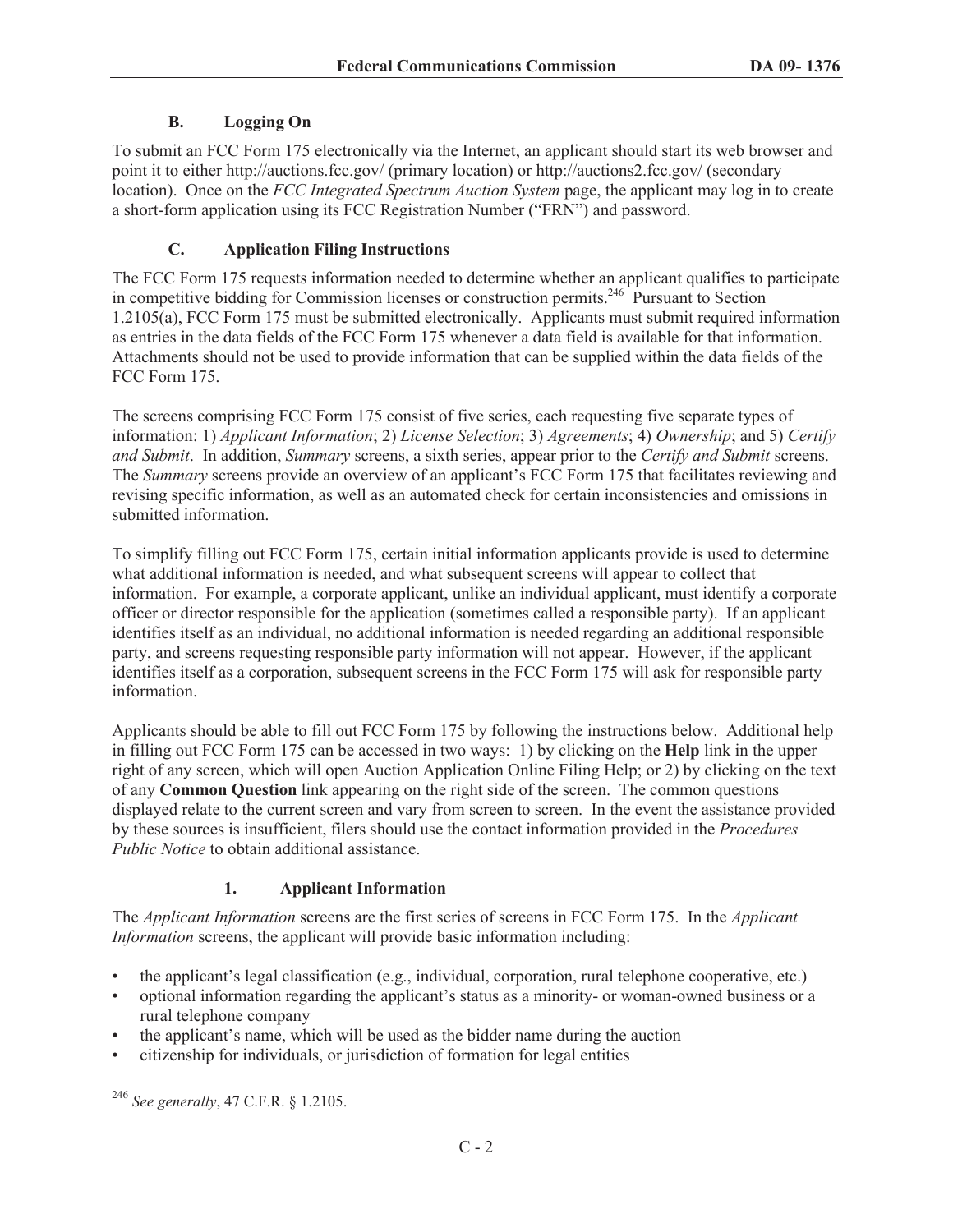- for applicants classified as legal entities (e.g., corporations and partnerships), the name of and information regarding the entity's responsible individual
- the name, address, telephone and facsimile number of a contact person who will communicate with the Commission regarding the applicant's FCC Form  $175^{247}$
- the names of up to three persons authorized to bid for the applicant in the auction
- the applicant's preference for electronic or telephonic bidding
- whether the applicant claims eligibility for certain types of bidding credits and the amount claimed

Each screen will specify the information that the applicant must provide. Please note the following with respect to particular information requested:

- · Applicants must indicate their legal classification before continuing to subsequent screens, because the legal classification will determine which subsequent screens will appear.
- · P.O. Boxes may not be used for an applicant's address.
- To simplify filling out the FCC Form 175, an applicant that has the same address as its contact person can click on the **COPY APPLICANT ADDRESS** button to automatically fill in the contact person's address. P.O. Boxes may not be used for a contact person's address.
- Applicants must identify at least one authorized bidder. While applicants may change their authorized bidders at a later date, only those bidders listed on the FCC Form 175 will be authorized to place bids for the applicant during the auction.
- · Any qualified bidder may bid either via the Internet or by telephone during the auction. Specifying a preference for electronic or telephonic bidding assists the Commission in determining the staff required for telephonic bidding.

#### **2. License Selection**

The *License Selection* screens make up the second series of screens in FCC Form 175. In the *License Selection* screens, the applicant will identify the licenses offered on which the applicant may wish to bid during the auction. While an applicant is not obligated to bid on all licenses that it selects, it will not be able to bid on licenses that it has not selected on its FCC Form  $175<sup>248</sup>$  Be advised that there is no opportunity to change this list after the short-form filing deadline.

To participate in an auction, applicants must select at least one license. Until the applicant selects a license, the applicant cannot submit the FCC Form 175. An applicant's license selections cannot be changed after the initial filing window has closed. Therefore, during the initial filing window it is important to carefully review license selections to make sure all the licenses on which the applicant may wish to bid have been selected.

The *License Selection* screens contain a list of all available licenses in the auction. Applicants can navigate within the *License Selection* screen by selecting the individual page links or the "Previous" and "Next" buttons above and below the list of available licenses. In addition, applicants can use pre-defined

<sup>&</sup>lt;sup>247</sup> FCC personnel will communicate only with an applicant's contact person or certifying official, as designated on the applicant's FCC Form 175, unless the applicant's certifying official or contact person notifies the Commission in writing that applicant's counsel or other representative is authorized to speak on its behalf.

 $^{248}$  47 C.F.R. § 1.2105(a)(2)(i).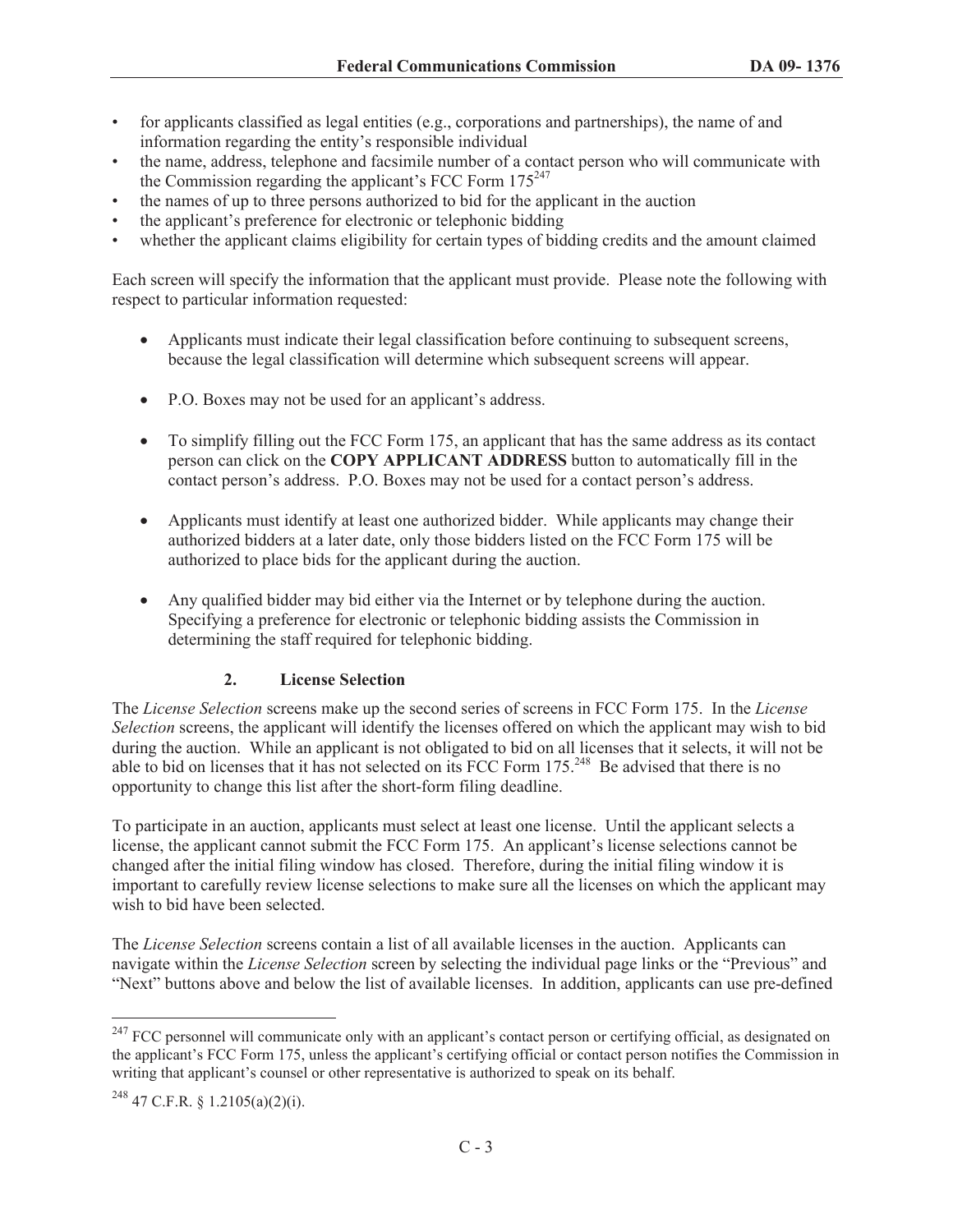filters to narrow down the list of licenses that they wish to select and save. Specifically, licenses can be selected by: (1) clicking the check box next to the license name, then selecting the "Save Selected Items" button; (2) clicking the "Save All Items" button to save all available licenses; or (3) clicking the "Save All Filtered Items" button after applying a filter.

Licenses can be removed by: (1) clicking the check box (to uncheck) next to a previously saved license, then selecting the "Remove Selected Items" button; (2) clicking the "Remove All Items" button to remove all previously saved licenses; or (3) clicking the "Remove All Filtered Items" button after applying a filter. Removed licenses will not have the word "Saved" next to the license name.

Applicants may view all saved licenses by either clicking the **Edit Icon** next to "View Saved Items" at the top-right corner of the list, or by clicking the "CONTINUE" button at the bottom of the page.

Once licenses have been saved, the *View/Edit License Selections* screen will be the first screen displayed when navigating to the License Selection step. This screen lists all licenses the applicant has selected and saved for the auction. To select a new license or remove a previously selected license, an applicant can click the **Edit Icon** next to "Return to License Selection" at the top-right corner of the list, which will return it to the original *Select Licenses* screen, as described above.

# **3. Agreements**

The *Agreements* screens are the third series of screens in FCC Form 175. In the *Agreements* screens, applicants will provide information regarding auction-related agreements subject to disclosure under the Commission's rules.<sup>249</sup>

On the first screen, applicants must state whether the applicant has any agreements that are subject to disclosure under the Commission's rules by responding "Yes" or "No" to a question asking whether the applicant has entered into partnerships, joint ventures, consortia, or other agreements or understandings of any kind relating to the licenses being auctioned, including any such agreement relating to the postauction market structure. If an applicant answers "No," the applicant will continue with the *Ownership* series of screens, described below. If the applicant answers "Yes," the applicant will continue with additional *Agreements* screens.

In the additional *Agreements* screens, applicants must provide an identifying name for the agreement and must identify the parties, other than the applicant, to the agreement. The agreement identifier can be a brief description of the agreement or a simple reference name; however, each agreement identifier must be unique. Neither the name of the agreement or its description should indicate license selection.

The information required for the other parties to an agreement differs if the party is an individual or entity. Applicants may provide FRNs for the other parties to the agreement, if available. While providing the FRN is optional, it helps prevent identification errors resulting from parties having similar names or a single party using multiple names.

Up to three parties to the agreement (not including the applicant) can be identified on a single screen. Additional parties can be added by clicking the **ADD MORE PARTIES** button. In the event of an error, the name of a party and its associated FRN can be deleted from the form by clicking on the **RESET** button. After identifying all parties to a particular agreement, click the **FINISH THIS AGREEMENT** button.

 $249$  47 C.F.R. § 1.2105(a)(2)(viii).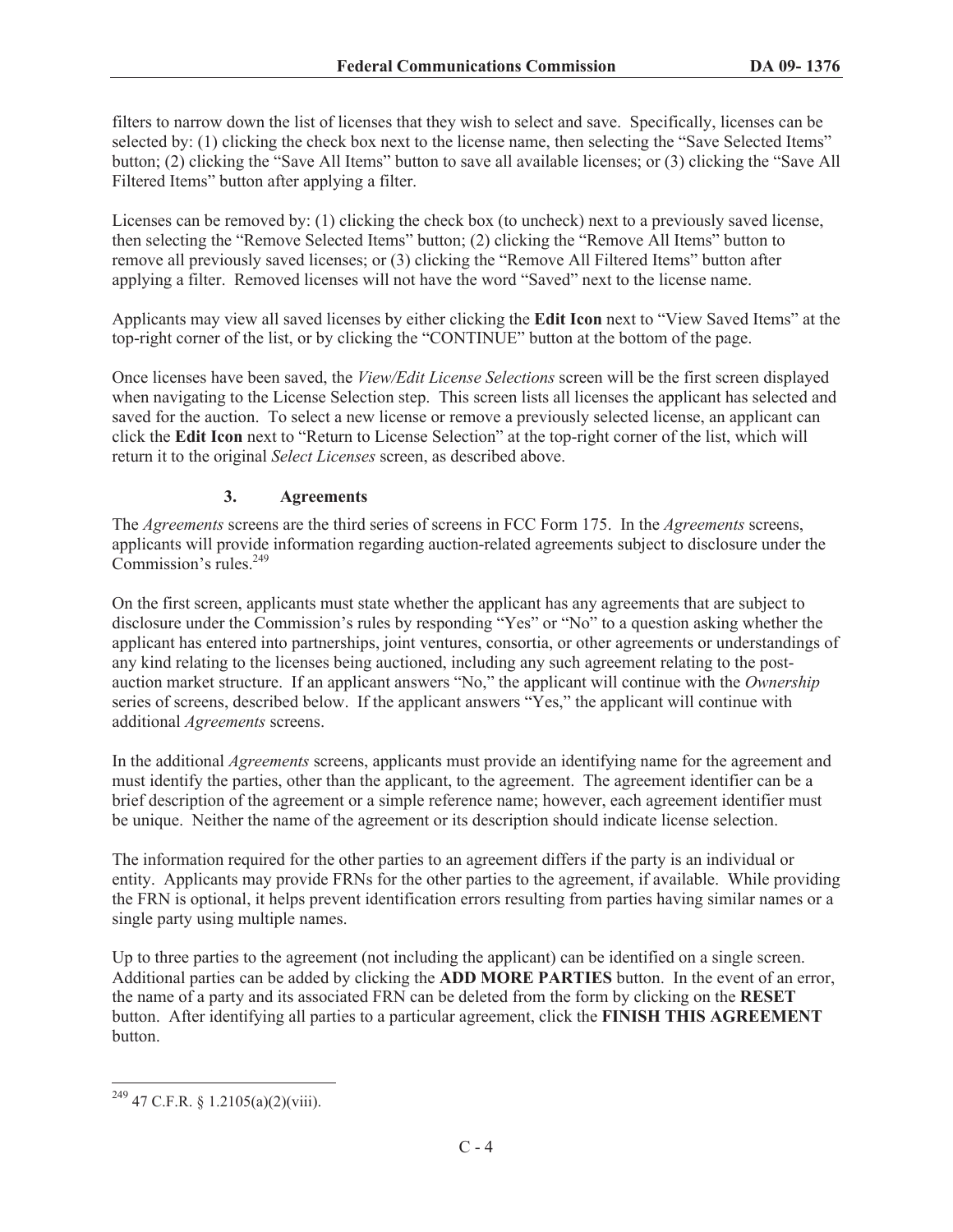The next screen, the *View/Edit Agreements* screen, lists the agreements and parties to each agreement that already have been entered. From this screen, the following options are available:

- · Clicking the **Edit** icon or the **Agreements** link to return to the initial *Agreements* screen regarding whether or not the applicant has any agreements.
- Modifying agreement identifiers by clicking on them.
- · Clicking the **Delete This Agreement** link to delete an agreement and associated parties.
- · Modifying information regarding a particular party to an agreement by clicking on the party's name.
- · Clicking the **Remove** icon next to information about a particular party to remove the corresponding party.
- · Clicking the **Add Party to This Agreement** link to add a new party to an agreement.
- · Clicking the **CREATE NEW AGREEMENT** button to add additional agreements.

When all agreements and the parties to each agreement have been identified, the applicant should click the **CONTINUE** button.

#### **4. Ownership**

The *Ownership* screens are the fourth series of screens in the FCC Form 175. In the *Ownership* screens, applicants will provide information regarding parties with ownership interests in the applicant that must be disclosed pursuant to Commission rules.<sup>250</sup> Commission rules also require the disclosure and description of FCC-regulated businesses that are owned by the applicant and of parties with certain ownership interests in the applicant.<sup>251</sup> In addition, if the applicant has claimed eligibility for bidding credits based on revenues attributable to the applicant and related parties, the applicant will provide information regarding revenues for entities related through ownership in the *Ownership* screens.<sup>252</sup>

#### **a. Information Already on File with the Commission**

Some applicants may have previously filed FCC Form 602 disclosing ownership information in connection with wireless services. In addition, some applicants may have filed a short-form application (FCC Form 175) for a previous auction disclosing ownership information. To simplify filling out FCC Form 175, an applicant's most current ownership information on file with the Commission, if in an electronic format compatible with the short-form application (FCC Form 175) (such as information submitted in an on-line FCC Form 602 or in an FCC Form 175 filed for a previous auction using ISAS), will automatically be entered into the applicant's short-form application. Applicants with ownership

<sup>&</sup>lt;sup>250</sup> 47 C.F.R. §§ 1.2105(a)(2)(ii)(B), 1.2110 and 1.2112.

 $^{251}$  47 C.F.R. § 1.2112.

<sup>&</sup>lt;sup>252</sup> Applicants claiming eligibility for bidding credits based on revenues are also required to disclose in separate attachments information related to arrangements for the lease or resale (including wholesale agreements) of any of the capacity of any of the applicant's spectrum. 47 C.F.R. §§ 1.2112(b)(1)(iii) and (iv). The procedure for attaching this information to the application is described below in Section I.C.6. "Attaching Additional Information," below.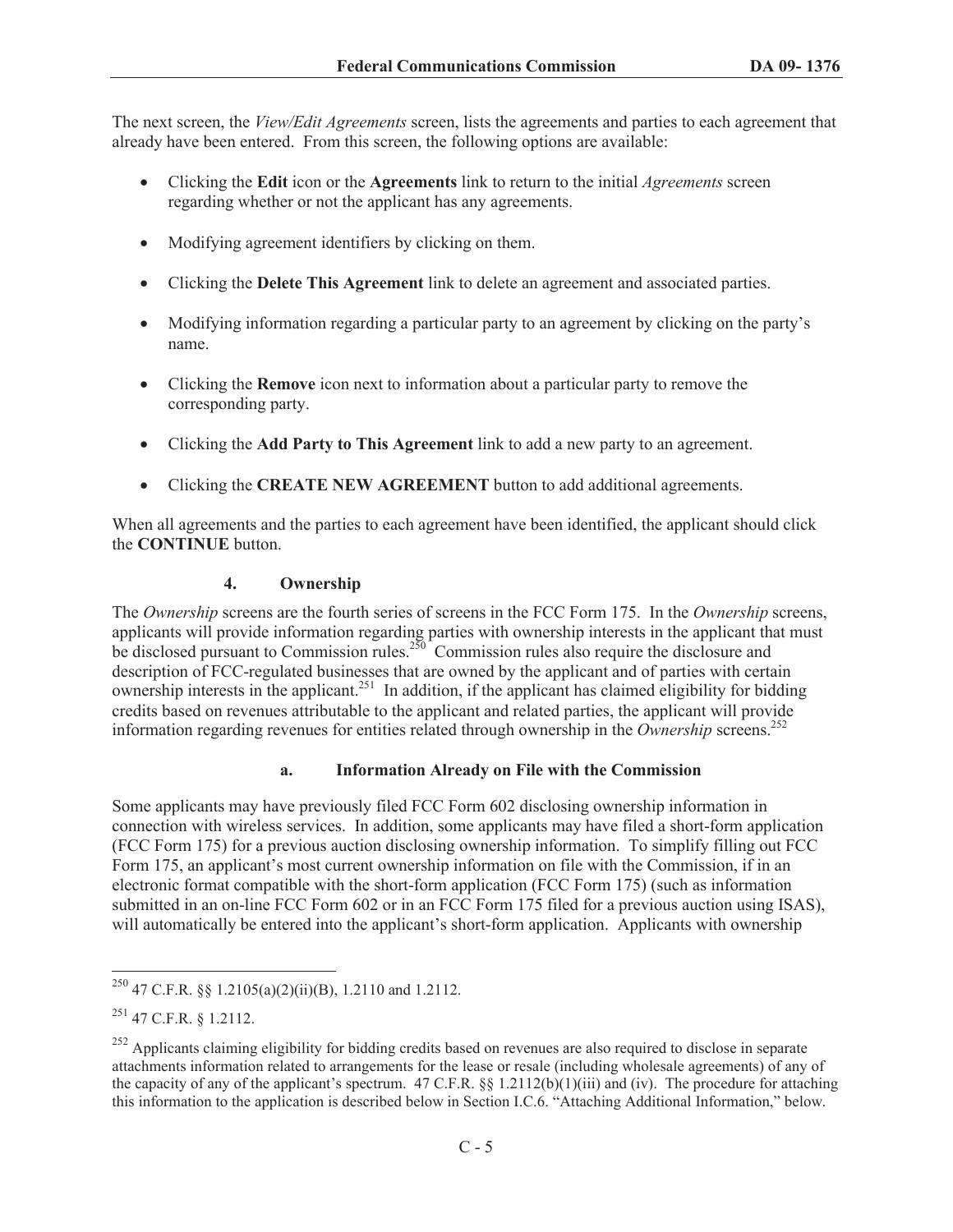information automatically entered into FCC Form 175 will proceed directly to the *View/Edit Ownership* screen described below.

Each applicant is responsible for information submitted in its FCC Form 175 being complete and accurate. Applicants should carefully review any information automatically entered to confirm that it is complete and accurate as of the deadline for submitting their short-form applications in this auction. Applicants can update the information directly in the FCC Form 175. After the deadline for filing this FCC Form 175, ownership information in a submitted FCC Form 175 will be considered to be the applicant's most current ownership information on file with the Commission.

### **b. Disclosable Interest Holders and FCC-Regulated Businesses**

• Sections 1.2105 and 1.2112(a) of the Commission's rules list the interest holders in the applicant that must be disclosed in FCC Form 175.<sup>253</sup>

• Section 1.2112(a)(7) lists the FCC-regulated business entities, or applicants for an FCC license, that must be disclosed in FCC Form  $175.<sup>254</sup>$ 

The initial *Ownership* screen enables the applicant to add information regarding either a disclosable interest holder or the FCC-regulated businesses in which the applicant has an interest. Each screen will specify the information that the applicant must provide. Please note the following with respect to particular information requested:

- · **If an application includes one or more disclosable interest holders with an indirect ownership in the applicant,<sup>255</sup> the application must include an attachment regarding the relationship between the indirect interest holder(s) and the applicant.** The attachment should provide an overview of the ownership chain that links the indirect owners to the applicant, e.g., indirect owner X owns 50% of holding company Y; indirect owner Z owns 50% of holding company Y; and holding company Y owns  $100\%$  of the applicant.<sup>256</sup> One attachment connecting all indirect owners to the applicant is sufficient. Applicants should not provide separate attachments for each indirect owner. An overview of the ownership connections is sufficient. The attachment should not duplicate all the detailed information already provided in the data fields of the FCC Form 175.
- The "Percent of Interest Held in Applicant" should reflect the disclosable interest holder's aggregate ownership interest in the applicant (both direct and indirect). In some cases, e.g., circumstances where there is joint ownership or indirect ownership resulting in different owners sharing the same ownership interests, the sum of all the percentages held by disclosable interest holders may exceed 100%. In other cases, a disclosable interest holder may have a 0% interest in the applicant, e.g., directors and officers of an entity seeking revenue-based bidding credits.<sup>257</sup>

<sup>253</sup> 47 C.F.R. §§ 1.2105, 1.2112(a). Section 1.2105 requires the disclosure on the short-form application of applicant ownership information as set forth in Section 1.2112.

 $254$  47 C.F.R. § 1.2112(a)(7).

 $^{255}$  47 C.F.R. § 1.2112(a)(6).

<sup>256</sup> *Id*.

<sup>257</sup> *See* 47 C.F.R. § 1.2112(b)(1)(i).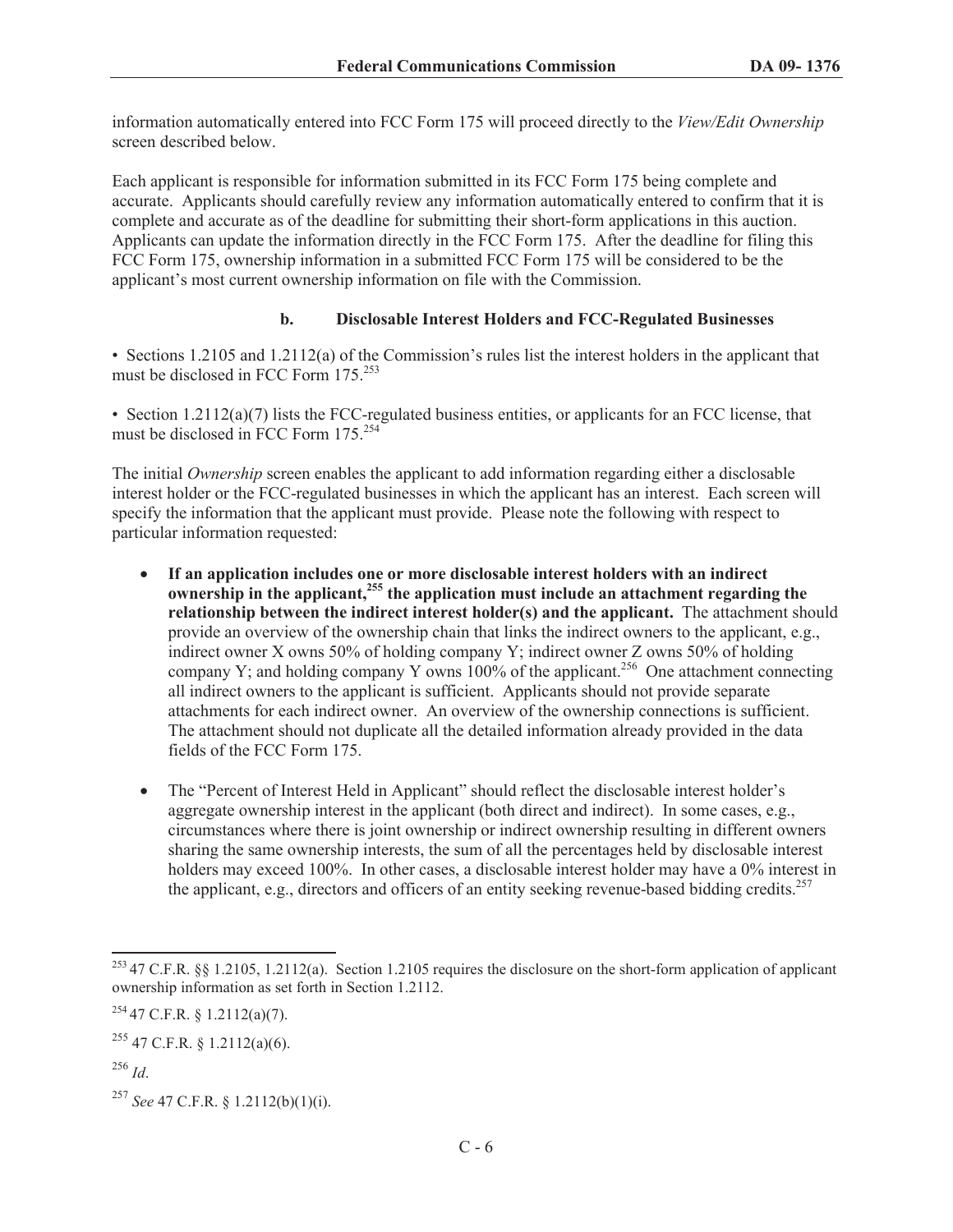- · FCC-regulated businesses in which the applicant has an interest can be entered from the initial *Add Ownership Disclosure Information* screen. FCC-regulated businesses in which a disclosable interest holder has an interest can be entered from the *Add FCC Regulated Business* screen in the series of screens for entering information about a disclosable interest holder.
- · When adding an FCC-regulated business, "Percent of Interest Held" refers to the percent of interest held by the applicant or disclosable interest holder, as applicable, in the FCC-regulated business.
- · To simplify filling out the FCC Form 175, applicants can click on the **Select Business(es) Already Submitted** link when entering an FCC-regulated business previously entered as an FCC-regulated business for the applicant or another disclosable interest holder. When doing so, be certain to enter the "Percent of Interest Held" in the FCC-regulated business by the current party, either the applicant or the disclosable interest holder, with respect to which the FCCregulated business is being entered.

# **c. View/Edit Ownership Disclosure Information**

The *View/Edit Ownership Disclosure Information* screen summarizes ownership information already entered in the FCC Form 175, either automatically from compatible ownership information on file with the Commission or directly by the applicant, and provides links enabling existing information to be revised and additional information to be added.

Existing ownership information is divided into three groups:

- · Disclosable Interest Holders of this Applicant
- · FCC-Regulated Businesses of this Applicant
- · Affiliates of this Applicant

To view the detailed information submitted regarding the applicant, a disclosable interest holder, FCCregulated business, or an affiliate, click on the relevant party's name. To delete existing information or add a new entry in one of the categories, click on the relevant link. This screen also provides a link enabling applicants to add an FCC-regulated business directly to an existing disclosable interest holder, without needing to reenter the disclosable interest holder's information.

#### **d. Bidding Credit Revenue Information**

Applicants claiming eligibility for a bidding credit based on revenues must provide revenue information described below regarding entities related by ownership. In addition, applicants are also required to provide information regarding any arrangements for the lease or resale (including wholesale agreements) of any of the capacity of any of the applicant's spectrum, as well as the gross revenues of entities with which the applicant has an attributable material relationship as a result of such arrangements.<sup>258</sup> Information regarding arrangements for lease or resale (include wholesale agreements), as well as related entities and revenues, must be provided in an attachment to the FCC Form 175. The procedure for attaching this information is described below in Section I.C.6, below.

If the applicant has claimed eligibility for a bidding credit based on revenues attributable to the applicant and related parties, the first *Ownership* screen will request relevant information regarding the applicant's

<sup>258</sup> *See* 47 C.F.R. §§ 1.2112(b)(1)(iii) and (iv).*.*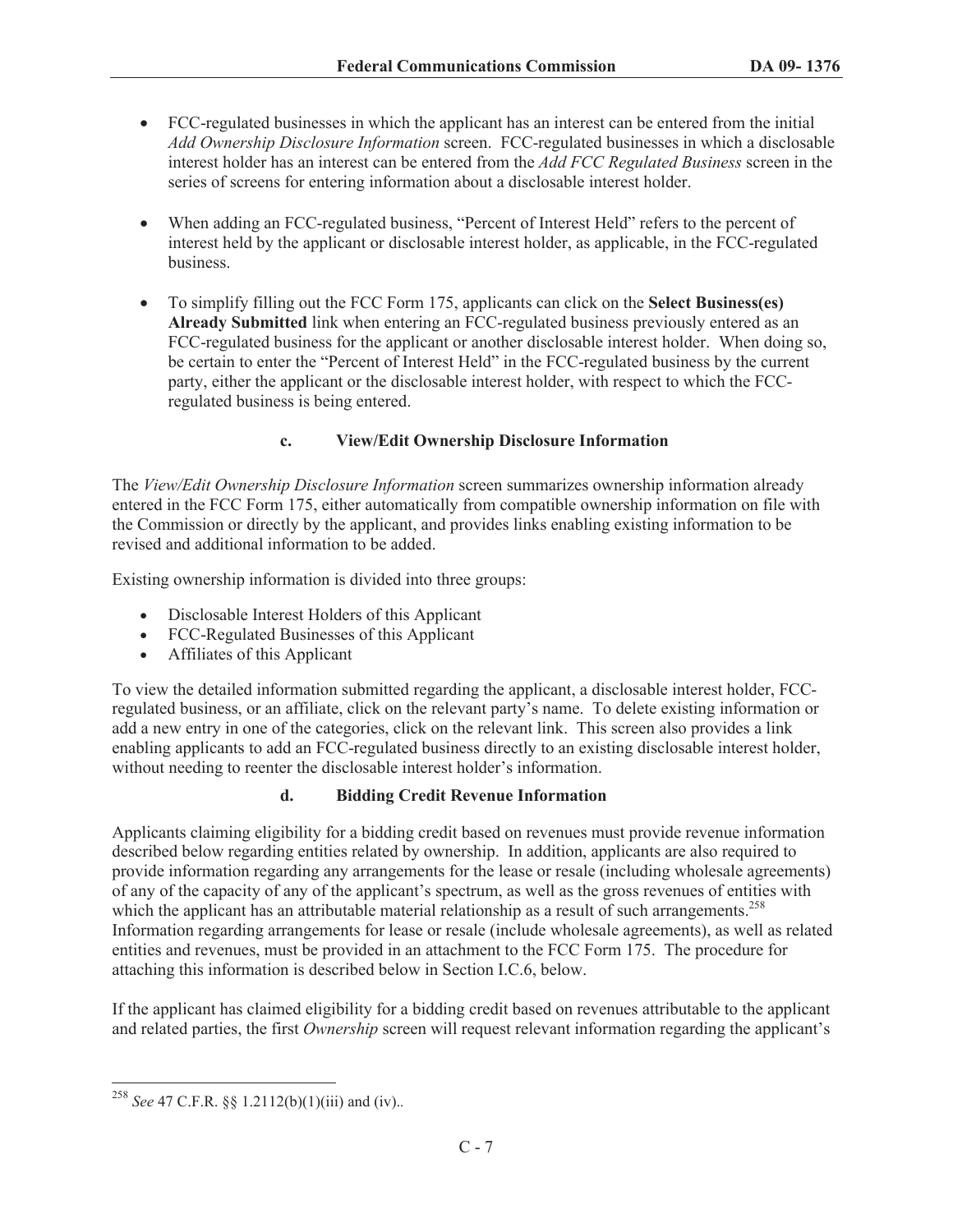revenues. The subsequent screen will request which of the two sources of financial information authorized by Section 1.2110(o) the applicant used for the revenue information.<sup>259</sup>

Applicants claiming eligibility for a bidding credit based on revenues are required to provide revenue information separately, and in the aggregate, for the applicant, its affiliates, its controlling interests, and affiliates of its controlling interests. In addition, if the applicant is a consortium of small businesses, the information must be provided with respect to each member comprising the consortium.<sup>260</sup>

The Commission's definition of an affiliate of the applicant encompasses both controlling interests of the applicant and affiliates of controlling interests of the applicant.<sup>261</sup> In the FCC Form 175, an applicant can enter information about itself, its disclosable interest holders, and its affiliates. **In those instances where a controlling interest or an affiliate of a controlling interest is not a disclosable interest holder, information regarding those entities should be disclosed in the "Affiliates of Applicant" screens.**

Following the first two screens, the subsequent screen will be similar to the initial *Ownership* screen described above, except applicants claiming eligibility for bidding credits will also have an option to add information regarding affiliates that are not disclosable interest holders, including the affiliates' revenues.<sup>262</sup>

Applicants that claim eligibility based on revenues attributable to the applicant and related parties will be requested to provide revenue information for each disclosable interest holder. With respect to disclosable interest holders that are affiliates or controlling interests of the applicant, applicants will fill out two screens similar to those described above with respect to the applicant, i.e., one screen requesting the relevant information and a second screen regarding the source of the revenue information.

There may be circumstances in which the revenue information need not be provided for certain disclosable interest holders. For example, some entities that must be disclosed in FCC Form 175 pursuant to Section 1.2112(a) may not be affiliates of the applicant, controlling interests of the applicant, or affiliates of the applicant's controlling interests.<sup>263</sup> Because revenues for such disclosable interest holders are not attributable to the applicant, the applicant could indicate on the first screen requesting revenue information for that disclosable interest holder that no revenue information is required pursuant to the Commission's rules. To report that no revenue information needs to be disclosed, check the box indicating that the disclosable interest holder is not an affiliate or a controlling interest within the meaning of the Commission's rules.

*Claiming Attribution Exemption for Eligible Rural Telephone Cooperatives*. An applicant will be exempt from attribution of gross revenues of an affiliate or a controlling interest in the applicant if such entity meets all of the conditions set forth in Section 1.2110(b)(3)(iii) of the Commission's rules.<sup>264</sup> If an **applicant claims that it (or its controlling interest) is an eligible rural telephone cooperative pursuant to Section 1.2110(b)(3)(iii), it should not check the box indicating that the disclosable** 

 $^{261}$  47 C.F.R. § 1.2110(c)(5).

 $262$  47 C.F.R. § 1.2112(b)(1)(iii).

<sup>263</sup> *Compare* 47 C.F.R. § 1.2110(c)(2) (definition of controlling interests) and (c)(5)(definition of affiliate) *with* 47 C.F.R. § 1.2112(a) (describing disclosable interest holders).

 $^{264}$  47 C.F.R. § 1.2110(b)(3)(iii).

<sup>259</sup> 47 C.F.R. § 1.2110(o).

 $^{260}$  47 C.F.R. § 1.2112(b)(1)(iii).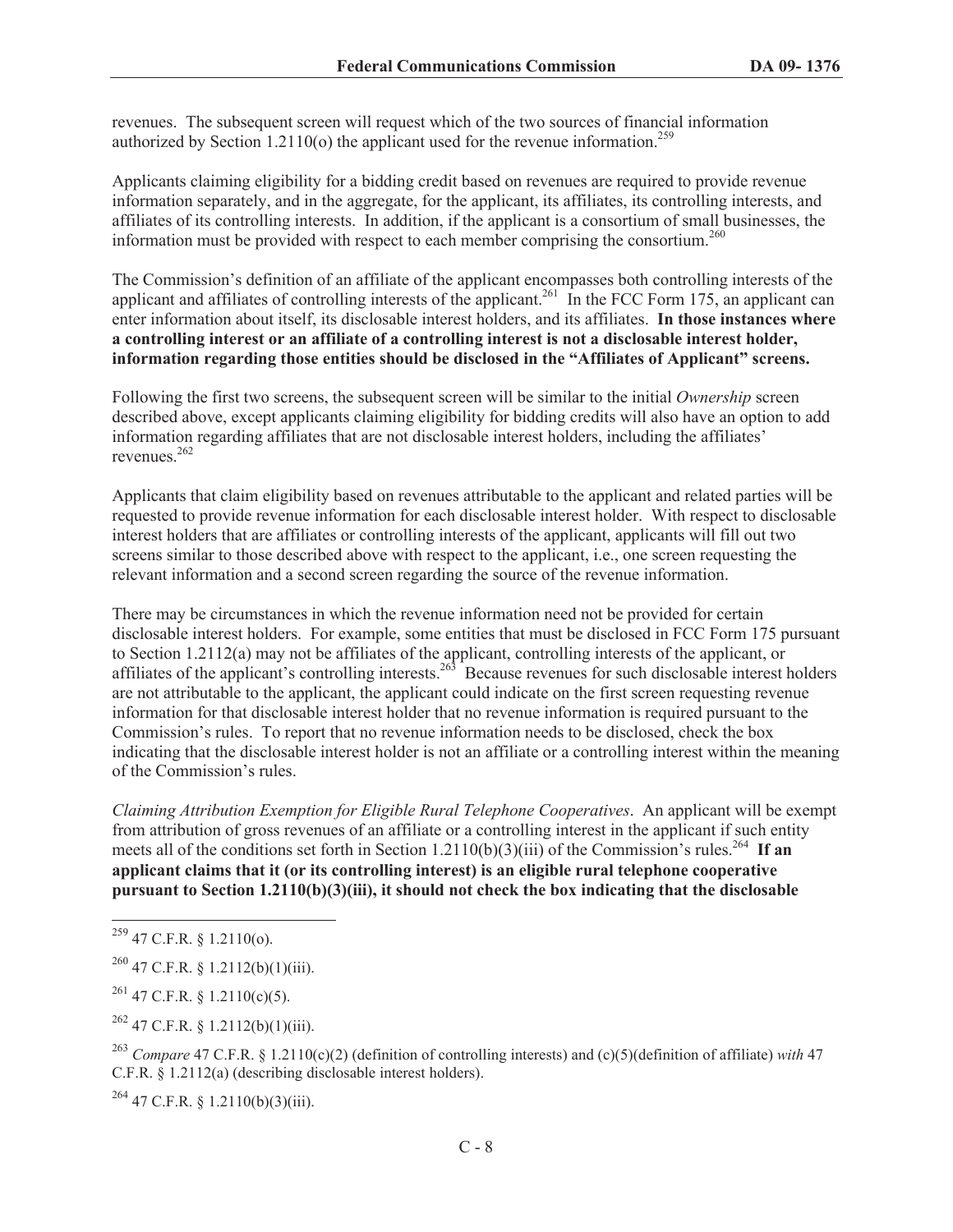**interest holder is not an affiliate or a controlling interest.** The applicant should instead indicate that the affiliate or controlling interest has zero gross revenues. It must also provide, in an attachment to the FCC Form 175, an affirmative statement that the applicant, affiliate and/or controlling interest is an eligible rural telephone cooperative within the meaning of Section 1.2110(b)(3)(iii) and supply any additional information as may be required to demonstrate eligibility for the exemption from the attribution rule.<sup>265</sup>

In addition, an applicant may have affiliates that are not disclosable interest holders. To disclose information regarding such affiliates and their revenues required pursuant to Commission rule,<sup>266</sup> applicants can click on the **ADD AFFILIATE** button on the initial *Ownership* screen. Applicants also can click on the **Add Affiliate to Applicant** link on the *View/Edit Ownership Disclosure Information* screen to disclose information regarding affiliates and their revenues.

Applicants providing information regarding an affiliate must provide the name of the affiliate and the affiliate's principal business. To simplify filling out FCC Form 175, an applicant can click on the **Select Business(es) Already Submitted** link when entering an affiliate that previously was entered as an FCCregulated business for the applicant or a disclosable interest holder. Applicants will fill out two screens similar to those described above with respect to the affiliate, i.e., one screen requesting the relevant information and a second screen regarding the source of the revenue information.

Finally, applicants claiming eligibility for bidding credits based on revenues attributable to the applicant and related parties will be asked to confirm that they have provided information with respect to all of the relevant parties: (1) the applicant; (2) each of the applicant's officers and directors; (3) each of the applicant's other controlling interests; (4) each of the applicant's affiliates; and (5) each affiliate of the applicant's controlling interests, including its officers and directors. $267$ 

# **5. Summary**

The *Summary* screens summarize information applicants have provided in previous screens, offering an overview of an applicant's FCC Form 175 to help locate specific information. The *Summary* screens will appear prior to the *Certify and Submit* screens, in order to permit the applicant to review all the information entered in previous screens and to provide an opportunity to check for errors or omissions in the information submitted.

The first *Summary* screen, the *Summary Overview* screen, lists the first four series of screens in the application and provides a **VIEW/EDIT** button to access each one.

- · Clicking **VIEW/EDIT** for Applicant Information produces a *Detail for Applicant Information* screen showing the information entered for each data entry field. To change any data item, the applicant should click the **Edit** icon for the relevant data field.
- · Clicking **VIEW/EDIT** for License Selection takes the applicant to the *View/Edit License Selection* screen discussed above in the License Selection section.

<sup>265</sup> *See* Amendment of Part 1 of the Commission's Rules – Competitive Bidding Procedures. WT Docket No. 97-82 *Second Order on Reconsideration of the Third Report and Order and Order on Reconsideration of the Fifth Report and Order*, 18 FCC Rcd 10,180 (2003); *Second Order on Reconsideration of the Fifth Report and Order*, 20 FCC Rcd at 1942.

 $266$  47 C.F.R. § 1.2112(b)(1)(iii).

<sup>267</sup> *Id*.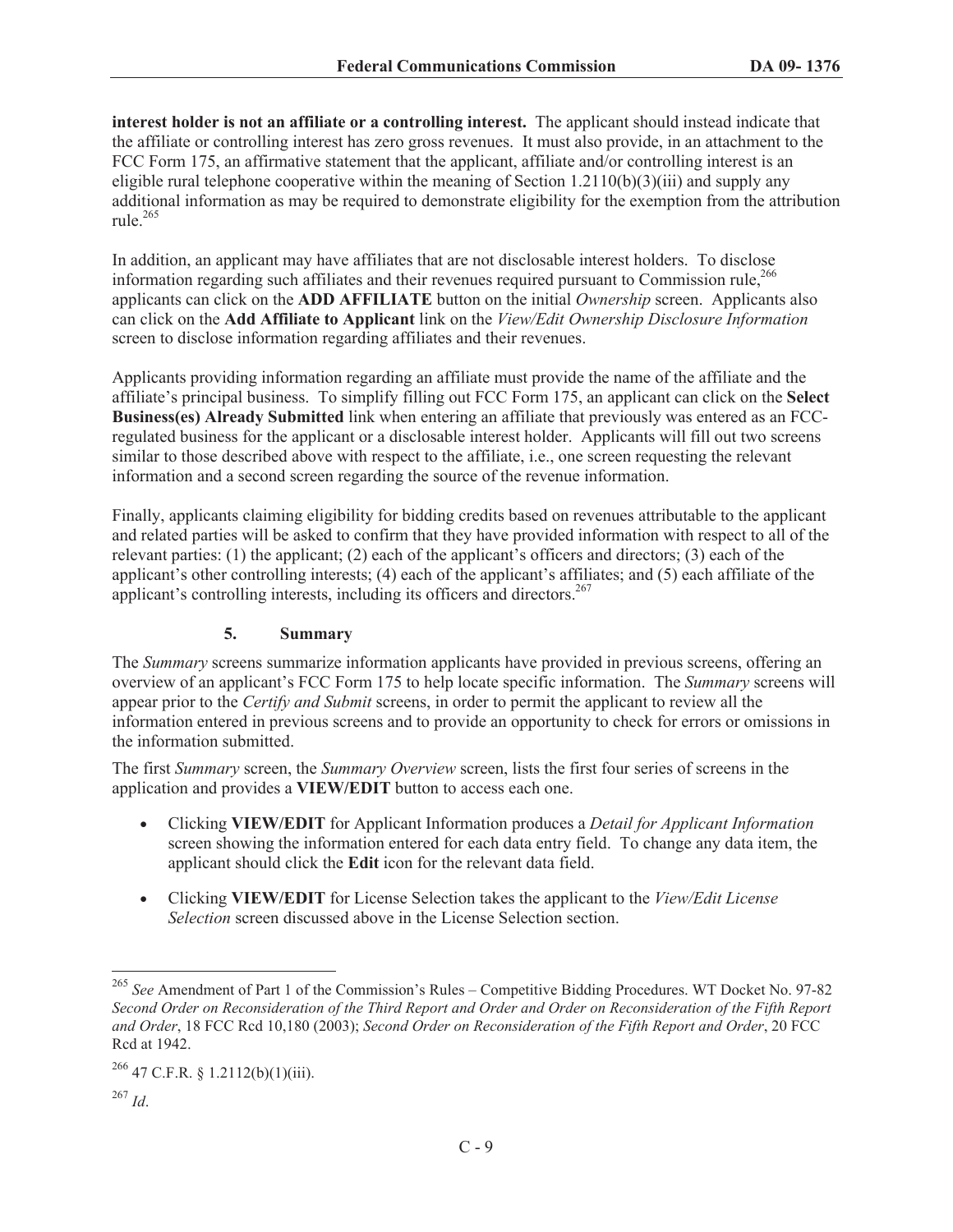- · Clicking **VIEW/EDIT** for Agreements takes the applicant to the *Agreements* screen discussed above in the Agreements section.
- · Clicking **VIEW/EDIT** for Ownership takes the applicant to the *View/Edit Ownership Disclosure Information* screen discussed above in the Ownership section.

Clicking on the **CHECK ERRORS** button initiates an automated check of the application. If the automated check encounters certain inconsistencies and omissions in submitted information that must be corrected before submitting the application, the error(s) will be listed in an Error box at the top of the screen. To correct one of these errors, click its corresponding **EDIT** button. In addition, if the automated check encounters certain apparent inconsistencies or omissions that might render the application incomplete if the application is submitted with current information, the apparent error will be listed in a Warning box. To revise the information related to the apparent error, click its corresponding **EDIT**  button.

Each applicant is solely responsible for providing complete and accurate information in its FCC Form 175. The automated check is provided to assist applicants in completing FCC Form 175. However, the automated check cannot be relied upon to determine whether the information provided in the FCC Form 175 is complete or accurate. The automated check may not catch all errors and applicants cannot rely on the automated check to determine the completeness or the accuracy of submitted information.

If the automated check does not encounter any errors, a box will appear displaying the message "**No Errors found - You may continue to Certify and Submit.**" Applicants may then click the **CONTINUE TO CERTIFY** button.

# **6. Attaching Additional Information**

If an applicant needs to provide additional information not requested directly in the screens comprising the FCC Form 175, that information can be provided in an attachment. For example, applicants can describe the relationship among indirect owners of the applicant, or provide information regarding lease and resale arrangements (including wholesale) involving the spectrum capacity of applicants claiming eligibility for bidding credits.<sup>268</sup>

The screen for adding an attachment to FCC Form 175 can be accessed by clicking on the **Attachments**  link in the upper right of any screen. The *Add Attachment* screen requests information regarding the type of attachment to be added, the name of the file to be attached, and a brief description of the attachment.

NOTE: If the attachment is a request for a waiver of any of the Commission's rules or procedures, the applicant must identify the "Type" of attachment as a "Waiver" to facilitate prompt processing.

Once the requested information is provided, applicants can add the attachment to the application by clicking on the **ADD ATTACHMENT** button. A list of any attachments already uploaded along with the applicant's FCC Form 175 will appear at the bottom of the screen.

<sup>&</sup>lt;sup>268</sup> Applicants claiming eligibility for bidding credits must disclose (1) a list of all parties with which the applicant has entered into arrangements for the lease or resale (including wholesale agreements) of any of the capacity of any of the applicant's spectrum, and (2) a list, separately and in the aggregate, of the gross revenues of entities with which the applicant has an attributable material relationship.  $47 \text{ C.F.R. }$  §§ 1.2112(b)(1)(iii)-(iv). These lists should be provided in an attachment to the application, with the attachment type identified as "Other."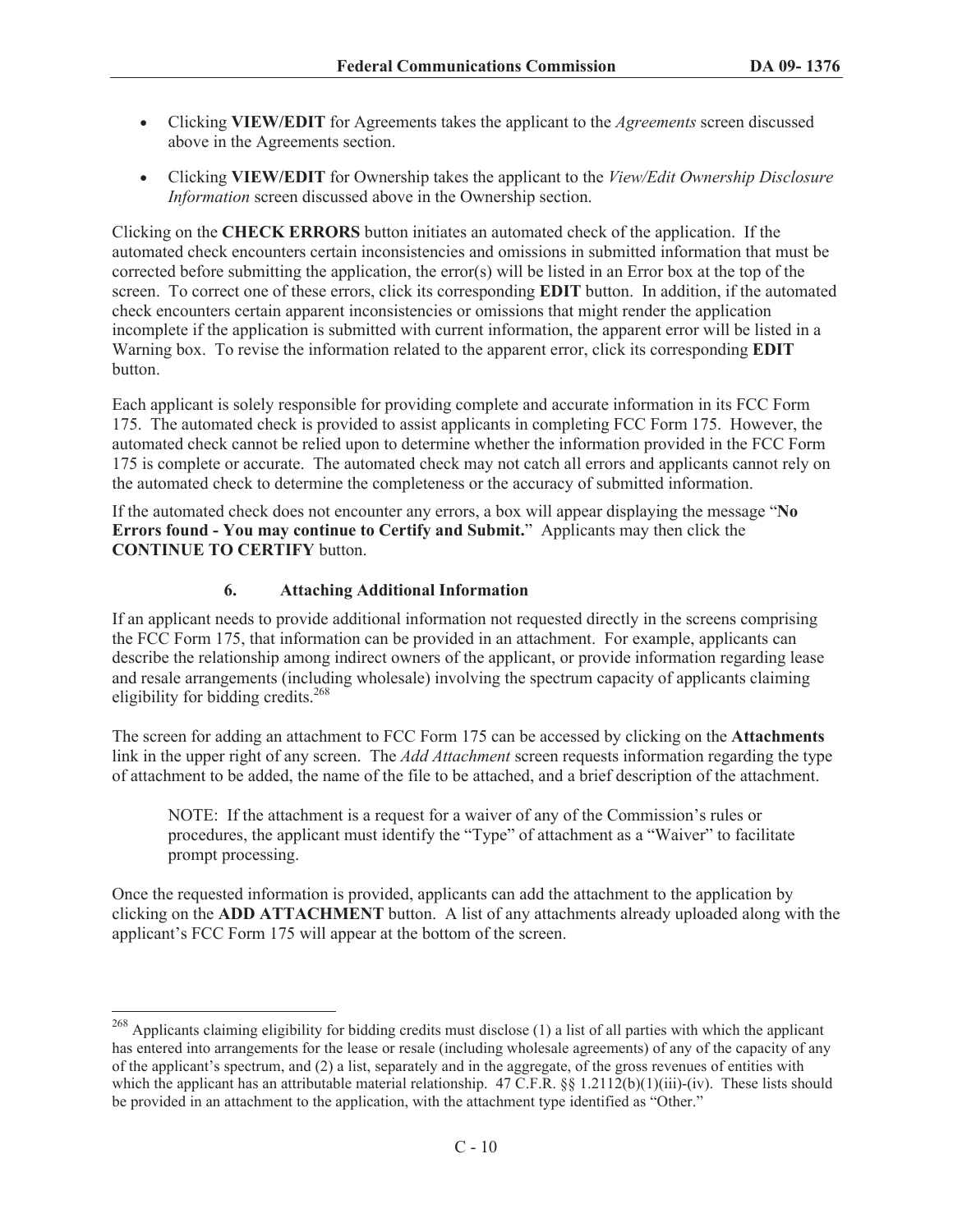When uploading attachments, applicants may use a variety of file formats, including Word 2000 or earlier, WordPerfect 5.x or later, Adobe PDF, and ASCII text. Applicants must, however, verify that the files contain all exhibit information, and files may be no larger than 10 Mb and must not be passwordprotected. Graphics files (e.g., .bmp, .tiff, .jpg) and spreadsheets (e.g., Excel, Lotus) are supported but not recommended.

# **7. Certify and Submit**

The *Certify and Submit* screens are the sixth and final series of screens in FCC Form 175. In the *Certify and Submit* screens, applicants will provide certifications required of all participants in the Commission's competitive bidding processes. $269$ 

The first *Certify and Submit* screen requires each applicant to indicate whether the applicant, any affiliate, any controlling interest, and any affiliate of a controlling interest have ever been in default on any Commission license or have ever been delinquent on any non-tax debt owed to any Federal agency.<sup>270</sup> Applicants associated with a relevant entity that previously has been in default or delinquent – but is not currently – may participate in an auction, if otherwise qualified. However, such applicants must submit an upfront payment equal to 50 percent more than otherwise required.<sup>271</sup>

The second *Certify and Submit* screen lists the certifications required of all applicants in the Commission's competitive bidding processes and requests that the applicant's certifying official be identified and sign the application.

Who Can Certify. A short-form application can be certified by: (1) the applicant, if the applicant is an individual; (2) one of the partners, if the applicant is a partnership; (3) an officer, director, or dulyauthorized employee, if the applicant is a corporation; (4) an officer, if the applicant is an unincorporated association; (5) the trustee, if the applicant is an amateur radio service club; or (6) a duly elected or appointed official who is authorized to do so under the laws of the applicable jurisdiction, if the applicant is a governmental entity.

All applicants must certify on their short-form applications under penalty of perjury that they are legally, technically, financially and otherwise qualified to hold a license.<sup>272</sup> Applicants are reminded that submission of an FCC Form 175 constitutes a representation by the certifying official that he or she is an authorized representative of the applicant and has read the form's instructions and certifications, and that the contents of the application, its certifications and any attachments are true and correct. Submission of a false certification to the Commission may result in penalties, including monetary forfeitures, license forfeitures, ineligibility to participate in future auctions, and/or criminal prosecution. As noted above, a change of certifying official is considered a major change of the short-form application and will not be permitted after the short-form deadline.

Once the two *Certify and Submit* screens have been filled out, the application may be submitted by clicking on the **SUBMIT** button.

<sup>269</sup> *See generally*, 47 C.F.R. §§ 1.2105(a)(2) (iv)-(vii) and (ix)-(xi).

 $^{270}$  47 C.F.R. § 1.2105(a)(2)(xi).

 $^{271}$  47 C.F.R. § 1.2106(a).

 $272$  47 C.F.R. § 1.2105(a)(2)(v).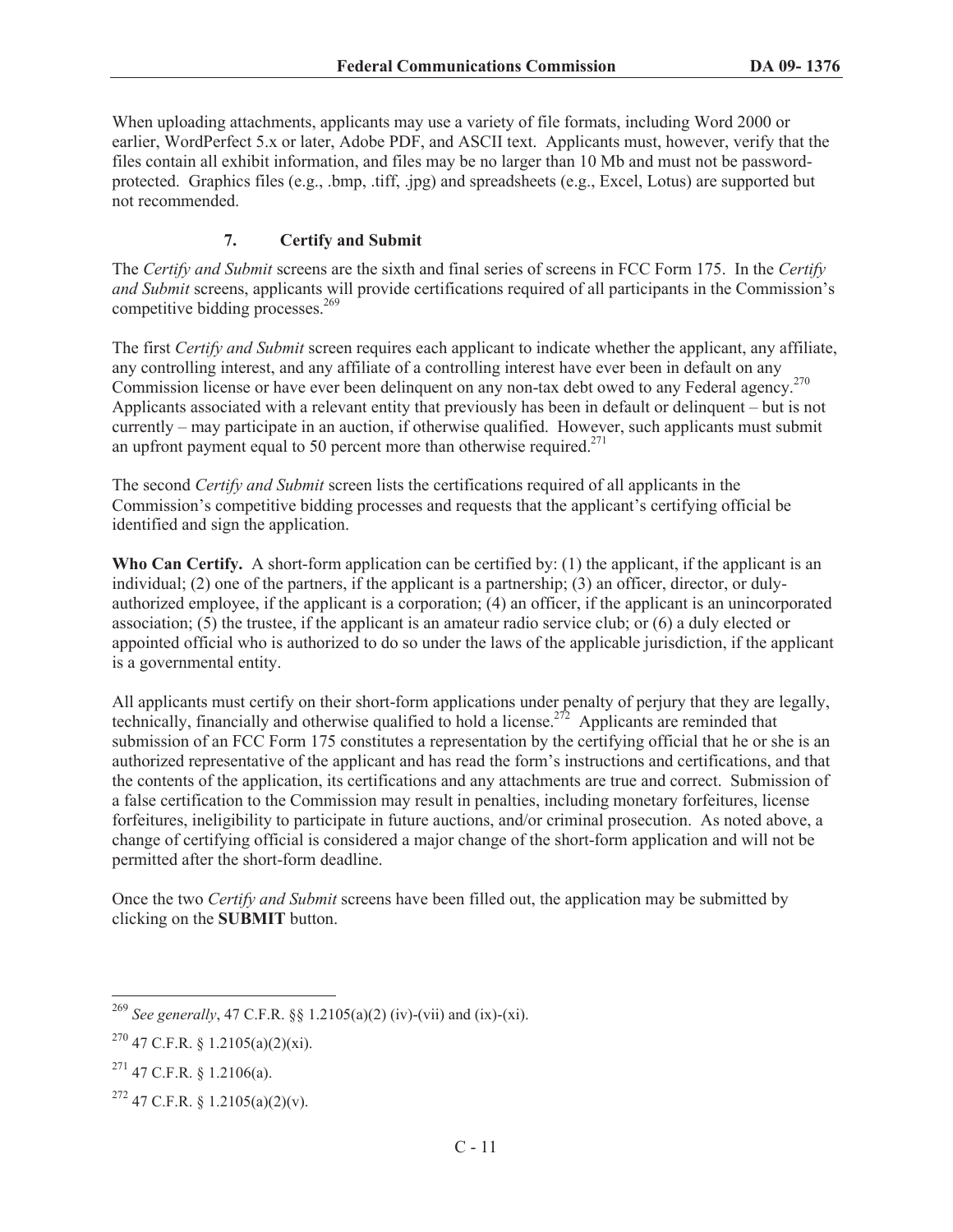After the application has been submitted, a confirmation screen will be displayed that states the submission time and date, along with a unique file number. Applicants should print a copy of the confirmation page for their records. Applicants may then view and print copies of their submitted applications by clicking on the **PRINT PREVIEW** button.

Short-form applications for Auction 86 must be submitted and confirmed prior to 6:00 p.m. ET on Tuesday, August 18, 2009. Late applications or unconfirmed submissions of electronic data will not be accepted.

## **D. Withdrawing a Short-Form Application Before the Filing Deadline and Updating Existing Short-Form Applications**

# **1. Withdrawing an Application**

To withdraw a submitted application before the short-form application filing deadline, applicants should click on the **Withdraw Application** icon on the Auction Application Manager *Create or Review Auction Applications* page. All previously-submitted data will be deleted.

# **Applications may not be withdrawn after the short-form application filing deadline.**

# **2. Updating Existing Applications**

The *Create or Review Auction Applications* page displays any application created or submitted within a filing window. This page shows the application status, the date and time the application was last updated, and the date and time the application was last submitted. This page may be used as a reference to confirm the date and time of the most recent submission of the application.

To review or continue working on an existing application, an applicant should click the application auction number, which will produce the application's *Summary* page in a view/edit mode. Applicants must go to the *Certify and Submit* screens and click the **SUBMIT** button to submit any changes made to their FCC Form 175 applications. After the revised application has been submitted, a confirmation page will display the application's file number and submission time and date. Applicants should print a copy of the confirmation page for their records. Applicants may then view and print copies of their submitted applications by clicking on the **PRINT PREVIEW** button.

After the filing deadline, an applicant may make only minor changes to its short-form application. An applicant will not be permitted to make major modifications to its application (e.g., changes to its license selections or certifying official, changes in ownership of the applicant that would constitute an assignment or transfer of control, or changes in its size which would affect eligibility for a higher bidding credit).<sup>273</sup>

# **VII. Upfront Payment Submission**

# **A. Upfront Payment Calculator and Form 159**

Applicants may access the **Upfront Payment Calculator and Form 159** from the *Create or Review Auction Applications* page and from the *Auction Application Submit Confirmation* page. Clicking the **Upfront Payment Calculator and Form 159** icon or link will provide an applicant with a calculator to determine the appropriate upfront payment amount to submit with the FCC Form 159. From the *Calculate Upfront Payment* page, the applicant may click the **Form 159** button to obtain the FCC Form 159. For further instructions on how to submit the FCC Form 159, see Attachment D to this Public Notice.

 $273$  47 C.F.R. § 1.2105(b).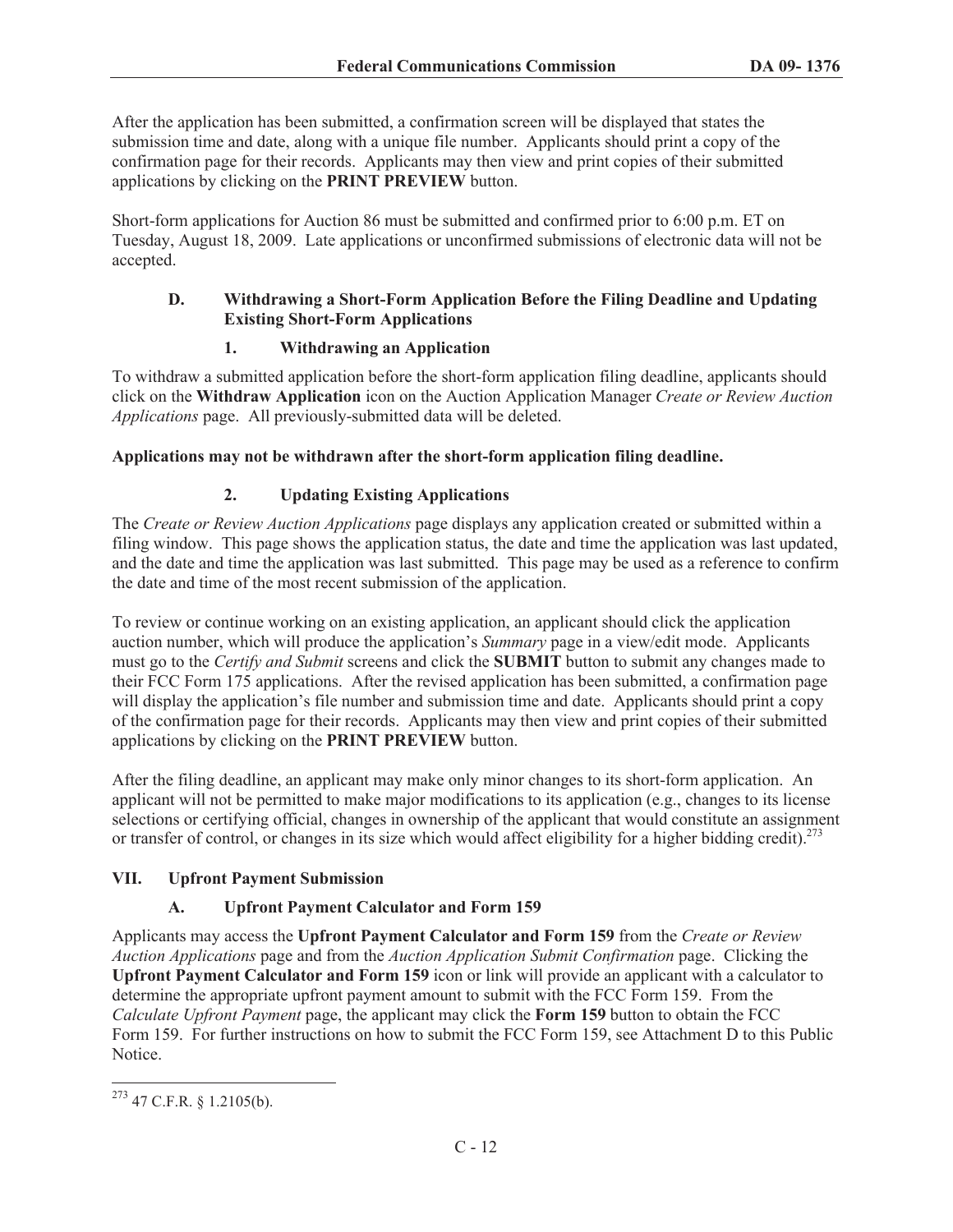# **B. Refund of Upfront Payment**

On *My Auctions* page, applicants can click on the **See Wire Transfer for Refund Purposes** link to provide wire transfer instructions for purposes of refunds of upfront payments. The Commission will use this information to refund excess funds on deposit.

# **VIII. Miscellaneous**

# **A. Access to View Short-Form Applications**

After the deadline for filing short-form applications, the Commission will process all timely submitted applications to determine which are complete, and subsequently will issue a public notice identifying: (1) those applications that are complete; (2) those applications rejected; and (3) those applications that are incomplete because of minor defects that may be corrected. Once that public notice is released, any interested parties may be able to view the short-form applications by searching for them in the FCC database.

To start a search, go to either http://auctions.fcc.gov/ (primary location) or http://auctions2.fcc.gov (secondary location) and click the **Auction Applications** link in the Public Access area on the *FCC Integrated Spectrum Auction System* page.

# **B. Technical Support**

For technical assistance with using FCC software, contact the FCC Technical Support Hotline at (877) 480-3201, option nine; (202) 414-1250; or (202) 414-1255 (TTY). The FCC Technical Support Hotline is available Monday through Friday from 8 a.m. to 6 p.m. ET. All calls to the FCC Technical Support Hotline are recorded

*Paperwork Reduction Act Approval*: The FCC Form 175 was assigned control number 3060-0600 and was approved by the Office of Management and Budget on November 1, 2006.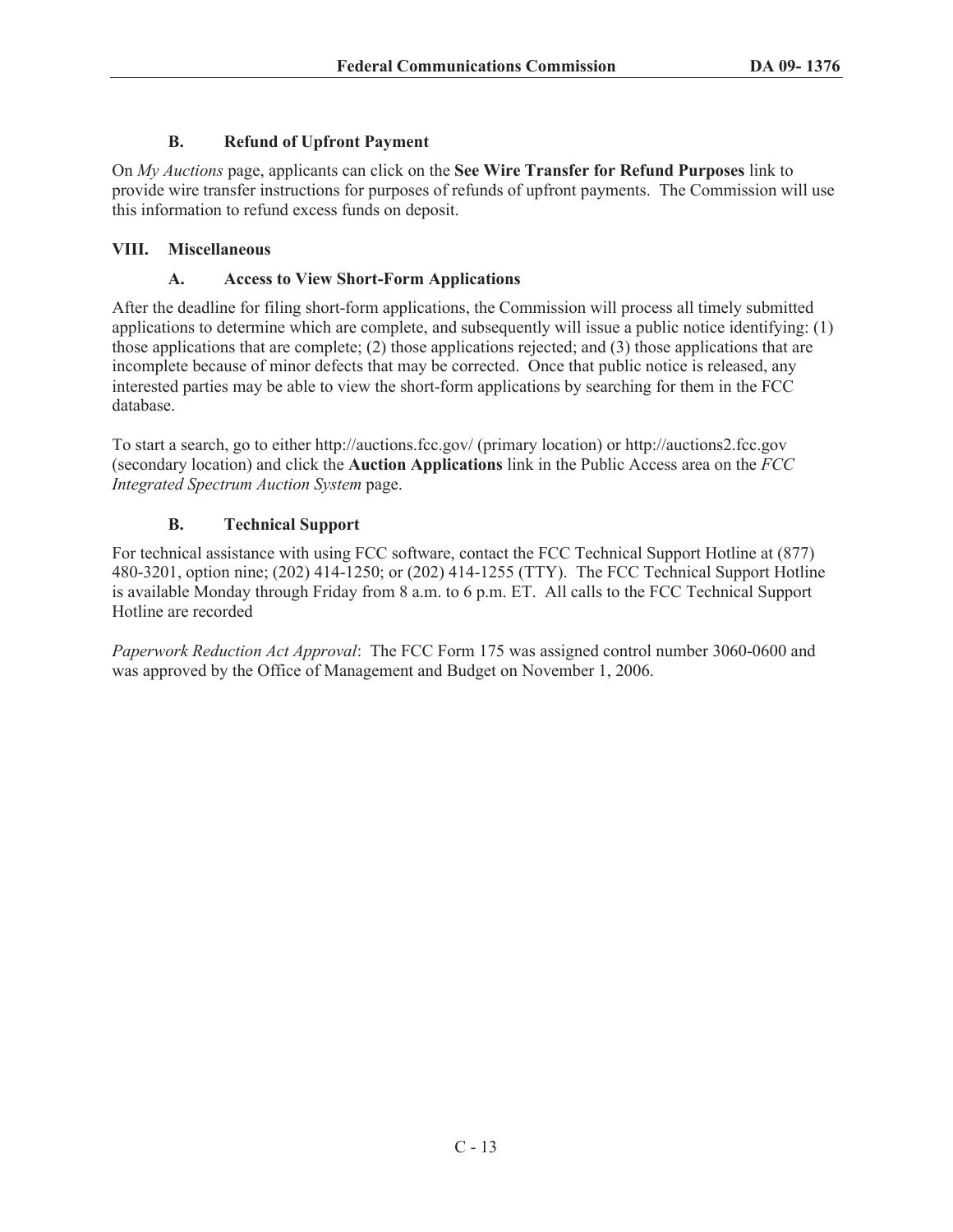# **ATTACHMENT D**

#### **Auction-Specific Instructions for FCC Remittance Advice (FCC Form 159-February 2003 Edition)**

#### **Upfront Payments**

**Block** 

The following information supplements the standard instructions for FCC Form 159 (Revised 2/03), and is provided to help ensure correct completion of FCC Form 159 for upfront payments for Auction 86. Applicants need to complete FCC Form 159 carefully, because:

- · **Mistakes may affect bidding eligibility; and**
- · **Lack of consistency between information provided in FCC Form 159 (Revised 2/03), FCC Form 175, long-form application, and correspondence about an application may cause processing delays.**

Therefore appropriate cross-references between the FCC Form 159 Remittance Advice and the short-form application (FCC Form 175) are described below:

| <b>Number</b>  | <b>Required Information</b>                                                                                                                                                                                                                                                        |
|----------------|------------------------------------------------------------------------------------------------------------------------------------------------------------------------------------------------------------------------------------------------------------------------------------|
| 1              | LOCKBOX $#$ - Enter "979085"                                                                                                                                                                                                                                                       |
| $\overline{2}$ | Payer Name - Enter the name of the person or company making the payment. If the<br>applicant itself is the payer, this entry would be the same as FCC Form 175.                                                                                                                    |
| $\overline{3}$ | Total Amount Paid - Enter the amount of the upfront payment associated with the FCC<br>Form 159 (Revised 2/03).                                                                                                                                                                    |
| $4 - 8$        | Street Address, City, State, ZIP Code - Enter the street mailing address (not Post Office<br><b>box number</b> ) where mail should be sent to the payer. If the applicant is the payer, these<br>entries would be the same as FCC Form 175 from the Applicant Information section. |
| 9              | Daytime Telephone Number - Enter the telephone number of a person knowledgeable<br>about this upfront payment.                                                                                                                                                                     |
| 10             | Country Code - For addresses outside the United States, enter the appropriate postal<br>country code (available from the Mailing Requirements Department of the U.S. Postal<br>Service).                                                                                           |
| 11             | Payer FRN - Enter the payer's ten-digit FCC Registration Number ("FRN") registered in<br>the Commission Registration System ("CORES").                                                                                                                                             |
| 21             | Applicant FRN (Complete only if applicant is different than payer.) – Enter the applicant's<br>ten-digit FRN registered in CORES.                                                                                                                                                  |
| 24A            | Payment Type Code - Enter "A86U"                                                                                                                                                                                                                                                   |
| 25A            | Quantity - Enter the number "1"                                                                                                                                                                                                                                                    |
| 26A            | Fee Due - Amount of Upfront Payment                                                                                                                                                                                                                                                |
| 27A            | Total Fee - Will be the same amount as 26A.                                                                                                                                                                                                                                        |
| 28A            | FCC Code 1 - Enter the number "86" (indicating Auction 86).                                                                                                                                                                                                                        |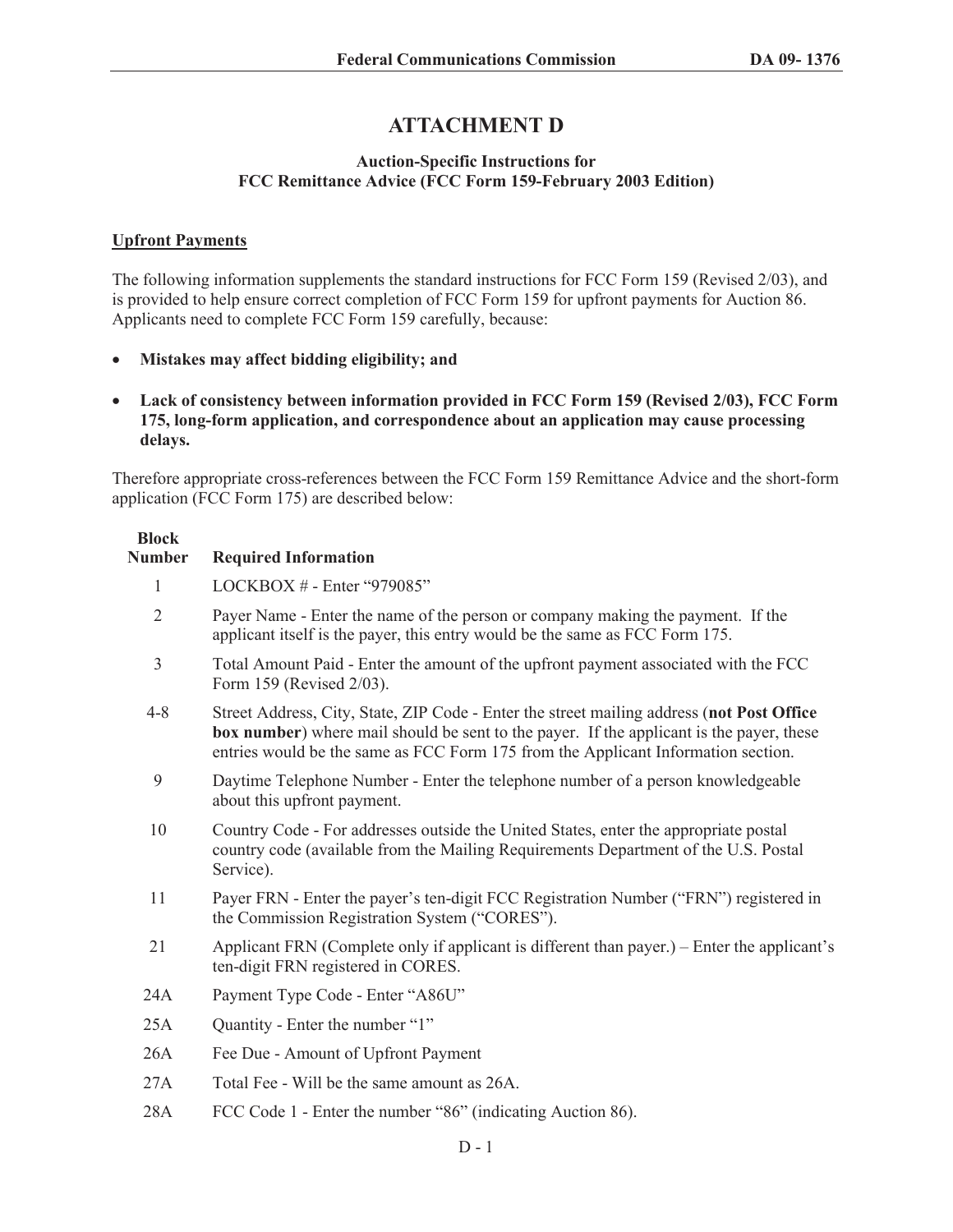NOTES:

- · Do not use Remittance Advice (Continuation Sheet), FCC Form 159-C, for upfront payments.
- If applicant is different from the payer, complete blocks 13 through 21 for the applicant, using the same information shown on FCC Form 175. Otherwise leave them blank.
- Since credit card payments will not be accepted for upfront payments for an auction, leave Section E blank.

### **Winning Bidder Requirements, Down Payments and Final Payments**

Specific information regarding down payments and final payments will be included in a post-auction public notice announcing the winning bidders.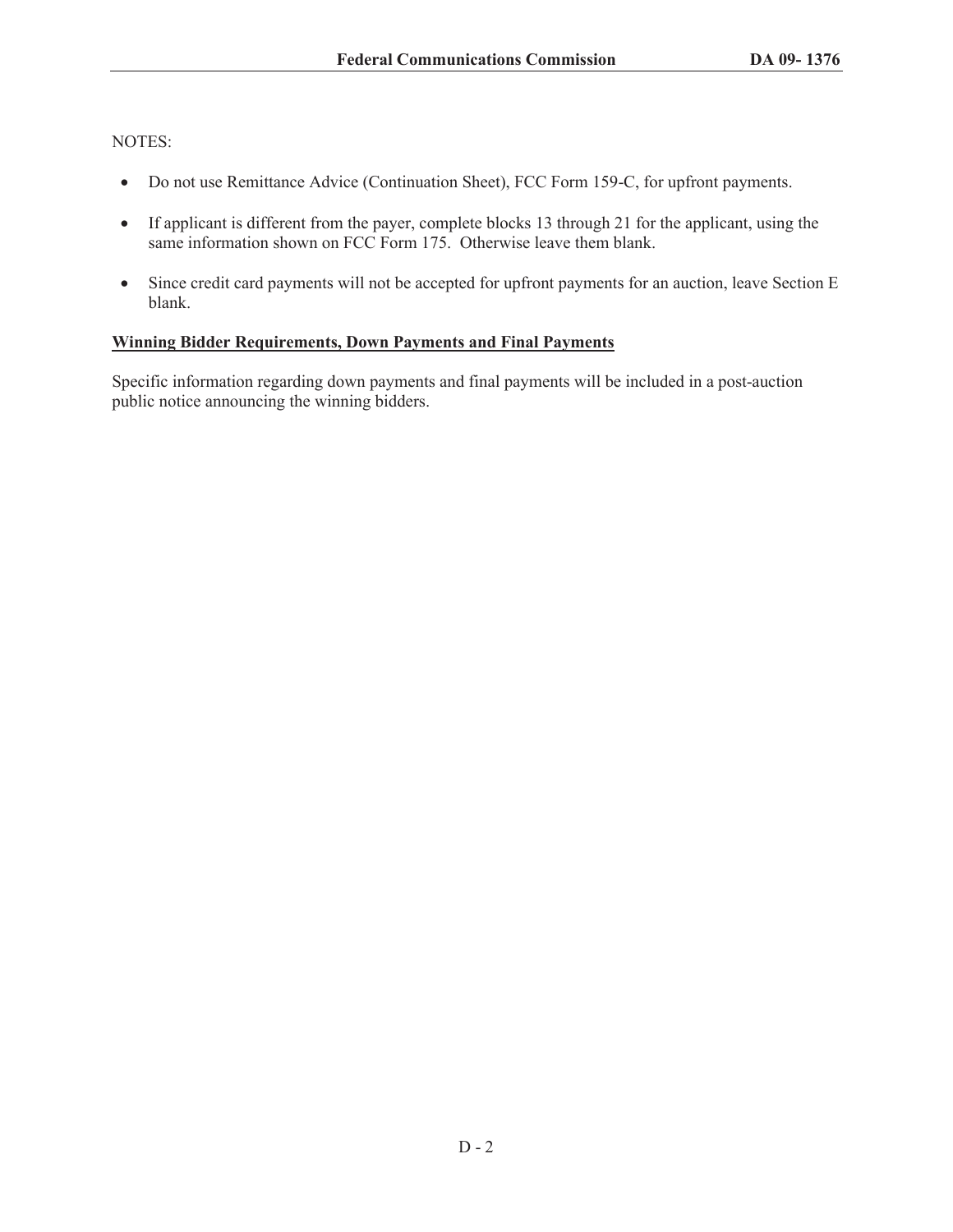# **ATTACHMENT E**

#### **Minimum Acceptable Bid Formula**

The following formula used to calculate minimum acceptable bids is based on activity. After there is a provisionally winning bid for a license, the minimum acceptable bid amount for that license will be equal to the amount of the provisionally winning bid plus a percentage of that bid amount calculated using the formula below. In general, the percentage will be higher for a license receiving many bids than for a license receiving few bids.

 $A_i = (C * B_i) + ((1-C) * A_{i-1})$ 

$$
I_{i+1}
$$
 = smaller of ((1 + A<sub>i</sub>) \* N) and M

 $X_{i+1} = I_{i+1} * Y_i$ 

where

 $A_i$  = activity index for the current round (round i)

 $C =$  activity weight factor

 $B_i$  = number of bidders submitting bids on the licenses in the current round (round i)

 $A_{i-1}$  = activity index from previous round (round i-1),  $A_0$  is 0

 $I_{i+1}$  = additional percentage for the next round (round i+1)

 $N =$  minimum additional percentage or floor

 $M =$  maximum additional percentage or ceiling

 $X_{i+1}$ = additional dollar amount

 $Y_i$  = provisionally winning bid amount from the current round

Examples

 $C = 0.5$ ,  $N = 0.1$ ,  $M = 0.3$ 

#### Round 1 (1 bidder submitting bids, provisionally winning bid  $= $1,000,000$ )

1. Calculation of additional percentage for round 2:

- $A_1 = (0.5 * 1) + (0.5 * 0) = 0.5$ 
	- I<sub>2</sub> = The smaller of  $[(1 + 0.5) * 0.1] = 0.15$  and 0.3 (the maximum additional percentage)  $= 0.15$

2. Calculation of dollar amount associated with the additional percentage for round 2 (using  $I_2$  from above):

 $X_2 = 0.15 * $1,000,000 = $150,000$ 

3. Minimum acceptable bid amount for round  $2 = $1,150,000$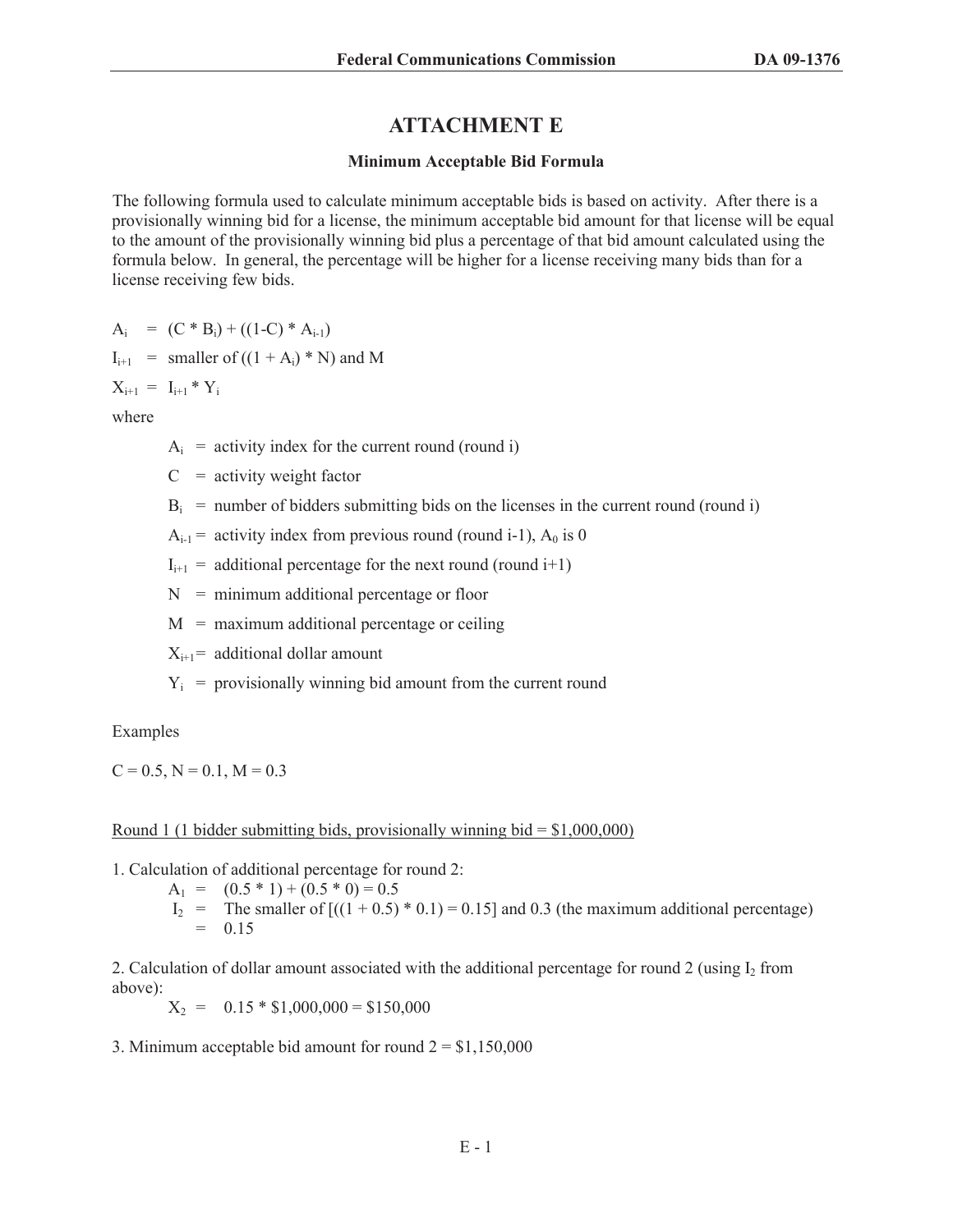Round 2 (3 bidders submitting bids, provisionally winning bid =  $$2,000,000$ )

- 1. Calculation of additional percentage for round 3:
	- $A_2 = (0.5 * 3) + (0.5 * 1) = 2$ I<sub>3</sub> = The smaller of  $[(1 + 2) * 0.1) = 0.3]$  and 0.3 (the maximum additional percentage)  $= 0.03$

2. Calculation of dollar amount associated with the additional percentage for round  $3$  (using  $I_3$  from above):

$$
X_3 = 0.2 * $2,000,000 = $400,000
$$

3. Minimum acceptable bid amount for round  $3 = $2,400,000$ 

#### Round 3 (1 bidder submitting bids, provisionally winning bid  $=$  \$2,400,000)

1. Calculation of additional percentage for round 4:

- $A_3 = (0.5 * 1) + (0.5 * 2) = 1.5$
- $I_4$  = The smaller of  $[(1 + 1.5) * 0.1] = 0.25$  and 0.3 (the maximum additional percentage)  $= 0.25$

2. Calculation of dollar amount associated with the additional percentage for round 4 (using  $I_4$  from above):

 $X_4 = 0.2 * $2,400,000 = $480,000$ 

3. Minimum acceptable bid amount for round  $4 = $2,880,000$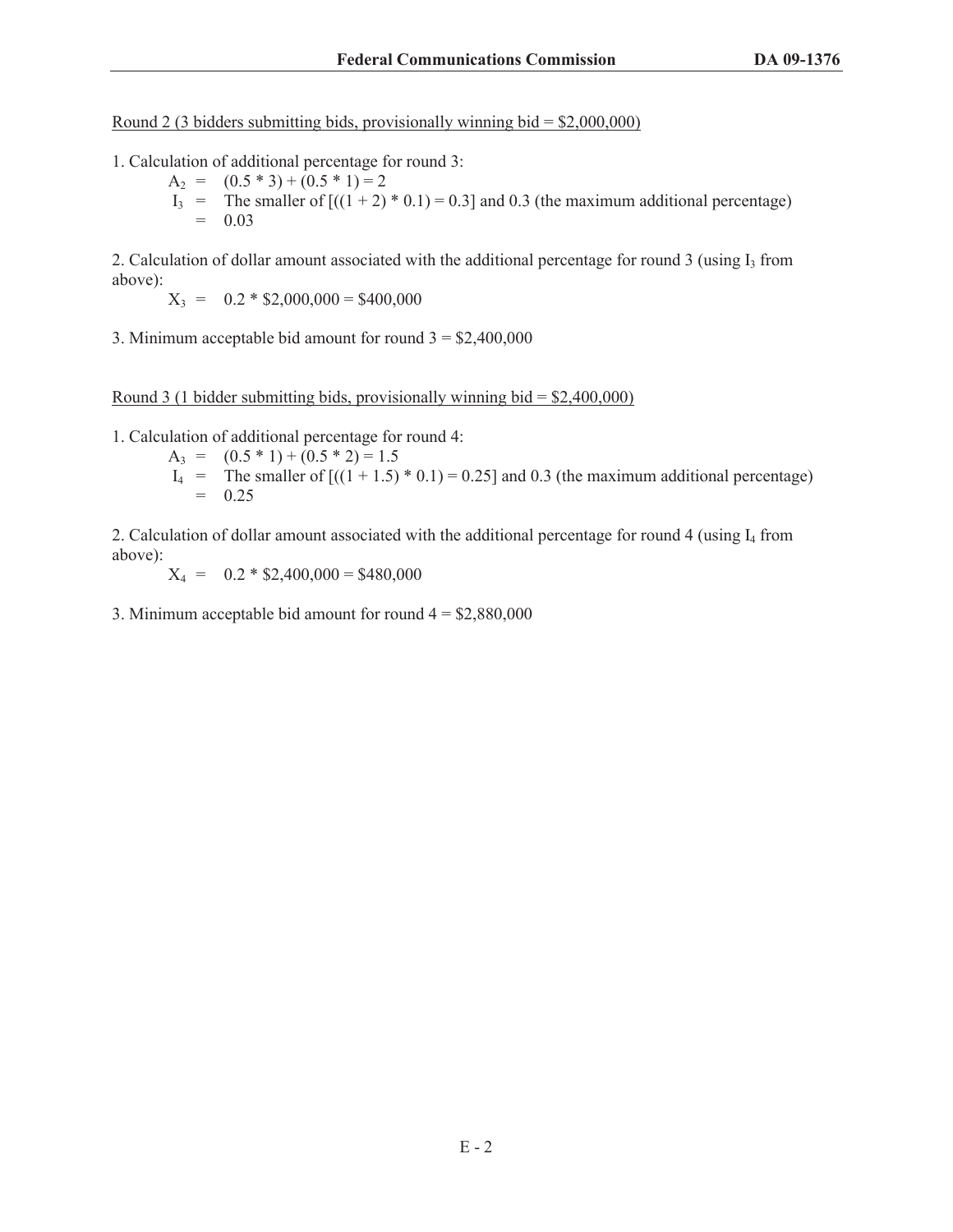# **ATTACHMENT F**

### **Summary Listing of Judicial, Commission and Bureau Documents Addressing Application of the Anti-Collusion Rule**

# **A. Judicial Decisions:**

*Star Wireless, LLC v. FCC*, 522 F.3d 469 (D.C. Cir. 2008).

*High Plains Wireless, L.P. v. FCC*, 276 F.3d 599 (D.C. Cir. 2002).

# **B. Commission Decisions:**

Service Rules for the 698-746, 747-762 and 777-792 MHz Bands, WT Docket No. 06-150, *Second Report and Order*, FCC 07-132, 22 FCC Rcd 15289, 15395 ¶¶ 285-86, 15489 (2007).

Star Wireless, LLC and Northeast Communications of Wisconsin, Inc., *Order on Review*, FCC 07-80, 22 FCC Rcd 8943 (2007).

Amendment of Part 1 of the Commission's Rules – Competitive Bidding Procedures, WT Docket No. 97- 82, *Seventh Report and Order*, FCC 01-270, 16 FCC Rcd 17546 (2001).

Notice of Apparent Liability for Forfeiture of Western PCS BTA 1 Corp., *Memorandum Opinion and Orde*r, FCC 99-385, 14 FCC Rcd 21571 (1999); Application of Western PCS BTA I Corp., *Notice of Apparent Liability for Forfeiture,* FCC 98-42, 13 FCC Rcd 8305 (1998).

Notice of Apparent Liability for Forfeiture of US West Communications, Inc., *Order*, FCC 99-90, 14 FCC Rcd 8816 (1999); Application of US West Communications, Inc., *Notice of Apparent Liability for Forfeiture,* FCC 98-41, 13 FCC Rcd 8286 (1998).

Application of Mercury PCS II, LLC, *Memorandum Opinion and Order*, FCC 98-203, 13 FCC Rcd 23755 (1998); Applications of: Mercury PCS II, LLC, *Notice of Apparent Liability for Forfeiture,* FCC 97-388, 12 FCC Rcd 17970 (1997).

Amendment of Part 1 of the Commission's Rules – Competitive Bidding Procedures, WT Docket No. 97-82, *Third Report and Order and Second Further Notice of Proposed Rule Making,* FCC 97-413, 13 FCC Rcd 374, 463-469 ¶¶ 155-166 (1997).

Commercial Realty St. Pete, Inc., *Memorandum Opinion and Order,* FCC 96-400, 11 FCC Rcd 15374 (1996); Commercial Realty St. Pete, Inc., *Notice of Apparent Liability for Forfeiture,* FCC 95-58, 10 FCC Rcd 4277 (1995).

Implementation of Section 309(j) of the Communications Act – Competitive Bidding, PP Docket No. 93-253, *Memorandum Opinion and Order*, FCC 94-295, 9 FCC Rcd 7684, 7687-7689 ¶¶ 8-12 (1994).

Implementation of Section 309(j) of the Communications Act – Competitive Bidding, PP Docket No. 93-253, *Fourth Memorandum Opinion and Order*, FCC 94-264, 9 FCC Rcd 6858, 6866-6869 ¶¶ 47-60 (1994).

Implementation of Section 309(j) of the Communications Act – Competitive Bidding, PP Docket No. 93-253, *Second Memorandum Opinion and Order*, FCC 94-215, 9 FCC Rcd 7245, 7253-7254 ¶¶ 48-53 (1994).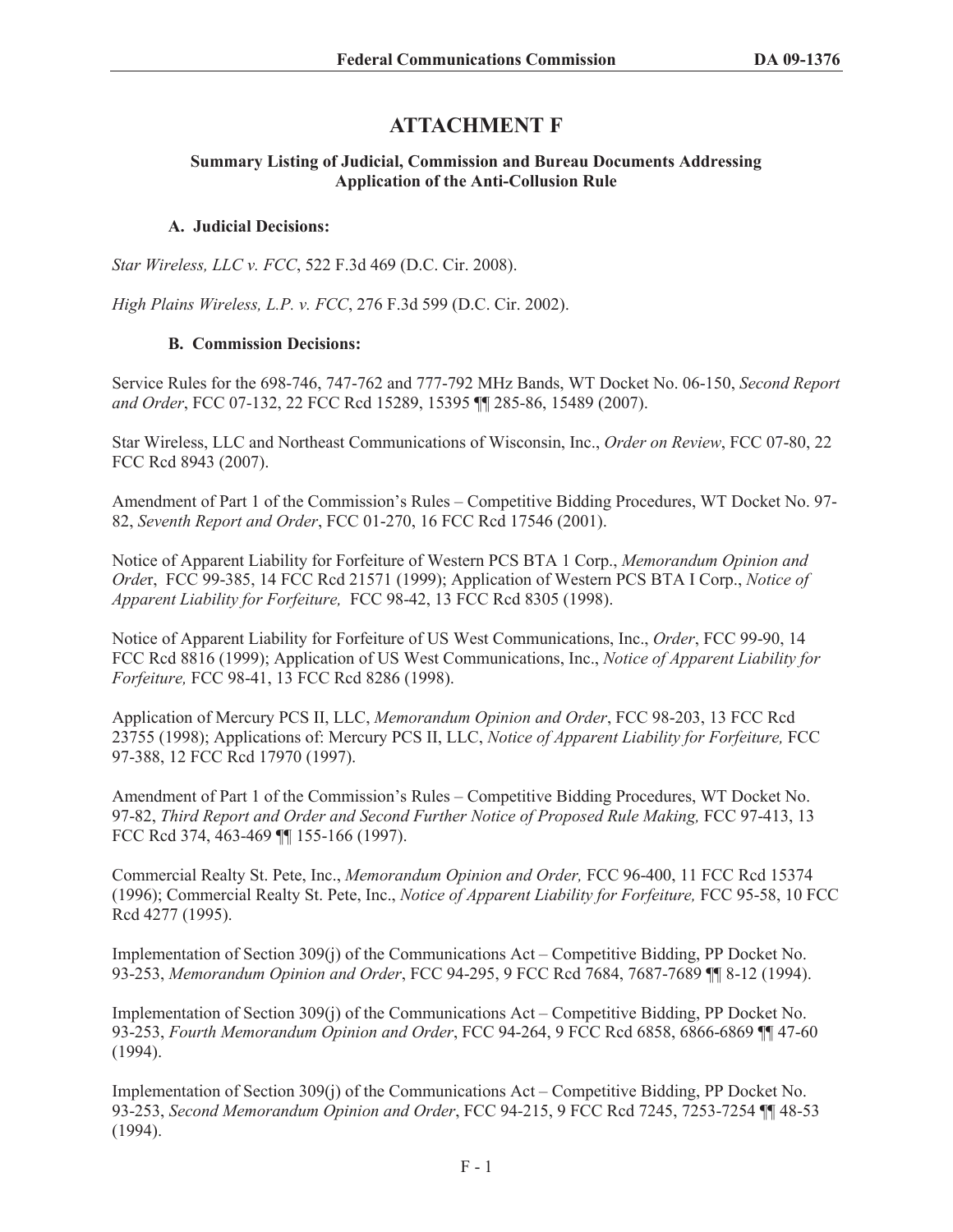Implementation of Section 309(j) of the Communications Act – Competitive Bidding, PP Docket No. 93-253, *Fifth Report and Order,* FCC 94-178, 9 FCC Rcd 5532, 5570-5571 ¶¶ 91-92 (1994).

Implementation of Section 309(j) of the Communications Act – Competitive Bidding, PP Docket No. 93-253, *Second Report and Order*, FCC 94-61, 9 FCC Rcd 2348, 2386-2388 ¶¶ 221-226 (1994).

## **C. Wireless Telecommunications Bureau Decisions:**

Lotus Communications Corp., *Order*, DA 08-1364, 23 FCC Rcd 9107 (Wireless Telecom. Bur. 2008).

Application of Nevada Wireless, *Memorandum Opinion and Order,* DA 98-1137, 13 FCC Rcd 11973 (Wireless Telecom. Bur. 1998).

Applications of High Plains Wireless, L.P., *Memorandum Opinion and Order,* DA 97-2451, 12 FCC Rcd 19627 (Wireless Telecom. Bur. 1997).

Applications of Mercury PCS II, LLC, *Memorandum Opinion and Order on Reconsideration,* DA 97- 2324, 12 FCC Rcd 18093 (Wireless Telecom. Bur. 1997); Applications of Mercury PCS II, LLC, *Memorandum Opinion and Order,* DA 97-1782, 13 FCC Rcd 5756 (Wireless Telecom. Bur. 1997).

Applications of GWI PCS, Inc., *Memorandum Opinion and Order,* DA 97-674, 12 FCC Rcd 6441 (Wireless Telecom. Bur. 1997).

Amendment of Parts 21 and 74 of the Commission's Rules With Regard to Filing Procedures in the Multipoint Distribution Service and in the Instructional Television Fixed Service, MM Docket No. 94- 131, *Order,* DA 95-2292, 11 FCC Rcd 9655 (Wireless Telecom. Bur. 1995).

#### **1. Public Notices:**

Wireless Telecommunications Bureau Reminder of Anti-Collusion Rule Obligations, *Public Notice*, DA 04-3677, 19 FCC Rcd 22880 (Wireless Telecom. Bur. 2004).

Wireless Telecommunications Bureau Staff Provides Guidance on Completing the Short-Form Application (FCC Form 175) for Auction No. 40, Auction of Licenses for Lower and Upper Paging Bands, *Public Notice*, DA 01-2122, 16 FCC Rcd 16391 (Wireless Telecom. Bur. 2001).

Wireless Telecommunications Bureau Responds to Questions About the Local Multipoint Distribution Service Auction, *Public Notice*, DA 98-37, 13 FCC Rcd 341 (Wireless Telecom. Bur. 1998).

Wireless Telecommunications Bureau Provides Guidance on the Anti-Collusion Rule for D, E and F Block Bidders, *Public Notice,* DA 96-1460, 11 FCC Rcd 10134 (Wireless Telecom. Bur. 1996).

FCC Staff Clarifies Application of Anti-Collusion Rule to Broadband PCS "C" Block Reauction, *Public Notice,* DA 96-929, 11 FCC Rcd 7031 (Auc. Div. 1996).

Wireless Telecommunications Bureau Clarifies Spectrum Auction Anti-Collusion Rules, *Public Notice,*  DA 95-2244, 11 FCC Rcd 9645 (Wireless Telecom. Bur. 1995).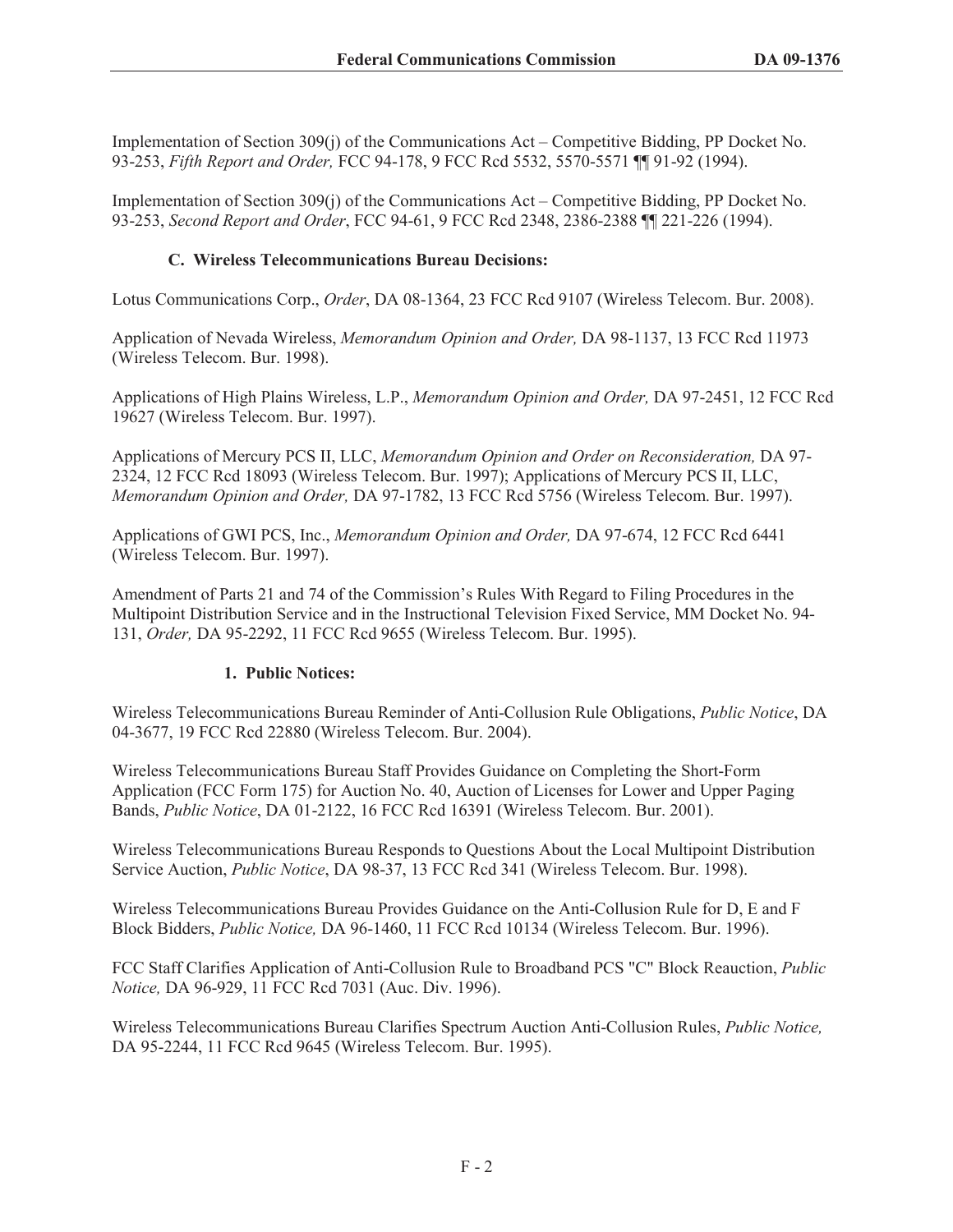## **2. Letters from the Office of General Counsel, the Wireless Telecommunications Bureau and the Media Bureau:**

Letter to John Cooper, Aurora Communications, Inc., from Margaret W. Wiener, DA 06-157, 21 FCC Rcd 523 (Auc. Div. 2006).

Letter to Howard A. Kalmenson, Lotus Communications Corp., from Margaret W. Wiener, DA 06-156, 21 FCC Rcd 520 (Auc. Div. 2006).

Letter to Colby M. May from Barbara A. Kreisman and Margaret W. Wiener, DA 05-2445, 20 FCC Rcd 14648 (Video and Auc. Divs. 2005).

Letter to Robert Pettit from Margaret W. Wiener, DA 00-2905, 16 FCC Rcd 10080 (Auc. Div. 2000).

Letter to John Reardon, Mobex Communications, Inc., from Amy J. Zoslov, DA 98-1861, 13 FCC Rcd 17877 (Auc. Div. 1998).

Letter to Elliott J. Greenwald from Christopher J. Wright, DA 98-644, 13 FCC Rcd 7132 (Gen. Counsel 1998).

Letter to David L. Nace from Kathleen O'Brien Ham, DA 96-1566, 11 FCC Rcd 11363 (Auc. Div. 1996).

Letter to Mark Grady from Kathleen O'Brien Ham, DA 96-587, 11 FCC Rcd 10895 (Auc. Div. 1996).

Letter to Jonathan D. Blake from Kathleen O'Brien Ham, DA 95-2404, 10 FCC Rcd 13783 (Auc. Div. 1995).

Letter to Leonard J. Kennedy from Rosalind K. Allen, Acting Chief, Commercial Radio Division, Wireless Telecommunications Bureau (released December 14, 1994).

Letter to R. Michael Senkowski from Rosalind K. Allen, Acting Chief, Commercial Radio Division, Wireless Telecommunications Bureau (released December 1, 1994).

Letter to Gary M. Epstein and James H. Barker from William E. Kennard, General Counsel, Federal Communications Commission (released October 25, 1994).

Letter to Alan F. Ciamporcero from William E Kennard, General Counsel, Federal Communications Commission (released October 25, 1994).

# **D. Enforcement Bureau Decisions:**

Cascade Access, L.L.C., *Notice of Apparent Liability for Forfeiture*, DA 09-207, 24 FCC Rcd 1350 (Enf. Bur. 2009).

Application of Star Wireless, LLC, *Forfeiture Order*, DA 04-3026, 19 FCC Rcd 18626 (Enf. Bur. 2004); Application of Star Wireless, LLC, *Notice of Apparent Liability for Forfeiture*, DA 03-2722, 18 FCC Rcd 17648 (Enf. Bur. 2003).

Application of Northeast Communications of Wisconsin, Inc., *Forfeiture Order*, DA 04-3027, 19 FCC Rcd 18635 (Enf. Bur. 2004); Application of Northeast Communications of Wisconsin, Inc., *Notice of Apparent Liability for Forfeiture*, DA 03-2723, 18 FCC Rcd 17672 (Enf. Bur. 2003).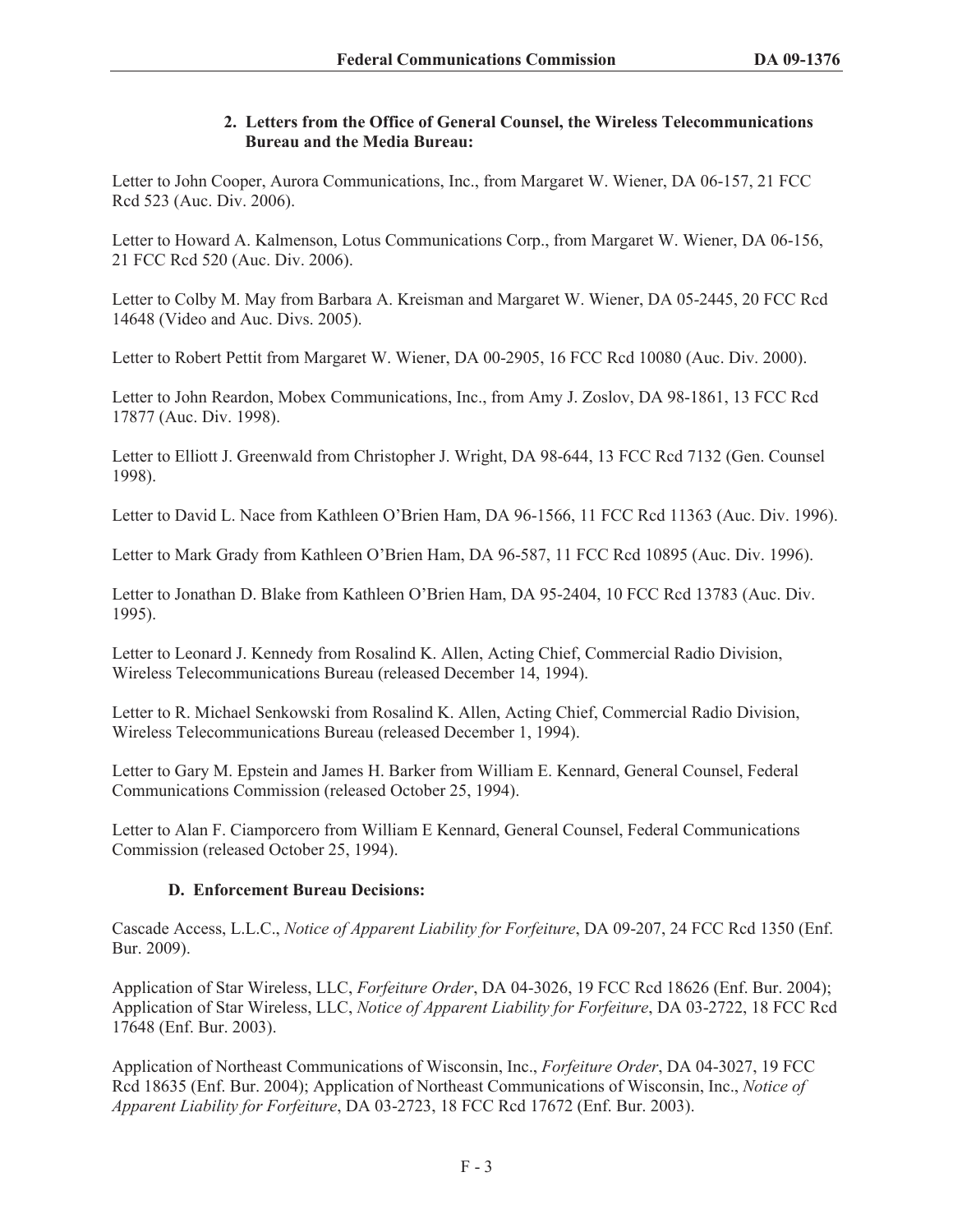### **E. Civil Actions Initiated by U.S. Department of Justice:**

*USA v. Northeast Communications of Wisconsin, Inc.*, No. 07-C-715, 608 F.Supp.2d 1049 (E.D.Wis. June 25, 2008).

*U.S. v. Omnipoint Corp.,* Proposed Final Judgments and Competitive Impact Statements, Department of Justice, 63 Fed. Reg. 65,228 (Nov. 25, 1998).

"Justice Department Sues Three Firms Over FCC Auction Practices," *Press Release*, U.S. Department of Justice (Nov. 10, 1998).

Complaint, *U.S. v. Omnipoint Corp*., No. 1:98CV02750 (D.D.C. Nov. 10, 1998).

Complaint, *U.S. v. Mercury PCS II, L.L.C*., No. 1:98CV02751 (D.D.C. Nov. 10, 1998).

Complaint, *U.S. v. 21st Century Bidding Corp.*, No*.* 1:98CV02752 (D.D.C. Nov. 10, 1998).

#### **How to Obtain Copies of the Anti-Collusion Decisions:**

Many of the documents listed in this attachment can be retrieved from the following Commission web site: http://wireless.fcc.gov/auctions/anticollusion.

The documents may be located by using our search engine (select the link "search"). Documents retrieved from the web site are available in various formats including Word, WordPerfect, Acrobat Reader, Excel, and ASCII Text. To review a document in its entirety, including footnotes, it is necessary to access the document in WordPerfect, MS Word, or Acrobat Reader.

Additionally, all of the documents can be ordered in hard copy for a fee from the Commission's duplicating contractor, Best Copy and Printing, Inc., 445 12th Street, SW, Room CY-B402, Washington, DC 20554, (800) 378-3160 (telephone) or http://www.bcpiweb.com.